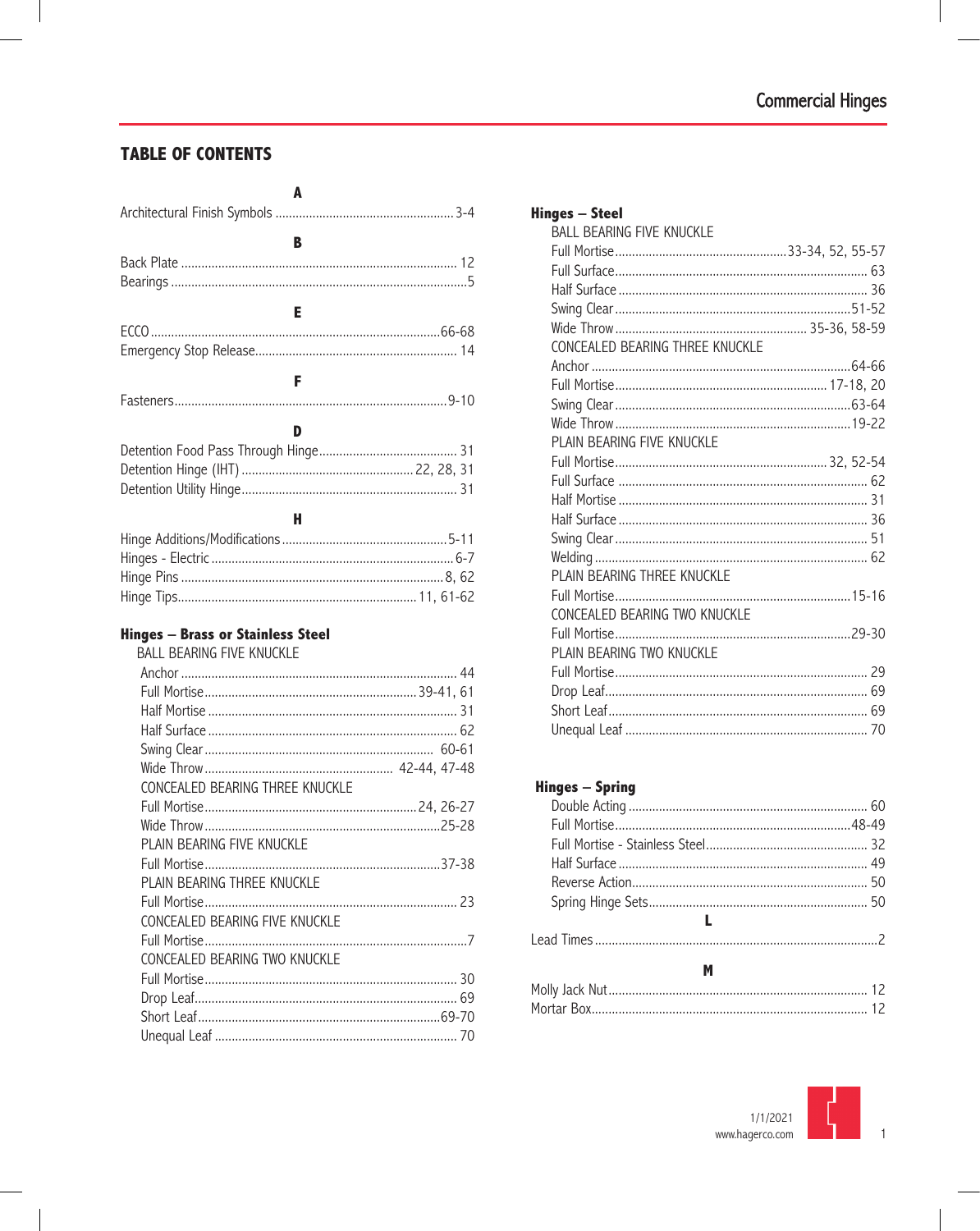| P |
|---|
|   |
|   |
|   |
|   |
| Q |
|   |
|   |
| R |
|   |
| s |
|   |
|   |
|   |
|   |
|   |
|   |
|   |

#### **LEAD TIMES**

Stock items will typically ship in five working days or less from the order entry date. Made-to-order items will typically ship in 15 working days depending on seasonal volume and order complexity. Special orders including industrials, special machining, and large quantities may need to be scheduled. The anticipated ship date will be included with each order acknowledgement. Please contact Customer Service if product availability is in question.

#### **QUICK SHIP**

Products denoted with **red and bold** pricing are available to order through the Quick Ship program and ship within 24 hours. When ordering these products please visit www.hagerco.com and log in to MyHager to access the 'Quick Ship' portal. Due to the promptness of the fulfillment process, Quick Ship orders are non-cancellable.

#### **CANCELLATION NOTIFICATION**

Cancellation for made-to-order items must be communicated within 48 hours of order placement.

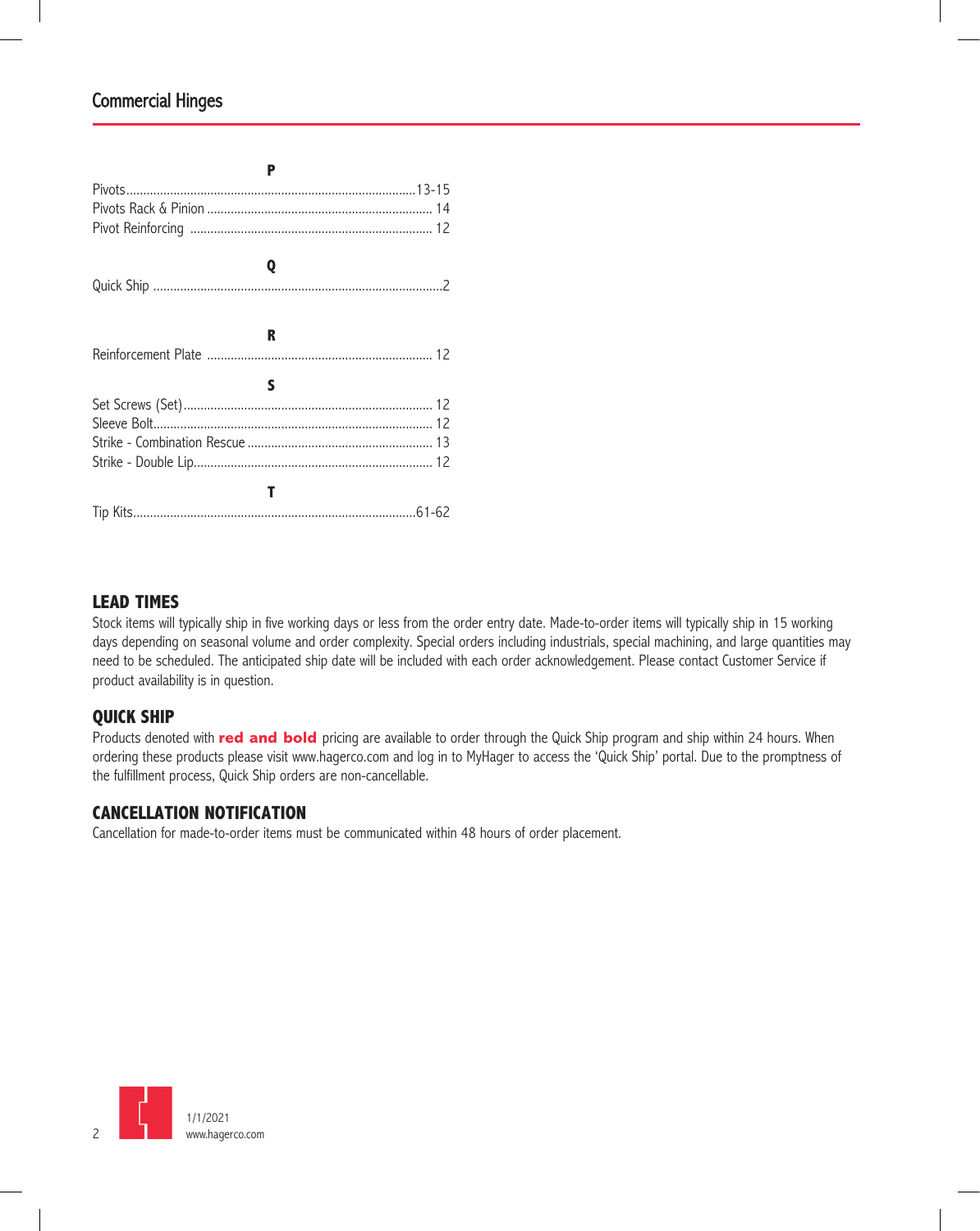#### **ARCHITECTURAL FINISH SYMBOLS**

These additions apply to the BASE HINGE LIST PRICE as listed in the book. Not all products are available in all finishes. Contact Hager Companies Sales and Service (1-800-325-9995) for more specific information.

#### **BHMA Symbol Base Material**

\*if not listed in pricing sections

| <b>US &amp; HAGER</b> | <b>DESCRIPTION</b>                          | PRICING INSTRUCTIONS           | <b>STEEL</b> | <b>BRASS &amp;</b> | <b>STAINLESS</b> |
|-----------------------|---------------------------------------------|--------------------------------|--------------|--------------------|------------------|
|                       |                                             |                                |              | <b>BRONZE</b>      | <b>STEEL</b>     |
| 2C                    | Plain Zinc Plate                            | 20% above US10A or US10B price | 603          | N/A                | N/A              |
| H2H x BP              | Mechanical Galvanized; Steel Only           | 25% above US10A price          | N/A          | N/A                | N/A              |
| 3                     | <b>Bright Brass</b>                         | Use price of US10B             | 632          | 605                | N/A              |
| 3A                    | Bright Brass - Unlacquered                  | Use price of US3               | N/A          | N/A                | N/A              |
| 4                     | Satin Brass                                 | Use price of US10              | 633          | 606                | N/A              |
| 5                     | Satin Brass, Oxidized                       | Use price of 10A/10B           | 638          | 609                | N/A              |
| 9                     | <b>Bright Bronze</b>                        | 20% above US10A or US10B price | 637          | 611                | N/A              |
| 10                    | Satin Bronze                                | As listed                      | 639          | 612                | N/A              |
| 10A (US11)            | Antique Bronze, Lacquered                   | As listed (steel only)         | 641/643      | N/A                | N/A              |
| 10B                   | Antique Bronze, Oiled                       | Use price of US10A             | 640          | 613                | N/A              |
| 10Z                   | Antiqued Bronze-SPL                         | Use price of US10A/US10B       | N/A          | N/A                | N/A              |
| 10D                   | Black Nickel, Oiled                         | Use price of US10B             | 640          | 613                | N/A              |
| SS/10Z                | Antique Bronze, Stainless Steel             | 30% above 32D                  | N/A          | N/A                | N/A              |
| 13P                   | White                                       | 20% above US10                 |              |                    |                  |
| 14                    | <b>Bright Nickel</b>                        | 20% above US10A or US10B       | 645          | 618                | N/A              |
| 15                    | Satin Nickel                                | Use price of US10A or US10B    | 646          | 619                | N/A              |
| 15A                   | Satin Nickel, Nickel Oxidized & Highlighted | 20% above US10A or US10B       | 647          | 620                | N/A              |
| 17A                   | Black Nickel, Dull                          | 20% above US10A or US10B       | 648          | 621                | N/A              |
| 26                    | <b>Bright Chromium Plated</b>               | Use price of US10A or US10B    | 651          | 625                | N/A              |
| 26D                   | Satin Chromium Plated                       | As listed                      | 652          | 626                | N/A              |
| 32                    | Stainless Steel Metal, Bright               | Use price of US32D             | N/A          | N/A                | 629              |
| 32D                   | Stainless Steel Metal, Satin (304)          | As listed                      | N/A          | N/A                | 630              |
| 32D (316)             | Stainless Steel Metal, Satin (316)          | <b>POA</b>                     | N/A          | N/A                | 630              |
| 32D (CLR)             | Stainless Steel Metal, Satin (Clear Coat)   | 30% above US32D                | N/A          | N/A                | 630              |
| 83P                   | Semi Bright Black                           | 20% above US10                 |              |                    |                  |
| $\sf P$               | Prime Coat                                  | Use price of US10              | 600          | 600                | N/A              |
| PS                    | Plain Steel                                 | Use price of US4 or USP        | N/A          | N/A                | N/A              |
| L1                    | Flat Black                                  | Use price of US10              | 693          | 693                | N/A              |
| L2 (90P)              | Dark Bronze                                 | Use price of US10              | 695          | 695                | N/A              |
| L3                    | Medium Bronze                               | Use price of US10              | 694          | 694                | N/A              |
| LS                    | Luma Sheen <sup>®</sup>                     | Use price of US10              | 689          | 689                | N/A              |

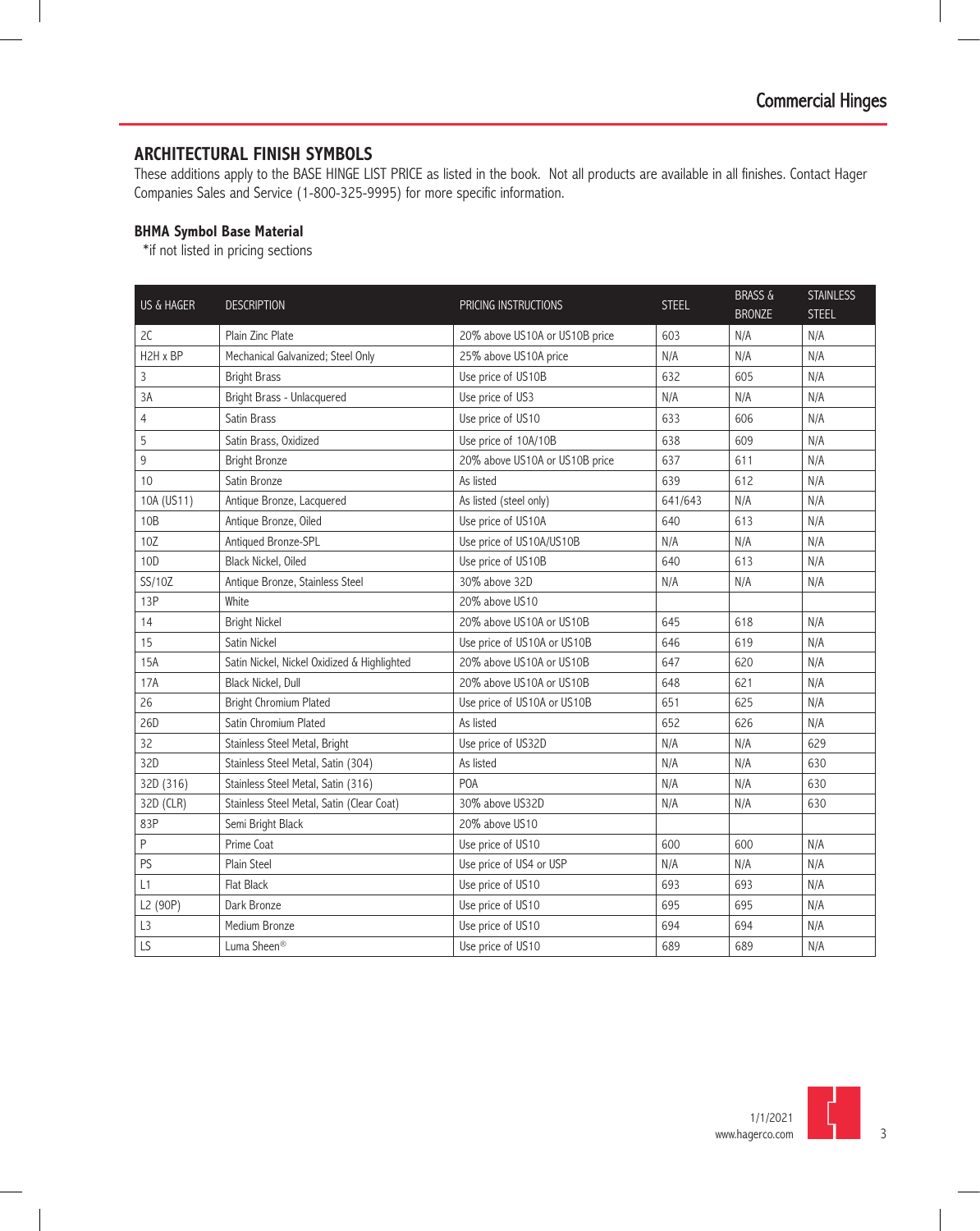Whenever possible, Hager Companies employs the latest technologies in metal finishing to provide the best long-term performance for our customers. Some finishes may not comply completely with BHMA (Builders Hardware Manufacturing Association) Standard A156.18 specifications with regard to plating process. However, they match BHMA color standards and exceed all BHMA performance criteria with regard to such tests as salt spray corrosion resistance, ultraviolet light deterioration resistance, solvent resistance, perspiration resistance, and finish hardness. For the convenience of our customers, we refer to the most appropriate finish symbols to indicate similarity of appearance using BHMA standard nomenclature including the "US" and numerical designation. Dissimilar metals are plated to match or be compatible to the finishes indicated. Finish numbers indicated on each product are the most equivalent to the old "US" symbol numbers and carry the BHMA finish symbol in parenthesis adjacent to the finish: Example — US3 (605) - Bright Brass or US26D (626) - Satin Chrome.

Hager's finishes are durable, high quality finishes obtained by careful processing of steel, brass, and stainless steel materials. It is important to consider usage and climatic conditions when selecting finishes. This is especially true in areas subjected to strong corrosive chemical conditions, humid climate or salt air which may have a damaging effect on metal finishes in a very short period of time. The longevity and preservation of the finish appearance are determined by base metal and finish process.

Care and maintenance of clear protective coatings or other organic finishing applications may require different methods of cleaning and care. As an example, all hardware finishes should not be cleaned with solvents or abrasives; surfaces should periodically be cleaned with a mild, non-abrasive soap and dried lightly with a soft, clean cloth. The type of base material and finishing techniques must be considered when applying any cleaning or preservative method. Contact Hager's Sales and Service Department for further information on the care of hardware finishes.

Note: Hager only warrants US10B finish over brass or bronze base material. If steel base material is necessary, Hager recommends US10A lacquer finish.

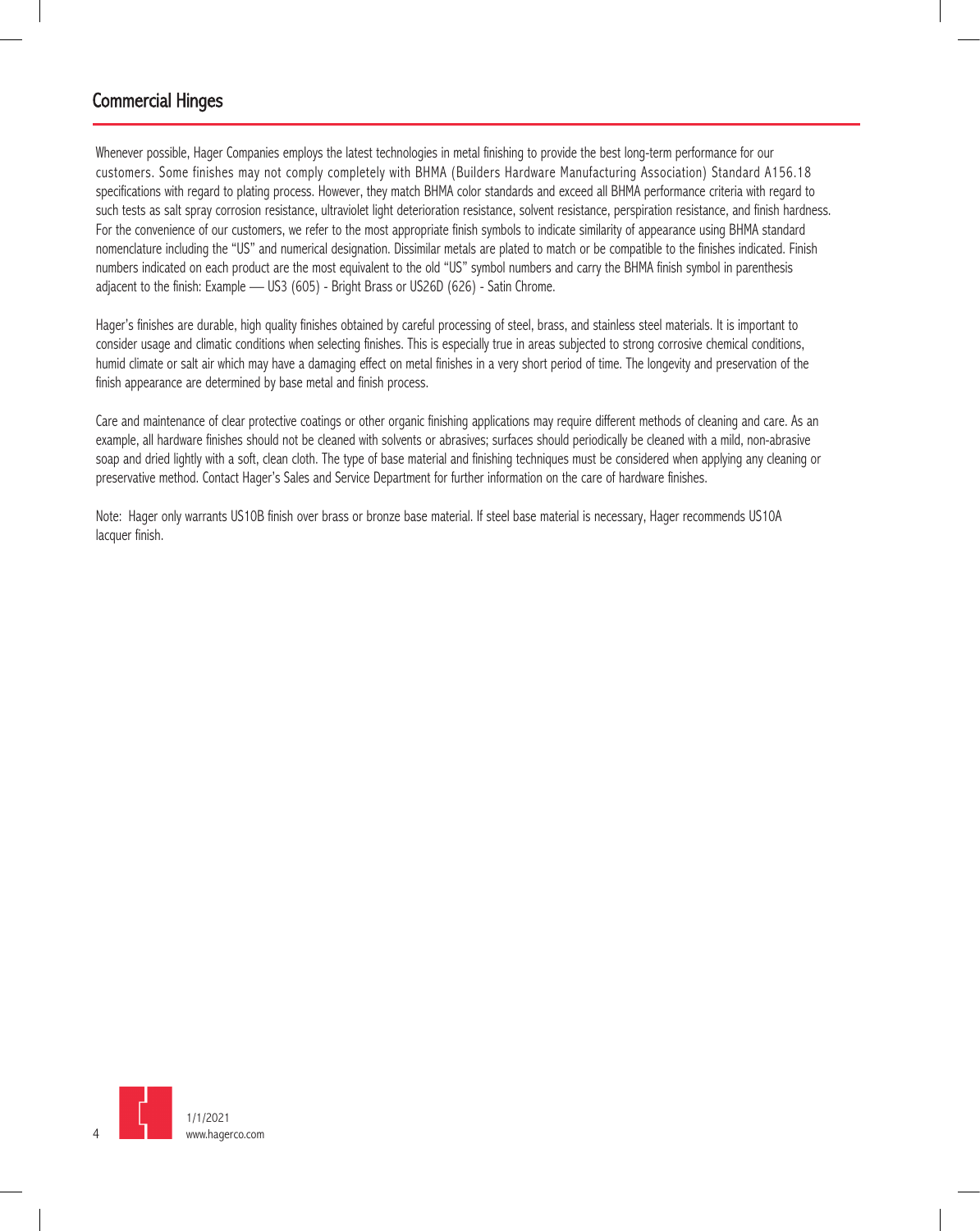#### **HINGE ADDITIONS/MODIFICATIONS**

These additions apply to the BASE HINGE LIST PRICE as listed in the book. They do not apply to the price of any hinges listed with additions in this book. If the hinge to be priced has additions, START WITH THE PRICE OF THE BASE HINGE, THEN ADD "FOR ADDITIONS WHERE NOT LISTED."

Antimicrobial powder coat protection - Symbol is 'MV5' (use as suffix). List price is \$23.40

#### **Bearings**

Ball bearings (symbol 'BB') and anti-friction bearings (symbol 'AB') regularly furnished. Oilite bearings (symbol 'OB') and CB (concealed bearing) available at same price as ball bearings.

\*To maximize hinge life and assist in achieving ADA compliance, Hager recommends the use of anti-friction or ball bearing hinges with door closer products.

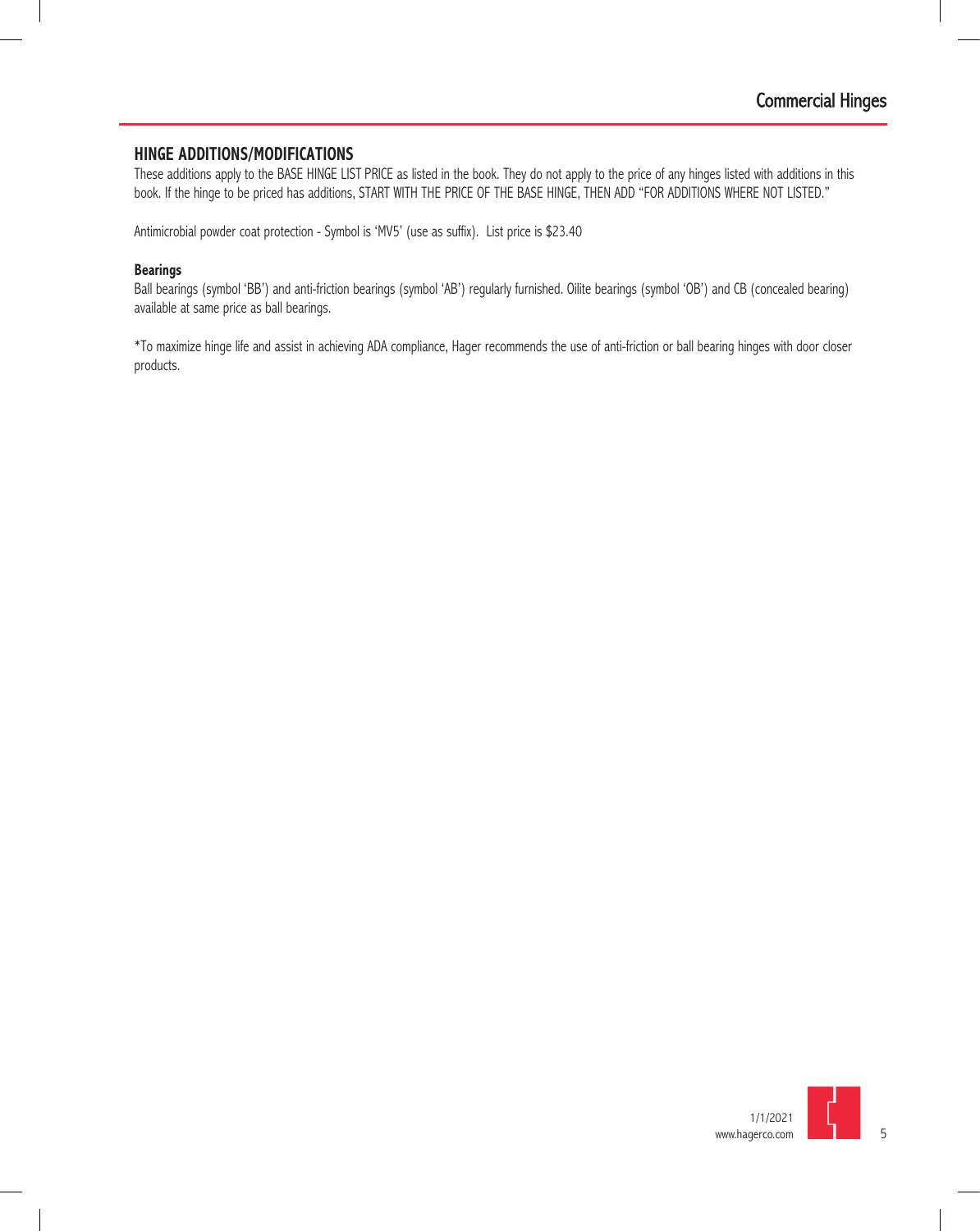#### **Concealed Electric Hinge Modification**

Swing clear, wide throw, raised barrel – add \$164.80; Available on Heavy weight only.

|                                                                                                                 | <b>CONCEALED ELECTRIC MONITOR</b>                                                                                                                                               |                  |                      |
|-----------------------------------------------------------------------------------------------------------------|---------------------------------------------------------------------------------------------------------------------------------------------------------------------------------|------------------|----------------------|
|                                                                                                                 | Description                                                                                                                                                                     | Steel/Brass List | Stainless Steel List |
| O)<br>未                                                                                                         | Miniature snap action switch is incorporated<br>into the frame leaf. Available in 4" through 8".<br>Full mortise ball bearing hinges. Concealed<br>electric monitor, per hinge. | \$362.95         | \$474.00             |
| NRP not necessary as hinges are cross pinned and are not field removable. To order, use symbol 'EMN' as suffix. |                                                                                                                                                                                 |                  |                      |

|                                    | CONCEALED ELECTRIC THROUGH-WIRE                                                                                                                                                                                                                                                                          |                  |                             |
|------------------------------------|----------------------------------------------------------------------------------------------------------------------------------------------------------------------------------------------------------------------------------------------------------------------------------------------------------|------------------|-----------------------------|
|                                    | Description                                                                                                                                                                                                                                                                                              | Steel/Brass List | <b>Stainless Steel List</b> |
| O)<br>Ø<br>Ø<br>Ø<br>$\mathcal{O}$ | Four continuous electric conductors (28 gauge<br>wire). Available in 4" through 8". Full mortise<br>ball bearing, standard weight and heavy weight<br>in steel and brass material. NRP not necessary<br>as hinges are cross pinned and are not field<br>removable. To order, use symbol 'ETW' as suffix. |                  |                             |
|                                    | Extra charges (each)                                                                                                                                                                                                                                                                                     |                  |                             |
|                                    | ETW-4 $(4 \text{ wire})$                                                                                                                                                                                                                                                                                 | \$323.50         | \$404.35                    |
|                                    | ETW-8 (8 wire)                                                                                                                                                                                                                                                                                           | \$358.70         | \$448.40                    |
|                                    | ETW-12 (12 wire)                                                                                                                                                                                                                                                                                         | \$502.10         | \$627.65                    |
|                                    | ETW-2 (18 GA)**                                                                                                                                                                                                                                                                                          | \$427.00         | \$532.55                    |
|                                    | ETW-6-1828 (2-18 GA, 4-28 GA)*/**                                                                                                                                                                                                                                                                        | \$473.45         | \$591.85                    |
|                                    | ETW-8-1828(2-18 GA, 6-28 GA)*/**                                                                                                                                                                                                                                                                         | \$523.70         | \$653.50                    |

\* Not available on three knuckle hinges. \*\* Not available on swing clear.

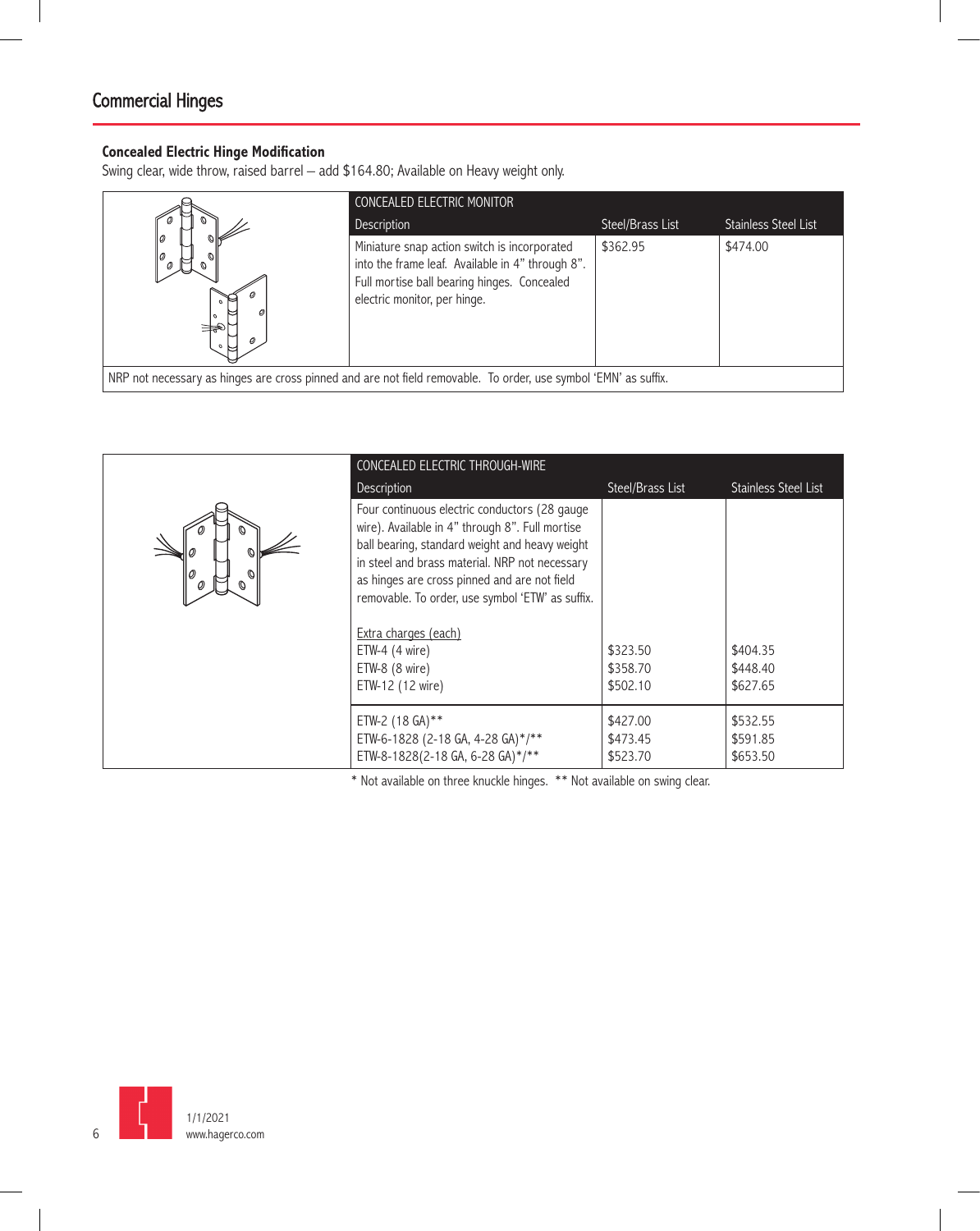| CONCEALED ELECTRIC THROUGH-WIRE & MONITOR |                                                                                                                                                                                                                                                                                                                                                                                                                                                      |                  |                             |
|-------------------------------------------|------------------------------------------------------------------------------------------------------------------------------------------------------------------------------------------------------------------------------------------------------------------------------------------------------------------------------------------------------------------------------------------------------------------------------------------------------|------------------|-----------------------------|
|                                           | Description                                                                                                                                                                                                                                                                                                                                                                                                                                          | Steel/Brass List | <b>Stainless Steel List</b> |
|                                           | This combines the 4, 8, or 10 continuous<br>electrical conductors and the miniature snap<br>action switch to provide continuous circuit and<br>monitor capabilities. Available in 4" through<br>8". Full mortise ball bearing or anti-friction<br>bearing, standard weight and heavy weight in<br>steel and brass material. NRP not necessary<br>as hinges are cross pinned and are not field<br>removable. To order, use symbol 'ETM' as<br>suffix. |                  |                             |
|                                           | Extra charges (each)<br>ETM-4 $(4 \text{ wire})$                                                                                                                                                                                                                                                                                                                                                                                                     | \$686.40         | \$858.00                    |
|                                           | ETM-8 (8 wire)                                                                                                                                                                                                                                                                                                                                                                                                                                       | \$718.70         | \$898.40                    |
|                                           | ETM-10 (10 wire)                                                                                                                                                                                                                                                                                                                                                                                                                                     | \$787.60         | \$984.45                    |

\$764.66. The hospital tip feature is available on concealed electric hinges.

| STANDARD WIRE LEAD - 8" per side: 18 or 28 gauge wire                                           |        |  |
|-------------------------------------------------------------------------------------------------|--------|--|
| Additional wire leads - must be bought in 4, 8, and 12 feet lengths. Price includes both sides. |        |  |
| Description                                                                                     | List   |  |
| 4-wire hinge; per foot                                                                          | \$7.70 |  |
| 6-wire hinge; per foot                                                                          | \$7.70 |  |
| 8-, 12-wire hinge; per foot                                                                     | \$7.70 |  |

#### **Quick Connect**

Extra charge \$44.75 per hinge (available on ETW 4, 8, and 12 wire. Not available with 18g wire.).

| QUICK CONNECT HARNESS CABLES - connectors installed on one end, pigtails on the<br>other for easy install in the field |                            |                   |
|------------------------------------------------------------------------------------------------------------------------|----------------------------|-------------------|
| Part Number                                                                                                            | <b>Description</b>         | <b>List Price</b> |
| 1-479-0007                                                                                                             | 3" Wire Harness Assembly   | \$57.60           |
| 1-479-0008                                                                                                             | 6" Wire Harness Assembly   | \$60.05           |
| 1-479-0012                                                                                                             | 12" Wire Harness Assembly  | \$74.20           |
| 1-479-0026                                                                                                             | 26" Wire Harness Assembly  | \$88.30           |
| 1-479-0032                                                                                                             | 32" Wire Harness Assembly  | \$89.40           |
| 1-479-0038                                                                                                             | 38" Wire Harness Assembly  | \$91.95           |
| 1-479-0044                                                                                                             | 44" Wire Harness Assembly  | \$95.40           |
| 1-479-0400                                                                                                             | 50" Wire Harness Assembly  | \$97.15           |
| 1-479-1500                                                                                                             | 15'2 Wire Harness Assembly | \$173.05          |

#### **Five Knuckle Concealed Bearing Hinges (CB)**

Available on standard weight, heavy weight full mortise 3-1/2", 4", 4-1/2", and 5". Price same as Ball Bearing (BB).

7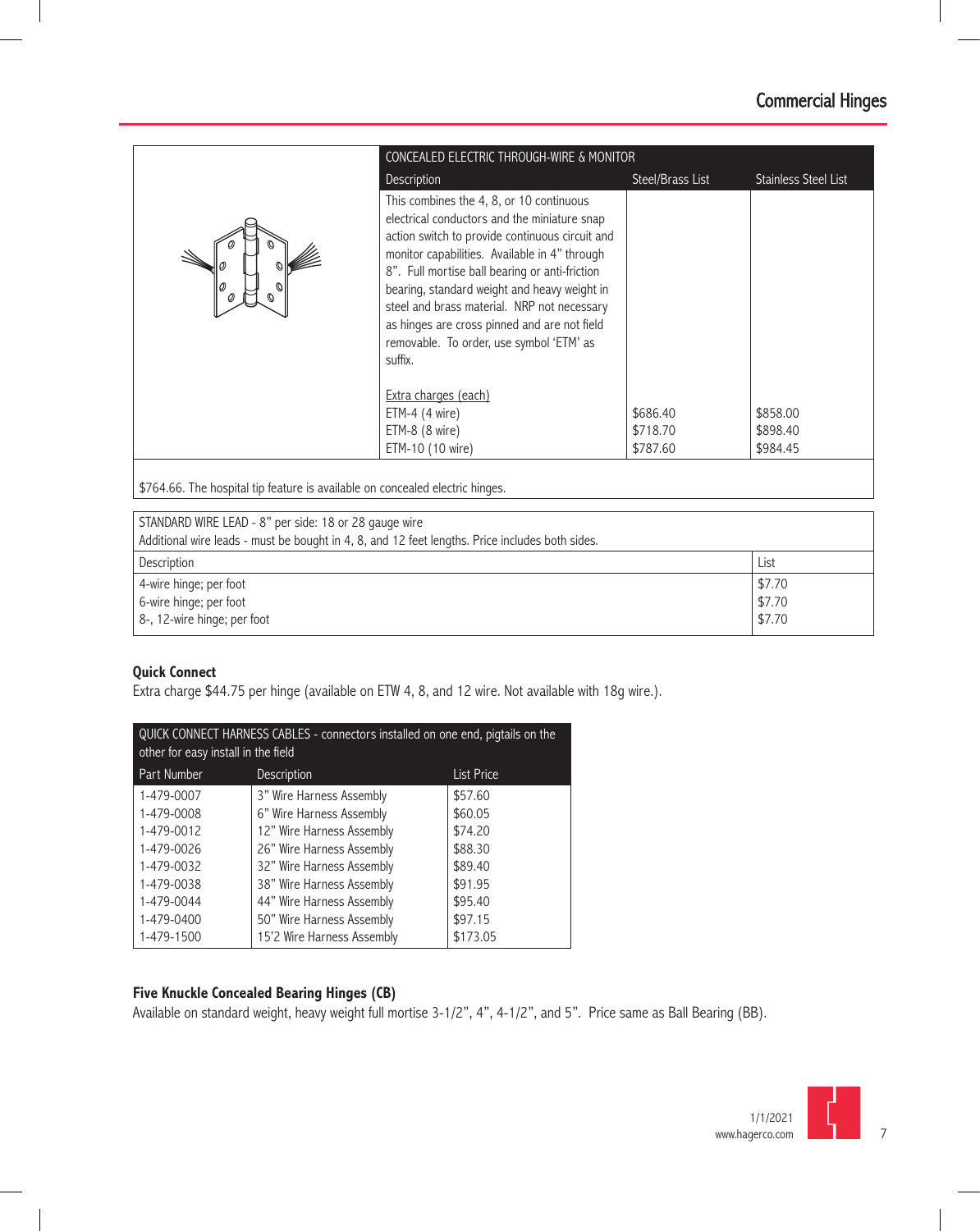Prices and Part Numbers for Hinge Pins (Boxes of 10 Each)

Contract Grade Pins Size 4-1/2"

| STANDARD WEIGHT |             |                 |
|-----------------|-------------|-----------------|
| STEEL - FINISH  | PART NUMBER | LIST (10/BOX)   |
| US3             | 1-890-7550  | \$65.40 per box |
| US4             | 1-890-7619  | \$65.40 per box |
| <b>US10</b>     | 1-890-7695  | \$65.40 per box |
| US10A/US10B     | 1-890-7733  | \$65.40 per box |
| <b>US26</b>     | 1-890-7625  | \$65.40 per box |
| US26D           | 1-890-7657  | \$65.40 per box |
| <b>USP</b>      | 1-890-7771  | \$65.40 per box |
| L1              | 1-890-7772  | \$65.40 per box |

| <b>HEAVY WEIGHT</b> |                    |                 |
|---------------------|--------------------|-----------------|
| STEEL - FINISH      | <b>PART NUMBER</b> | LIST (10/BOX)   |
| US <sub>3</sub>     | 1-890-8269         | \$79.95 per box |
| US <sub>10</sub>    | 1-890-8270         | \$79.95 per box |
| US10A/US10B         | 1-890-8267         | \$79.95per box  |
| <b>US26D</b>        | 1-890-8305         | \$79.95 per box |
| <b>USP</b>          | 1-890-8268         | \$79.95 per box |

#### **Non-Removable Pins (Medium Security)**

| Symbol | Description         | List       |
|--------|---------------------|------------|
| $NRP*$ | Set screw in barrel | \$5.00 ea. |

\*This modification is intended as a deterrent only. It is not to be considered suitable for high-security applications or abusive environments.

#### **Raised Barrel Hinges**

- Specify handing and door thickness.
- Not available on 8" x 6" or 8" x 8" hinges.
- Prices apply to both standard and heavyweight hinges.
- Prices listed for 1-3/8" and 1-3/4" doors only.
- For 2" or greater doors add 30%.

| <u>Symbol</u><br><b>RBB</b> | <b>Description</b><br>Raised Barrel for Mortised<br>Jamb Leaf, Beveled Edge | List        |
|-----------------------------|-----------------------------------------------------------------------------|-------------|
|                             | Door Leaves Equal                                                           | \$46.10 ea. |
| <b>RBS</b>                  | Raised Barrel for Mortised<br>Jamb Leaf, Square Edge<br>Door Leaves Equal   | \$46.10 ea. |
| JSM                         | Raised Barrel for lamb<br>Surface Mount, Leaves Equal                       | \$46.10 ea. |

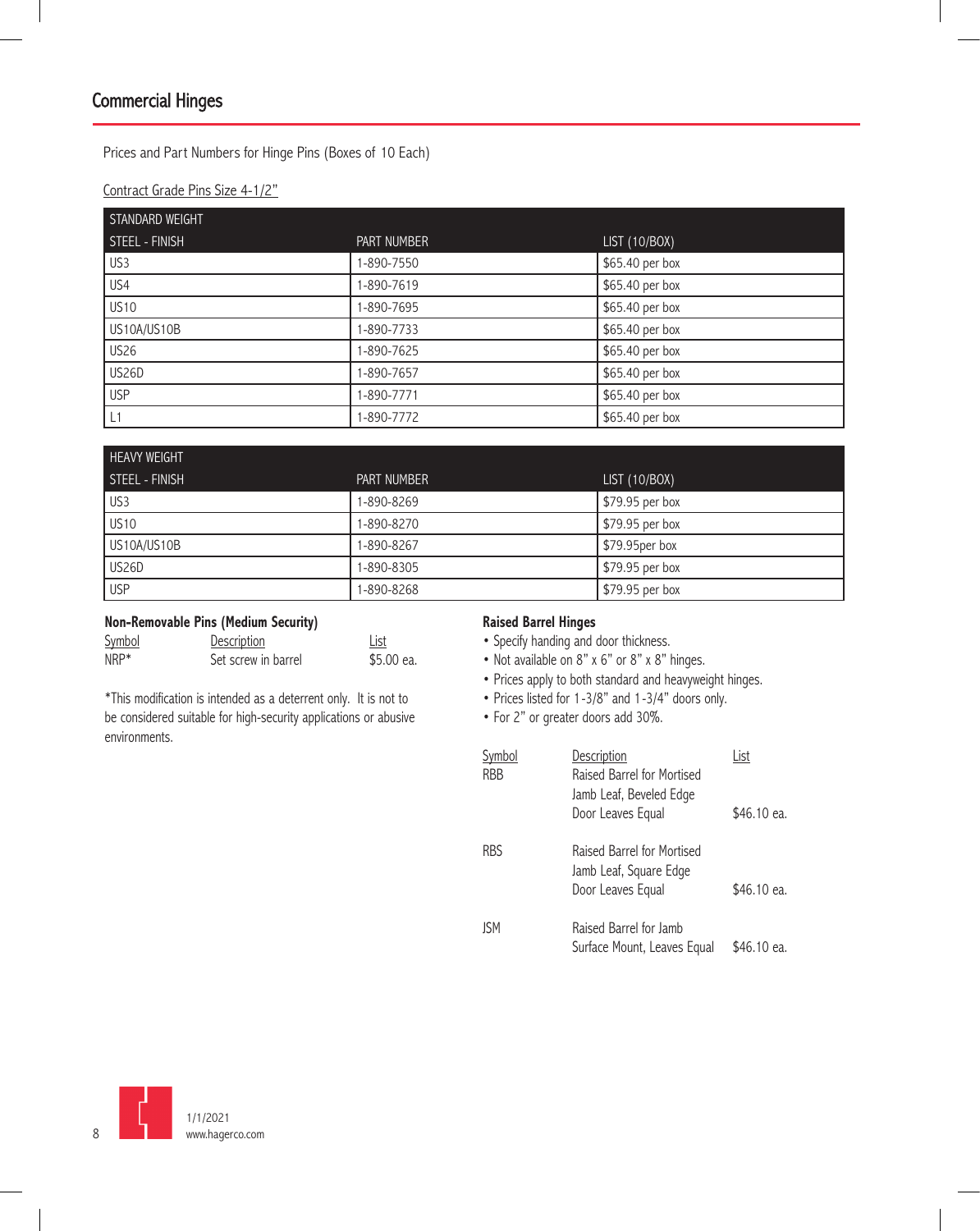#### **Clear Coat**

| Not available on all finishes. |                                |
|--------------------------------|--------------------------------|
| <b>Symbol</b>                  | List                           |
| CLR.                           | Add 30% to list price of hinge |

#### **Round Corners**

Round corners (1/4" and 5/8" radius). Specify radius desired; standard radius 1/4". Symbol List RC \$8.25 ea.

#### **Safety Stud**

Security offered to prevent slipping leaves past one another when hinge is closed. Stud attached to one leaf projects into hole in matching leaf.

| Symbol | List                                               |
|--------|----------------------------------------------------|
| $SH^*$ | \$19.65 ea.                                        |
|        | This factors with a corresponding the stability of |

This feature not necessary on anchor hinges

\* This modification is intended as a deterrent only. It is not to be considered suitable for high-security applications or abusive environments.

#### **Reverse Safety Stud - Heavy Weight Only**

Reverse safety studs extend into reinforcing plate of door & frame to help prevent screw shearing. Symbol List RSS \$30.30 ea.

Note: Available on steel, stainless steel detention or institutional tip hinges only. Not available on solid brass hinges.

#### **Special Applications**

In the event you do not find the particular hinge which will meet your requirements, we recommend that you contact Hager Companies Sales and Service and provide us with your specification.

#### **Special Screws**

All butt hinges are regularly packed with flat Phillips head wood or machine screws or bolts. All other types are special.

Extra for tamper proof torx screws

| <b>Description</b> | List                             |
|--------------------|----------------------------------|
| Steel              | \$1.55 per screw   \$12.40 hinge |
| Stainless steel    | \$2.05 per screw   \$16.10 hinge |

#### **Boxed Screws**

**Machine Torx** (12-24 x1/2 - for 4", 4.5", 5" hinges) Description **List** 1-804-3212 (26D) \$154.50 per box-torx (100/box) 1-803-3205 (32D) \$180.25 per box-torx (100/box) **Wood Torx** (1-1/4x12 - for 4", 4.5", 5" hinges) Description List 1-810-9920 (26D) \$154.50 per box-torx (100/box) 1-813-9910 (32D) \$180.25 per box-torx (100/box)

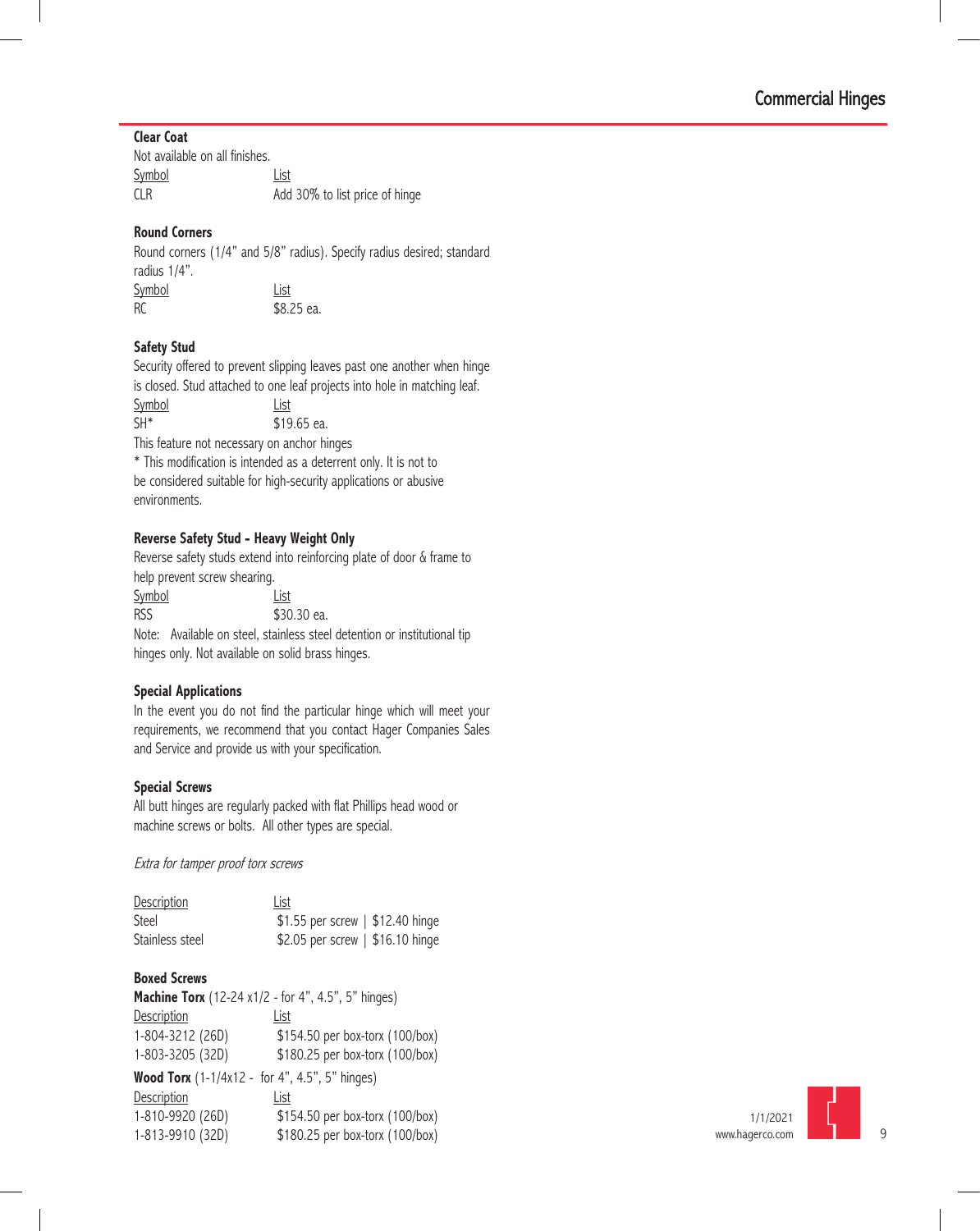#### **Standard Screw Packs for Full Mortise Architectural Hinges**

| I PART NUMBER                                                                     | SIZE                                      | <b>FINISH</b>                                                              | <b>SCREWS</b> |  |
|-----------------------------------------------------------------------------------|-------------------------------------------|----------------------------------------------------------------------------|---------------|--|
| 700, AB700, 1279, BB1279, EC1100, EC1105, 1250<br>(with or without NRP), ECBB1100 | $4-1/2$ " x 4-1/2"<br>$4 - 1/2" \times 4$ | US3, US4, US5, US10, US10A (US11), US10B,<br>US15, US15A, US26, US26D, USP | AMS & AWS     |  |
| Other than listed above                                                           | $4 - 1/2"$                                | Other than listed above                                                    | AMS & 1/2 WS  |  |
| All                                                                               | $3 - 1/2"$                                | All                                                                        | AWS & 1/2 MS  |  |
| All                                                                               | 4"                                        | All                                                                        | AWS & 1/2 MS  |  |
| All                                                                               | 5"                                        | All                                                                        | AMS & 1/2 WS  |  |
| All hinges with decorative tips                                                   | All                                       | All                                                                        | AWS           |  |
| Note: Hinge additions listed on pages 5-9 will affect standard screw packaging.   |                                           |                                                                            |               |  |

#### **Prices and Part Numbers for Bulk Packed Screws Contract grade hinges size 4", 4-1/2", and 5"**

| WOOD SCREWS 1-1/4" x 12 FPHW - STEEL |                 | MACHINE SCREWS 12-24 x 1/2" FPHM - STEEL |                    |                    |                 |
|--------------------------------------|-----------------|------------------------------------------|--------------------|--------------------|-----------------|
| <b>PART NUMBER</b>                   | <b>FINISH</b>   | LIST (100/BOX)                           | <b>PART NUMBER</b> | <b>FINISH</b>      | LIST (100/BOX)  |
| 1-810-5824                           | US <sub>3</sub> | \$112.10 per box                         | 1-800-7225         | US3                | \$55.85 per box |
| 1-810-5952                           | US4             | \$112.10 per box                         | 1-810-7275         | US4                | \$55.85 per box |
| 1-810-6208                           | <b>US10</b>     | \$112.10 per box                         | 1-800-7375         | <b>US10</b>        | \$55.85 per box |
| 1-810-6336                           | US10A/US10B     | \$112.10 per box                         | 1-800-7425         | US10A (US11)/US10B | \$55.85 per box |
| 1-810-6848                           | <b>US26</b>     | \$112.10 per box                         | 1-800-7575         | <b>US26</b>        | \$55.85 per box |
| 1-810-5696                           | US26D           | \$112.10 per box                         | 1-800-7175         | US26D              | \$55.85 per box |
| 1-810-6976                           | <b>USP</b>      | \$112.10 per box                         | 1-800-7625         | <b>USP</b>         | \$55.85 per box |
| 1-810-7232                           |                 | \$112.10 per box                         | 1-800-7725         |                    | \$55.85 per box |

| WOOD SCREWS 1-1/4" x 12 FPHW - BRASS |                 | MACHINE SCREWS 12-24 x 1/2" FPHM - BRASS |             |                    |                  |
|--------------------------------------|-----------------|------------------------------------------|-------------|--------------------|------------------|
| <b>PART NUMBER</b>                   | <b>FINISH</b>   | LIST (100/BOX)                           | PART NUMBER | <b>FINISH</b>      | LIST (100/B0X)   |
| 1-811-5824                           | US <sub>3</sub> | \$222.30 per box                         | 1-801-7225  | US <sub>3</sub>    | \$111.30 per box |
| 1-811-5952                           | US <sub>4</sub> | \$222.30 per box                         | 1-801-7275  | US <sub>4</sub>    | \$111.30 per box |
| 1-811-6208                           | <b>US10</b>     | \$222.30 per box                         | 1-801-7375  | <b>US10</b>        | \$111.30 per box |
| 1-811-6336                           | US10A/US10B     | \$222.30 per box                         | 1-801-7425  | US10A (US11)/US10B | \$111.30 per box |
| 1-811-6848                           | <b>US26</b>     | \$222.30 per box                         | 1-801-7575  | <b>US26</b>        | \$111.30 per box |
| 1-811-5696                           | US26D           | \$222.30 per box                         | 1-801-7175  | US <sub>26</sub> D | \$111.30 per box |
| 1-811-6976                           | <b>USP</b>      | \$222.30 per box                         | 1-801-7625  | <b>USP</b>         | \$111.30 per box |
| 1-811-7232                           |                 | \$223.30 per box                         | 1-801-7725  |                    | \$111.30 per box |

| WOOD SCREWS 1-1/4" x 12 FPHW - STAINLESS STEEL |               |                                                       | MACHINE SCREWS 12-24 x 1/2" FPHM - STAINLESS STEEL |             |                   |
|------------------------------------------------|---------------|-------------------------------------------------------|----------------------------------------------------|-------------|-------------------|
| <b>PART NUMBER</b>                             | <b>FINISH</b> | LIST (100/BOX)<br><b>FINISH</b><br><b>PART NUMBER</b> |                                                    |             | LIST (100/BOX)    |
| 1-813-2500                                     | US32          | $$222.30$ per box                                     | 1-803-2500                                         | <b>US32</b> | $$111.30$ per box |
| 1-813-2499                                     | US32D         | $$222.30$ per box                                     | 1-803-2499                                         | US32D       | $$111.30$ per box |

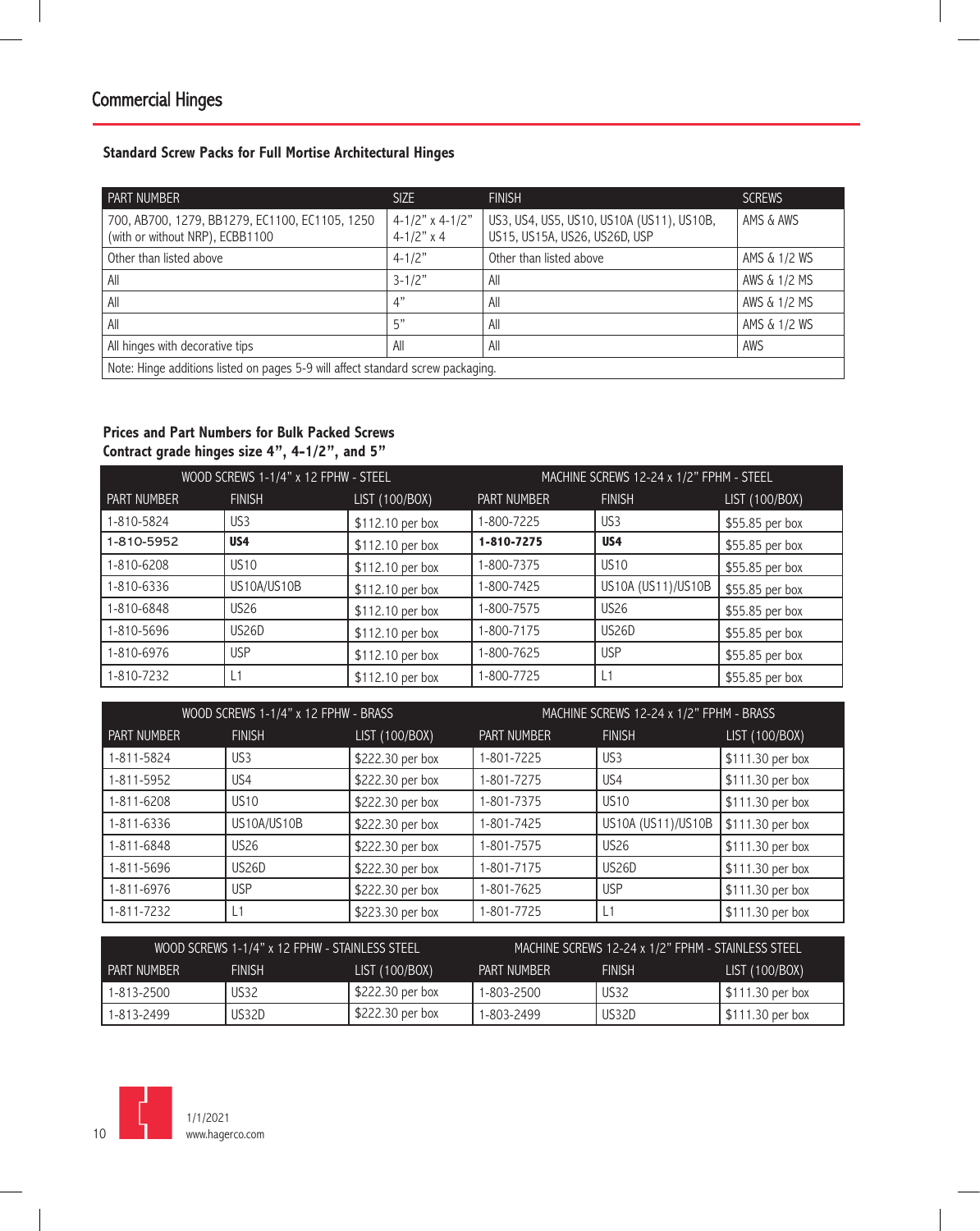#### **Stainless Steel Balls and Raceways**

| Furnished if desired on steel or brass ball bearing hinges. |      |
|-------------------------------------------------------------|------|
| Description                                                 | List |
|                                                             |      |
|                                                             |      |

#### **Swaging**

Swaging, no holes or flat surface, add 30% to list price of hinge.

| Symbol                 | <b>Description</b>                             | List |
|------------------------|------------------------------------------------|------|
| FT*                    | Button tip for three knuckle hinges only N/C   |      |
| *Exposed Tip           | (ET standard on 5 knuckle)                     |      |
| <b>Tips - Hospital</b> |                                                |      |
| Symbol                 | Description                                    | List |
| $HT*$                  | Standard Weight and Heavy Weight Hinges\$31.05 |      |
| *Hospital Tip          |                                                |      |

#### **Tips - Decorator**

Regular decorator tips are available on brass or steel hinges, three and five knuckle, for the type and size shown below. To order hinges with regular decorator tips, give the catalog number of the hinge, the size, the finish and the tip style.

Regular Decorator Tips: For example: BB1199 – 5" x 5" US3 Ball Tip BB1279 – 4-1/2" x 4-1/2" US10A Steeple Tip AB700 – 4-1/2" x 4-1/2" US3 Ball Tip

| REGULAR DECORATOR TIPS (Supplied with all wood screws unless otherwise specified) | <b>LIST</b>                                                                                   |                    |
|-----------------------------------------------------------------------------------|-----------------------------------------------------------------------------------------------|--------------------|
| Acorn Tip                                                                         | Standard Weight - 3-1/2", 4", 4-1/2", 5", and 6"<br>Heavy Weight - 4-1/2", 5", 6", and 8"     | \$48.40<br>\$48.40 |
| <b>Ball Tip</b>                                                                   | Standard Weight - 3", 3-1/2", 4", 4-1/2", 5", and 6"<br>Heavy Weight - 4-1/2", 5", 6", and 8" | \$30.30<br>\$30.30 |
| Steeple Tip                                                                       | Standard Weight - 3", 3-1/2", 4", 4-1/2", 5", and 6"<br>Heavy Weight - 4-1/2", 5", 6", and 8" | \$30.30<br>\$30.30 |
| Urn Tip                                                                           | Standard Weight - 3-1/2", 4", 4-1/2", 5", and 6"<br>Heavy Weight - 4-1/2", 5", 6", and 8"     | \$48.40<br>\$48.40 |

Note: Certain hinge additions/modifications may not be applicable. Please contact Hager Companies Customer Service before ordering.

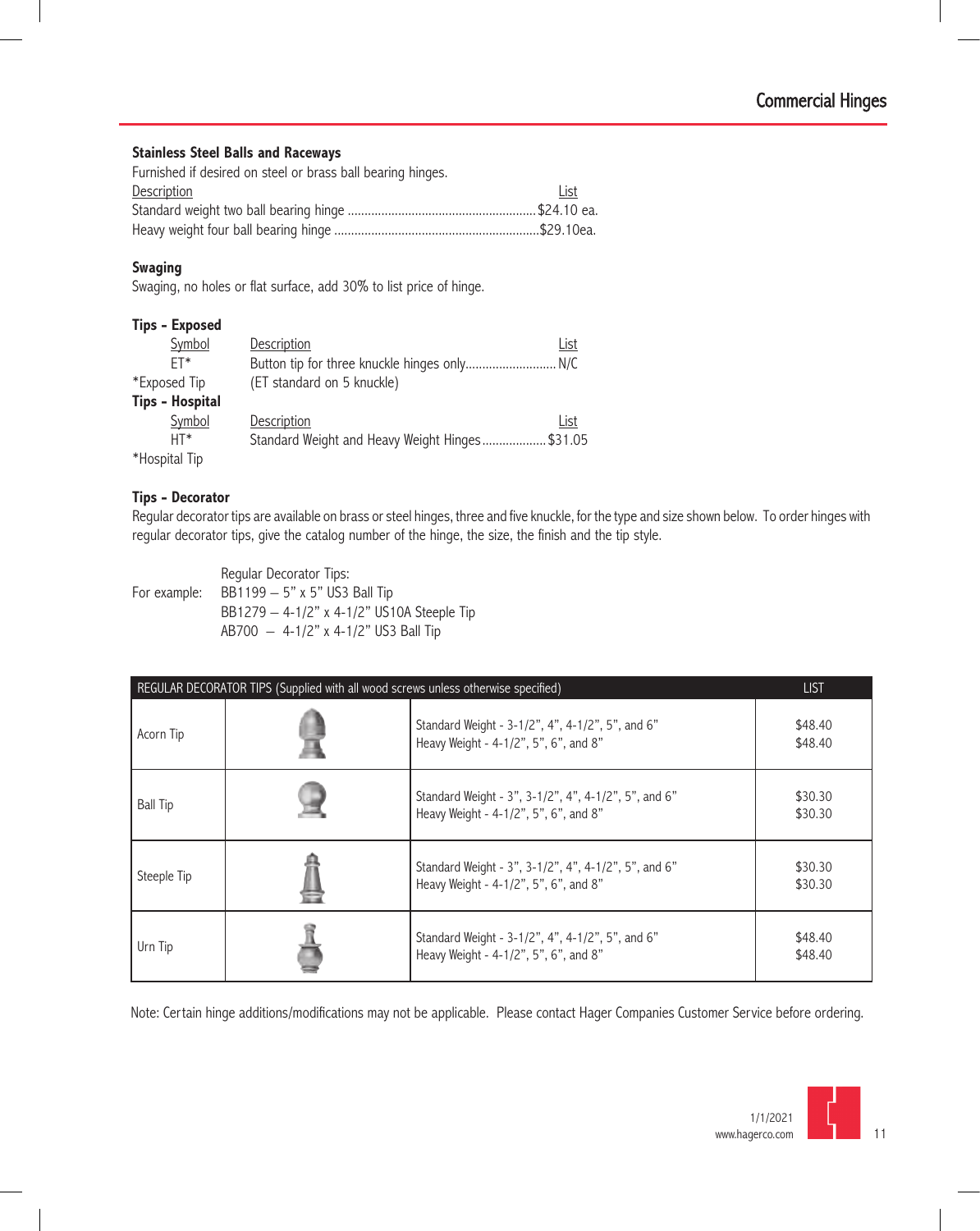| Description                                                                              |                                    | Finish            | 2021 List | Stock No. | Box<br>Qty.      | Case<br>Qty. |
|------------------------------------------------------------------------------------------|------------------------------------|-------------------|-----------|-----------|------------------|--------------|
| 100<br>Set Screw Set                                                                     |                                    | PS                | 370.90    | 001076    |                  | $10$         |
| 252<br>Full Surface Reinforcing Pivot for 4" (102 mm)<br>wide hinges, non-handed.        |                                    | US <sub>2C</sub>  | 193.95    | 121579    |                  | 10           |
| 253<br>Full Surface Reinforcing<br>Pivot for 4-1/2" (114 mm)<br>wide hinges, non-handed. |                                    | US <sub>2</sub> C | 193.95    | 121571    | $\mathbf{1}$     |              |
| 263<br>Thru Bolts for reinforcing<br>1-3/4" (45 mm) doors.<br>Pack of 100                |                                    | US <sub>2</sub> C | 264.80    | 001141    | 1 pack           |              |
| 265<br>Molly Jack Nuts (8S JN)<br>for Reinforcing Pivot<br>Pack of 100                   |                                    | US <sub>2</sub> C | 141.15    | 001143    | 1 pack of<br>100 |              |
| 305<br>Hinge Reinforcement Plate                                                         | $4 - 1/2"$<br>$(114 \, \text{mm})$ | PS                | 8.85      | 001153    |                  | 50           |
| 417                                                                                      | $4 - 5/8"$                         | <b>USP</b>        | 31.90     | 001195    | 10               | 100          |
| Back Plate for Wood Doors                                                                | $(117$ mm)                         | <b>US10</b>       | 31.90     | 001187    |                  |              |
| Half Surface Hinges or Full                                                              |                                    | US26D             | 31.90     | 001190    |                  |              |
| Surface Hinges                                                                           | 5"                                 | <b>USP</b>        | 33.85     | 001203    | 10               | 100          |
|                                                                                          | $(127 \, \text{mm})$               | <b>US10</b>       | 33.85     | $\sim$    |                  |              |
|                                                                                          |                                    | US26D             | 33.85     | 001199    |                  |              |
| 430<br>Mortar Box                                                                        |                                    | H2H               | 64.55     | 001206    | $\mathbf{1}$     |              |
| 451<br>Double Lipped Strike<br>Center Hung<br>*Other sizes available                     | $5 - 3/4"$<br>$(146$ mm)           | <b>US26D</b>      | 204.05    | 001208    | $\mathbf{1}$     |              |
| 452<br>Double Lipped Strike<br>Center Hung<br>*Other sizes available                     | $6 - 3/4"$<br>$(172$ mm)           | US26D             | 204.05    | 001209    | 1                |              |
| 453<br>Double Lipped Strike<br>1/8" Inset<br>*Other sizes available                      | $5 - 3/4$<br>$(146$ mm)            | US26D             | 204.05    | 001210    | $\mathbf{1}$     |              |
| 454<br>Double Lipped Strike<br>1/8" Inset<br>*Other sizes available                      | $6 - 3/4"$<br>$(172$ mm)           | <b>US26D</b>      | 204.05    | 001211    | $\mathbf{1}$     |              |

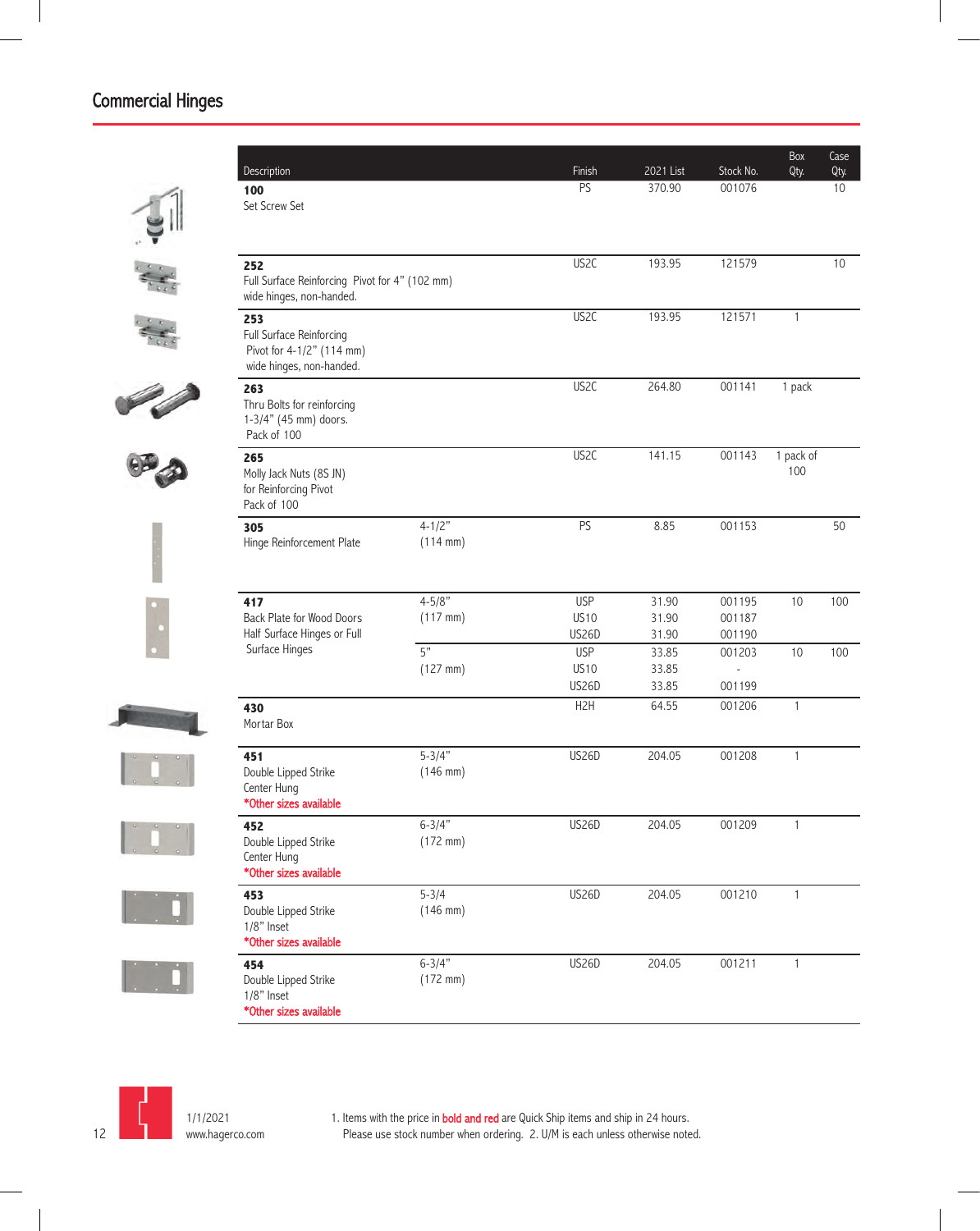











| Description                                                                                                                  |                                           | Finish               | 2021 List                                                                 | Stock No.        | Box<br>Qty.  | Case<br>Qty. |
|------------------------------------------------------------------------------------------------------------------------------|-------------------------------------------|----------------------|---------------------------------------------------------------------------|------------------|--------------|--------------|
| 455<br>Center Hung Combination<br>Rescue Door Stop and<br>Two Way Strike Plates<br>Specify Handing<br>*Other sizes available | $5 - 3/4$<br>$(146$ mm)                   | LH US26D<br>RH US26D | 583.15<br>583.15                                                          | 001218<br>001219 | 1            |              |
| 456<br>Center Hung Combination<br>Rescue Door Stop and<br>Two Way Strike Plates<br>Specify Handing<br>*Other sizes available | $6 - 3/4"$<br>$(172 \, \text{mm})$        | LH US26D<br>RH US26D | 588.00<br>588.00                                                          | 001222<br>001223 | 1            |              |
| 457<br>1/8" Inset Combination<br>Rescue Door Stop and<br>Two Way Strike Plates<br>Specify Handing<br>*Other sizes available  | $5 - 3/4$<br>$(146$ mm)                   | LH US26D<br>RH US26D | 583.15<br>583.15                                                          | 001224<br>001225 | 1            |              |
| 458<br>1/8" Inset Combination<br>Rescue Door Stop and<br>Two Way Strike Plates<br>Specify Handing<br>*Other sizes available  | $6 - 3/4$<br>$(172 \, \text{mm})$         | LH US26D<br>RH US26D | 612.25<br>612.25                                                          | 001226<br>001227 | 1            |              |
| *Other sizes available                                                                                                       | 4 3/4" thru 8 3/4"<br>greater than 8 3/4" |                      | add \$82.40 to list of 6 3/4" size<br>add \$128.75 to list of 6 3/4" size |                  |              |              |
| 495<br>Forged Bronze - Full Mortise<br>Ball Bearing Adjustable Top<br>Pivot Hinge                                            |                                           | US26D                | 254.05                                                                    | 001236           | 1            |              |
| 496<br>Forged Bronze - Full<br>Mortise Ball Bearing<br>Adjustable Intermediate<br>Pivot Hinge<br>Specify Handing             |                                           | LH US26D<br>RH US26D | 342.30<br>342.30                                                          | 001250<br>001251 | 1            |              |
| 497<br>Forged Bronze - Full<br>Mortise Ball Bearing<br>Adjustable Bottom<br>Pivot Hinge<br>Specify Handing                   |                                           | LH US26D<br>RH US26D | 576.15<br>576.15                                                          | 001265<br>001266 | 1            |              |
| 500<br>Brass - Full Mortise<br>Standard Weight<br>Rack and Pinion Pivot                                                      |                                           | <b>US26D</b>         | 534.60                                                                    | 001274           | $\mathbf{1}$ | 16           |

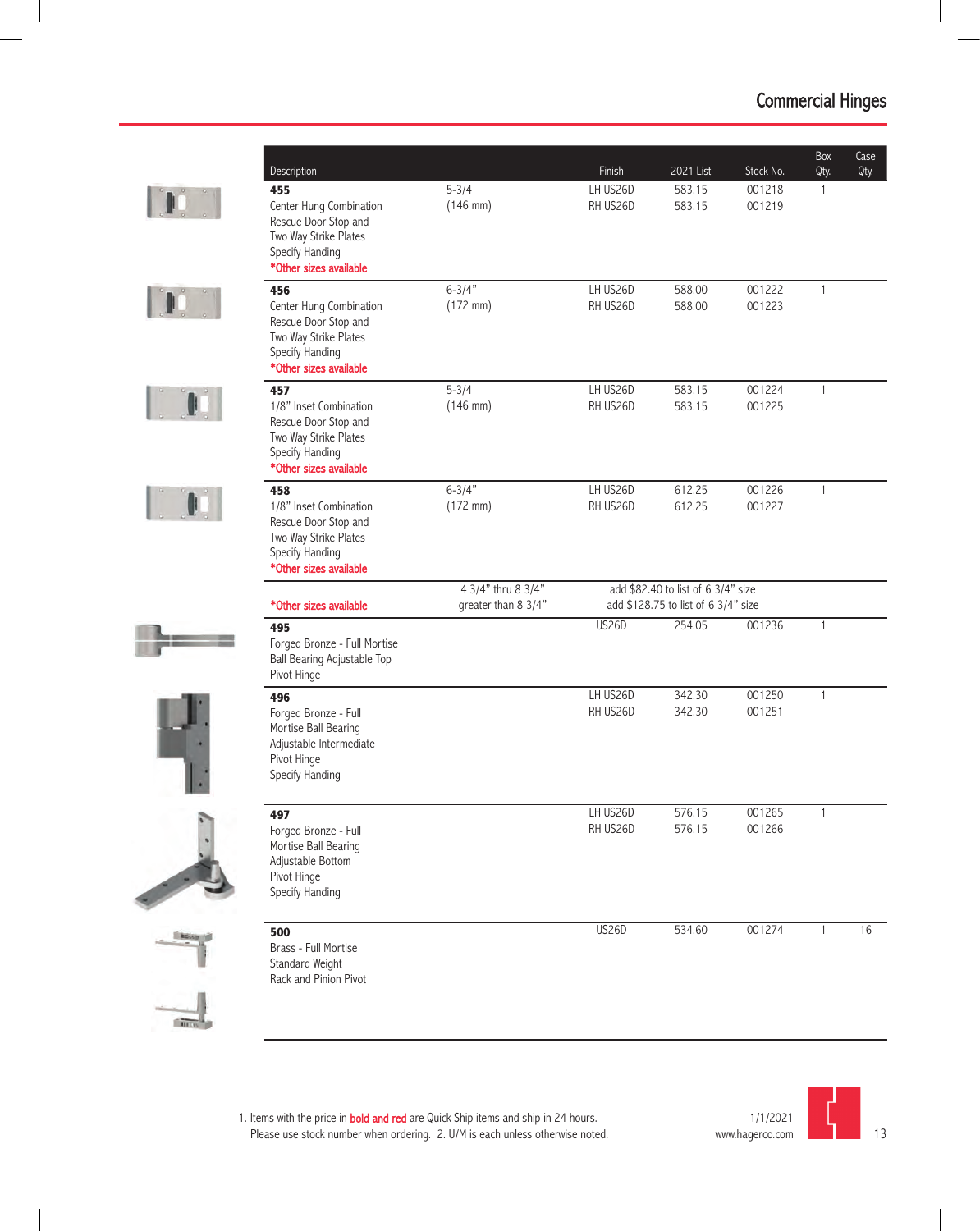| Description<br>510<br>Mortise Application - Hospital Set                   | Finish<br><b>US26D</b> | 2021 List<br>360.60 | Stock No.<br>001278 | Box<br>Qty.<br>$\mathbf{1}$ | Case<br>Qty.<br>10 |
|----------------------------------------------------------------------------|------------------------|---------------------|---------------------|-----------------------------|--------------------|
| Wood Floor - Less Release                                                  |                        |                     |                     |                             |                    |
| 511<br>Mortise Application - Hospital Set<br>Masonry Floor - Less Release  | US26D                  | 430.00              | 001281              | $\mathbf{1}$                | 10                 |
| 512<br>Surface Application - Hospital Set<br>Masonry Floor - Less Release  | <b>US26D</b>           | 430.00              | 001283              | $\mathbf{1}$                | 10                 |
| 550<br>Brass - Full Mortise<br>Heavy Weight<br>Rack and Pinion Pivot       | <b>US26D</b>           | 641.45              | 001288              | $\mathbf{1}$                | 10                 |
| 551<br>Brass - Full Mortise<br>Extra Heavy Weight<br>Rack and Pinion Pivot | <b>US26D</b>           | 704.30              | 113311              | $\mathbf{1}$                | 10                 |
| 610<br>Emergency Stop Release                                              | US26D                  | 277.00              | 001296              | $\mathbf{1}$                | 10                 |
| 611<br>Mortise Application - Hospital Set<br>Masonry Floor                 | US26D                  | 712.75              | 001298              | $\mathbf{1}$                | 10                 |
| 612<br>Surface Application - Hospital Set<br>Masonry Floor                 | <b>US26D</b>           | 712.75              | 001301              | $\mathbf{1}$                | $10$               |

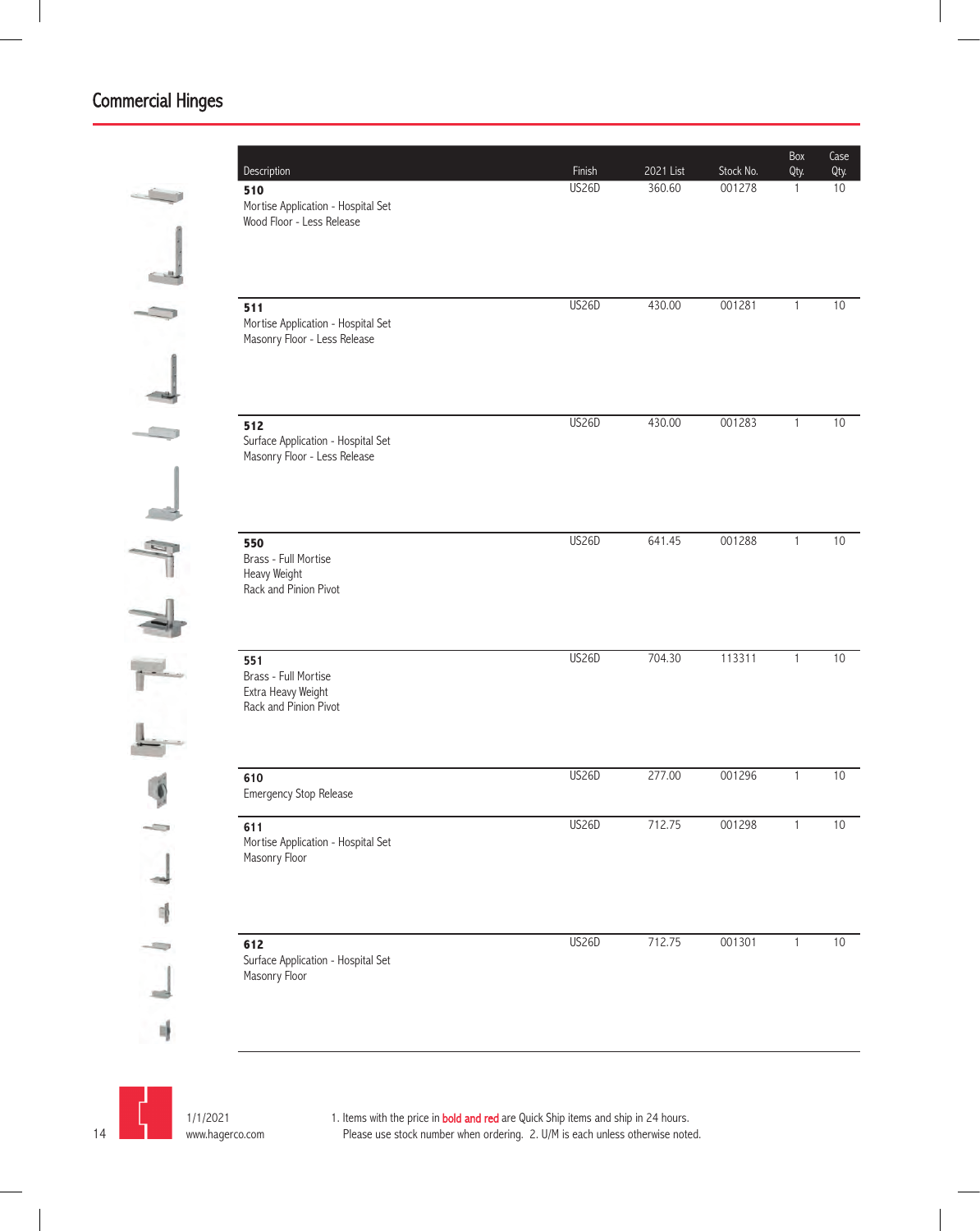Box Qty.

US26D 152.60 042688 1 10

Case Qty.



**615**

Opening

Steel - Heavy Weight Pivot Set for Frameless



| 700                  | $3 - 1/2" \times 3 - 1/2"$                   | LS              | 12.30 | $\overline{a}$ | $\overline{c}$ | 100 |
|----------------------|----------------------------------------------|-----------------|-------|----------------|----------------|-----|
| Steel - Full Mortise | (89 mm x 89 mm)                              | <b>USP</b>      | 9.15  | 000926         |                |     |
| Standard Weight      |                                              | US3             | 18.30 | 001311         |                |     |
| Plain Bearing        |                                              | US4             | 12.30 | 001312         |                |     |
| Three Knuckle        |                                              | <b>US10</b>     | 12.30 | 001303         |                |     |
|                      |                                              | US10A (US11)    | 18.30 | 001304         |                |     |
|                      |                                              | US10B           | 18.30 | 069448         |                |     |
|                      |                                              | <b>US26</b>     | 18.30 | 001308         |                |     |
|                      |                                              | <b>US26D</b>    | 15.30 | 001309         |                |     |
|                      | $4" \times 4"$                               | LS              | 14.50 | L              | 3              | 48  |
|                      | (102 mm x 102 mm)                            | <b>USP</b>      | 11.25 | 001326         |                |     |
|                      |                                              | US <sub>3</sub> | 20.75 | 001323         |                |     |
|                      |                                              | US4             | 14.50 | 005175         |                |     |
|                      |                                              | <b>US10</b>     | 14.50 | 001317         |                |     |
|                      |                                              | US10A (US11)    | 20.75 | 001318         |                |     |
|                      |                                              | US10B           | 20.75 | 046652         |                |     |
|                      |                                              | <b>US26</b>     | 20.75 | 001320         |                |     |
|                      |                                              | <b>US26D</b>    | 18.70 | 001321         |                |     |
|                      | $4 - 1/2"$ x 4"                              | LS              | 13.85 | 085393         | 3              | 48  |
|                      | $(114 \, \text{mm} \times 102 \, \text{mm})$ | <b>USP</b>      | 11.85 | 001350         |                |     |
|                      |                                              | US3             | 23.70 | 001343         |                |     |
|                      |                                              | US4             | 13.85 | 001344         |                |     |
|                      |                                              | <b>US10</b>     | 13.85 | 001328         |                |     |
|                      |                                              | US10A (US11)    | 23.70 | 001329         |                |     |
|                      |                                              | US10B           | 23.70 | 001332         |                |     |
|                      |                                              | <b>US26</b>     | 23.70 | 001336         |                |     |
|                      |                                              | <b>US26D</b>    | 15.05 | 001340         |                |     |

Description Finish 2021 List Stock No.

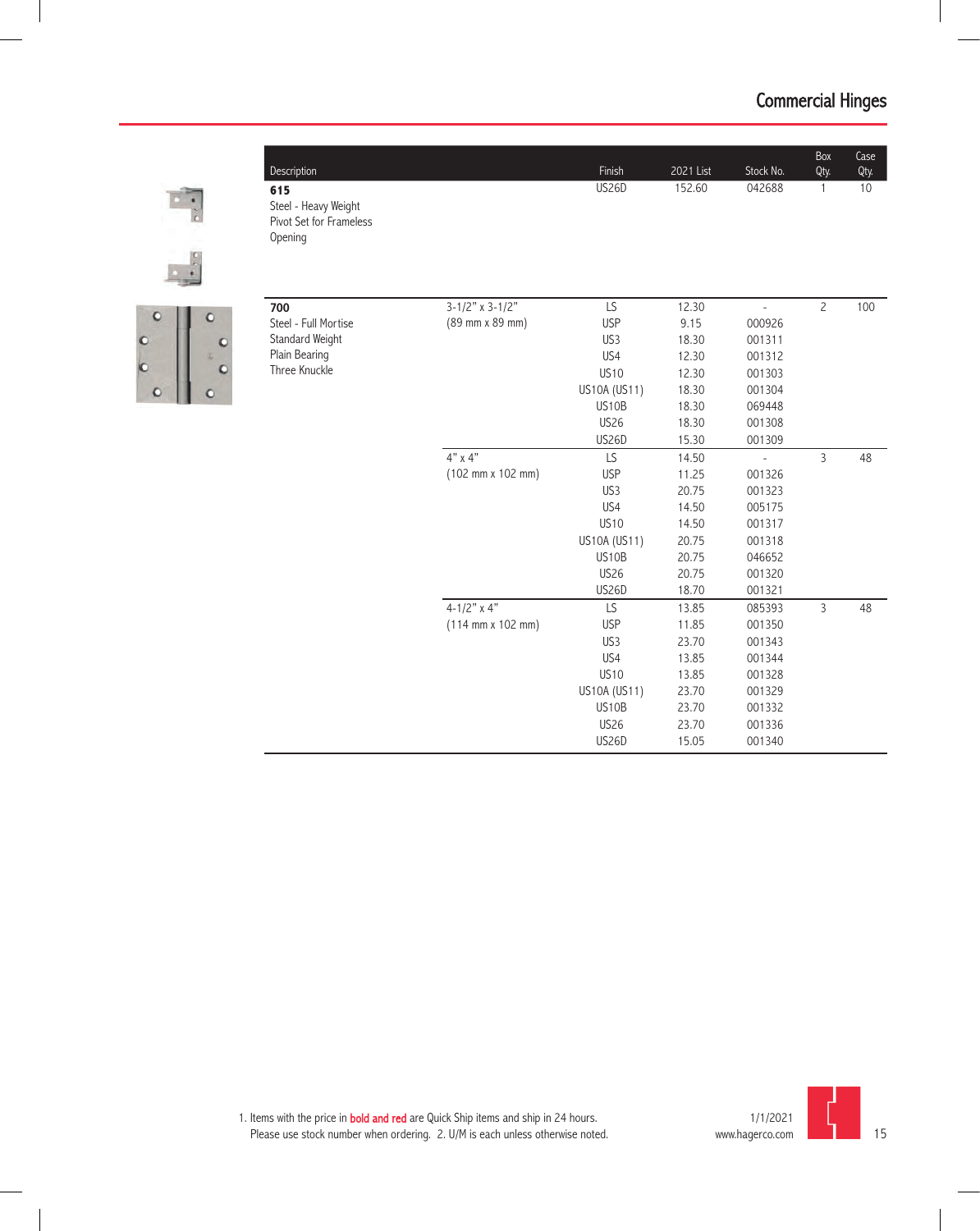

| Description |                                              | Finish       | 2021 List | Stock No.                | Box<br>Qty.    | Case<br>Qty. |
|-------------|----------------------------------------------|--------------|-----------|--------------------------|----------------|--------------|
| 700 - Cont. | $4 - 1/2"$ x 4-1/2"                          | LS           | 13.85     | $\overline{a}$           | $\overline{3}$ | 48           |
| Continued   | $(114 \, \text{mm} \times 114 \, \text{mm})$ | <b>USP</b>   | 11.85     | 001390                   |                |              |
|             |                                              | US3          | 23.70     | 001372                   |                |              |
|             |                                              | US4          | 13.85     | 001376                   |                |              |
|             |                                              | <b>US10</b>  | 13.85     | 001352                   |                |              |
|             |                                              | US10A (US11) | 23.70     | 001355                   |                |              |
|             |                                              | US10B        | 23.70     | 001360                   |                |              |
|             |                                              | <b>US26</b>  | 23.70     | 001364                   |                |              |
|             |                                              | <b>US26D</b> | 15.05     | 001367                   |                |              |
|             | $5"$ x 4"                                    | LS           | 47.65     | $\overline{\phantom{a}}$ | $\overline{3}$ | 24           |
|             | $(127 \, \text{mm} \times 102 \, \text{mm})$ | <b>USP</b>   | 39.20     | 001399                   |                |              |
|             |                                              | US3          | 64.40     |                          |                |              |
|             |                                              | US4          | 47.65     |                          |                |              |
|             |                                              | <b>US10</b>  | 47.65     |                          |                |              |
|             |                                              | US10A (US11) | 64.40     |                          |                |              |
|             |                                              | US10B        | 64.40     | 109332                   |                |              |
|             |                                              | <b>US26</b>  | 64.40     | $\overline{\phantom{a}}$ |                |              |
|             |                                              | US26D        | 44.15     | 104223                   |                |              |
|             | $5" \times 4-1/2"$                           | LS           | 47.65     | $\Box$                   | $\overline{3}$ | 24           |
|             | $(127 \, \text{mm} \times 114 \, \text{mm})$ | <b>USP</b>   | 39.20     | 067157                   |                |              |
|             |                                              | US3          | 64.40     | ÷,                       |                |              |
|             |                                              | US4          | 47.65     |                          |                |              |
|             |                                              | <b>US10</b>  | 47.65     | 038706                   |                |              |
|             |                                              | US10A (US11) | 64.40     | $\overline{a}$           |                |              |
|             |                                              | US10B        | 64.40     |                          |                |              |
|             |                                              | <b>US26</b>  | 64.40     | 065399                   |                |              |
|             |                                              | US26D        | 44.15     | 001403                   |                |              |
|             | $5" \times 5"$                               | LS           | 47.65     | $\frac{1}{2}$            | $\overline{3}$ | 24           |
|             | (127 mm x 127 mm)                            | <b>USP</b>   | 39.20     | 042507                   |                |              |
|             |                                              | US3          | 64.40     |                          |                |              |
|             |                                              | US4          | 47.65     |                          |                |              |
|             |                                              | <b>US10</b>  | 47.65     | 041251                   |                |              |
|             |                                              | US10A (US11) | 64.40     | 115621                   |                |              |
|             |                                              | US10B        | 64.40     | 038084                   |                |              |
|             |                                              | <b>US26</b>  | 64.40     |                          |                |              |
|             |                                              | US26D        | 44.15     | 068632                   |                |              |
|             |                                              |              |           |                          |                |              |

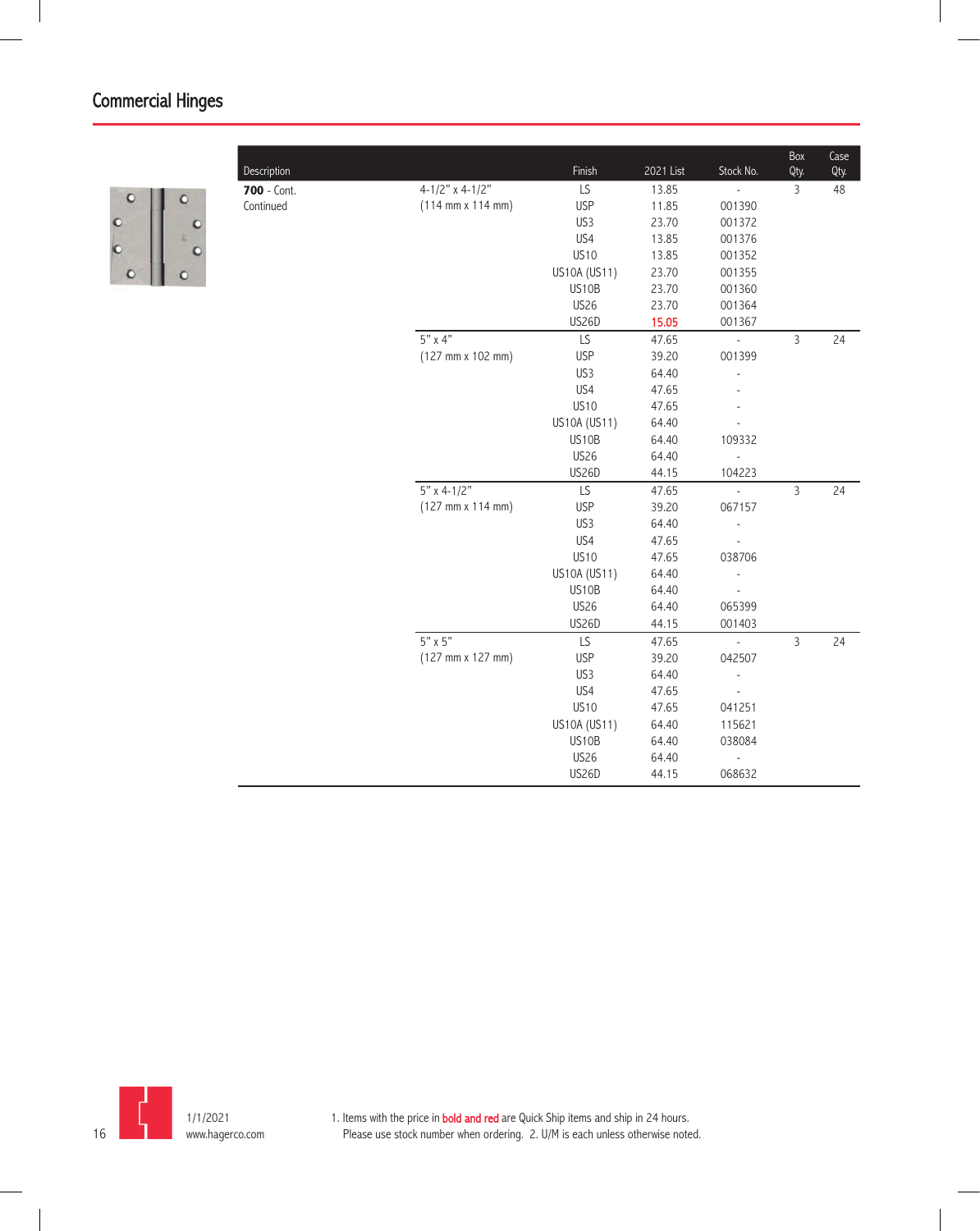

 $\overline{\phantom{a}}$ 

| <b>Description</b>              |                                              | Finish             | 2021 List | Stock No. | Box<br>Qty.    | Case<br>Qty. |
|---------------------------------|----------------------------------------------|--------------------|-----------|-----------|----------------|--------------|
| <b>AB700</b>                    | $3 - 1/2"$ x 3-1/2"                          | LS                 | 36.55     | 124088    | $\overline{c}$ | 100          |
| Steel - Full Mortise            | (89 mm x 89 mm)                              | <b>USP</b>         | 32.05     | 045449    |                |              |
| Standard Weight                 |                                              | US3                | 44.30     | 044765    |                |              |
| Concealed Anti-Friction Bearing |                                              | US4                | 32.05     | 016859    |                |              |
| Three Knuckle                   |                                              | <b>US10</b>        | 36.65     | 029909    |                |              |
|                                 |                                              | US10A (US11)       | 44.30     | 012038    |                |              |
|                                 |                                              | US10B              | 44.30     | 033999    |                |              |
|                                 |                                              | <b>US26</b>        | 44.30     | 053130    |                |              |
|                                 |                                              | US <sub>26</sub> D | 38.05     | 091472    |                |              |
|                                 | $4" \times 4"$                               | LS                 | 36.65     |           | 3              | 48           |
|                                 | $(102 \, \text{mm} \times 102 \, \text{mm})$ | <b>USP</b>         | 32.05     | 001501    |                |              |
|                                 |                                              | US3                | 44.30     | 001497    |                |              |
|                                 |                                              | US4                | 32.05     | 001499    |                |              |
|                                 |                                              | <b>US10</b>        | 36.65     | 098013    |                |              |
|                                 |                                              | US10A (US11)       | 44.30     | 068298    |                |              |
|                                 |                                              | US <sub>10</sub> B | 44.30     | 034156    |                |              |
|                                 |                                              | <b>US26</b>        | 44.30     | 022969    |                |              |
|                                 |                                              | US26D              | 38.05     | 001495    |                |              |

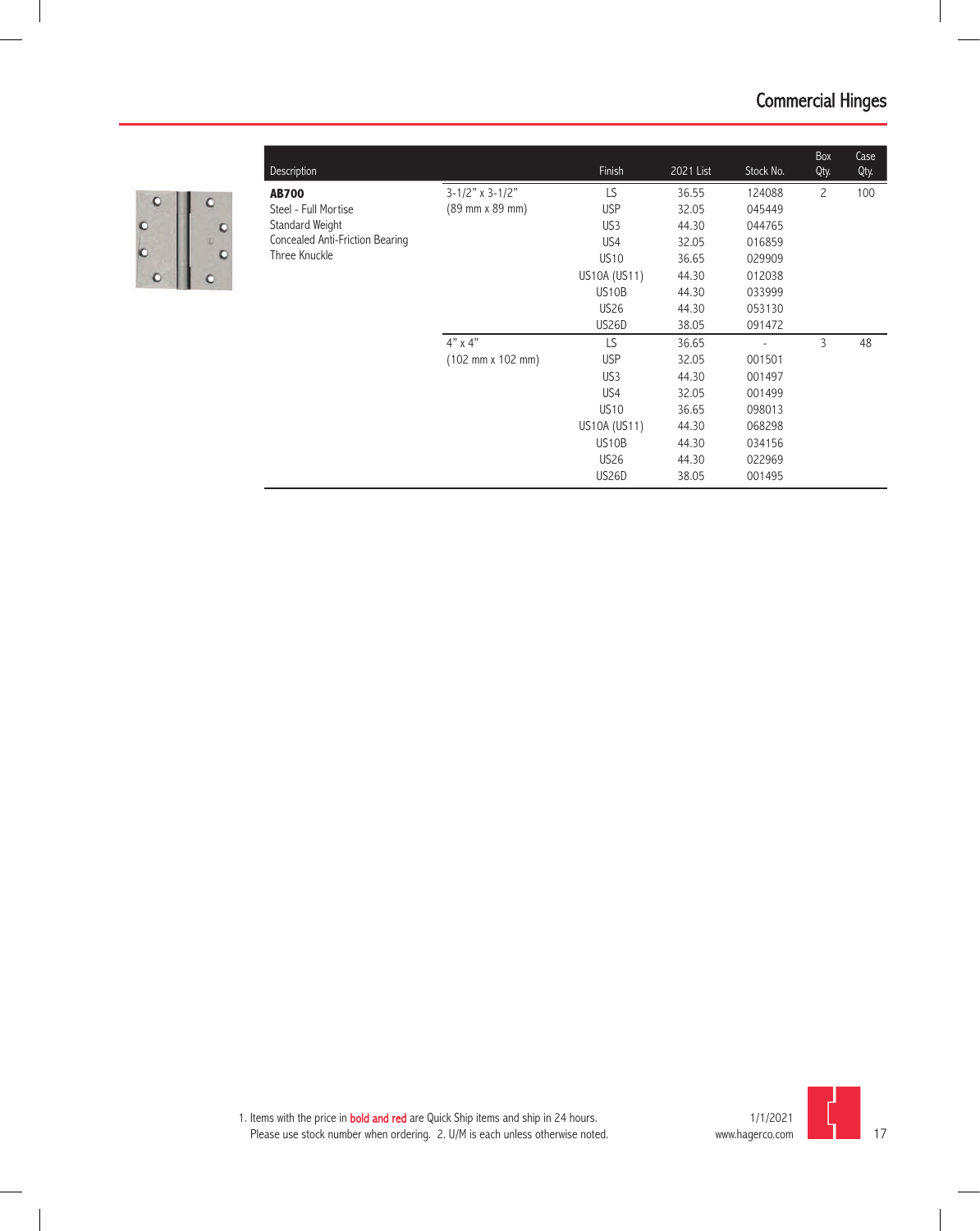

|                      |                                              |              |           |                          | Box            | Case |
|----------------------|----------------------------------------------|--------------|-----------|--------------------------|----------------|------|
| Description          |                                              | Finish       | 2021 List | Stock No.                | Qty.           | Qty. |
| <b>AB700 - Cont.</b> | $4 - 1/2"$ x 4"                              | LS           | 30.55     | 085392                   | 3              | 48   |
| Continued            | $(114 \, \text{mm} \times 102 \, \text{mm})$ | <b>USP</b>   | 21.55     | 001559                   |                |      |
|                      |                                              | US3          | 36.90     | 001543                   |                |      |
|                      |                                              | US4          | 30.55     | 095580                   |                |      |
|                      |                                              | <b>US10</b>  | 30.55     | 001502                   |                |      |
|                      |                                              | US10A (US11) | 36.90     | 001507                   |                |      |
|                      |                                              | US10B        | 36.90     | 001515                   |                |      |
|                      |                                              | <b>US26</b>  | 36.90     | 001526                   |                |      |
|                      |                                              | US26D        | 20.75     | 001533                   |                |      |
|                      | $4-1/2"$ x 4-1/2"                            | LS           | 30.55     | 122473                   | $\mathsf 3$    | 48   |
|                      | $(114 \, \text{mm} \times 114 \, \text{mm})$ | <b>USP</b>   | 21.55     | 001682                   |                |      |
|                      |                                              | US3          | 36.90     | 001645                   |                |      |
|                      |                                              | US4          | 30.55     | 001654                   |                |      |
|                      |                                              | <b>US10</b>  | 30.55     | 001574                   |                |      |
|                      |                                              | US10A (US11) | 36.90     | 001585                   |                |      |
|                      |                                              | US10B        | 36.90     | 001597                   |                |      |
|                      |                                              | <b>US26</b>  | 36.90     | 001607                   |                |      |
|                      |                                              | US26D        | 20.75     | 001620                   |                |      |
|                      | $5" \times 4"$                               | LS           | 59.65     |                          | $\mathsf{3}$   | 24   |
|                      | (127 mm x 102 mm)                            | <b>USP</b>   | 59.65     | 069644                   |                |      |
|                      |                                              | US3          | 75.50     | 046335                   |                |      |
|                      |                                              | US4          | 59.65     | 017201                   |                |      |
|                      |                                              | <b>US10</b>  | 59.65     | 047777                   |                |      |
|                      |                                              | US10A (US11) | 75.50     | 033653                   |                |      |
|                      |                                              | US10B        | 75.50     | 047266                   |                |      |
|                      |                                              | <b>US26</b>  | 75.50     | 001706                   |                |      |
|                      |                                              | US26D        | 58.35     | 001709                   |                |      |
|                      | $5"$ x 4-1/2"                                | LS           | 59.65     | $\overline{a}$           | $\overline{3}$ | 24   |
|                      | $(127 \, \text{mm} \times 114 \, \text{mm})$ | <b>USP</b>   | 59.65     | 001748                   |                |      |
|                      |                                              | US3          | 75.50     | 001738                   |                |      |
|                      |                                              | US4          | 59.65     | 091318                   |                |      |
|                      |                                              | <b>US10</b>  | 59.65     | 098518                   |                |      |
|                      |                                              | US10A (US11) | 75.50     | 097200                   |                |      |
|                      |                                              | US10B        | 75.50     | 028451                   |                |      |
|                      |                                              | <b>US26</b>  | 75.50     | 019133                   |                |      |
|                      |                                              | <b>US26D</b> | 58.35     | 001727                   |                |      |
|                      | $5" \times 5"$                               | LS           | 59.65     | $\overline{\phantom{a}}$ | $\overline{3}$ | 24   |
|                      | $(127 \, \text{mm} \times 127 \, \text{mm})$ | <b>USP</b>   | 59.65     | 001773                   |                |      |
|                      |                                              | US3          | 75.50     | 020279                   |                |      |
|                      |                                              | US4          | 59.65     | 017173                   |                |      |
|                      |                                              | <b>US10</b>  | 59.65     | 001758                   |                |      |
|                      |                                              | US10A (US11) | 75.50     | 008276                   |                |      |
|                      |                                              | US10B        | 75.50     | 048588                   |                |      |
|                      |                                              | <b>US26</b>  | 75.50     | 016080                   |                |      |
|                      |                                              | US26D        | 58.35     | 025276                   |                |      |

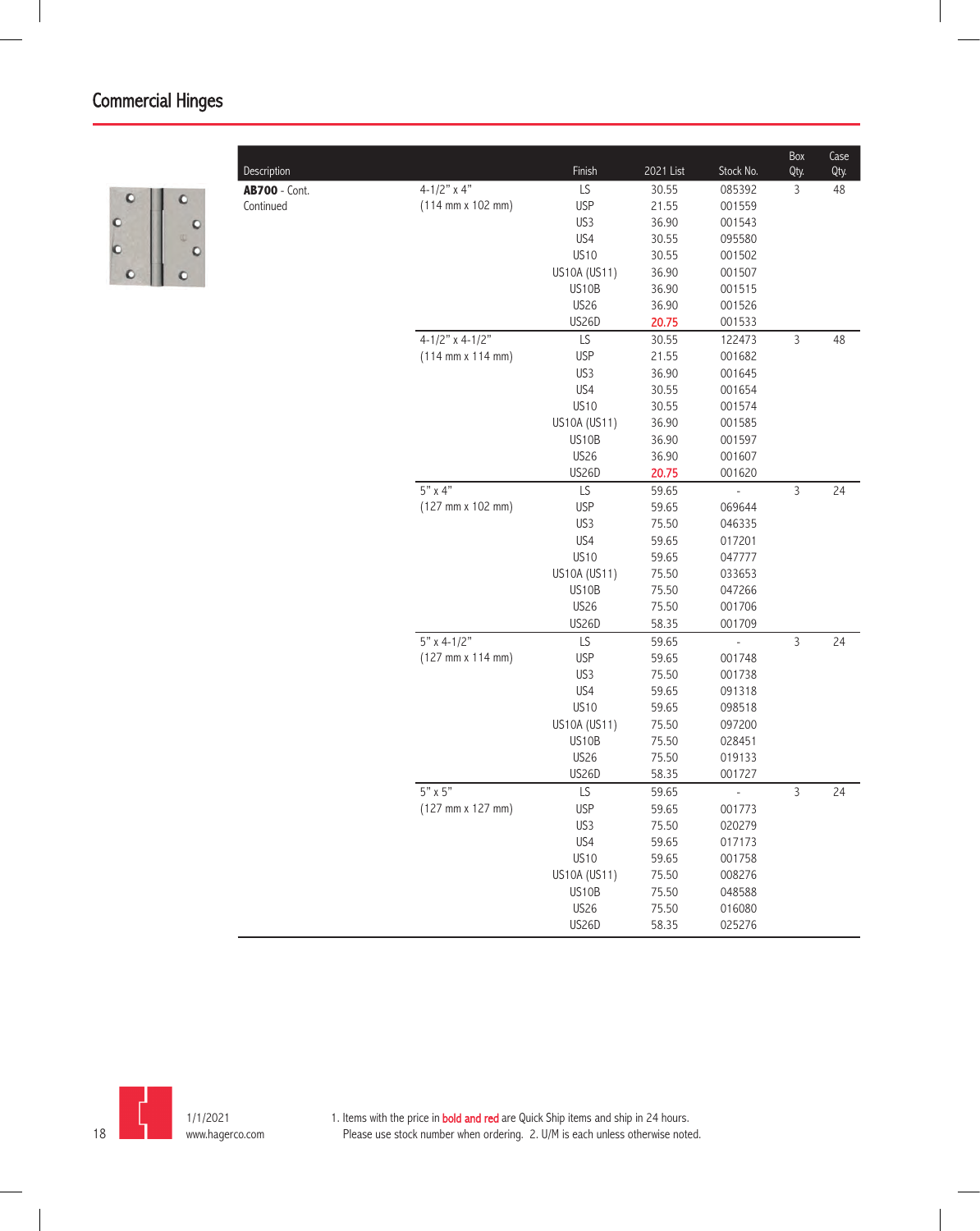

| Description                     |                                              | Finish       | 2021 List | Stock No.      | Box<br>Qty.    | Case<br>Qty. |
|---------------------------------|----------------------------------------------|--------------|-----------|----------------|----------------|--------------|
| <b>WTAB700</b>                  | $4 - 1/2" \times 5"$                         | LS           | 114.95    |                | 3              | 24           |
| Wide Throw Hinge                | $(114 \, \text{mm} \times 127 \, \text{mm})$ | <b>USP</b>   | 112.45    | 065577         |                |              |
| Steel - Full Mortise            |                                              | US3          | 128.75    | 069940         |                |              |
| Standard Weight                 |                                              | <b>US10</b>  | 114.95    | 043251         |                |              |
| Concealed Anti-Friction Bearing |                                              | US10A (US11) | 128.75    | 030958         |                |              |
| Three Knuckle                   |                                              | US10B        | 128.75    | 007941         |                |              |
|                                 |                                              | <b>US26</b>  | 128.75    | 069304         |                |              |
|                                 |                                              | US26D        | 120.50    | 001446         |                |              |
|                                 | $4 - 1/2" \times 6"$                         | LS           | 114.95    | $\overline{a}$ | $\mathsf{3}$   | 24           |
|                                 | $(114 \, \text{mm} \times 152 \, \text{mm})$ | <b>USP</b>   | 112.45    | 023667         |                |              |
|                                 |                                              | US3          | 128.75    | 026730         |                |              |
|                                 |                                              | <b>US10</b>  | 114.95    | 065978         |                |              |
|                                 |                                              | US10A (US11) | 128.75    | 065835         |                |              |
|                                 |                                              | US10B        | 128.75    | 075797         |                |              |
|                                 |                                              | <b>US26</b>  | 128.75    | 062172         |                |              |
|                                 |                                              | US26D        | 120.50    | 001458         |                |              |
|                                 | 4-1/2" $\times$ 7"                           | LS           | 124.00    | ÷,             | 3              | 24           |
|                                 | $(114 \, \text{mm} \times 178 \, \text{mm})$ | <b>USP</b>   | 124.00    | 032001         |                |              |
|                                 |                                              | US3          | 141.40    |                |                |              |
|                                 |                                              | <b>US10</b>  | 126.35    | 091490         |                |              |
|                                 |                                              | US10A (US11) | 141.40    | 047357         |                |              |
|                                 |                                              | US10B        | 141.40    | 104122         |                |              |
|                                 |                                              | <b>US26</b>  | 141.40    | 001467         |                |              |
|                                 |                                              | US26D        | 132.45    | 039039         |                |              |
|                                 | $4 - 1/2" \times 8"$                         | LS           | 124.00    |                | $\overline{3}$ | 24           |
|                                 | $(114 \, \text{mm} \times 203 \, \text{mm})$ | <b>USP</b>   | 124.00    | 046359         |                |              |
|                                 |                                              | US3          | 141.40    | 011806         |                |              |
|                                 |                                              | <b>US10</b>  | 126.35    |                |                |              |
|                                 |                                              | US10A (US11) | 141.40    | 063050         |                |              |
|                                 |                                              | US10B        | 141.40    | 104121         |                |              |
|                                 |                                              | <b>US26</b>  | 141.40    | 081758         |                |              |
|                                 |                                              | US26D        | 132.45    | 001469         |                |              |
|                                 | $5" \times 6"$                               | LS           | 164.70    | ÷,             | 3              | 24           |
|                                 | (127 mm x 152 mm)                            | <b>USP</b>   | 156.80    | 110219         |                |              |
|                                 |                                              | US3          | 196.00    | 054746         |                |              |
|                                 |                                              | <b>US10</b>  | 164.70    | 077240         |                |              |
|                                 |                                              | US10A (US11) | 196.00    | -              |                |              |
|                                 |                                              | US10B        | 196.00    | 030049         |                |              |
|                                 |                                              | <b>US26</b>  | 196.00    |                |                |              |
|                                 |                                              | <b>US26D</b> | 180.35    | 047936         |                |              |
|                                 | 5" x 7"                                      | LS           | 164.70    | $\Box$         | $\mathsf{3}$   | 24           |
|                                 | $(127 \, \text{mm} \times 178 \, \text{mm})$ | <b>USP</b>   | 156.80    | 134948         |                |              |
|                                 |                                              | US3          | 196.00    |                |                |              |
|                                 |                                              | <b>US10</b>  | 164.70    |                |                |              |
|                                 |                                              | US10A (US11) | 196.00    | 044063         |                |              |
|                                 |                                              | US10B        | 196.00    | 045970         |                |              |
|                                 |                                              | <b>US26</b>  | 196.00    |                |                |              |
|                                 |                                              | <b>US26D</b> | 180.35    | 088534         |                |              |

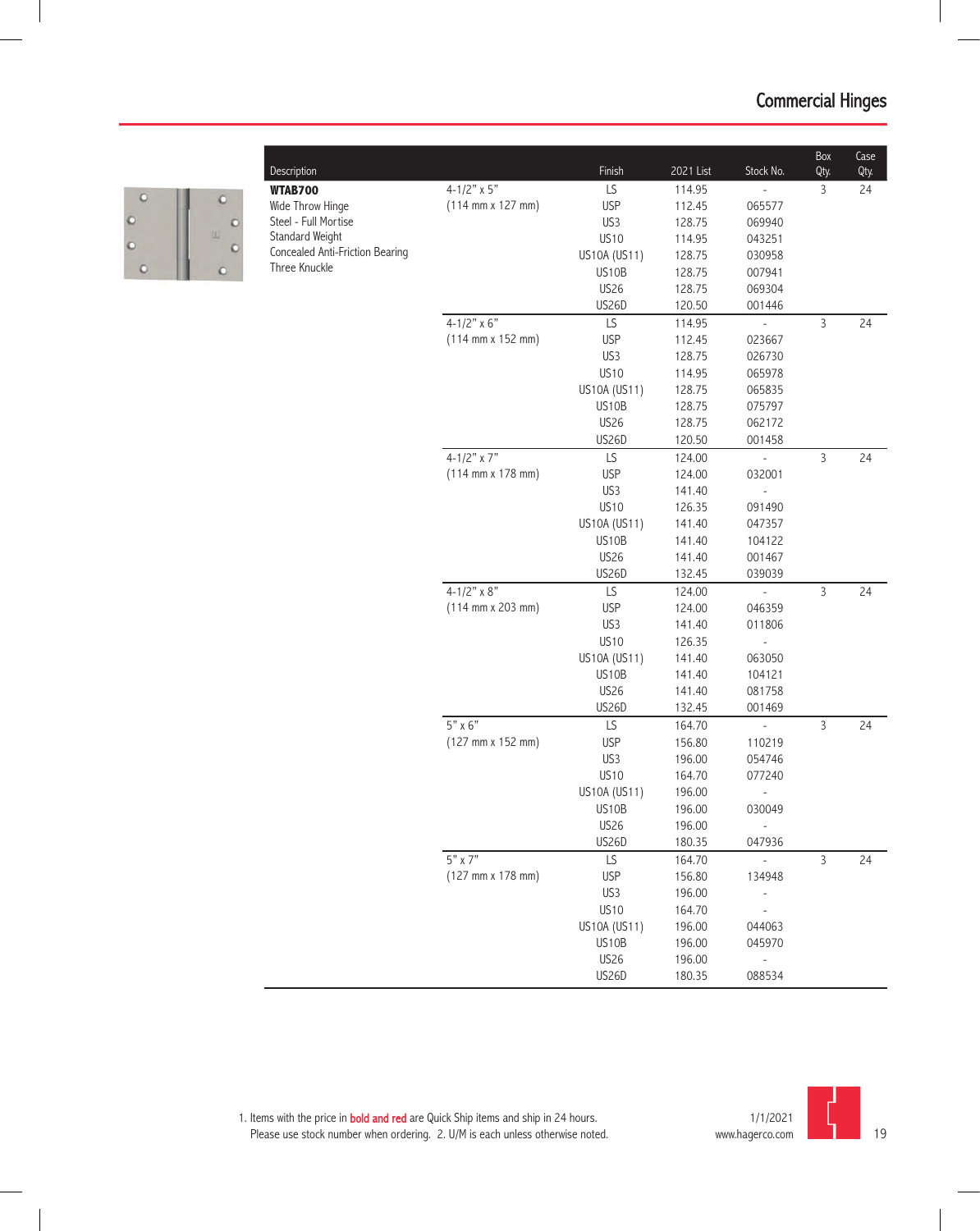



| Description                     |                                              | Finish       | 2021 List      | Stock No.                | Box<br>Qty.    | Case<br>Qty. |
|---------------------------------|----------------------------------------------|--------------|----------------|--------------------------|----------------|--------------|
| WTAB700 - Cont.                 | $5" \times 8"$                               | LS           | 164.70         |                          | 3              | 24           |
| Continued                       | (127 mm x 203 mm)                            | <b>USP</b>   | 156.80         |                          |                |              |
|                                 |                                              | US3          | 196.00         |                          |                |              |
|                                 |                                              | <b>US10</b>  | 164.70         |                          |                |              |
|                                 |                                              | US10A (US11) | 196.00         | 085769                   |                |              |
|                                 |                                              | US10B        | 196.00         | 104124                   |                |              |
|                                 |                                              | <b>US26</b>  | 196.00         |                          |                |              |
|                                 |                                              | US26D        | 180.35         | 040817                   |                |              |
| <b>AB750</b>                    | $4 - 1/2" \times 4"$                         | LS           | 66.90          | $\frac{1}{2}$            | $\overline{3}$ | 24           |
| Steel - Full Mortise            | $(114 \, \text{mm} \times 102 \, \text{mm})$ | <b>USP</b>   | 66.90          | 096935                   |                |              |
| Heavy Weight                    |                                              | US3          | 79.40          | 073827                   |                |              |
| Concealed Anti-Friction Bearing |                                              | US4          | 66.90          | 071658                   |                |              |
| Three Knuckle                   |                                              | <b>US10</b>  | 66.90          | 001909                   |                |              |
|                                 |                                              | US10A (US11) | 79.40          | 001911                   |                |              |
|                                 |                                              | US10B        | 79.40          | 065832                   |                |              |
|                                 |                                              | <b>US26</b>  | 79.40          | 001914                   |                |              |
|                                 |                                              | <b>US26D</b> | 57.25          | 092641                   |                |              |
|                                 | $4 - 1/2"$ x 4-1/2"                          | LS           | 66.90          | 114475                   | $\overline{3}$ | 24           |
|                                 | $(114 \, \text{mm} \times 114 \, \text{mm})$ | <b>USP</b>   | 66.90          | 002006                   |                |              |
|                                 |                                              | US3          | 79.40          | 001982                   |                |              |
|                                 |                                              | US4          | 66.90          | 001987                   |                |              |
|                                 |                                              | <b>US10</b>  | 66.90          | 001936                   |                |              |
|                                 |                                              | US10A (US11) | 79.40          | 001944                   |                |              |
|                                 |                                              | US10B        | 79.40          | 001956                   |                |              |
|                                 |                                              | <b>US26</b>  | 79.40          | 001965                   |                |              |
|                                 |                                              | US26D        | 57.25          | 001970                   |                |              |
|                                 | $5"$ x 4-1/2"                                | LS           | 86.05          | L,                       | $\overline{3}$ | 24           |
|                                 | (127 mm x 114 mm)                            | <b>USP</b>   | 86.05          | 002093                   |                |              |
|                                 |                                              | US3          | 89.60          | 002078                   |                |              |
|                                 |                                              | US4          | 86.05          | 002081                   |                |              |
|                                 |                                              | <b>US10</b>  | 86.05          | 092589                   |                |              |
|                                 |                                              | US10A (US11) | 89.60          | 002044                   |                |              |
|                                 |                                              | US10B        | 89.60          | 002055                   |                |              |
|                                 |                                              | <b>US26</b>  | 89.60          | 016351                   |                |              |
|                                 | $5" \times 5"$                               | US26D<br>LS  | 73.75          | 002064<br>$\overline{a}$ | $\overline{3}$ | 24           |
|                                 |                                              | <b>USP</b>   | 86.05          |                          |                |              |
|                                 | $(127 \, \text{mm} \times 127 \, \text{mm})$ | US3          | 86.05<br>89.60 | 023577<br>030368         |                |              |
|                                 |                                              | US4          | 86.05          | 002131                   |                |              |
|                                 |                                              | <b>US10</b>  | 86.05          | 002109                   |                |              |
|                                 |                                              | US10A (US11) | 89.60          | 002113                   |                |              |
|                                 |                                              | US10B        | 89.60          | 017886                   |                |              |
|                                 |                                              | <b>US26</b>  | 89.60          | 006052                   |                |              |
|                                 |                                              | US26D        | 73.75          | 002125                   |                |              |
|                                 |                                              |              |                |                          |                |              |

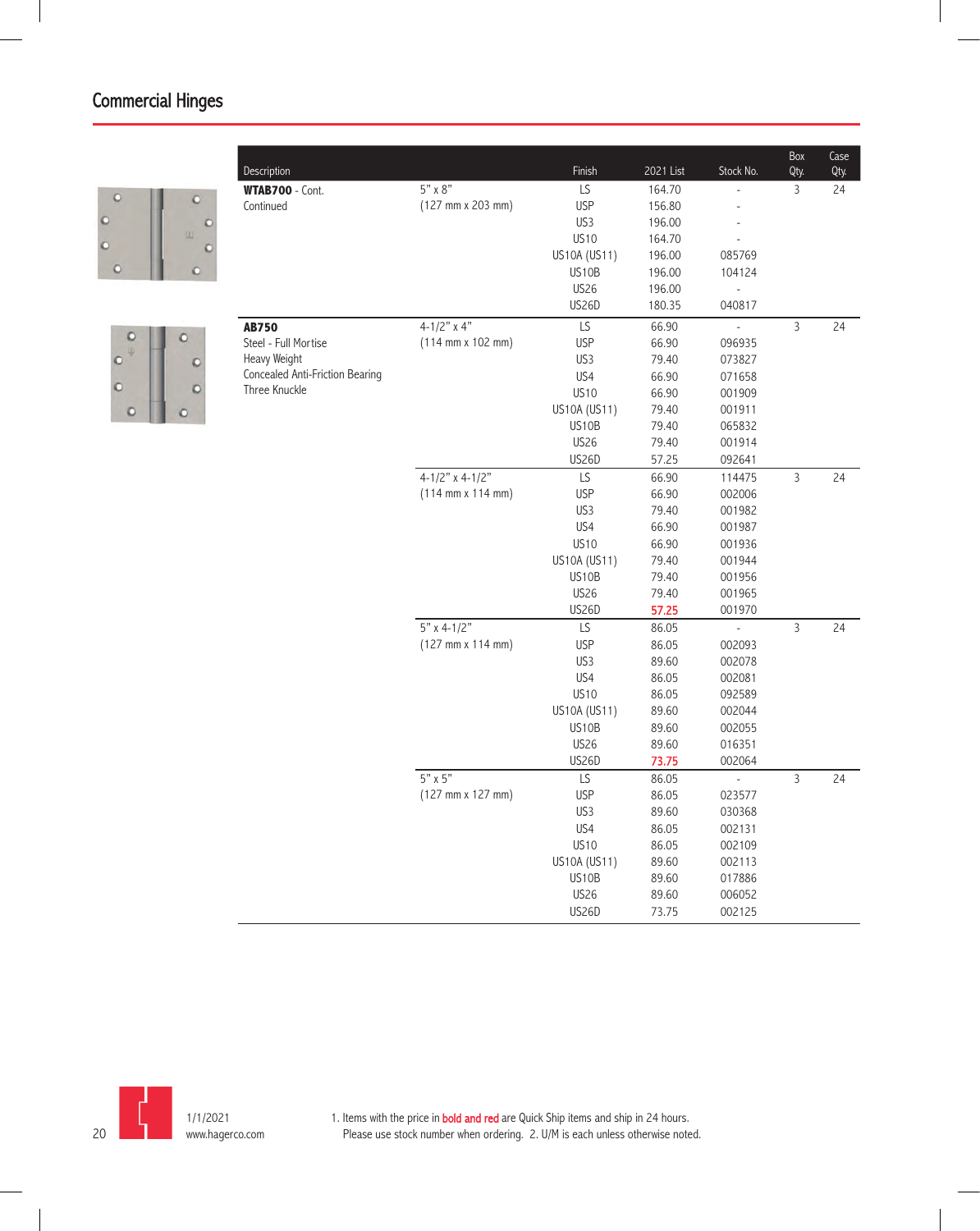

|                                                                                                                                         |                                              | Finish          | 2021 List | Stock No.     | Box<br>Qty.    | Case<br>Qty. |
|-----------------------------------------------------------------------------------------------------------------------------------------|----------------------------------------------|-----------------|-----------|---------------|----------------|--------------|
|                                                                                                                                         | $4 - 1/2" \times 5"$                         | LS              | 166.15    |               | 3              | 24           |
|                                                                                                                                         | $(114 \times 127 \text{ mm})$                | <b>USP</b>      | 180.15    | 115754        |                |              |
|                                                                                                                                         |                                              | US3             | 202.50    |               |                |              |
|                                                                                                                                         |                                              | <b>US10</b>     | 166.15    | 065696        |                |              |
|                                                                                                                                         |                                              | US10A (US11)    | 202.50    | 093406        |                |              |
|                                                                                                                                         |                                              | US10B           | 202.50    | 076857        |                |              |
|                                                                                                                                         |                                              | <b>US26</b>     | 202.50    | 092976        |                |              |
| Description<br><b>WTAB750</b><br>Wide Throw<br>Steel - Full Mortise<br>Heavy Weight<br>Concealed Anti-Friction Bearing<br>Three Knuckle |                                              | <b>US26D</b>    | 167.20    | 022959        |                |              |
|                                                                                                                                         | $4 - 1/2" \times 6"$                         | LS              | 166.95    | $\frac{1}{2}$ | $\overline{3}$ | 24           |
|                                                                                                                                         | $(114 \, \text{mm} \times 152 \, \text{mm})$ | <b>USP</b>      | 180.95    | 063855        |                |              |
|                                                                                                                                         |                                              | US3             | 203.55    | 043920        |                |              |
|                                                                                                                                         |                                              | <b>US10</b>     | 166.95    | 045850        |                |              |
|                                                                                                                                         |                                              | US10A (US11)    | 203.55    | 090251        |                |              |
|                                                                                                                                         |                                              | US10B           | 203.55    | 086471        |                |              |
|                                                                                                                                         |                                              | <b>US26</b>     | 203.55    | 089046        |                |              |
|                                                                                                                                         |                                              | <b>US26D</b>    | 174.70    | 097881        |                |              |
|                                                                                                                                         | 4-1/2" $\times$ 7"                           | LS              | 224.55    |               | 3              | 24           |
|                                                                                                                                         | $(114 \, \text{mm} \times 178 \, \text{mm})$ | <b>USP</b>      | 243.60    |               |                |              |
|                                                                                                                                         |                                              | US <sub>3</sub> | 274.10    |               |                |              |
|                                                                                                                                         |                                              | <b>US10</b>     | 224.55    | 071083        |                |              |
|                                                                                                                                         |                                              | US10A (US11)    | 274.10    | 100602        |                |              |
|                                                                                                                                         |                                              | US10B           | 274.10    | 008253        |                |              |
|                                                                                                                                         |                                              | <b>US26</b>     | 274.10    |               |                |              |
|                                                                                                                                         |                                              | US26D           | 235.15    | 067308        |                |              |
|                                                                                                                                         | 4-1/2" $\times$ 8"                           | LS.             | 230.00    | L.            | $\overline{3}$ | 24           |
|                                                                                                                                         | $(114 \, \text{mm} \times 203 \, \text{mm})$ | <b>USP</b>      | 249.25    | 130101        |                |              |
|                                                                                                                                         |                                              | US3             | 280.40    | 116852        |                |              |
|                                                                                                                                         |                                              | <b>US10</b>     | 230.00    |               |                |              |
|                                                                                                                                         |                                              | US10A (US11)    | 280.40    |               |                |              |
|                                                                                                                                         |                                              | US10B           | 280.40    | 106119        |                |              |
|                                                                                                                                         |                                              | <b>US26</b>     | 280.40    |               |                |              |
|                                                                                                                                         |                                              | <b>US26D</b>    | 240.70    | 003472        |                |              |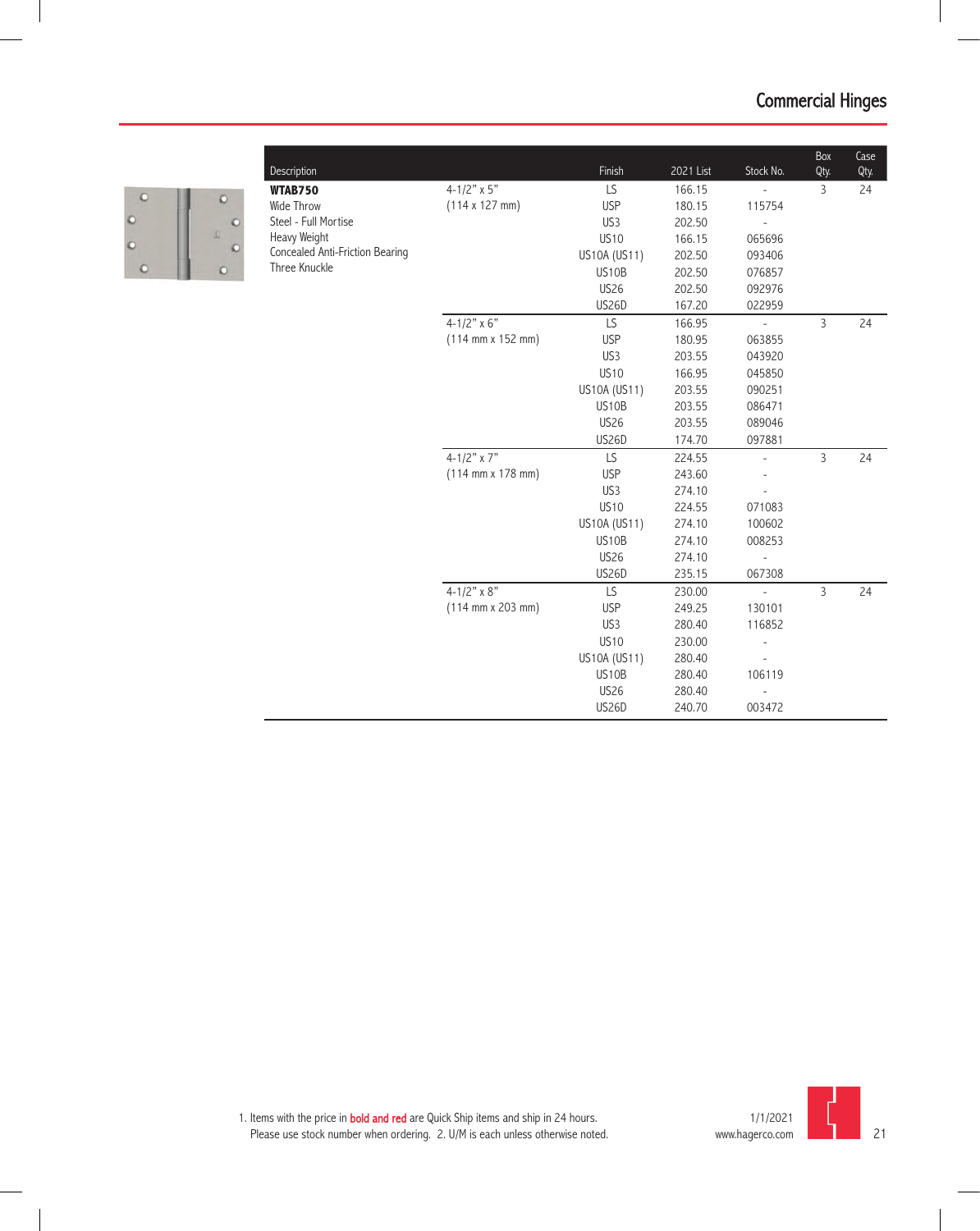

 $\circ$  $\circ$ 

| Description                                                            |                                              | Finish          | 2021 List | Stock No.                   | Box<br>Qty.    | $\overline{\text{Case}}$<br>Qty. |
|------------------------------------------------------------------------|----------------------------------------------|-----------------|-----------|-----------------------------|----------------|----------------------------------|
| WTAB750 - Cont.                                                        | $5" \times 6"$                               | LS              | 224.30    |                             | $\overline{3}$ | 24                               |
| Continued                                                              | (127 mm x 152 mm)                            | <b>USP</b>      | 243.00    | 082907                      |                |                                  |
|                                                                        |                                              | US <sub>3</sub> | 272.05    | 010751                      |                |                                  |
|                                                                        |                                              | <b>US10</b>     | 224.30    | 021555                      |                |                                  |
|                                                                        |                                              | US10A (US11)    | 272.05    | 010915                      |                |                                  |
|                                                                        |                                              | <b>US10B</b>    | 272.05    | 099390                      |                |                                  |
|                                                                        |                                              | <b>US26</b>     | 272.05    | $\overline{\phantom{a}}$    |                |                                  |
|                                                                        |                                              | US26D           | 232.60    | 001905                      |                |                                  |
|                                                                        | $5" \times 7"$                               | LS.             | 227.70    | $\mathcal{L}_{\mathcal{A}}$ | $\mathsf{3}$   | 24                               |
|                                                                        | $(127 \, \text{mm} \times 178 \, \text{mm})$ | <b>USP</b>      | 246.60    | 082905                      |                |                                  |
|                                                                        |                                              | US <sub>3</sub> | 227.70    | 055700                      |                |                                  |
|                                                                        |                                              | <b>US10</b>     | 275.95    | 107846                      |                |                                  |
|                                                                        |                                              | US10A (US11)    | 275.95    | $\overline{\phantom{a}}$    |                |                                  |
|                                                                        |                                              | <b>US10B</b>    | 275.95    | 141294                      |                |                                  |
|                                                                        |                                              | <b>US26</b>     | 275.95    | $\overline{\phantom{a}}$    |                |                                  |
|                                                                        |                                              | US26D           | 236.00    | 045843                      |                |                                  |
|                                                                        | 5" x 8"                                      | LS.             | 237.55    | $\sim$                      | $\overline{3}$ | 24                               |
|                                                                        | (127 mm x 203 mm)                            | <b>USP</b>      | 257.25    | 069579                      |                |                                  |
|                                                                        |                                              | US <sub>3</sub> | 288.15    | $\overline{\phantom{a}}$    |                |                                  |
|                                                                        |                                              | <b>US10</b>     | 237.55    |                             |                |                                  |
|                                                                        |                                              | US10A (US11)    | 288.15    | 109588                      |                |                                  |
|                                                                        |                                              | <b>US10B</b>    | 288.15    | 000774                      |                |                                  |
|                                                                        |                                              | <b>US26</b>     | 288.15    | $\overline{\phantom{a}}$    |                |                                  |
|                                                                        |                                              | <b>US26D</b>    | 246.10    | 020835                      |                |                                  |
| <b>IHTAB750</b>                                                        | $4 - 1/2"$ x 4-1/2"                          | LS              | 118.75    | 082386                      | 3              | 24                               |
| MADE IN USA                                                            | $(114 \, \text{mm} \times 114 \, \text{mm})$ | <b>USP</b>      | 140.20    | 081222                      |                |                                  |
| Steel - Full Mortise                                                   |                                              | <b>US26D</b>    | 124.35    | 081223                      |                |                                  |
| Concealed Anti-Friction Bearing                                        | $5"$ x 4-1/2"                                | LS              | 129.90    | $\overline{\phantom{a}}$    | $\overline{3}$ | 24                               |
| Heavy Weight                                                           | (127 x 114 mm)                               | <b>USP</b>      | 149.00    | 005416                      |                |                                  |
| Institutional or Prison;                                               |                                              | <b>US26D</b>    | 136.30    | 089127                      |                |                                  |
| Welded Hospital Tip<br>Three Knuckle<br>TORX Screws - add \$12 to list |                                              |                 |           |                             |                |                                  |

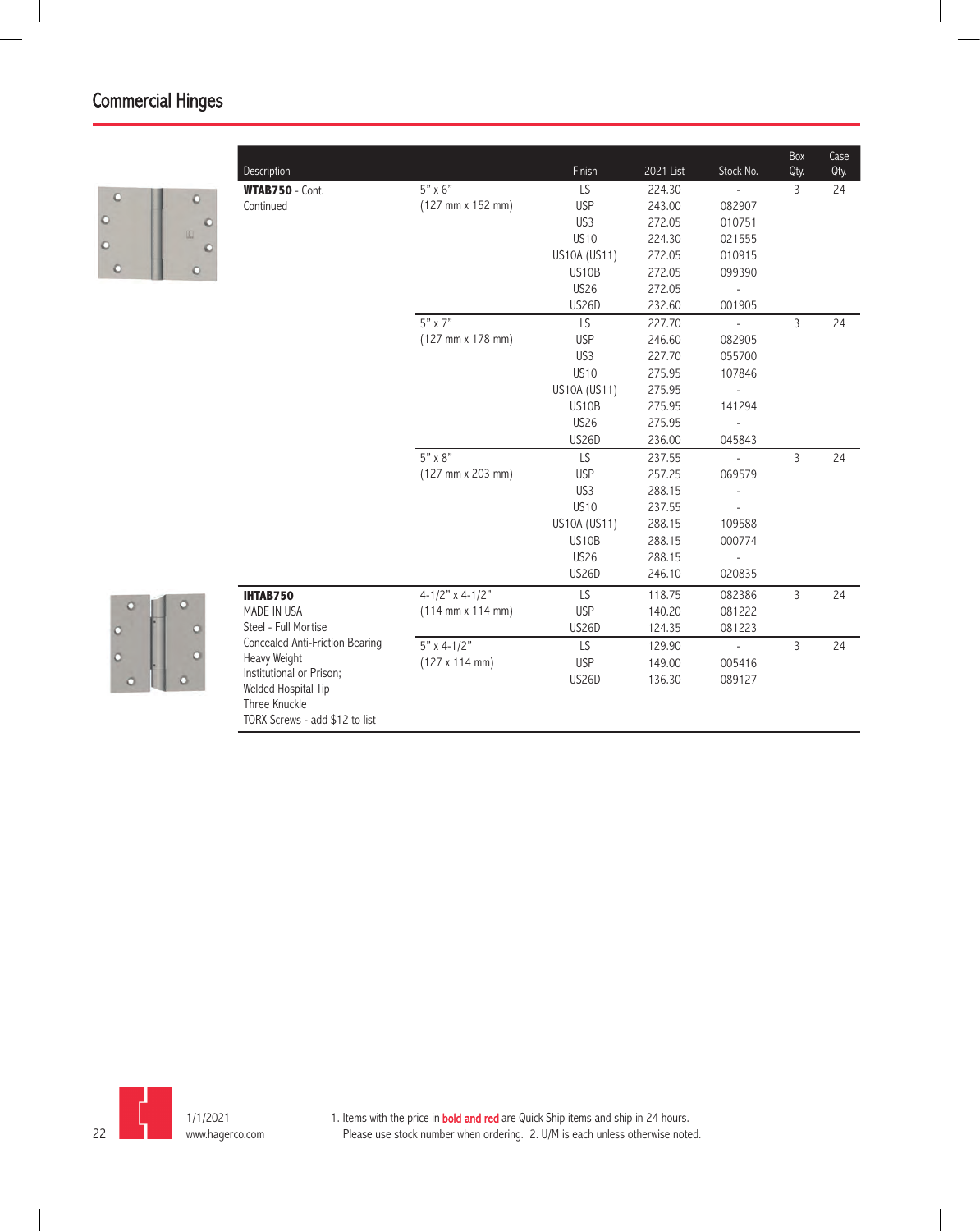

**800** Brass or Stainless Full Mortise Standard Weight Plain Bearing Three Knuckle

| Description                    |                                              | Finish       | 2021 List | Stock No.                | Box<br>Qty.    | Case<br>Qty. |
|--------------------------------|----------------------------------------------|--------------|-----------|--------------------------|----------------|--------------|
| 800                            | $3-1/2"$ x 3-1/2"                            | US3          | 89.10     | 002239                   | $\overline{c}$ | 100          |
| <b>Brass or Stainless</b>      | (89 mm x 89 mm)                              | <b>US10</b>  | 69.80     | 125628                   |                |              |
| <b>Full Mortise</b>            |                                              | US10B        | 89.10     | 002236                   |                |              |
| Standard Weight                |                                              | <b>US26</b>  | 89.10     | 018814                   |                |              |
| Plain Bearing<br>Three Knuckle |                                              | <b>US26D</b> | 79.80     | 017876                   |                |              |
|                                |                                              | US32D        | 84.20     | 002240                   |                |              |
|                                | $4"$ x $4"$                                  | US3          | 86.10     | 002247                   | $\overline{3}$ | 48           |
|                                | (102 mm x 102 mm)                            | <b>US10</b>  | 66.70     |                          |                |              |
|                                |                                              | US10B        | 85.90     | 013109                   |                |              |
|                                |                                              | <b>US26</b>  | 85.90     | 032743                   |                |              |
|                                |                                              | <b>US26D</b> | 79.20     | 002246                   |                |              |
|                                |                                              | <b>US32D</b> | 91.30     | 002249                   |                |              |
|                                | $4 - 1/2"$ x 4"                              | US3          | 77.05     | 024497                   | $\mathsf{3}$   | 48           |
|                                | $(114 \, \text{mm} \times 102 \, \text{mm})$ | <b>US10</b>  | 65.80     |                          |                |              |
|                                |                                              | US10B        | 77.05     | 023835                   |                |              |
|                                |                                              | US26         | 77.05     |                          |                |              |
|                                |                                              | <b>US26D</b> | 69.60     | 032689                   |                |              |
|                                |                                              | <b>US32D</b> | 78.75     | 071727                   |                |              |
|                                | $4-1/2"$ x 4-1/2"                            | US3          | 77.05     | 002279                   | 3              | 48           |
|                                | $(114 \, \text{mm} \times 114 \, \text{mm})$ | <b>US10</b>  | 65.80     | 005530                   |                |              |
|                                |                                              | <b>US10B</b> | 77.05     | 002268                   |                |              |
|                                |                                              | <b>US26</b>  | 77.05     | 002271                   |                |              |
|                                |                                              | <b>US26D</b> | 69.60     | 002274                   |                |              |
|                                |                                              | <b>US32D</b> | 78.75     | 002284                   |                |              |
|                                | $5"$ x 4"                                    | US3          | 121.60    | $\overline{\phantom{a}}$ | $\overline{3}$ | 24           |
|                                | $(127 \, \text{mm} \times 102 \, \text{mm})$ | <b>US10</b>  | 97.10     |                          |                |              |
|                                |                                              | US10B        | 121.60    | 061899                   |                |              |
|                                |                                              | <b>US26</b>  | 121.60    |                          |                |              |
|                                |                                              | <b>US26D</b> | 108.05    | 092717                   |                |              |
|                                |                                              | <b>US32D</b> | 123.05    | 097552                   |                |              |
|                                | $5"$ x 4-1/2"                                | US3          | 121.60    | 019910                   | $\overline{3}$ | 24           |
|                                | (127 x 114 mm)                               | <b>US10</b>  | 97.10     |                          |                |              |
|                                |                                              | <b>US10B</b> | 121.60    | 067358                   |                |              |
|                                |                                              | <b>US26</b>  | 121.60    |                          |                |              |
|                                |                                              | <b>US26D</b> | 108.05    | 107933                   |                |              |
|                                |                                              | US32D        | 123.05    | 006935                   |                |              |
|                                | $5" \times 5"$                               | US3          | 121.60    | 016629                   | $\overline{3}$ | 24           |
|                                | $(127 \, \text{mm} \times 127 \, \text{mm})$ | <b>US10</b>  | 97.10     |                          |                |              |
|                                |                                              | US10B        | 121.60    | 126436                   |                |              |
|                                |                                              | <b>US26</b>  | 121.60    | 103826                   |                |              |
|                                |                                              | <b>US26D</b> | 108.05    | 085018                   |                |              |
|                                |                                              | US32D        | 123.05    | 019417                   |                |              |
|                                |                                              |              |           |                          |                |              |

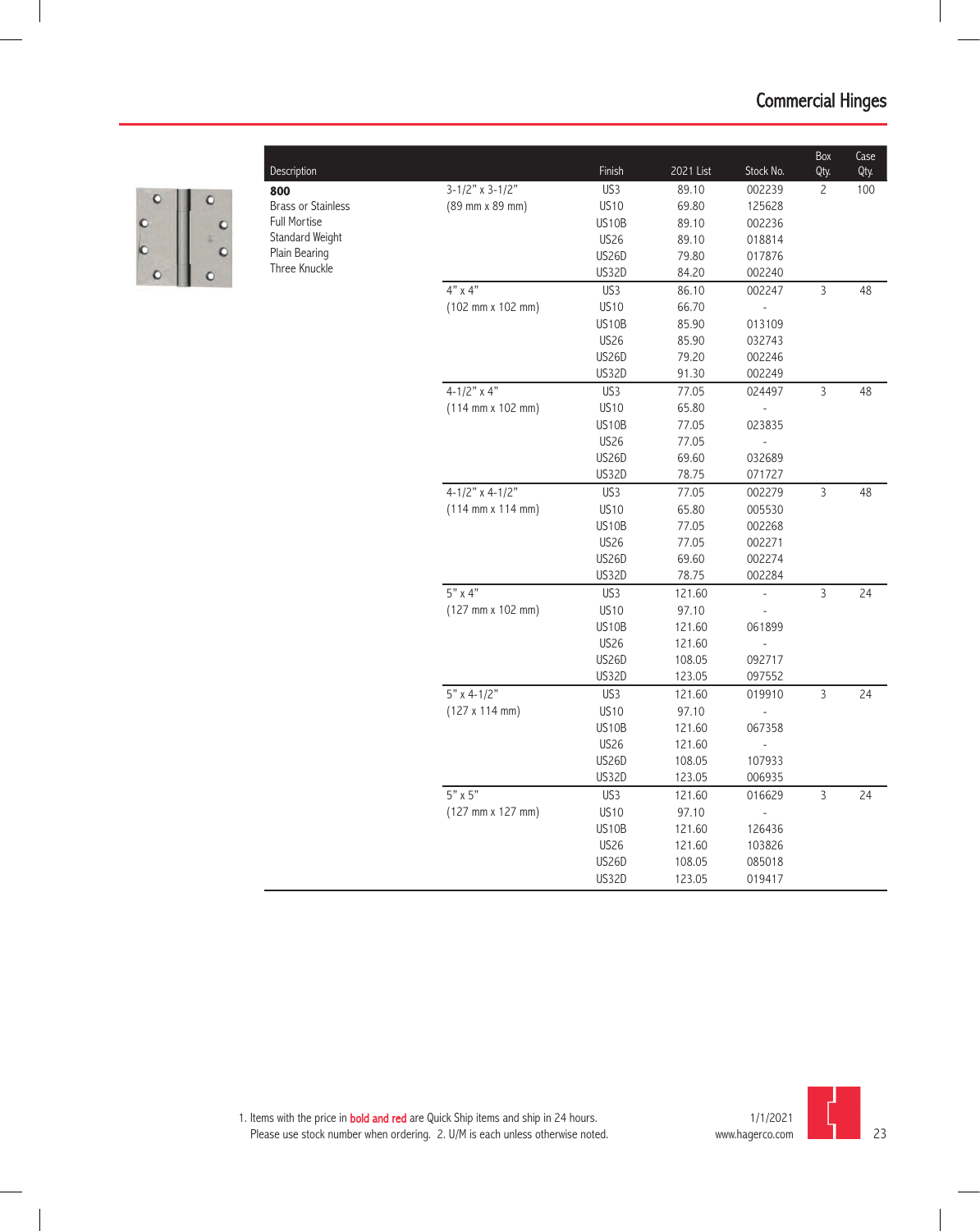

| Description                     |                                              | Finish          | 2021 List | Stock No.      | Box<br>Qty. | Case<br>Qty. |
|---------------------------------|----------------------------------------------|-----------------|-----------|----------------|-------------|--------------|
| <b>AB800</b>                    | $4 - 1/2"$ x 4"                              | US <sub>3</sub> | 88.30     | 002371         | 3           | 48           |
| <b>Brass or stainless</b>       | $(114 \, \text{mm} \times 102 \, \text{mm})$ | <b>US10</b>     | 73.40     | 002353         |             |              |
| <b>Full Mortise</b>             |                                              | US10B           | 88.30     | 002354         |             |              |
| Standard Weight                 |                                              | <b>US26</b>     | 88.30     | 031110         |             |              |
| Concealed Anti-Friction Bearing |                                              | <b>US26D</b>    | 75.00     | 002366         |             |              |
| Three Knuckle                   |                                              | <b>US32D</b>    | 76.15     | 002379         |             |              |
|                                 | 4-1/2" x 4-1/2"                              | US3             | 88.30     | 002430         | 3           | 48           |
|                                 | $(114 \, \text{mm} \times 114 \, \text{mm})$ | <b>US10</b>     | 73.40     | 002390         |             |              |
|                                 |                                              | US10B           | 88.30     | 002397         |             |              |
|                                 |                                              | <b>US26</b>     | 88.30     | 095263         |             |              |
|                                 |                                              | <b>US26D</b>    | 75.00     | 002416         |             |              |
|                                 |                                              | US32D           | 76.15     | 002441         |             |              |
|                                 | $5"$ x 4"                                    | US3             | 145.30    | 138239         | 3           | 24           |
|                                 | (127 mm x 102 mm)                            | <b>US10</b>     | 113.15    | 014350         |             |              |
|                                 |                                              | US10B           | 145.30    | 053030         |             |              |
|                                 |                                              | <b>US26</b>     | 145.30    | 174125         |             |              |
|                                 |                                              | <b>US26D</b>    | 115.80    | 041703         |             |              |
|                                 |                                              | US32D           | 119.10    | 002477         |             |              |
|                                 | $5"$ x 4-1/2"                                | US <sub>3</sub> | 145.30    | $\overline{a}$ | 3           | 24           |
|                                 | (127 mm x 114 mm)                            | <b>US10</b>     | 113.15    | 178861         |             |              |
|                                 |                                              | US10B           | 145.30    | 037911         |             |              |
|                                 |                                              | <b>US26</b>     | 145.30    | 187217         |             |              |
|                                 |                                              | US26D           | 115.80    | 096274         |             |              |
|                                 |                                              | US32D           | 119.10    | 002500         |             |              |
|                                 | $5" \times 5"$                               | US <sub>3</sub> | 145.30    | 032238         | 3           | 24           |
|                                 | $(127 \, \text{mm} \times 127 \, \text{mm})$ | <b>US10</b>     | 113.15    | 129222         |             |              |
|                                 |                                              | US10B           | 145.30    | 021424         |             |              |
|                                 |                                              | <b>US26</b>     | 145.30    | 065762         |             |              |
|                                 |                                              | <b>US26D</b>    | 115.80    | 009938         |             |              |
|                                 |                                              | US32D           | 119.10    | 095163         |             |              |
|                                 |                                              |                 |           |                |             |              |

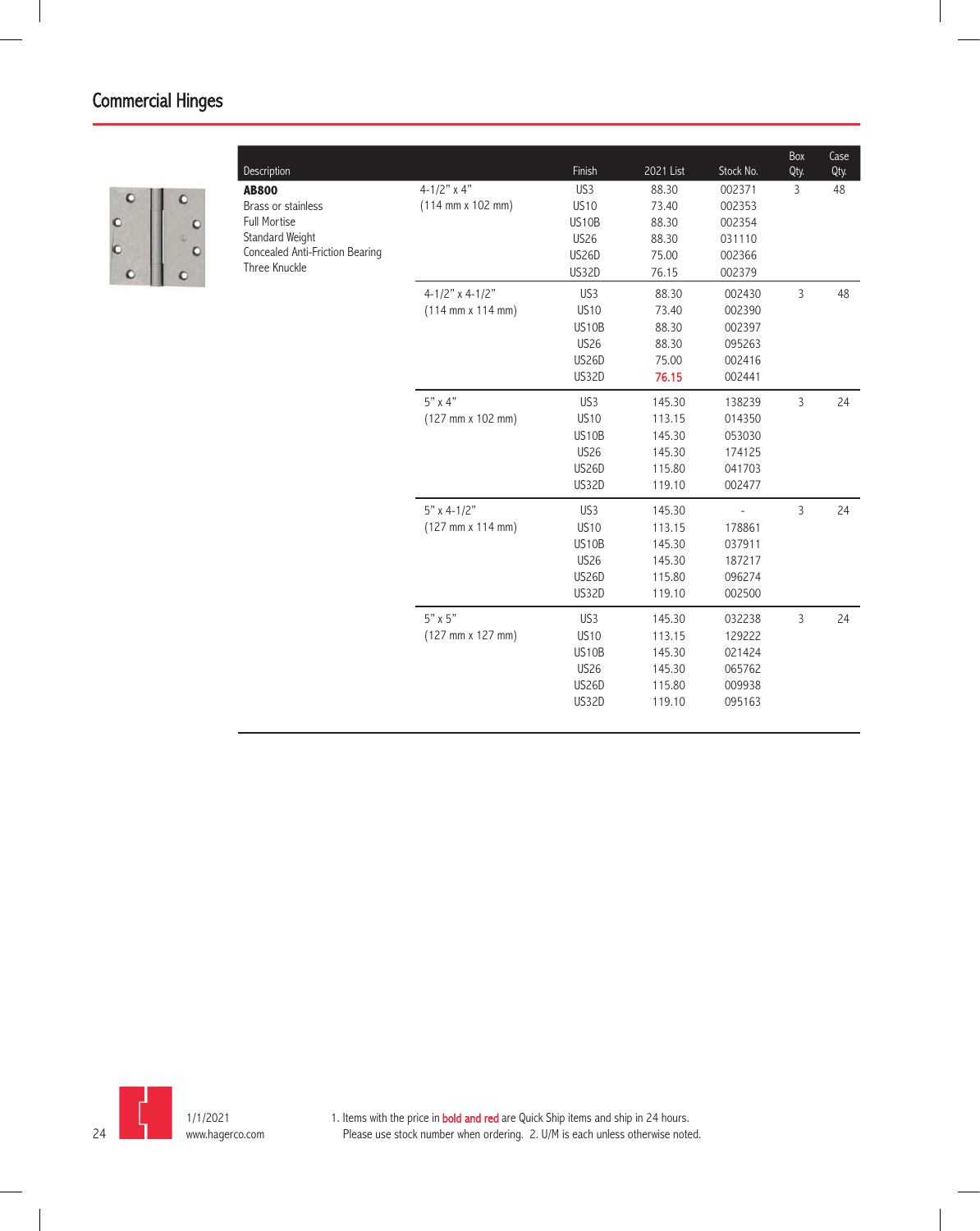

| Description                     |                                              | Finish       | 2021 List | Stock No.                    | Box<br>Qty.    | Case |
|---------------------------------|----------------------------------------------|--------------|-----------|------------------------------|----------------|------|
|                                 | 4-1/2" $\times$ 5"                           | LS           | 168.50    | $\overline{\phantom{a}}$     | 3              | Qty. |
| <b>WTAB800</b><br>Wide Throw    | $(114 \, \text{mm} \times 127 \, \text{mm})$ | US3          | 235.50    | 051926                       |                | 24   |
| <b>Brass or Stainless</b>       |                                              | <b>US10</b>  | 168.50    | 074633                       |                |      |
| <b>Full Mortise</b>             |                                              | US10B        | 222.50    | 002306                       |                |      |
| Standard Weight                 |                                              | <b>US26</b>  | 222.50    | $\frac{1}{2}$                |                |      |
| Concealed Anti-Friction Bearing |                                              | <b>US26D</b> | 191.10    | 081811                       |                |      |
| Three Knuckle                   |                                              | US32         | 235.50    |                              |                |      |
|                                 |                                              | US32D        | 235.50    | 022382                       |                |      |
|                                 | $4 - 1/2" \times 6"$                         | LS           | 184.60    | $\blacksquare$               | $\mathsf{3}$   | 24   |
|                                 | $(114 \, \text{mm} \times 152 \, \text{mm})$ | US3          | 240.45    | 016264                       |                |      |
|                                 |                                              | <b>US10</b>  | 184.60    | $\overline{\phantom{a}}$     |                |      |
|                                 |                                              | US10B        | 240.45    | 047131                       |                |      |
|                                 |                                              | <b>US26</b>  | 240.45    | $\qquad \qquad \blacksquare$ |                |      |
|                                 |                                              | <b>US26D</b> | 190.65    | 015281                       |                |      |
|                                 |                                              | <b>US32</b>  | 253.10    | 065657                       |                |      |
|                                 |                                              | US32D        | 253.10    | 078170                       |                |      |
|                                 | $4 - 1/2"$ x 7"                              | LS           | 193.90    |                              | $\mathsf{3}$   | 24   |
|                                 | $(114 \, \text{mm} \times 178 \, \text{mm})$ | US3          | 252.60    | 121348                       |                |      |
|                                 |                                              | <b>US10</b>  | 193.90    |                              |                |      |
|                                 |                                              | US10B        | 252.60    | 021385                       |                |      |
|                                 |                                              | <b>US26</b>  | 252.60    |                              |                |      |
|                                 |                                              | <b>US26D</b> | 228.75    | 121347                       |                |      |
|                                 |                                              | <b>US32</b>  | 265.80    |                              |                |      |
|                                 |                                              | US32D        | 265.80    | 017222                       |                |      |
|                                 | $4 - 1/2" \times 8"$                         | LS           | 196.30    | $\overline{a}$               | $\overline{3}$ | 24   |
|                                 | $(114 \, \text{mm} \times 203 \, \text{mm})$ | US3          | 252.85    |                              |                |      |
|                                 |                                              | <b>US10</b>  | 196.30    |                              |                |      |
|                                 |                                              | US10B        | 252.85    |                              |                |      |
|                                 |                                              | <b>US26</b>  | 252.85    |                              |                |      |
|                                 |                                              | <b>US26D</b> | 220.65    | 037781                       |                |      |
|                                 |                                              | <b>US32</b>  | 265.55    | 048269                       |                |      |
|                                 |                                              | <b>US32D</b> | 265.55    | 113887                       |                |      |
|                                 | $5" \times 6"$                               | LS           | 358.00    | $\overline{\phantom{a}}$     | $\overline{3}$ | 24   |
|                                 | (127 mm x 152 mm)                            | US3          | 468.85    | $\overline{\phantom{a}}$     |                |      |
|                                 |                                              | <b>US10</b>  | 358.00    | $\overline{\phantom{a}}$     |                |      |
|                                 |                                              | US10B        | 468.85    | 043722                       |                |      |
|                                 |                                              | <b>US26</b>  | 468.85    | 055820                       |                |      |
|                                 |                                              | <b>US26D</b> | 414.30    | 122338                       |                |      |
|                                 |                                              | <b>US32</b>  | 497.60    |                              |                |      |
|                                 |                                              | US32D        | 497.60    | 045622                       |                |      |
|                                 | 5" x 7"                                      | LS           | 375.85    | ÷,                           | $\mathsf{3}$   | 24   |
|                                 | $(127 \, \text{mm} \times 178 \, \text{mm})$ | US3          | 492.40    |                              |                |      |
|                                 |                                              | <b>US10</b>  | 375.85    | 140083                       |                |      |
|                                 |                                              | US10B        | 492.40    |                              |                |      |
|                                 |                                              | <b>US26</b>  | 492.40    |                              |                |      |
|                                 |                                              | US26D        | 427.00    | 154976                       |                |      |
|                                 |                                              | US32         | 521.75    |                              |                |      |
|                                 |                                              | US32D        | 521.75    | 140540                       |                |      |

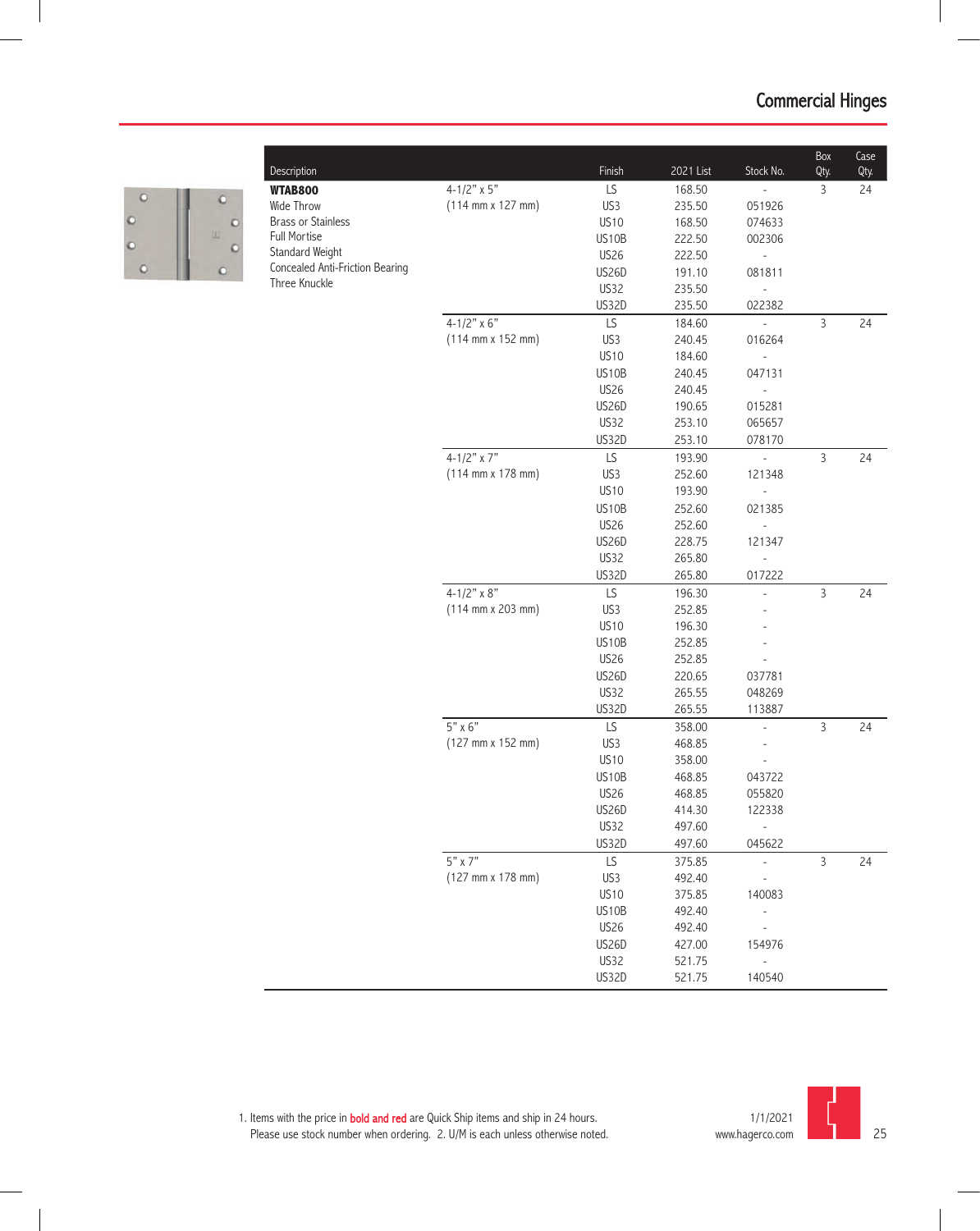



|                                 |                                              |                 |           |           | Box            | Case |
|---------------------------------|----------------------------------------------|-----------------|-----------|-----------|----------------|------|
| Description                     |                                              | Finish          | 2021 List | Stock No. | Qty.           | Qty. |
| <b>WTAB800 - Cont.</b>          | $5" \times 8"$                               | LS              | 415.05    |           | 3              | 24   |
| Continued                       | $(127 \, \text{mm} \times 203 \, \text{mm})$ | US <sub>3</sub> | 512.50    |           |                |      |
|                                 |                                              | <b>US10</b>     | 415.05    |           |                |      |
|                                 |                                              | US10B           | 512.50    |           |                |      |
|                                 |                                              | <b>US26</b>     | 512.50    |           |                |      |
|                                 |                                              | <b>US26D</b>    | 447.75    |           |                |      |
|                                 |                                              | <b>US32</b>     | 535.00    |           |                |      |
|                                 |                                              | <b>US32D</b>    | 535.00    | 088291    |                |      |
| <b>AB850</b>                    | 4-1/2" $x 4"$                                | US <sub>3</sub> | 136.30    | 046338    | $\mathsf{3}$   | 24   |
| <b>Brass or Stainless</b>       | $(114 \, \text{mm} \times 102 \, \text{mm})$ | <b>US10</b>     | 125.75    | 045488    |                |      |
| <b>Full Mortise</b>             |                                              | US10B           | 136.30    | 001714    |                |      |
| Heavy Weight                    |                                              | <b>US26</b>     | 136.30    | 156069    |                |      |
| Concealed Anti-Friction Bearing |                                              | <b>US26D</b>    | 107.95    | 002599    |                |      |
| Three Knuckle                   |                                              | <b>US32D</b>    | 110.15    | 093039    |                |      |
|                                 | 4-1/2" x 4-1/2"                              | US <sub>3</sub> | 136.30    | 098711    | $\overline{3}$ | 24   |
|                                 | $(114 \text{ mm} \times 114 \text{ mm})$     | <b>US10</b>     | 125.75    | 002615    |                |      |
|                                 |                                              | US10B           | 136.30    | 094812    |                |      |
|                                 |                                              | <b>US26</b>     | 136.30    | 002631    |                |      |
|                                 |                                              | <b>US26D</b>    | 107.95    | 002638    |                |      |
|                                 |                                              | <b>US32D</b>    | 110.15    | 002654    |                |      |
|                                 | $5" \times 4"$                               | US <sub>3</sub> | 173.95    | 153153    | 3              | 24   |
|                                 | $(127 \, \text{mm} \times 102 \, \text{mm})$ | <b>US10</b>     | 146.45    | 014351    |                |      |
|                                 |                                              | US10B           | 173.95    | 100720    |                |      |
|                                 |                                              | <b>US26</b>     | 173.95    | 081818    |                |      |
|                                 |                                              | <b>US26D</b>    | 146.50    | 057422    |                |      |
|                                 |                                              | <b>US32D</b>    | 149.10    | 002683    |                |      |

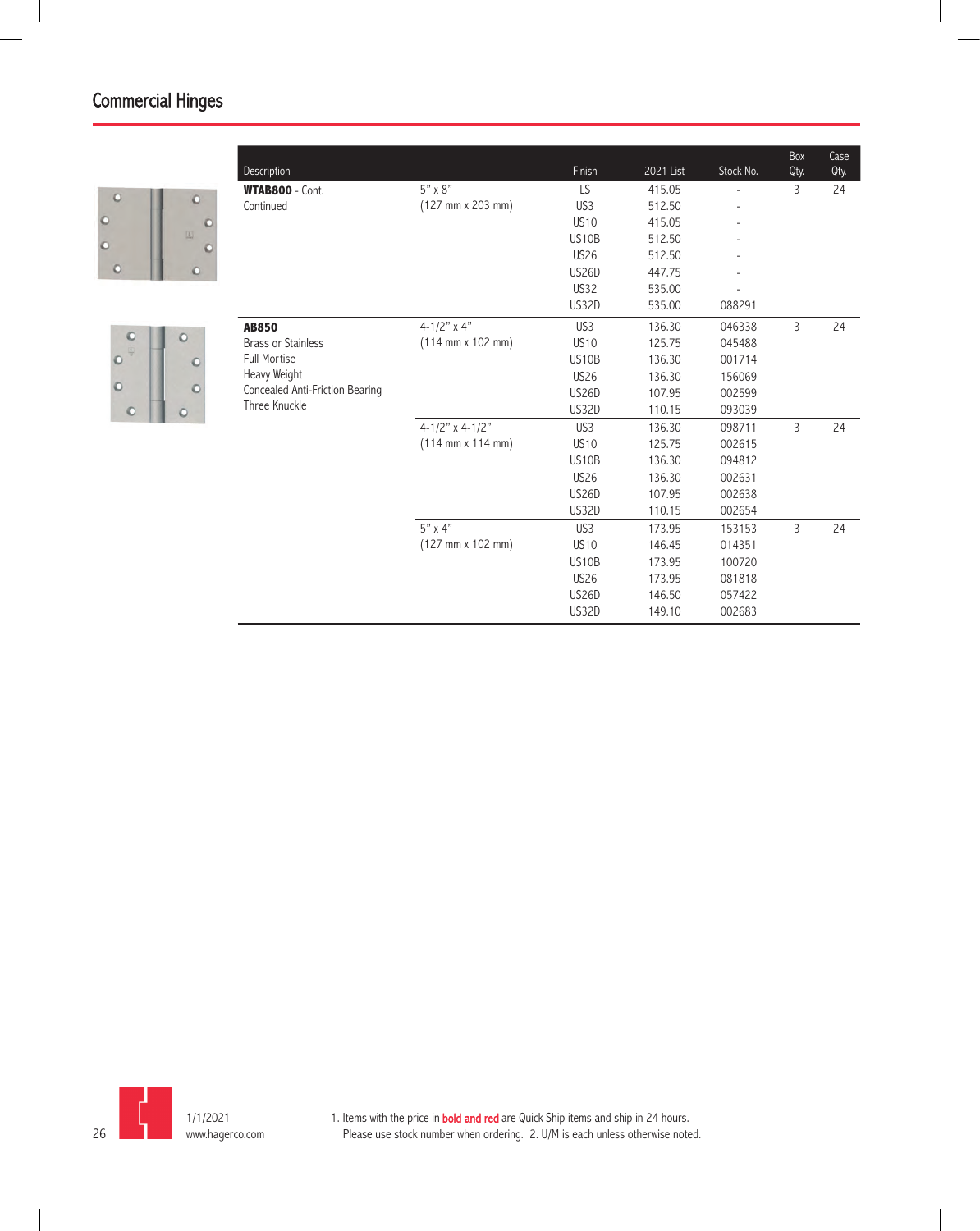

 $\circ$ 

 $\circ$ 

 $\circ$ 

| Description                     |                                              | Finish       | 2021 List | Stock No.                | Box<br>Qty.    | Case<br>Qty. |  |
|---------------------------------|----------------------------------------------|--------------|-----------|--------------------------|----------------|--------------|--|
| <b>AB850</b> - Cont.            | $5"$ x 4-1/2"                                | US3          | 173.95    | 091548                   | 3              | 24           |  |
| Continued                       | $(127 \, \text{mm} \times 114 \, \text{mm})$ | <b>US10</b>  | 146.45    | 008334                   |                |              |  |
|                                 |                                              | US10B        | 173.95    | 002691                   |                |              |  |
|                                 |                                              | <b>US26</b>  | 173.95    | 002700                   |                |              |  |
|                                 |                                              | <b>US26D</b> | 146.50    | 002704                   |                |              |  |
|                                 |                                              | US32D        | 149.10    | 002721                   |                |              |  |
|                                 | $5" \times 5"$                               | US3          | 173.95    | 032239                   | $\overline{3}$ | 24           |  |
|                                 | $(127 \, \text{mm} \times 127 \, \text{mm})$ | <b>US10</b>  | 146.45    | 033916                   |                |              |  |
|                                 |                                              | US10B        | 173.95    | 095231                   |                |              |  |
|                                 |                                              | <b>US26</b>  | 173.95    | 112488                   |                |              |  |
|                                 |                                              | <b>US26D</b> | 146.50    | 002743                   |                |              |  |
|                                 |                                              | US32D        | 149.10    | 024905                   |                |              |  |
|                                 | $6"$ x 4-1/2"                                | US3          | 404.80    | 072875                   | $\mathsf{3}$   | 24           |  |
|                                 | (152 mm x 114 mm)                            | <b>US10</b>  | 263.00    | 025004                   |                |              |  |
|                                 |                                              | US10B        | 404.80    | 043245                   |                |              |  |
|                                 |                                              | <b>US26</b>  | 404.80    |                          |                |              |  |
|                                 |                                              | <b>US26D</b> | 285.45    | 074191                   |                |              |  |
|                                 |                                              | US32D        | 386.10    | 002758                   |                |              |  |
|                                 | $6"$ x 5"                                    | US3          | 404.80    | 187952                   | $\overline{3}$ | 24           |  |
|                                 | (152 mm x 127 mm)                            | <b>US10</b>  | 263.00    |                          |                |              |  |
|                                 |                                              | US10B        | 404.80    | 034166                   |                |              |  |
|                                 |                                              | <b>US26</b>  | 404.80    |                          |                |              |  |
|                                 |                                              | US26D        | 285.45    | 022892                   |                |              |  |
|                                 |                                              | US32D        | 386.10    | 001925                   |                |              |  |
|                                 | $6"$ x $6"$                                  | US26D        | 285.45    | 026100                   | $\mathsf{3}$   | 24           |  |
|                                 | (152 mm x 152 mm)                            | US32D        | 386.10    | 002771                   |                |              |  |
| <b>WTAB850</b>                  | $4 - 1/2" \times 5"$                         | LS           | 252.30    |                          | $\mathsf{3}$   | 24           |  |
| Wide Throw                      | $(114 \, \text{mm} \times 127 \, \text{mm})$ | US3          | 319.70    | 119032                   |                |              |  |
| <b>Brass or Stainless</b>       |                                              | <b>US10</b>  | 252.30    | 089830                   |                |              |  |
| <b>Full Mortise</b>             |                                              | US10B        | 319.70    | 041693                   |                |              |  |
| Heavy Weight                    |                                              | <b>US26</b>  | 319.70    |                          |                |              |  |
| Concealed Anti-Friction Bearing |                                              | <b>US26D</b> | 277.20    | 014202                   |                |              |  |
| Three Knuckle                   |                                              | US32         | 342.85    |                          |                |              |  |
|                                 |                                              | US32D        | 342.85    | 073360                   |                |              |  |
|                                 | $4 - 1/2" \times 6"$                         | LS           | 261.05    |                          | 3              | 24           |  |
|                                 | $(114 \, \text{mm} \times 152 \, \text{mm})$ | US3          | 329.05    | 119033                   |                |              |  |
|                                 |                                              | <b>US10</b>  | 261.05    | 163644                   |                |              |  |
|                                 |                                              | US10B        | 329.05    | 030057                   |                |              |  |
|                                 |                                              | US26         | 329.05    |                          |                |              |  |
|                                 |                                              | US26D        | 295.80    | 004168                   |                |              |  |
|                                 |                                              | US32         | 352.10    | $\overline{\phantom{a}}$ |                |              |  |
|                                 |                                              | US32D        | 352.10    | 024258                   |                |              |  |
|                                 | $4 - 1/2" \times 7"$                         | LS           | 289.15    | $\overline{\phantom{a}}$ | $\mathsf{3}$   | 24           |  |
|                                 | $(114 \, \text{mm} \times 178 \, \text{mm})$ | US3          | 347.50    |                          |                |              |  |
|                                 |                                              | <b>US10</b>  | 289.15    |                          |                |              |  |
|                                 |                                              | US10B        | 347.50    | 062830                   |                |              |  |
|                                 |                                              | <b>US26</b>  | 347.50    |                          |                |              |  |
|                                 |                                              | <b>US26D</b> | 333.65    | 147246                   |                |              |  |
|                                 |                                              | US32         | 375.30    |                          |                |              |  |
|                                 |                                              |              |           |                          |                |              |  |

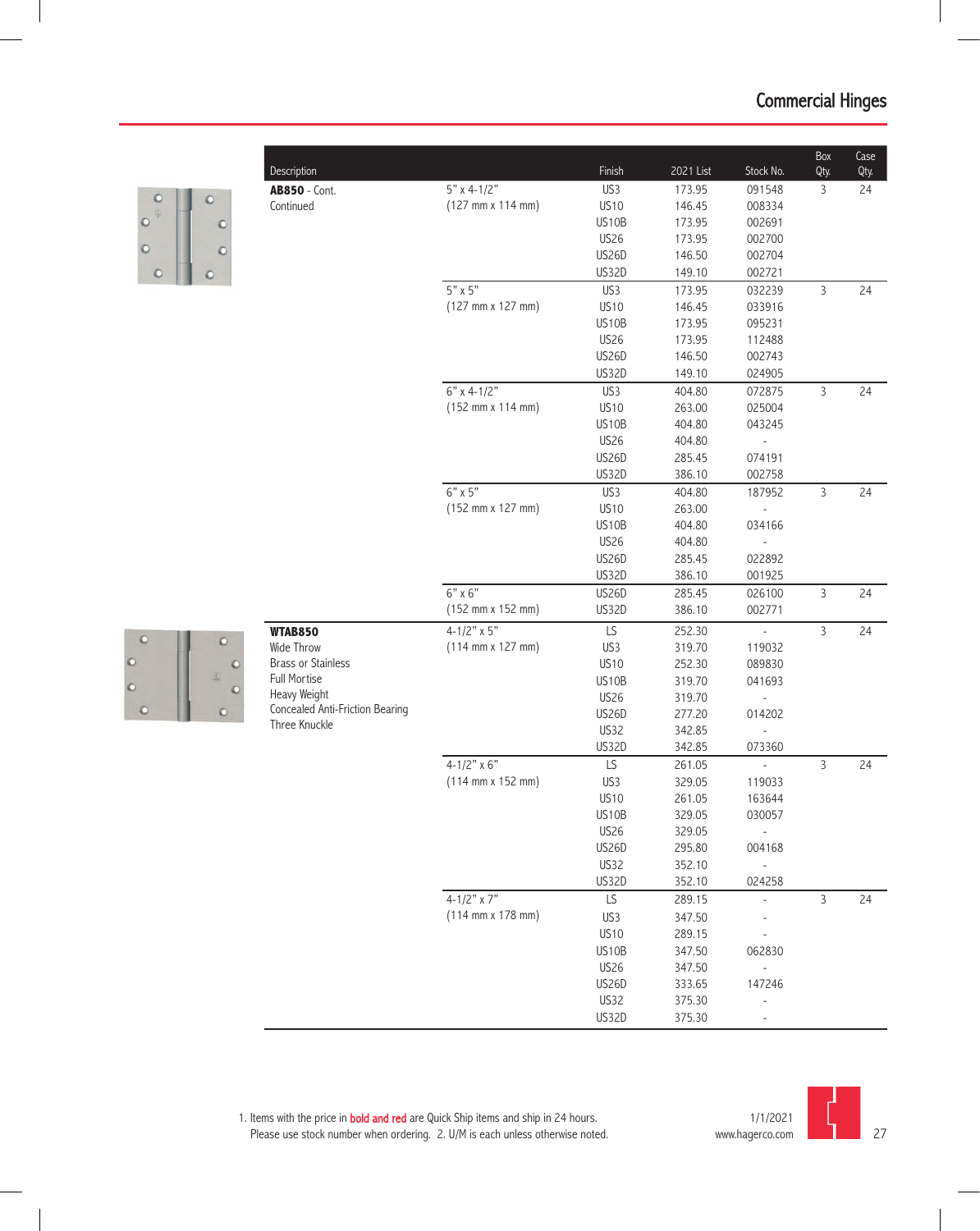

|                                   |                                              | Finish             | 2021 List        | Stock No.                | Box            | Case |
|-----------------------------------|----------------------------------------------|--------------------|------------------|--------------------------|----------------|------|
| Description                       | 4-1/2" $\times$ 8"                           | LS                 |                  | $\overline{a}$           | Qty.           | Qty. |
| WTAB850 - Cont.<br>Continued      | $(114 \, \text{mm} \times 203 \, \text{mm})$ | US3                | 319.75<br>375.30 |                          | 3              | 24   |
|                                   |                                              | <b>US10</b>        |                  |                          |                |      |
|                                   |                                              |                    | 319.75           |                          |                |      |
|                                   |                                              | US <sub>10</sub> B | 375.30           | 113225                   |                |      |
|                                   |                                              | <b>US26</b>        | 375.30           | $\overline{\phantom{a}}$ |                |      |
|                                   |                                              | <b>US26D</b>       | 347.50           | 025417                   |                |      |
|                                   |                                              | US32               | 405.90           | $\frac{1}{2}$            |                |      |
|                                   | $5" \times 6"$                               | <b>US32D</b><br>LS | 405.90           | 035073                   |                |      |
|                                   |                                              |                    | 333.65           | 095930                   | $\overline{3}$ | 24   |
|                                   | $(127 \, \text{mm} \times 152 \, \text{mm})$ | US3                | 389.20           | 158474                   |                |      |
|                                   |                                              | <b>US10</b>        | 333.65           | 125209                   |                |      |
|                                   |                                              | <b>US10B</b>       | 389.20           | 011469                   |                |      |
|                                   |                                              | <b>US26</b>        | 389.20           | $\overline{a}$           |                |      |
|                                   |                                              | <b>US26D</b>       | 358.65           | $\overline{a}$           |                |      |
|                                   |                                              | <b>US32</b>        | 433.70           | 099689                   |                |      |
|                                   |                                              | <b>US32D</b>       | 433.70           | 045352                   |                |      |
|                                   | $5"$ x 7"                                    | LS                 | 333.65           | $\overline{\phantom{a}}$ | $\overline{3}$ | 24   |
|                                   | (127 mm x 178 mm)                            | US3                | 403.15           | $\overline{a}$           |                |      |
|                                   |                                              | <b>US10</b>        | 333.65           | L,                       |                |      |
|                                   |                                              | US10B              | 403.15           | 104539                   |                |      |
|                                   |                                              | <b>US26</b>        | 403.15           |                          |                |      |
|                                   |                                              | US26D              | 361.35           |                          |                |      |
|                                   |                                              | <b>US32</b>        | 439.25           |                          |                |      |
|                                   |                                              | US32D              | 439.25           | 081554                   |                |      |
|                                   | $5" \times 8"$                               | $\overline{LS}$    | 358.65           |                          | $\overline{3}$ | 24   |
|                                   | $(127 \, \text{mm} \times 203 \, \text{mm})$ | US3                | 419.80           | 106302                   |                |      |
|                                   |                                              | <b>US10</b>        | 358.65           |                          |                |      |
|                                   |                                              | US10B              | 419.80           | 019906                   |                |      |
|                                   |                                              | <b>US26</b>        | 419.80           | $\overline{a}$           |                |      |
|                                   |                                              | <b>US26D</b>       | 375.30           |                          |                |      |
|                                   |                                              | <b>US32</b>        | 458.70           | 133633                   |                |      |
|                                   |                                              | <b>US32D</b>       | 458.70           | 015599                   |                |      |
| <b>IHTAB850</b>                   | $4-1/2$ " x $4-1/2$ "                        | US32D              | 200.05           | 079272                   | 3              | 24   |
| MADE IN USA                       | $(114 \times 114 \text{ mm})$                |                    |                  |                          |                |      |
| Stainless - Full Mortise          | $5"$ x 4-1/2"                                | <b>US32D</b>       | 252.60           | 095240                   | 3              | 24   |
| Heavy Weight                      | $(127 \, \text{mm} \times 114 \, \text{mm})$ |                    |                  |                          |                |      |
| Concealed Anti-Friction Bearing   |                                              |                    |                  |                          |                |      |
| Institutional or Prison           |                                              |                    |                  |                          |                |      |
| Welded Hospital Tip               |                                              |                    |                  |                          |                |      |
| Three Knuckle                     |                                              |                    |                  |                          |                |      |
| TORX Screws - add \$16.50 to list |                                              |                    |                  |                          |                |      |



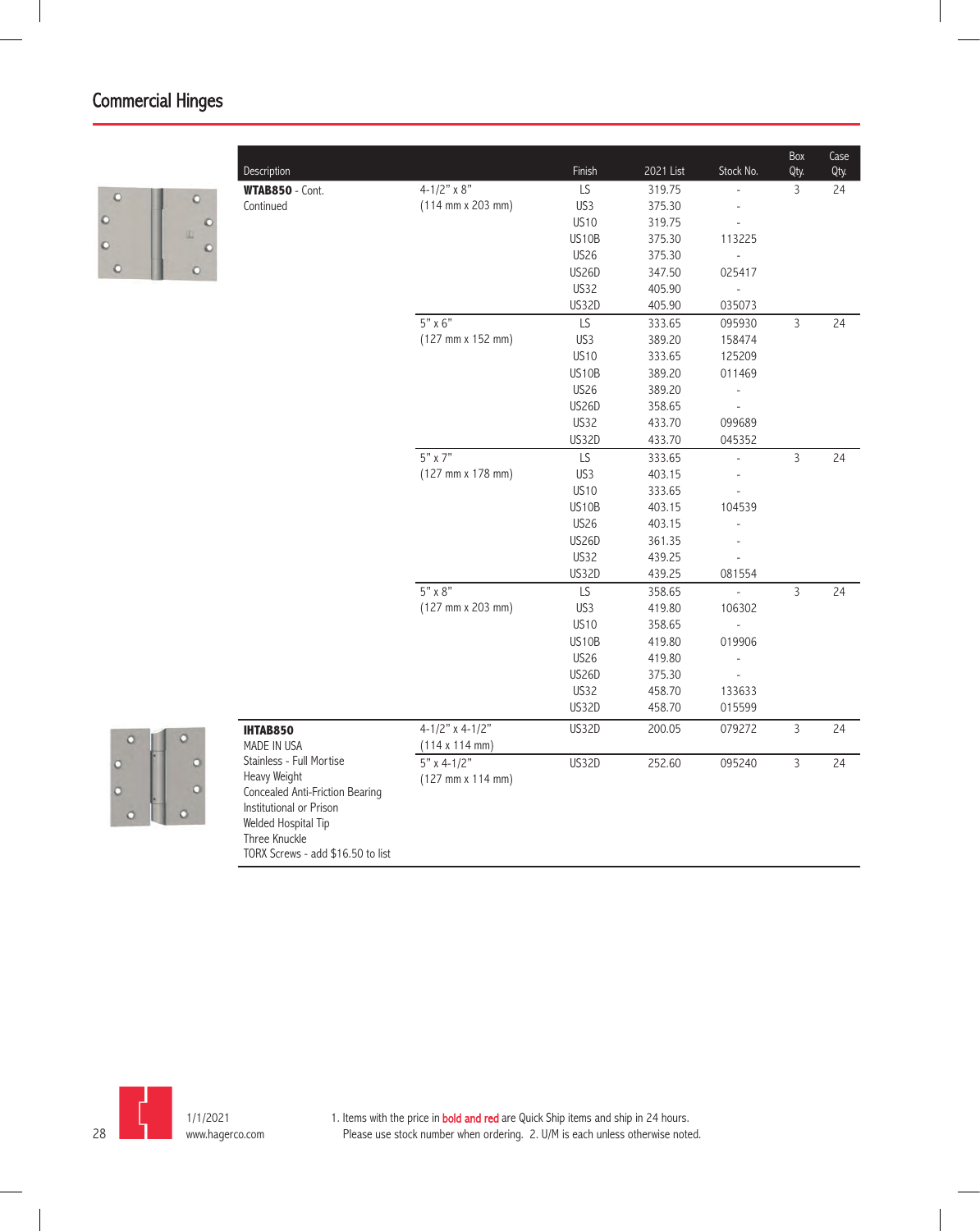|   | Description                     |                                              | Finish          | 2021 List | Stock No. | Box<br>Qty.    | Case<br>Qty. |
|---|---------------------------------|----------------------------------------------|-----------------|-----------|-----------|----------------|--------------|
|   | 920                             | $4 - 1/2"$ x 4"                              | LH USP          | 12.15     | 002850    | 3              | 48           |
| C | <b>Steel</b>                    | $(114 \, \text{mm} \times 102 \, \text{mm})$ | RH USP          | 12.15     | 002851    |                |              |
| D | <b>Full Mortise</b>             |                                              | LH US10         | 16.75     | 002828    |                |              |
|   | Standard Weight                 |                                              | RH US10         | 16.75     | 002830    |                |              |
| ō | Plain Bearing                   |                                              | LH US10A (US11) | 32.45     | 074625    |                |              |
| C | Two Knuckle                     |                                              | RH US10A (US11) | 32.45     | 002833    |                |              |
|   | Specify Handing                 |                                              | LH US10B        | 32.45     | 073260    |                |              |
|   |                                 |                                              | RH US10B        | 32.45     | 073258    |                |              |
|   |                                 |                                              | LH US26D        | 23.25     | 002836    |                |              |
|   |                                 |                                              | RH US26D        | 23.25     | 002837    |                |              |
|   |                                 | $4-1/2$ " x $4-1/2$ "                        | LH USP          | 13.40     | 002888    | 3              | 48           |
|   |                                 | $(114 \text{ mm} \times 114 \text{ mm})$     | RH USP          | 13.40     | 002889    |                |              |
|   |                                 |                                              | LH US10         | 16.75     | 002852    |                |              |
|   |                                 |                                              | RH US10         | 16.75     | 002853    |                |              |
|   |                                 |                                              | LH US10A (US11) | 32.45     | 002854    |                |              |
|   |                                 |                                              | RH US10A (US11) | 32.45     | 002856    |                |              |
|   |                                 |                                              | LHUS10B         | 32.45     | 002858    |                |              |
|   |                                 |                                              | RH US10B        | 32.45     | 002859    |                |              |
|   |                                 |                                              | LH US26D        | 23.70     | 002867    |                |              |
|   |                                 |                                              | RH US26D        | 23.70     | 002869    |                |              |
|   | <b>AB920</b>                    | $4-1/2"$ x 4"                                | LH USP          | 33.45     | 002914    | $\mathsf{3}$   | 48           |
| С | <b>Steel</b>                    | $(114 \, \text{mm} \times 102 \, \text{mm})$ | RH USP          | 33.45     | 002915    |                |              |
| D | <b>Full Mortise</b>             |                                              | LH US10         | 29.05     | 002890    |                |              |
|   | Standard Weight                 |                                              | RH US10         | 29.05     | 002892    |                |              |
|   | Concealed Anti-Friction Bearing |                                              | LH US10A (US11) | 45.45     | 002894    |                |              |
|   | Two Knuckle                     |                                              | RH US10A (US11) | 45.45     | 002895    |                |              |
|   | Specify Handing                 |                                              | LHUS10B         | 45.45     | 017887    |                |              |
|   |                                 |                                              | RH US10B        | 45.45     | 017888    |                |              |
|   |                                 |                                              | LH US26D        | 38.00     | 002900    |                |              |
|   | Available with ETW              |                                              | RH US26D        | 38.00     | 002901    |                |              |
|   |                                 | $4-1/2"$ x 4-1/2"                            | LH USP          | 33.45     | 002958    | $\overline{3}$ | 48           |
|   |                                 | $(114 \text{ mm} \times 114 \text{ mm})$     | RH USP          | 33.45     | 002963    |                |              |
|   |                                 |                                              | LH US10         | 29.05     | 002918    |                |              |
|   |                                 |                                              | RH US10         | 29.05     | 002919    |                |              |
|   |                                 |                                              | LH US10A (US11) | 45.45     | 002921    |                |              |
|   |                                 |                                              | RH US10A (US11) | 45.45     | 002924    |                |              |
|   |                                 |                                              | LHUS10B         | 45.45     | 002926    |                |              |
|   |                                 |                                              | RH US10B        | 45.45     | 002927    |                |              |
|   |                                 |                                              | LH US26D        | 38.00     | 002936    |                |              |
|   |                                 |                                              | RH US26D        | 38.00     | 002937    |                |              |
|   |                                 |                                              |                 |           |           |                |              |

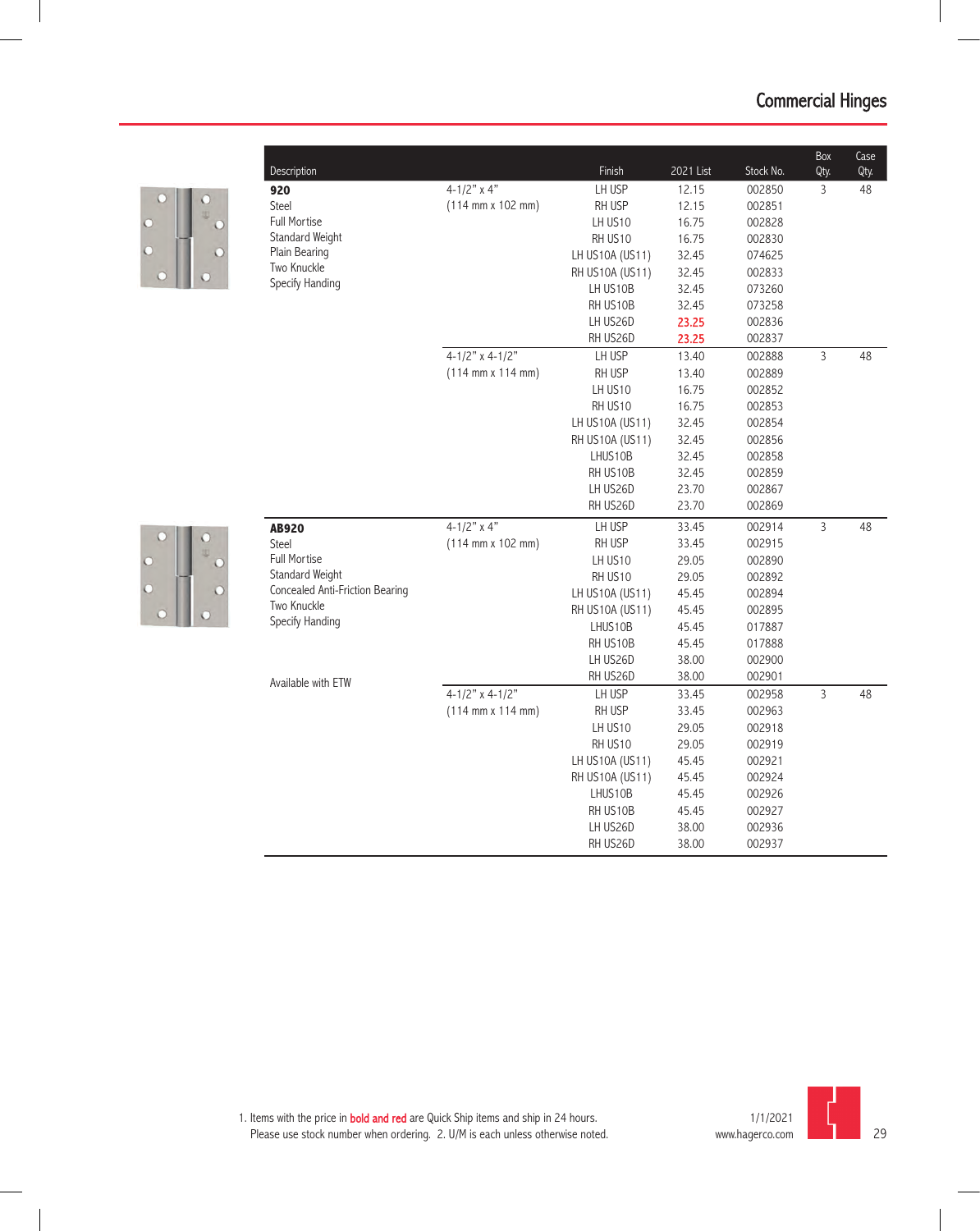

|                                 |                                              |          |           |           | Box            | Case |
|---------------------------------|----------------------------------------------|----------|-----------|-----------|----------------|------|
| Description                     |                                              | Finish   | 2021 List | Stock No. | Qty.           | Qty. |
| AB923                           | 4-1/2" $\times$ 4"                           | LH US3   | 94.95     | 037373    | 3              | 48   |
| <b>Brass or Stainless</b>       | $(114 \, \text{mm} \times 102 \, \text{mm})$ | RH US3   | 94.95     | 037374    |                |      |
| <b>Full Mortise</b>             |                                              | LH US4   | 74.40     | 017474    |                |      |
| Standard Weight                 |                                              | RH US4   | 74.40     |           |                |      |
| Concealed Anti-Friction Bearing |                                              | LH US10  | 74.40     | 053643    |                |      |
| Two Knuckle                     |                                              | RH US10  | 74.40     | 053640    |                |      |
| Specify Handing                 |                                              | LH US10B | 94.95     | 064730    |                |      |
|                                 |                                              | RH US10B | 94.95     | 064731    |                |      |
|                                 |                                              | LH US26  | 94.95     | 048404    |                |      |
| Available with ETW              |                                              | RH US26  | 94.95     | 048405    |                |      |
|                                 |                                              | LH US26D | 84.40     | 057100    |                |      |
|                                 |                                              | RH US26D | 84.40     | 057102    |                |      |
|                                 |                                              | LH US32  | 110.60    | 039538    |                |      |
|                                 |                                              | RH US32  | 110.60    | 085667    |                |      |
|                                 |                                              | LH US32D | 110.60    | 040225    |                |      |
|                                 |                                              | RH US32D | 110.60    | 031930    |                |      |
|                                 | $4 - 1/2"$ x 4-1/2"                          | LH US3   | 94.95     | 048410    | $\overline{3}$ | 48   |
|                                 | $(114 \, \text{mm} \times 114 \, \text{mm})$ | RH US3   | 94.95     | 048411    |                |      |
|                                 |                                              | LH US4   | 74.40     | 063272    |                |      |
|                                 |                                              | RH US4   | 74.40     | 050767    |                |      |
|                                 |                                              | LH US10  | 74.40     | 041925    |                |      |
|                                 |                                              | RH US10  | 74.40     | 041924    |                |      |
|                                 |                                              | LH US10B | 94.95     | 027478    |                |      |
|                                 |                                              | RH US10B | 94.95     | 027479    |                |      |
|                                 |                                              | LH US26  | 94.95     | 020180    |                |      |
|                                 |                                              | RH US26  | 94.95     | 035847    |                |      |
|                                 |                                              | LH US26D | 84.40     | 039586    |                |      |
|                                 |                                              | RH US26D | 84.40     | 027480    |                |      |
|                                 |                                              | LH US32  | 110.60    | 030201    |                |      |
|                                 |                                              | RH US32  | 110.60    | 030202    |                |      |
|                                 |                                              | LH US32D | 110.60    | 021425    |                |      |
|                                 |                                              | RH US32D | 110.60    | 021427    |                |      |

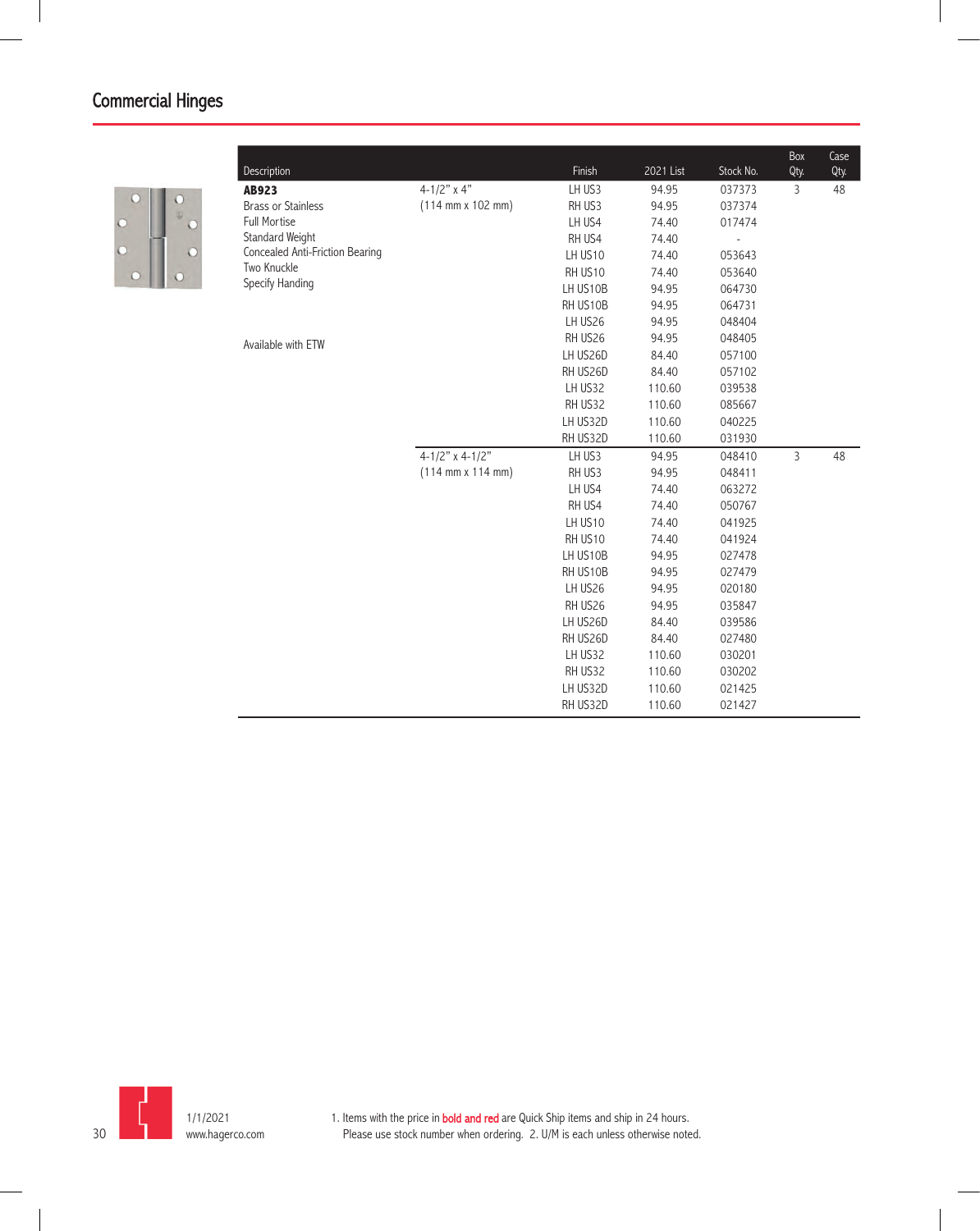|  | Description                                                                                                                                                                                  |                                                                   | Finish                                                             | 2021 List                                 | Stock No.                                      | Box<br>Qty.    | Case<br>Qty. |
|--|----------------------------------------------------------------------------------------------------------------------------------------------------------------------------------------------|-------------------------------------------------------------------|--------------------------------------------------------------------|-------------------------------------------|------------------------------------------------|----------------|--------------|
|  | <b>IHTHB953</b><br><b>Stainless Steel</b><br><b>Full Mortise</b><br>Heavy Weight<br>Concealed Bearing<br>Institutional or Prison<br>Welded Hospital Tip<br>Standard with RSS and Torx Screws | $4-1/2"$ x 4-1/2"<br>$(114 \, \text{mm} \times 114 \, \text{mm})$ | <b>US32D</b>                                                       | 132.35                                    | 051344                                         | 3              | 24           |
|  | 990<br>Steel<br>Detention<br><b>Utility Hinge</b><br>Full Surface<br>Welded Tip                                                                                                              | $3"$ x 4"<br>(76 mm x 102 mm)                                     | <b>USP</b>                                                         | 176.60                                    | 079393                                         | $\overline{c}$ | 10           |
|  | 992<br>Steel<br>Detention<br>Food Pass Through Hinge<br>Full Surface With Stop<br>Welded Tip<br>Set of 2 hinges with 2 stops                                                                 | $3" \times 4"$<br>(76 mm x 102 mm)                                | <b>USP</b>                                                         | 378.05                                    | 079398                                         | $\mathbf{1}$   | 12           |
|  | <b>BB1109</b><br><b>Brass or Stainless</b><br><b>Half Mortise</b><br>Standard Weight                                                                                                         | $4-1/2"$ (114 mm)                                                 | <b>US10</b><br>US10B<br><b>US26D</b><br><b>US32D</b>               | 150.25<br>185.05<br>160.90<br>214.15      | 004145<br>085217<br>004149<br>004154           | $\overline{3}$ | 48           |
|  | <b>Ball Bearing</b>                                                                                                                                                                          | 5" (127 mm)                                                       | <b>US10</b><br>US10B<br><b>US26D</b><br>US32D                      | 193.45<br>217.30<br>189.00<br>256.35      | 045318<br>004165<br>004170                     | $\overline{3}$ | 24           |
|  | 1129<br>Steel<br><b>Half Mortise</b><br>Standard Weight<br>Plain Bearing                                                                                                                     | $4-1/2"$ (114 mm)                                                 | <b>USP</b><br><b>US10</b><br>US10A (US11)<br>US10B<br><b>US26D</b> | 28.05<br>32.35<br>48.05<br>48.05<br>36.70 | 004186<br>004175<br>007852<br>065372<br>004180 | 3              | 48           |

S<sub>O</sub>



1. Items with the price in **bold and red** are Quick Ship items and ship in 24 hours. Please use stock number when ordering. 2. U/M is each unless otherwise noted.

31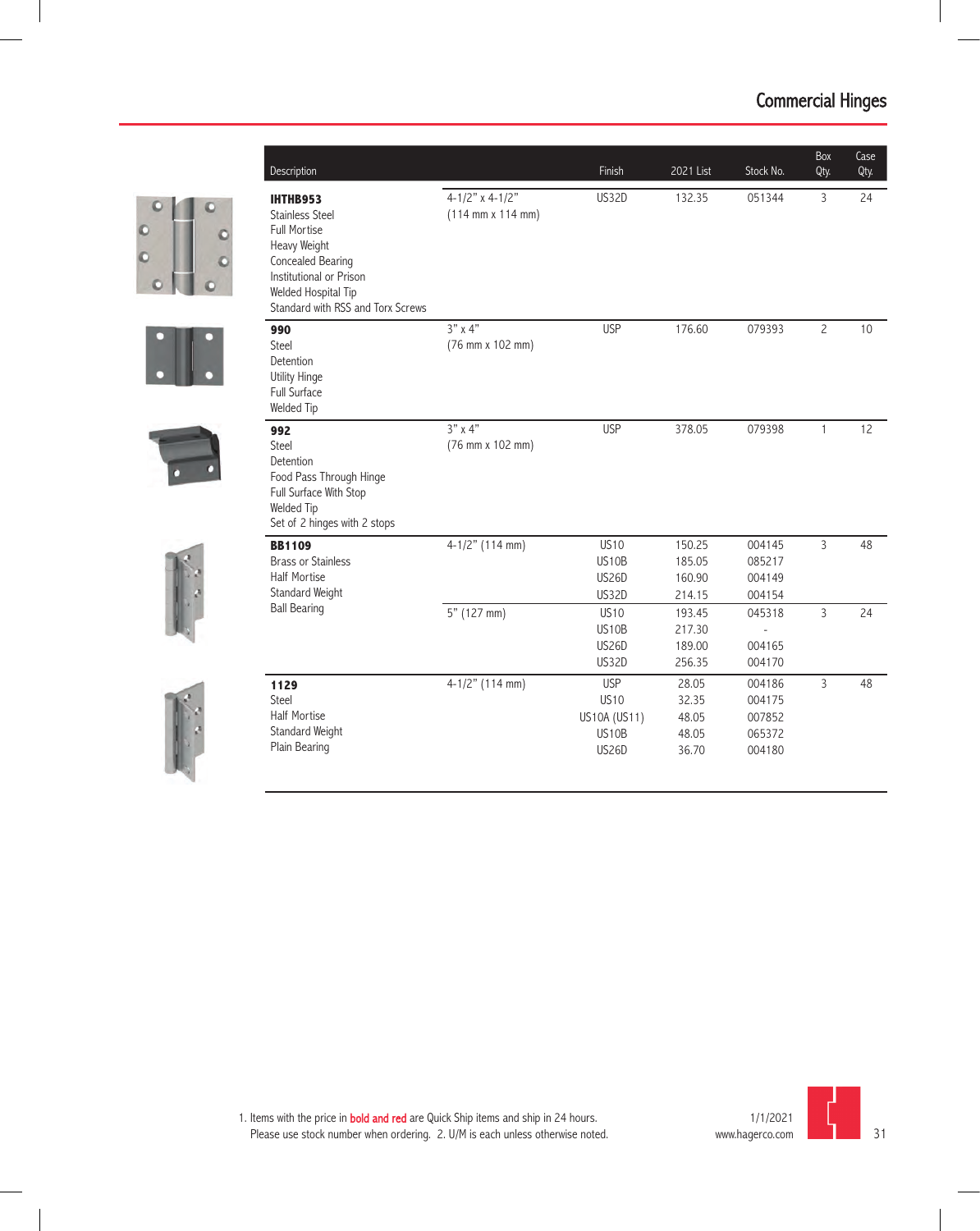| Description         |                   | Finish             | 2021 List | Stock No. | Box<br>Qty. | Case<br>Qty. |
|---------------------|-------------------|--------------------|-----------|-----------|-------------|--------------|
| <b>BB1129</b>       | $4-1/2"$ (114 mm) | <b>USP</b>         | 72.40     | 004209    | 3           | 48           |
| Steel               |                   | US <sub>10</sub> B | 107.80    | 004193    |             |              |
| <b>Half Mortise</b> |                   | US26D              | 85.15     | 004197    |             |              |
| Standard Weight     |                   |                    |           |           |             |              |
| Plain Bearing       |                   |                    |           |           |             |              |
|                     | $5"$ (127 mm)     | <b>USP</b>         | 97.55     | 004254    | 3           | 24           |
|                     |                   | US <sub>10</sub> B | 140.05    | ۰         |             |              |
|                     |                   | US26D              | 122.05    | 004250    |             |              |



|                                          | 1150                                                                         | $4 - 1/2$ " x 4"                                                    | <b>US32</b>           | 154.60           | 047217           | 48 |
|------------------------------------------|------------------------------------------------------------------------------|---------------------------------------------------------------------|-----------------------|------------------|------------------|----|
|                                          | <b>Stainless Steel</b><br><b>Full Mortise</b>                                | $(114 \, \text{mm} \times 102 \, \text{mm})$                        | US32D<br><b>US10Z</b> | 132.90<br>174.15 | 023378<br>177119 | 48 |
|                                          | Standard Weight<br>Spring Hinge                                              | $4 - 1/2"$ x 4-1/2"<br>$(114 \, \text{mm} \times 114 \, \text{mm})$ | <b>US32</b><br>US32D  | 154.60<br>132.90 | 028073<br>023379 | 48 |
| $\epsilon$ <sup>(U<sub>U</sub>) us</sup> | Note: Hager does not recommend<br>using spring hinges on doors over<br>7'0'' |                                                                     | <b>US10Z</b>          | 169.05           | 177118           | 48 |

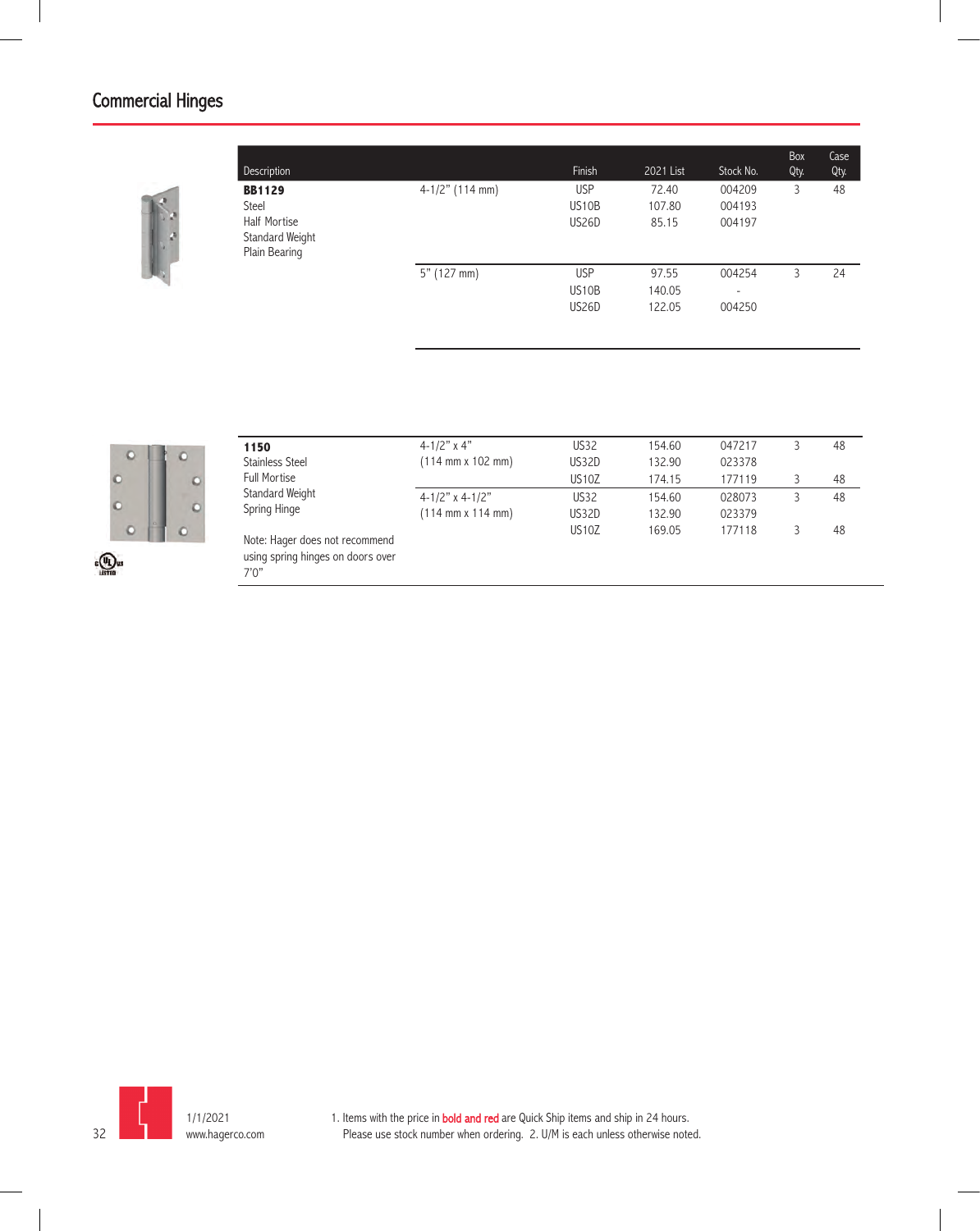

|                     |                                              |              |           |                | Box            | Case |
|---------------------|----------------------------------------------|--------------|-----------|----------------|----------------|------|
| Description         |                                              | Finish       | 2021 List | Stock No.      | Qty.           | Qty. |
| <b>BB1168</b>       | $4 - 1/2"$ x 4"                              | LS           | 58.15     | Ĭ,             | $\overline{3}$ | 24   |
| Steel               | $(114 \, \text{mm} \times 102 \, \text{mm})$ | <b>USP</b>   | 58.15     | 004540         |                |      |
| <b>Full Mortise</b> |                                              | US3          | 69.05     | 004529         |                |      |
| Heavy Weight        |                                              | <b>US10</b>  | 58.15     | 004501         |                |      |
| <b>Ball Bearing</b> |                                              | US10A (US11) | 69.05     | 004505         |                |      |
|                     |                                              | US10B        | 69.05     | 004510         |                |      |
|                     |                                              | <b>US15</b>  | 69.05     | 084310         |                |      |
|                     |                                              | <b>US26</b>  | 69.05     | 004512         |                |      |
|                     |                                              | US26D        | 49.75     | 004517         |                |      |
|                     | $4 - 1/2"$ x 4-1/2"                          | LS           | 58.15     | 004735         | $\overline{3}$ | 24   |
|                     | $(114 \, \text{mm} \times 114 \, \text{mm})$ | <b>USP</b>   | 58.15     | 004744         |                |      |
|                     |                                              | US3          | 69.05     | 004671         |                |      |
|                     |                                              | <b>US10</b>  | 58.15     | 004547         |                |      |
|                     |                                              | US10A (US11) | 69.05     | 004564         |                |      |
|                     |                                              | US10B        | 69.05     | 004585         |                |      |
|                     |                                              | <b>US15</b>  | 69.05     | 004592         |                |      |
|                     |                                              | <b>US26</b>  | 69.05     | 004601         |                |      |
|                     |                                              | US26D        | 49.75     | 004616         |                |      |
|                     | $5"$ x 4"                                    | LS           | 74.80     | $\overline{a}$ | $\overline{3}$ | 24   |
|                     | (127 mm x 102 mm)                            | <b>USP</b>   | 73.70     | 004794         |                |      |
|                     |                                              | US3          | 77.90     | 010504         |                |      |
|                     |                                              | <b>US10</b>  | 74.80     | 071777         |                |      |
|                     |                                              | US10A (US11) | 77.90     | 004779         |                |      |
|                     |                                              | US10B        | 77.90     | 059153         |                |      |
|                     |                                              | <b>US15</b>  | 77.90     | 035760         |                |      |
|                     |                                              | <b>US26</b>  | 77.90     | 047535         |                |      |
|                     |                                              | US26D        | 64.15     | 004785         |                |      |
|                     | $5"$ x 4-1/2"                                | LS           | 74.80     | 128700         | $\overline{3}$ | 24   |
|                     | (127 mm x 114 mm)                            | <b>USP</b>   | 73.70     | 004922         |                |      |
|                     |                                              | US3          | 77.90     | 004881         |                |      |
|                     |                                              | <b>US10</b>  | 74.80     | 004802         |                |      |
|                     |                                              | US10A (US11) | 77.90     | 004813         |                |      |
|                     |                                              | US10B        | 77.90     | 004826         |                |      |
|                     |                                              | <b>US15</b>  | 77.90     | 004830         |                |      |
|                     |                                              | <b>US26</b>  | 77.90     | 004836         |                |      |
|                     |                                              | US26D        | 64.15     | 004850         |                |      |

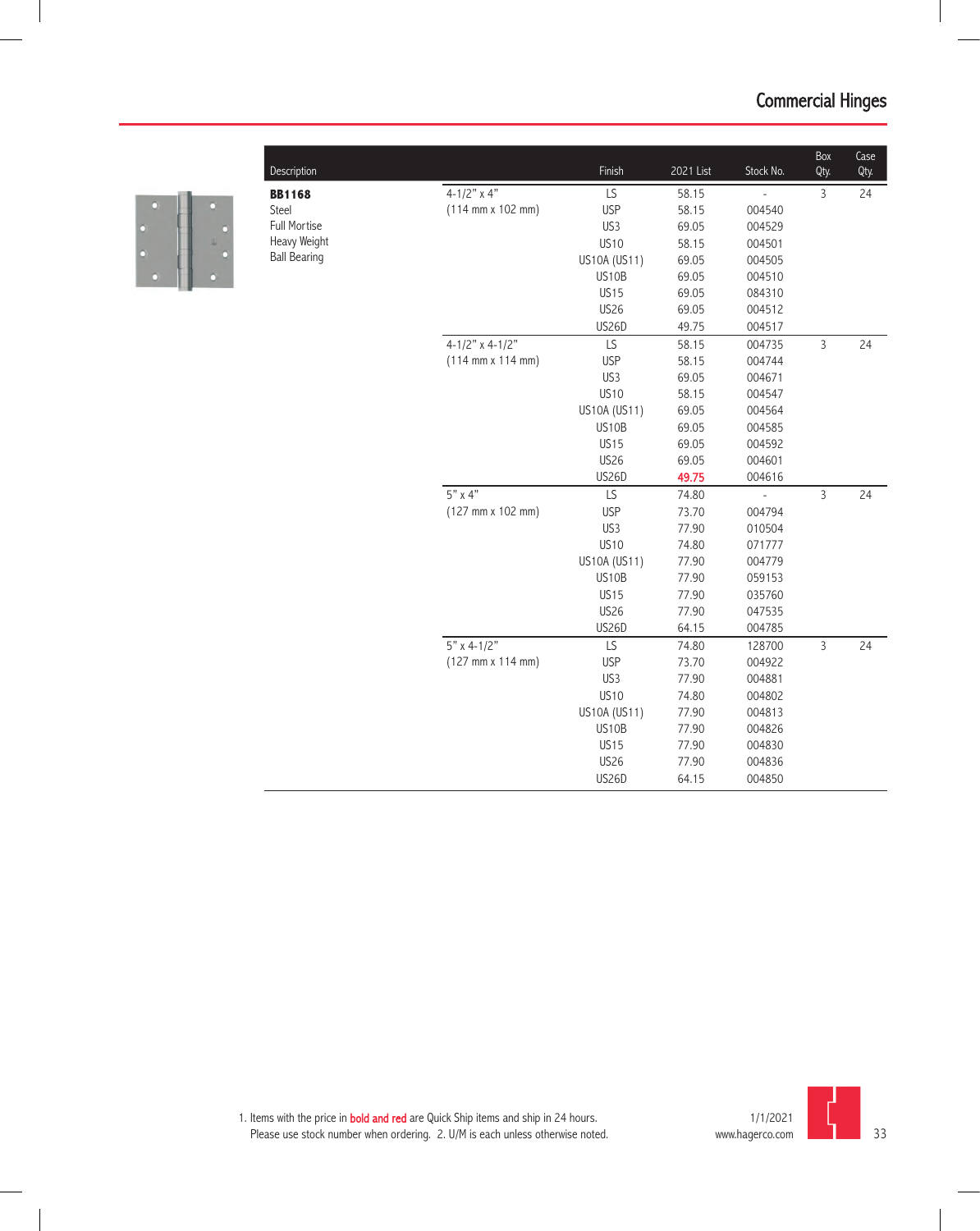

| Description           |                                              | Finish       | 2021 List | Stock No.      | Box<br>Qty.    | Case<br>Qty. |
|-----------------------|----------------------------------------------|--------------|-----------|----------------|----------------|--------------|
| <b>BB1168</b> - Cont. | $5" \times 5"$                               | LS           | 74.80     | $\overline{a}$ | 3              | 24           |
| Continued             | $(127 \, \text{mm} \times 127 \, \text{mm})$ | <b>USP</b>   | 73.70     | 005029         |                |              |
|                       |                                              | US3          | 77.90     | 004998         |                |              |
|                       |                                              | <b>US10</b>  | 74.80     | 004947         |                |              |
|                       |                                              | US10A (US11) | 77.90     | 004956         |                |              |
|                       |                                              | US10B        | 77.90     | 004974         |                |              |
|                       |                                              | <b>US15</b>  | 77.90     | 022614         |                |              |
|                       |                                              | <b>US26</b>  | 77.90     | 004975         |                |              |
|                       |                                              | <b>US26D</b> | 64.15     | 004981         |                |              |
|                       | $6"$ x 4-1/2"                                | LS           | 207.05    | $\frac{1}{2}$  | 3              | 12           |
|                       | $(152 \, \text{mm} \times 114 \, \text{mm})$ | <b>USP</b>   | 200.35    | 005069         |                |              |
|                       |                                              | US3          | 255.30    | 005064         |                |              |
|                       |                                              | <b>US10</b>  | 207.05    | 035454         |                |              |
|                       |                                              | US10A (US11) | 255.30    | 057799         |                |              |
|                       |                                              | US10B        | 255.40    | 068270         |                |              |
|                       |                                              | <b>US15</b>  | 255.30    | 033562         |                |              |
|                       |                                              | <b>US26</b>  | 255.40    | 005054         |                |              |
|                       |                                              | <b>US26D</b> | 192.60    | 005057         |                |              |
|                       | $6" \times 5"$                               | <b>USP</b>   | 200.35    | 005102         | $\overline{3}$ | 12           |
|                       | (152 mm x 127 mm)                            | <b>US10</b>  | 207.05    | 007229         |                |              |
|                       |                                              | US10A (US11) | 255.30    | 020131         |                |              |
|                       |                                              | US10B        | 255.40    | 078457         |                |              |
|                       |                                              | <b>US15</b>  | 255.30    | 030967         |                |              |
|                       |                                              | <b>US26D</b> | 192.60    | 005086         |                |              |
|                       | 6" x 6"                                      | <b>USP</b>   | 200.35    | 005128         | $\overline{3}$ | 12           |
|                       | $(152 \, \text{mm} \times 152 \, \text{mm})$ | <b>US10</b>  | 207.05    | 030639         |                |              |
|                       |                                              | US10A (US11) | 255.30    | 011627         |                |              |
|                       |                                              | US10B        | 255.40    | 065303         |                |              |
|                       |                                              | <b>US15</b>  | 255.30    | 016874         |                |              |
|                       |                                              | <b>US26D</b> | 192.60    | 005113         |                |              |
|                       | $8" \times 6"$                               | <b>USP</b>   | 462.65    | 005145         | $\overline{3}$ | 12           |
|                       | (203 mm x 152 mm)                            | <b>US10</b>  | 478.20    | 026481         |                |              |
|                       |                                              | US10A (US11) | 589.65    |                |                |              |
|                       |                                              | US10B        | 589.65    | 039286         |                |              |
|                       |                                              | <b>US15</b>  | 589.65    |                |                |              |
|                       |                                              | <b>US26D</b> | 500.95    | 064840         |                |              |
|                       | $8" \times 8"$                               | <b>USP</b>   | 462.65    | 005158         | 3              | 12           |
|                       | (203 mm x 203 mm)                            | <b>US10</b>  | 487.20    | $\overline{a}$ |                |              |
|                       |                                              | US10A (US11) | 589.65    | 005148         |                |              |
|                       |                                              | US10B        | 589.65    | 017141         |                |              |
|                       |                                              | <b>US15</b>  | 589.65    |                |                |              |
|                       |                                              | <b>US26D</b> | 500.95    | 005151         |                |              |
|                       |                                              |              |           |                |                |              |

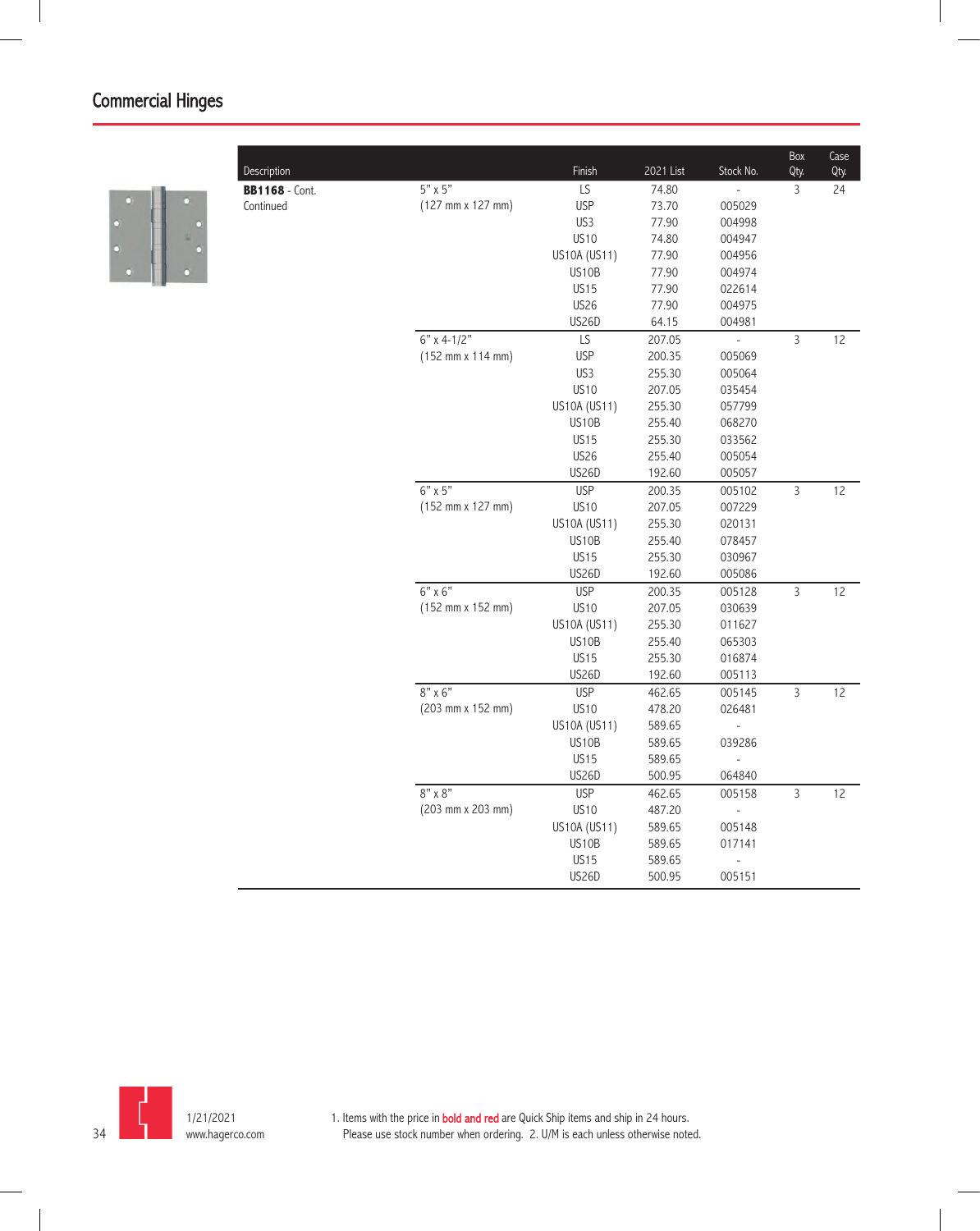

| Description         |                                              | Finish       | 2021 List | Stock No.      | Box<br>Qty.    | Case<br>Qty. |
|---------------------|----------------------------------------------|--------------|-----------|----------------|----------------|--------------|
| <b>WTBB1168</b>     | $4 - 1/2" \times 5"$                         | LS           | 135.45    |                | 3              | 24           |
| Wide Throw          | $(114 \, \text{mm} \times 127 \, \text{mm})$ | <b>USP</b>   | 146.85    | 097956         |                |              |
| Steel               |                                              | US3          | 165.20    | 004408         |                |              |
| Full Mortise        |                                              | <b>US10</b>  | 135.45    | 012221         |                |              |
| Heavy Weight        |                                              | US10A (US11) | 165.20    | 004403         |                |              |
| <b>Ball Bearing</b> |                                              | US10B        | 165.20    | 007916         |                |              |
|                     |                                              | <b>US26</b>  | 165.20    | 015160         |                |              |
|                     |                                              | US26D        | 139.75    | 092594         |                |              |
|                     | $4 - 1/2" \times 6"$                         | LS           | 136.10    | L              | $\overline{3}$ | 24           |
|                     | $(114 \, \text{mm} \times 152 \, \text{mm})$ | <b>USP</b>   | 147.60    | 004427         |                |              |
|                     |                                              | US3          | 166.05    | 004422         |                |              |
|                     |                                              | <b>US10</b>  | 136.10    | 099482         |                |              |
|                     |                                              | US10A (US11) | 166.05    | 098167         |                |              |
|                     |                                              | US10B        | 166.05    | 004417         |                |              |
|                     |                                              | <b>US26</b>  | 166.05    | 004419         |                |              |
|                     |                                              | <b>US26D</b> | 142.45    | 004420         |                |              |
|                     | $4 - 1/2"$ x 7"                              | LS           | 179.70    | $\overline{a}$ | $\overline{3}$ | 24           |
|                     | $(114 \, \text{mm} \times 178 \, \text{mm})$ | <b>USP</b>   | 194.95    | 040653         |                |              |
|                     |                                              | US3          | 219.20    | 015930         |                |              |
|                     |                                              | <b>US10</b>  | 179.70    | 003123         |                |              |
|                     |                                              | US10A (US11) | 219.20    | 010920         |                |              |
|                     |                                              | US10B        | 219.20    | 058190         |                |              |
|                     |                                              | <b>US26</b>  | 219.20    | 050632         |                |              |
|                     |                                              | US26D        | 188.15    | 004435         |                |              |
|                     | $4 - 1/2" \times 8"$                         | LS           | 187.55    | $\overline{a}$ | 3              | 24           |
|                     | $(114 \, \text{mm} \times 203 \, \text{mm})$ | <b>USP</b>   | 203.40    | 004450         |                |              |
|                     |                                              | US3          | 228.80    | 078934         |                |              |
|                     |                                              | <b>US10</b>  | 187.55    | 045774         |                |              |
|                     |                                              | US10A (US11) | 228.00    | 019132         |                |              |
|                     |                                              | US10B        | 228.00    | 062081         |                |              |
|                     |                                              | <b>US26</b>  | 228.00    | 066672         |                |              |
|                     |                                              | <b>US26D</b> | 196.35    | 004446         |                |              |
|                     | $5" \times 6"$                               | LS           | 183.05    | $\overline{a}$ | 3              | 24           |
|                     | (127 mm x 152 mm)                            | <b>USP</b>   | 198.30    | 008259         |                |              |
|                     |                                              | US3          | 222.05    | 004463         |                |              |
|                     |                                              | <b>US10</b>  | 183.05    | 020214         |                |              |
|                     |                                              | US10A (US11) | 222.05    | 031197         |                |              |
|                     |                                              | US10B        | 222.05    | 019659         |                |              |
|                     |                                              | <b>US26</b>  | 222.05    | 004459         |                |              |
|                     |                                              | US26D        | 189.75    | 004461         |                |              |

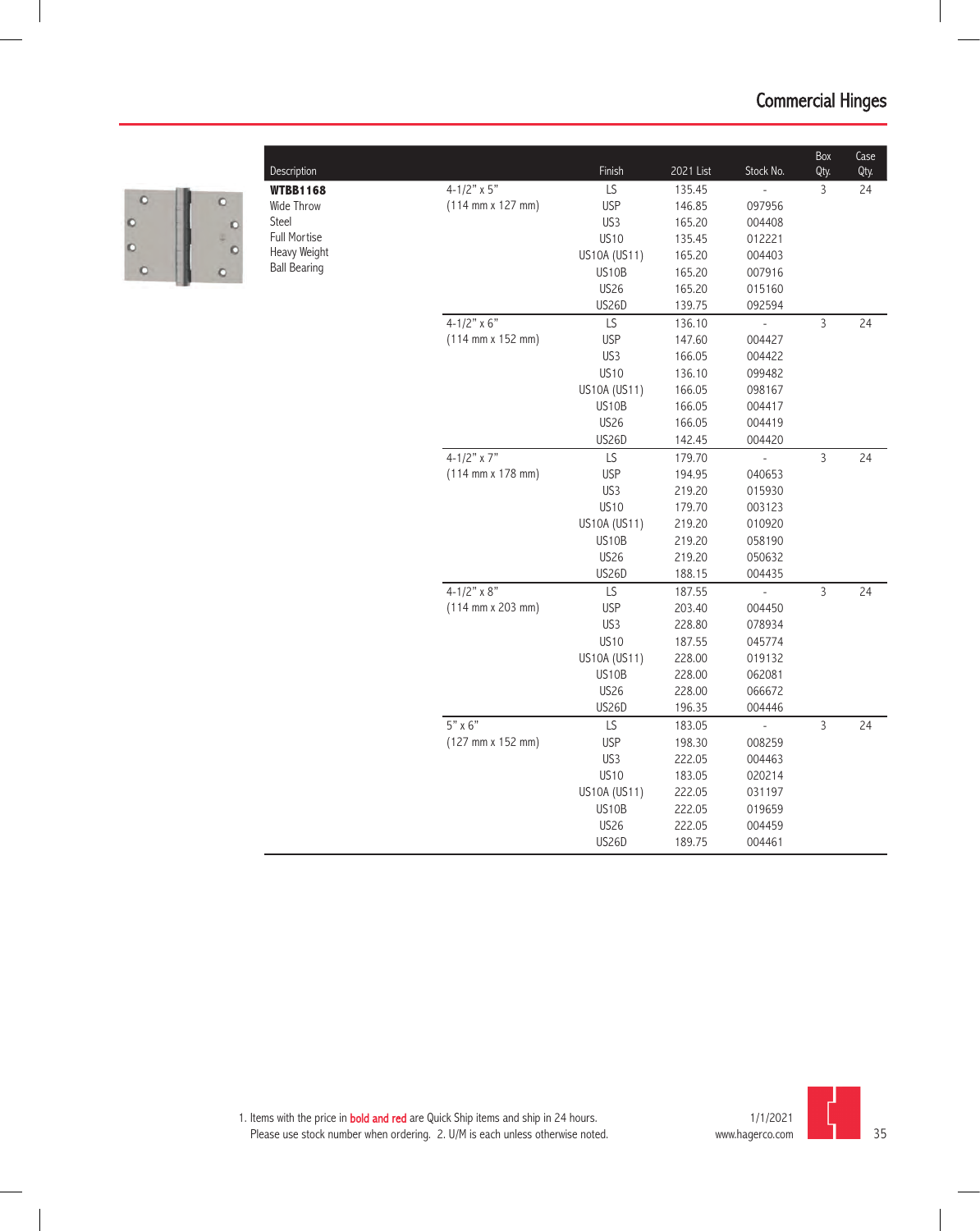$\circ$ Ò  $\circ$  $\circ$ 

|         | Description             |                                              | Finish       | 2021 List | Stock No.                | Box<br>Qty.    | Case<br>Qty. |
|---------|-------------------------|----------------------------------------------|--------------|-----------|--------------------------|----------------|--------------|
|         | <b>WTBB1168</b> - Cont. | 5" x 7"                                      | LS           | 185.75    |                          | 3              | 24           |
| $\circ$ | Continued               | (127 mm x 203 mm)                            | <b>USP</b>   | 201.30    | 066742                   |                |              |
|         |                         |                                              | US3          | 225.15    | 067657                   |                |              |
|         |                         |                                              | <b>US10</b>  | 185.75    | 023928                   |                |              |
|         |                         |                                              | US10A (US11) | 225.15    | 020805                   |                |              |
|         |                         |                                              | US10B        | 225.15    | 073756                   |                |              |
|         |                         |                                              | <b>US26</b>  | 225.15    | 143181                   |                |              |
|         |                         |                                              | US26D        | 192.55    | 004475                   |                |              |
|         |                         | $5" \times 8"$                               | LS           | 193.70    | $\overline{\phantom{a}}$ | 3              | 24           |
|         |                         | $(127 \, \text{mm} \times 203 \, \text{mm})$ | <b>USP</b>   | 209.95    | 004495                   |                |              |
|         |                         |                                              | US3          | 235.00    | 008357                   |                |              |
|         |                         |                                              | <b>US10</b>  | 193.70    | 034739                   |                |              |
|         |                         |                                              | US10A (US11) | 235.00    | 015855                   |                |              |
|         |                         |                                              | US10B        | 235.00    | 026651                   |                |              |
|         |                         |                                              | <b>US26</b>  | 235.00    | 057245                   |                |              |
|         |                         |                                              | <b>US26D</b> | 200.75    | 098271                   |                |              |
|         | 1173                    | $3-1/2"$ (89 mm)                             | <b>USP</b>   | 40.10     | 005304                   | 3              | 48           |
|         | Steel                   |                                              | <b>US10</b>  | 44.70     | 005292                   |                |              |
|         | Half Surface            |                                              | US10A (US11) | 53.30     | 005293                   |                |              |
|         | Standard Weight         |                                              | US10B        | 53.30     | 024439                   |                |              |
|         | Plain Bearing           |                                              | US26D        | 46.90     | 005295                   |                |              |
|         |                         | 4" (102 mm)                                  | <b>USP</b>   | 61.35     | 005319                   | $\mathsf{3}$   | 48           |
|         |                         |                                              | <b>US10</b>  | 64.55     | 005306                   |                |              |
|         |                         |                                              | US10A (US11) | 76.15     | 046712                   |                |              |
|         |                         |                                              | US10B        | 76.15     | 044390                   |                |              |
|         |                         |                                              | US26D        | 66.40     | 005309                   |                |              |
|         |                         | $4-1/2"$ (114 mm)                            | <b>USP</b>   | 41.30     | 005337                   | $\mathsf{3}$   | 48           |
|         |                         |                                              | <b>US10</b>  | 44.20     | 005321                   |                |              |
|         |                         |                                              | US10A (US11) | 60.70     | 005323                   |                |              |
|         |                         |                                              | US10B        | 60.70     | 001848                   |                |              |
|         |                         |                                              | <b>US26D</b> | 46.65     | 005326                   |                |              |
|         | <b>BB1173</b>           | 4" (102 mm)                                  | <b>USP</b>   | 78.25     | 005356                   | $\mathsf{3}$   | 48           |
|         | Steel                   |                                              | <b>US10</b>  | 93.85     | 005349                   |                |              |
|         | Half Surface            |                                              | US10A (US11) | 117.80    | 001845                   |                |              |
|         | Standard Weight         |                                              | US10B        | 117.80    | 091863                   |                |              |
|         | <b>Ball Bearing</b>     |                                              | US26D        | 102.85    | 005351                   |                |              |
|         |                         | 4-1/2" (114 mm)                              | <b>USP</b>   | 63.05     | 005389                   | 3              | 48           |
|         |                         |                                              | <b>US10</b>  | 70.50     | 005358                   |                |              |
|         |                         |                                              | US10A (US11) | 98.25     | 005360                   |                |              |
|         |                         |                                              | US10B        | 98.25     | 005364                   |                |              |
|         |                         |                                              | US26D        | 73.90     | 005367                   |                |              |
|         |                         | 5" (127 mm)                                  | <b>USP</b>   | 89.10     | 005410                   | $\overline{3}$ | 36           |
|         |                         |                                              | <b>US10</b>  | 108.95    | 005395                   |                |              |
|         |                         |                                              | US10A (US11) | 134.60    | 005397                   |                |              |
|         |                         |                                              | US10B        | 134.60    | 015735                   |                |              |
|         |                         |                                              | US26D        | 100.30    | 005401                   |                |              |
|         |                         |                                              |              |           |                          |                |              |

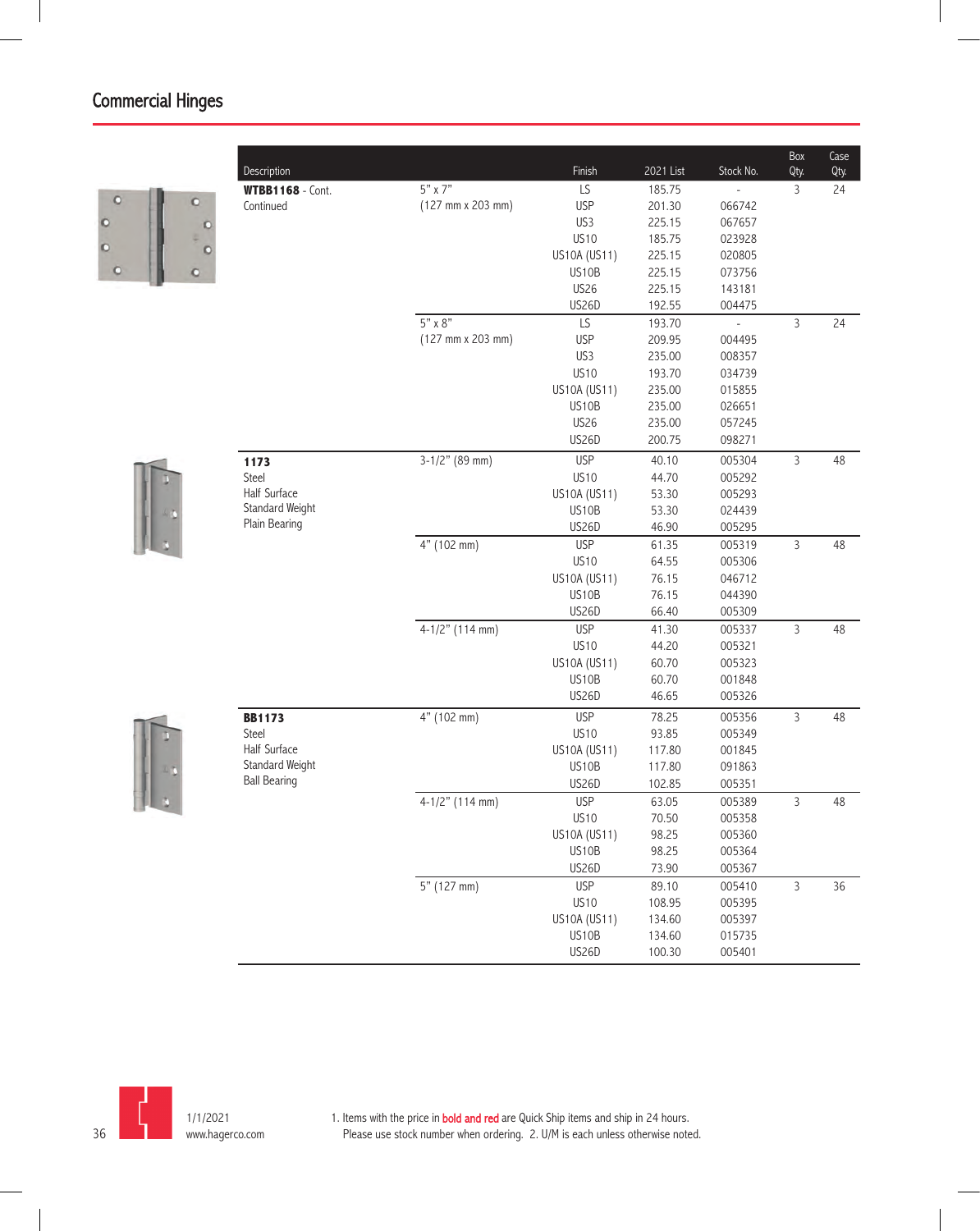

|                                |                            |              |           |           | Box            | Case |
|--------------------------------|----------------------------|--------------|-----------|-----------|----------------|------|
| Description                    |                            | Finish       | 2021 List | Stock No. | Qty.           | Qty. |
| 1191                           | $3" \times 3"$             | US3          | 179.90    | 005484    | $\overline{c}$ | 100  |
| <b>Brass or Stainless</b>      | (76 mm x 76 mm)            | US4          | 141.15    | 005496    |                |      |
| <b>Full Mortise</b>            |                            | <b>US10</b>  | 141.15    | 065549    |                |      |
| Standard Weight                |                            | US10B        | 179.90    | 005475    |                |      |
| Plain Bearing                  |                            | <b>US15</b>  | 179.90    | 005478    |                |      |
| Specify if all wood screws are |                            | <b>US26</b>  | 179.90    | 005479    |                |      |
| required.                      |                            | <b>US26D</b> | 159.40    | 005481    |                |      |
|                                |                            | US32         | 200.10    | 005490    |                |      |
|                                |                            | <b>US32D</b> | 197.85    | 005491    |                |      |
|                                | $3 - 1/2" \times 3 - 1/2"$ | US3          | 74.30     | 006934    | $\overline{c}$ | 100  |
|                                | (89 mm x 89 mm)            | US4          | 58.15     | 006952    |                |      |
|                                |                            | <b>US10</b>  | 58.15     | 006911    |                |      |
|                                |                            | US10B        | 74.30     | 006913    |                |      |
|                                |                            | <b>US15</b>  | 74.30     | 006920    |                |      |
|                                |                            | <b>US26</b>  | 74.30     | 006923    |                |      |
|                                |                            | <b>US26D</b> | 66.50     | 006929    |                |      |
|                                |                            | US32         | 74.45     | 006943    |                |      |
|                                |                            | <b>US32D</b> | 70.15     | 006945    |                |      |
|                                | $4" \times 3 - 1/2"$       | US3          | 92.90     | 097274    | $\overline{3}$ | 48   |
|                                | (102 mm x 89 mm)           | US4          | 70.95     | 005502    |                |      |
|                                |                            | <b>US10</b>  | 70.95     | 121560    |                |      |
|                                |                            | US10B        | 92.90     | 069063    |                |      |
|                                |                            | <b>US15</b>  | 92.90     | 035011    |                |      |
|                                |                            | <b>US26</b>  | 92.90     | 011778    |                |      |
|                                |                            | <b>US26D</b> | 81.00     | 029852    |                |      |
|                                |                            | US32         | 91.45     | 132157    |                |      |
|                                |                            | US32D        | 84.80     | 088102    |                |      |
|                                | $4" \times 4"$             | US3          | 71.50     | 005535    | $\overline{3}$ | 48   |
|                                | (102 mm x 102 mm)          | US4          | 55.60     | 005562    |                |      |
|                                |                            | <b>US10</b>  | 55.60     | 005503    |                |      |
|                                |                            | US10B        | 71.50     | 005508    |                |      |
|                                |                            | <b>US15</b>  | 71.50     | 052318    |                |      |
|                                |                            | <b>US26</b>  | 71.50     | 005522    |                |      |
|                                |                            | <b>US26D</b> | 66.00     | 005528    |                |      |
|                                |                            | <b>US32</b>  | 76.05     | 005549    |                |      |
|                                |                            | US32D        | 68.40     | 005552    |                |      |

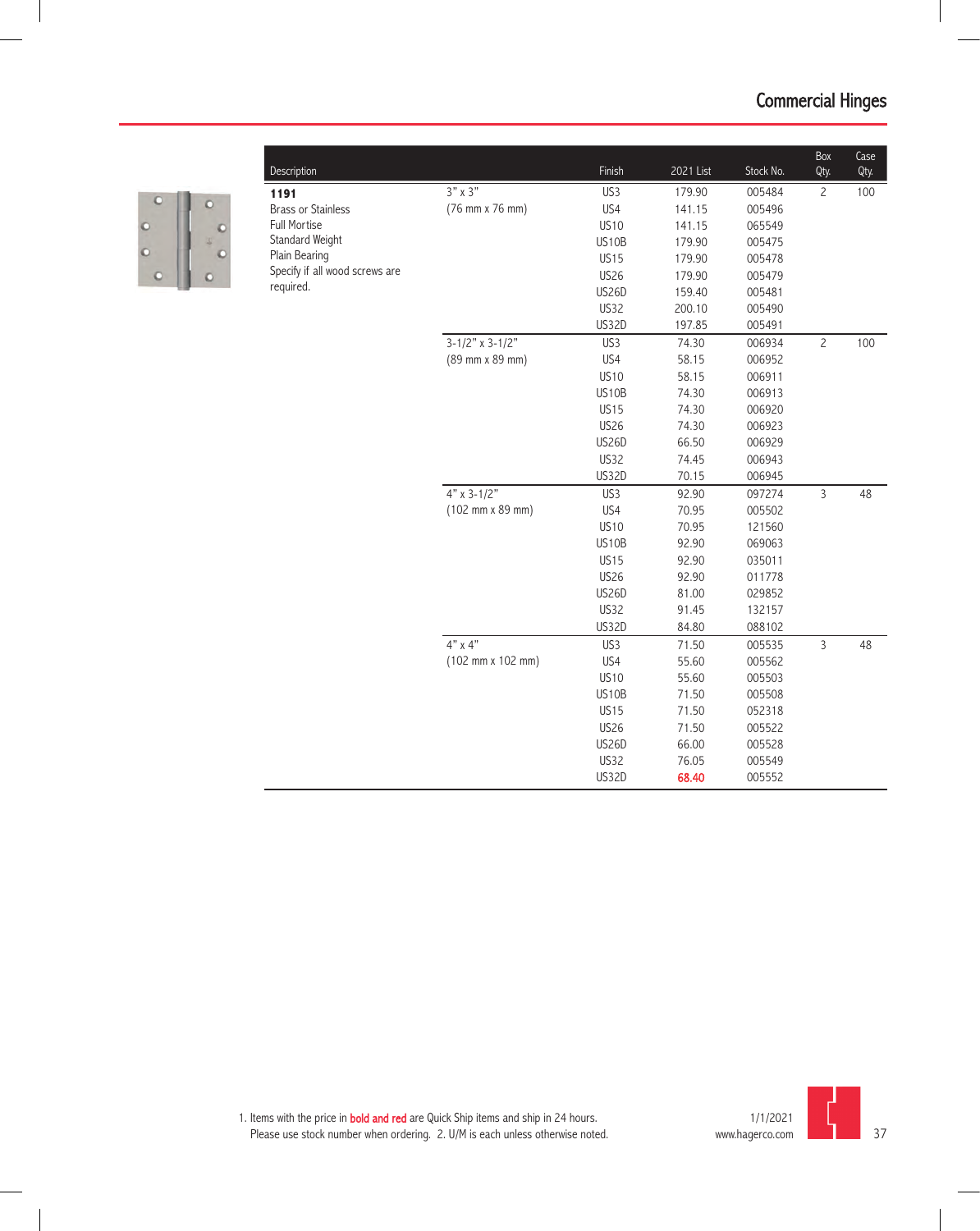

|              |                                              |             |           |           | Box            | Case |
|--------------|----------------------------------------------|-------------|-----------|-----------|----------------|------|
| Description  |                                              | Finish      | 2021 List | Stock No. | Qty.           | Qty. |
| 1191 - Cont. | $4 - 1/2"$ x 4"                              | US3         | 72.65     | 005597    | 3              | 48   |
| Continued    | $(114 \text{ mm} \times 102 \text{ mm})$     | US4         | 57.20     | 005620    |                |      |
|              |                                              | <b>US10</b> | 57.20     | 052272    |                |      |
|              |                                              | US10B       | 72.65     | 005582    |                |      |
|              |                                              | <b>US15</b> | 72.65     | 005586    |                |      |
|              |                                              | <b>US26</b> | 72.65     | 005590    |                |      |
|              |                                              | US26D       | 60.70     | 005592    |                |      |
|              |                                              | <b>US32</b> | 73.15     | 005611    |                |      |
|              |                                              | US32D       | 68.00     | 005614    |                |      |
|              | $4-1/2"$ x 4-1/2"                            | US3         | 72.65     | 005690    | $\mathsf{3}$   | 48   |
|              | $(114 \, \text{mm} \times 114 \, \text{mm})$ | US4         | 57.20     | 005724    |                |      |
|              |                                              | <b>US10</b> | 57.20     | 005629    |                |      |
|              |                                              | US10B       | 72.65     | 005640    |                |      |
|              |                                              | <b>US15</b> | 72.65     | 005652    |                |      |
|              |                                              | <b>US26</b> | 72.65     | 005664    |                |      |
|              |                                              | US26D       | 60.70     | 005673    |                |      |
|              |                                              | <b>US32</b> | 73.15     | 005709    |                |      |
|              |                                              | US32D       | 68.00     | 005713    |                |      |
|              | $5"$ x 4"                                    | US3         | 101.40    | 005752    | $\mathsf 3$    | 24   |
|              | (127 mm x 102 mm)                            | US4         | 80.95     | 110512    |                |      |
|              |                                              | <b>US10</b> | 80.95     |           |                |      |
|              |                                              | US10B       | 101.40    | 012964    |                |      |
|              |                                              | <b>US15</b> | 101.40    | 047207    |                |      |
|              |                                              | <b>US26</b> | 101.40    | 043361    |                |      |
|              |                                              | US26D       | 90.05     | 033877    |                |      |
|              |                                              | US32        | 112.75    | 046989    |                |      |
|              |                                              | US32D       | 102.60    | 005755    |                |      |
|              | $5'' \times 4 - 1/2''$                       | US3         | 101.40    | 005771    | $\overline{3}$ | 24   |
|              | (127 mm x 114 mm)                            | US4         | 80.95     | 005783    |                |      |
|              |                                              | <b>US10</b> | 80.95     | 105329    |                |      |
|              |                                              | US10B       | 101.40    | 005763    |                |      |
|              |                                              | <b>US15</b> | 101.40    | 032825    |                |      |
|              |                                              | <b>US26</b> | 101.40    | 068935    |                |      |
|              |                                              | US26D       | 90.05     | 005768    |                |      |
|              |                                              | US32        | 112.75    | 125488    |                |      |
|              |                                              | US32D       | 102.60    | 005779    |                |      |
|              | $5" \times 5"$                               | US3         | 101.40    | 005803    | $\overline{3}$ | 24   |
|              | $(127 \, \text{mm} \times 127 \, \text{mm})$ | US4         | 80.95     | 027281    |                |      |
|              |                                              | <b>US10</b> | 80.95     | 128170    |                |      |
|              |                                              | US10B       | 101.40    | 005791    |                |      |
|              |                                              | <b>US15</b> | 101.40    | 030280    |                |      |
|              |                                              | <b>US26</b> | 101.40    | 005799    |                |      |
|              |                                              | US26D       | 90.05     | 005800    |                |      |
|              |                                              | US32        | 112.75    | 009578    |                |      |
|              |                                              | US32D       | 102.60    | 005815    |                |      |
|              |                                              |             |           |           |                |      |

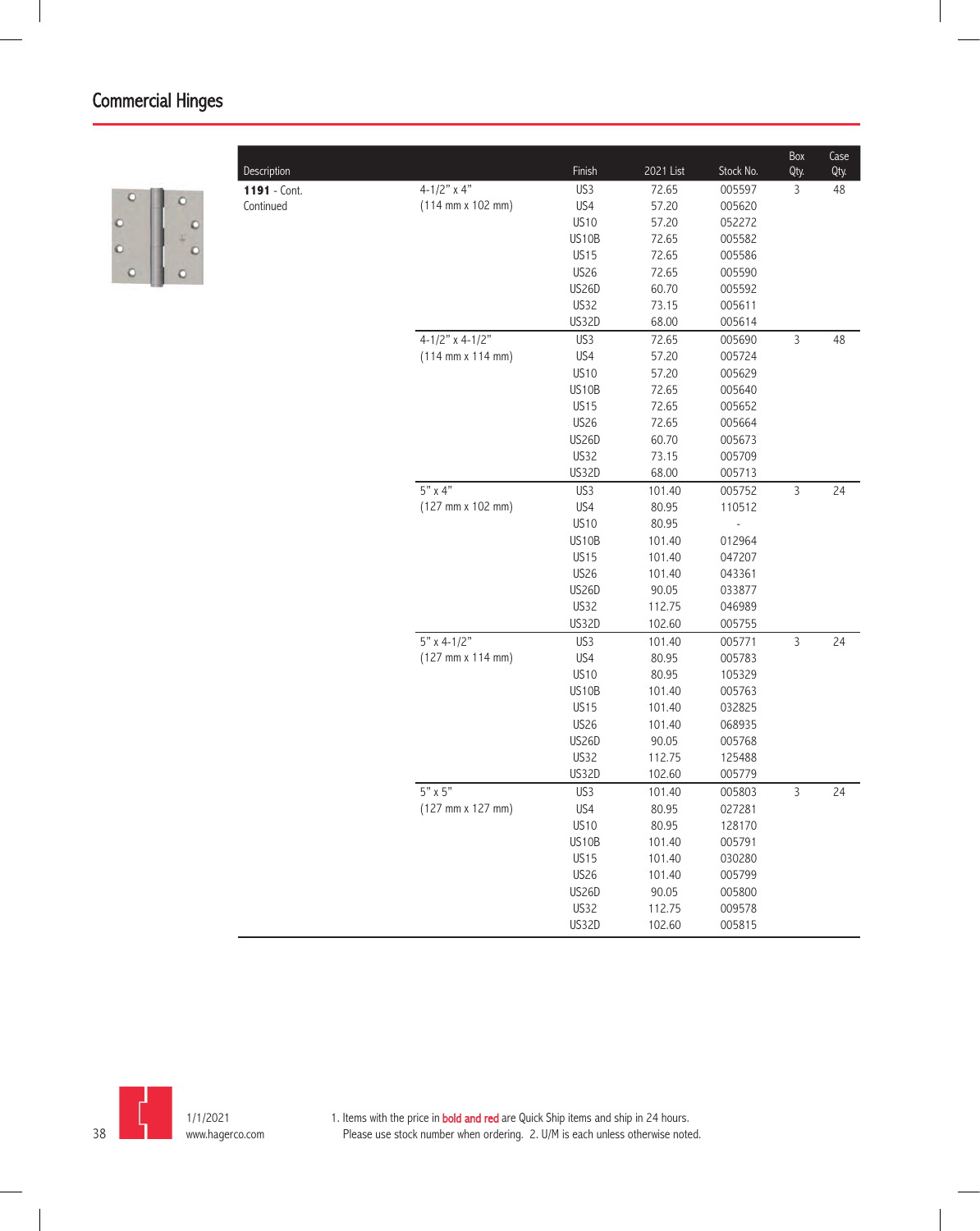

| $3-1/2"$ x 3-1/2"<br>US3<br>88.15<br>007012<br>$\overline{c}$<br>100<br><b>BB1191</b><br>(89 mm x 89 mm)<br>US4<br><b>Brass or Stainless</b><br>82.10<br>007026<br><b>Full Mortise</b><br><b>US10</b><br>82.10<br>006997<br>Standard Weight<br>US10B<br>88.15<br>007000<br><b>Ball Bearing</b><br><b>US15</b><br>88.15<br>039663<br>Specify if all wood screws are<br><b>US26</b><br>88.15<br>007006<br>required.<br>US26D<br>86.30<br>007008<br>US32<br>121.95<br>007020<br>US32D<br>007021<br>107.75<br>$4"$ x 3-1/2"<br>$\overline{3}$<br>US3<br>133.45<br>080659<br>48<br>(102 mm x 89 mm)<br>US4<br>102.35<br>$\overline{a}$<br><b>US10</b><br>102.35<br>$\overline{a}$<br>US10B<br>133.45<br>091160<br><b>US15</b><br>133.45<br>095215<br><b>US26</b><br>133.45<br>US26D<br>128.70<br>072201<br>US32<br>161.35<br>085839<br>US32D<br>133.90<br>006219<br>$4" \times 4"$<br>$\overline{3}$<br>US3<br>101.80<br>006246<br>48<br>US4<br>$(102 \, \text{mm} \times 102 \, \text{mm})$<br>89.35<br>006269<br><b>US10</b><br>89.35<br>006221<br><b>US10B</b><br>101.80<br>006225<br><b>US15</b><br>006232<br>101.80<br><b>US26</b><br>006235<br>101.80<br>US26D<br>95.55<br>006240<br><b>US32</b><br>120.50<br>006261<br><b>US32D</b><br>116.30<br>006263<br>$4 - 1/2"$ x 4"<br>US3<br>3<br>86.75<br>006321<br>48<br>$(114 \, \text{mm} \times 102 \, \text{mm})$<br>US4<br>66.75<br>006343<br><b>US10</b><br>66.75<br>006286<br>US10B<br>86.75<br>006289<br><b>US15</b><br>86.75<br>006302<br><b>US26</b><br>86.75<br>006306<br>US26D<br>67.65<br>006311<br><b>US32</b><br>006332<br>81.05<br>US32D<br>68.65<br>006335 |             |        |           |           | Box  | Case |
|-------------------------------------------------------------------------------------------------------------------------------------------------------------------------------------------------------------------------------------------------------------------------------------------------------------------------------------------------------------------------------------------------------------------------------------------------------------------------------------------------------------------------------------------------------------------------------------------------------------------------------------------------------------------------------------------------------------------------------------------------------------------------------------------------------------------------------------------------------------------------------------------------------------------------------------------------------------------------------------------------------------------------------------------------------------------------------------------------------------------------------------------------------------------------------------------------------------------------------------------------------------------------------------------------------------------------------------------------------------------------------------------------------------------------------------------------------------------------------------------------------------------------------------------------------------------------------------------------------------------------|-------------|--------|-----------|-----------|------|------|
|                                                                                                                                                                                                                                                                                                                                                                                                                                                                                                                                                                                                                                                                                                                                                                                                                                                                                                                                                                                                                                                                                                                                                                                                                                                                                                                                                                                                                                                                                                                                                                                                                         | Description | Finish | 2021 List | Stock No. | Qty. | Qty. |
|                                                                                                                                                                                                                                                                                                                                                                                                                                                                                                                                                                                                                                                                                                                                                                                                                                                                                                                                                                                                                                                                                                                                                                                                                                                                                                                                                                                                                                                                                                                                                                                                                         |             |        |           |           |      |      |
|                                                                                                                                                                                                                                                                                                                                                                                                                                                                                                                                                                                                                                                                                                                                                                                                                                                                                                                                                                                                                                                                                                                                                                                                                                                                                                                                                                                                                                                                                                                                                                                                                         |             |        |           |           |      |      |
|                                                                                                                                                                                                                                                                                                                                                                                                                                                                                                                                                                                                                                                                                                                                                                                                                                                                                                                                                                                                                                                                                                                                                                                                                                                                                                                                                                                                                                                                                                                                                                                                                         |             |        |           |           |      |      |
|                                                                                                                                                                                                                                                                                                                                                                                                                                                                                                                                                                                                                                                                                                                                                                                                                                                                                                                                                                                                                                                                                                                                                                                                                                                                                                                                                                                                                                                                                                                                                                                                                         |             |        |           |           |      |      |
|                                                                                                                                                                                                                                                                                                                                                                                                                                                                                                                                                                                                                                                                                                                                                                                                                                                                                                                                                                                                                                                                                                                                                                                                                                                                                                                                                                                                                                                                                                                                                                                                                         |             |        |           |           |      |      |
|                                                                                                                                                                                                                                                                                                                                                                                                                                                                                                                                                                                                                                                                                                                                                                                                                                                                                                                                                                                                                                                                                                                                                                                                                                                                                                                                                                                                                                                                                                                                                                                                                         |             |        |           |           |      |      |
|                                                                                                                                                                                                                                                                                                                                                                                                                                                                                                                                                                                                                                                                                                                                                                                                                                                                                                                                                                                                                                                                                                                                                                                                                                                                                                                                                                                                                                                                                                                                                                                                                         |             |        |           |           |      |      |
|                                                                                                                                                                                                                                                                                                                                                                                                                                                                                                                                                                                                                                                                                                                                                                                                                                                                                                                                                                                                                                                                                                                                                                                                                                                                                                                                                                                                                                                                                                                                                                                                                         |             |        |           |           |      |      |
|                                                                                                                                                                                                                                                                                                                                                                                                                                                                                                                                                                                                                                                                                                                                                                                                                                                                                                                                                                                                                                                                                                                                                                                                                                                                                                                                                                                                                                                                                                                                                                                                                         |             |        |           |           |      |      |
|                                                                                                                                                                                                                                                                                                                                                                                                                                                                                                                                                                                                                                                                                                                                                                                                                                                                                                                                                                                                                                                                                                                                                                                                                                                                                                                                                                                                                                                                                                                                                                                                                         |             |        |           |           |      |      |
|                                                                                                                                                                                                                                                                                                                                                                                                                                                                                                                                                                                                                                                                                                                                                                                                                                                                                                                                                                                                                                                                                                                                                                                                                                                                                                                                                                                                                                                                                                                                                                                                                         |             |        |           |           |      |      |
|                                                                                                                                                                                                                                                                                                                                                                                                                                                                                                                                                                                                                                                                                                                                                                                                                                                                                                                                                                                                                                                                                                                                                                                                                                                                                                                                                                                                                                                                                                                                                                                                                         |             |        |           |           |      |      |
|                                                                                                                                                                                                                                                                                                                                                                                                                                                                                                                                                                                                                                                                                                                                                                                                                                                                                                                                                                                                                                                                                                                                                                                                                                                                                                                                                                                                                                                                                                                                                                                                                         |             |        |           |           |      |      |
|                                                                                                                                                                                                                                                                                                                                                                                                                                                                                                                                                                                                                                                                                                                                                                                                                                                                                                                                                                                                                                                                                                                                                                                                                                                                                                                                                                                                                                                                                                                                                                                                                         |             |        |           |           |      |      |
|                                                                                                                                                                                                                                                                                                                                                                                                                                                                                                                                                                                                                                                                                                                                                                                                                                                                                                                                                                                                                                                                                                                                                                                                                                                                                                                                                                                                                                                                                                                                                                                                                         |             |        |           |           |      |      |
|                                                                                                                                                                                                                                                                                                                                                                                                                                                                                                                                                                                                                                                                                                                                                                                                                                                                                                                                                                                                                                                                                                                                                                                                                                                                                                                                                                                                                                                                                                                                                                                                                         |             |        |           |           |      |      |
|                                                                                                                                                                                                                                                                                                                                                                                                                                                                                                                                                                                                                                                                                                                                                                                                                                                                                                                                                                                                                                                                                                                                                                                                                                                                                                                                                                                                                                                                                                                                                                                                                         |             |        |           |           |      |      |
|                                                                                                                                                                                                                                                                                                                                                                                                                                                                                                                                                                                                                                                                                                                                                                                                                                                                                                                                                                                                                                                                                                                                                                                                                                                                                                                                                                                                                                                                                                                                                                                                                         |             |        |           |           |      |      |
|                                                                                                                                                                                                                                                                                                                                                                                                                                                                                                                                                                                                                                                                                                                                                                                                                                                                                                                                                                                                                                                                                                                                                                                                                                                                                                                                                                                                                                                                                                                                                                                                                         |             |        |           |           |      |      |
|                                                                                                                                                                                                                                                                                                                                                                                                                                                                                                                                                                                                                                                                                                                                                                                                                                                                                                                                                                                                                                                                                                                                                                                                                                                                                                                                                                                                                                                                                                                                                                                                                         |             |        |           |           |      |      |
|                                                                                                                                                                                                                                                                                                                                                                                                                                                                                                                                                                                                                                                                                                                                                                                                                                                                                                                                                                                                                                                                                                                                                                                                                                                                                                                                                                                                                                                                                                                                                                                                                         |             |        |           |           |      |      |
|                                                                                                                                                                                                                                                                                                                                                                                                                                                                                                                                                                                                                                                                                                                                                                                                                                                                                                                                                                                                                                                                                                                                                                                                                                                                                                                                                                                                                                                                                                                                                                                                                         |             |        |           |           |      |      |
|                                                                                                                                                                                                                                                                                                                                                                                                                                                                                                                                                                                                                                                                                                                                                                                                                                                                                                                                                                                                                                                                                                                                                                                                                                                                                                                                                                                                                                                                                                                                                                                                                         |             |        |           |           |      |      |
|                                                                                                                                                                                                                                                                                                                                                                                                                                                                                                                                                                                                                                                                                                                                                                                                                                                                                                                                                                                                                                                                                                                                                                                                                                                                                                                                                                                                                                                                                                                                                                                                                         |             |        |           |           |      |      |
|                                                                                                                                                                                                                                                                                                                                                                                                                                                                                                                                                                                                                                                                                                                                                                                                                                                                                                                                                                                                                                                                                                                                                                                                                                                                                                                                                                                                                                                                                                                                                                                                                         |             |        |           |           |      |      |
|                                                                                                                                                                                                                                                                                                                                                                                                                                                                                                                                                                                                                                                                                                                                                                                                                                                                                                                                                                                                                                                                                                                                                                                                                                                                                                                                                                                                                                                                                                                                                                                                                         |             |        |           |           |      |      |
|                                                                                                                                                                                                                                                                                                                                                                                                                                                                                                                                                                                                                                                                                                                                                                                                                                                                                                                                                                                                                                                                                                                                                                                                                                                                                                                                                                                                                                                                                                                                                                                                                         |             |        |           |           |      |      |
|                                                                                                                                                                                                                                                                                                                                                                                                                                                                                                                                                                                                                                                                                                                                                                                                                                                                                                                                                                                                                                                                                                                                                                                                                                                                                                                                                                                                                                                                                                                                                                                                                         |             |        |           |           |      |      |
|                                                                                                                                                                                                                                                                                                                                                                                                                                                                                                                                                                                                                                                                                                                                                                                                                                                                                                                                                                                                                                                                                                                                                                                                                                                                                                                                                                                                                                                                                                                                                                                                                         |             |        |           |           |      |      |
|                                                                                                                                                                                                                                                                                                                                                                                                                                                                                                                                                                                                                                                                                                                                                                                                                                                                                                                                                                                                                                                                                                                                                                                                                                                                                                                                                                                                                                                                                                                                                                                                                         |             |        |           |           |      |      |
|                                                                                                                                                                                                                                                                                                                                                                                                                                                                                                                                                                                                                                                                                                                                                                                                                                                                                                                                                                                                                                                                                                                                                                                                                                                                                                                                                                                                                                                                                                                                                                                                                         |             |        |           |           |      |      |
|                                                                                                                                                                                                                                                                                                                                                                                                                                                                                                                                                                                                                                                                                                                                                                                                                                                                                                                                                                                                                                                                                                                                                                                                                                                                                                                                                                                                                                                                                                                                                                                                                         |             |        |           |           |      |      |
|                                                                                                                                                                                                                                                                                                                                                                                                                                                                                                                                                                                                                                                                                                                                                                                                                                                                                                                                                                                                                                                                                                                                                                                                                                                                                                                                                                                                                                                                                                                                                                                                                         |             |        |           |           |      |      |
|                                                                                                                                                                                                                                                                                                                                                                                                                                                                                                                                                                                                                                                                                                                                                                                                                                                                                                                                                                                                                                                                                                                                                                                                                                                                                                                                                                                                                                                                                                                                                                                                                         |             |        |           |           |      |      |
|                                                                                                                                                                                                                                                                                                                                                                                                                                                                                                                                                                                                                                                                                                                                                                                                                                                                                                                                                                                                                                                                                                                                                                                                                                                                                                                                                                                                                                                                                                                                                                                                                         |             |        |           |           |      |      |
|                                                                                                                                                                                                                                                                                                                                                                                                                                                                                                                                                                                                                                                                                                                                                                                                                                                                                                                                                                                                                                                                                                                                                                                                                                                                                                                                                                                                                                                                                                                                                                                                                         |             |        |           |           |      |      |

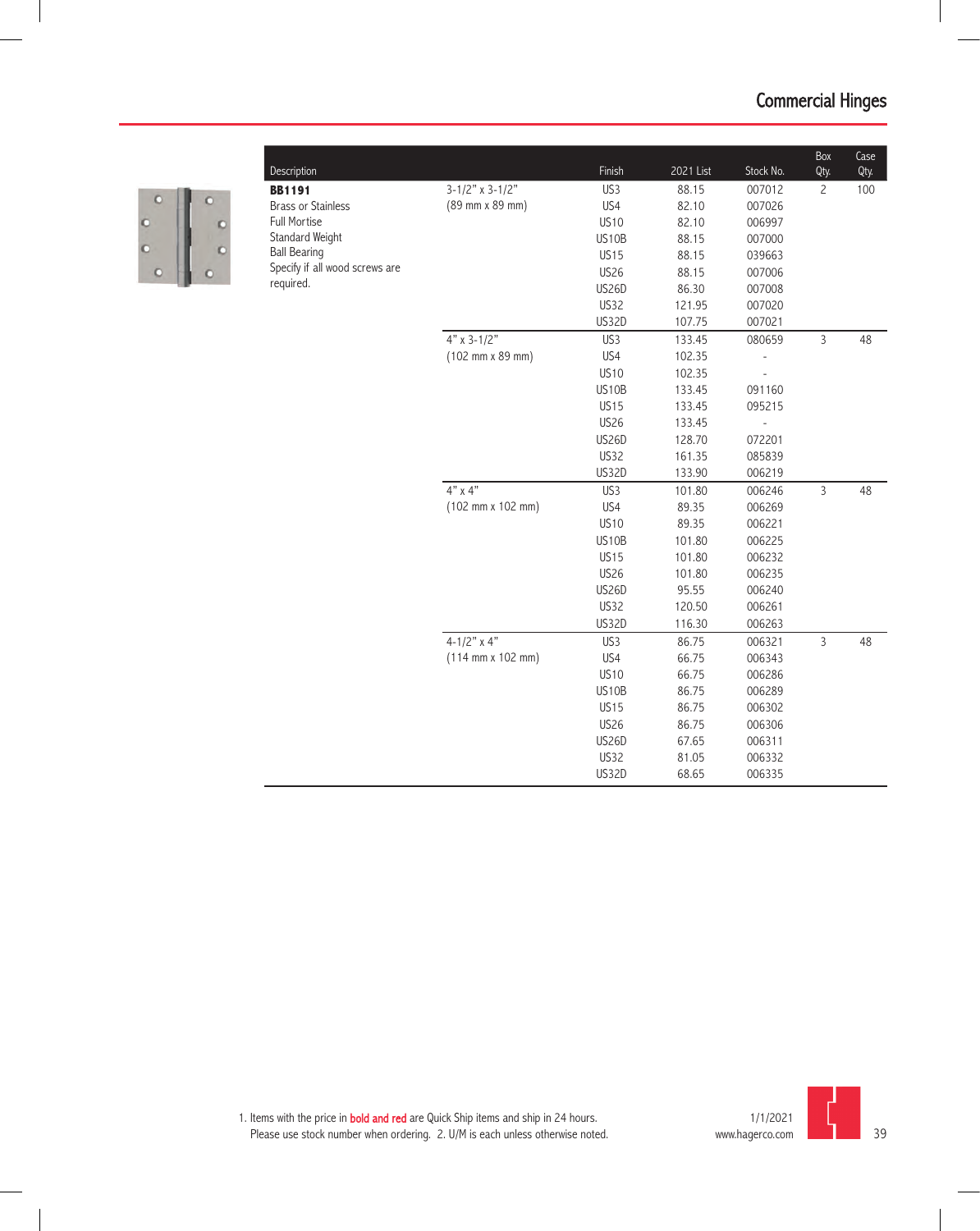

|                       |                                              |              |           |           | Box            | Case |
|-----------------------|----------------------------------------------|--------------|-----------|-----------|----------------|------|
| Description           |                                              | Finish       | 2021 List | Stock No. | Qty.           | Qty. |
| <b>BB1191</b> - Cont. | 4-1/2" x 4-1/2"                              | US3          | 86.75     | 006489    | 3              | 48   |
| Continued             | $(114 \, \text{mm} \times 114 \, \text{mm})$ | US4          | 66.75     | 006562    |                |      |
|                       |                                              | <b>US10</b>  | 66.75     | 006373    |                |      |
|                       |                                              | US10B        | 86.75     | 006393    |                |      |
|                       |                                              | <b>US15</b>  | 86.75     | 006426    |                |      |
|                       |                                              | <b>US26</b>  | 86.75     | 006446    |                |      |
|                       |                                              | <b>US26D</b> | 67.65     | 006462    |                |      |
|                       |                                              | US32         | 81.05     | 006528    |                |      |
|                       |                                              | US32D        | 68.65     | 006537    |                |      |
|                       | 5" x 4"                                      | US3          | 118.65    | 006630    | $\overline{3}$ | 24   |
|                       | (127 mm x 102 mm)                            | US4          | 92.40     | 069057    |                |      |
|                       |                                              | <b>US10</b>  | 92.40     | 020761    |                |      |
|                       |                                              | US10B        | 118.65    | 006621    |                |      |
|                       |                                              | <b>US15</b>  | 118.65    | 043259    |                |      |
|                       |                                              | <b>US26</b>  | 118.65    | 006623    |                |      |
|                       |                                              | US26D        | 96.55     | 006627    |                |      |
|                       |                                              | US32         | 116.30    | 047877    |                |      |
|                       |                                              | <b>US32D</b> | 98.70     | 006636    |                |      |
|                       | $5"$ x 4-1/2"                                | US3          | 118.65    | 006681    | $\overline{3}$ | 24   |
|                       | $(127 \, \text{mm} \times 114 \, \text{mm})$ | US4          | 92.40     | 006707    |                |      |
|                       |                                              | <b>US10</b>  | 92.40     | 006644    |                |      |
|                       |                                              | US10B        | 118.65    | 006655    |                |      |
|                       |                                              | <b>US15</b>  | 118.65    | 006665    |                |      |
|                       |                                              | <b>US26</b>  | 118.65    | 065277    |                |      |
|                       |                                              | US26D        | 96.55     | 006672    |                |      |
|                       |                                              | US32         | 116.30    | 006693    |                |      |
|                       |                                              | <b>US32D</b> | 98.70     | 006696    |                |      |
|                       | $5" \times 5"$                               | US3          | 118.65    | 006761    | $\overline{3}$ | 24   |
|                       | $(127 \, \text{mm} \times 127 \, \text{mm})$ | US4          | 92.40     | 006791    |                |      |
|                       |                                              | <b>US10</b>  | 92.40     | 006727    |                |      |
|                       |                                              | US10B        | 118.65    | 006733    |                |      |
|                       |                                              | <b>US15</b>  | 118.65    | 068939    |                |      |
|                       |                                              | <b>US26</b>  | 118.65    | 006746    |                |      |
|                       |                                              | <b>US26D</b> | 96.55     | 006752    |                |      |
|                       |                                              | US32         | 116.30    | 006779    |                |      |
|                       |                                              | US32D        | 98.70     | 006784    |                |      |
|                       |                                              |              |           |           |                |      |

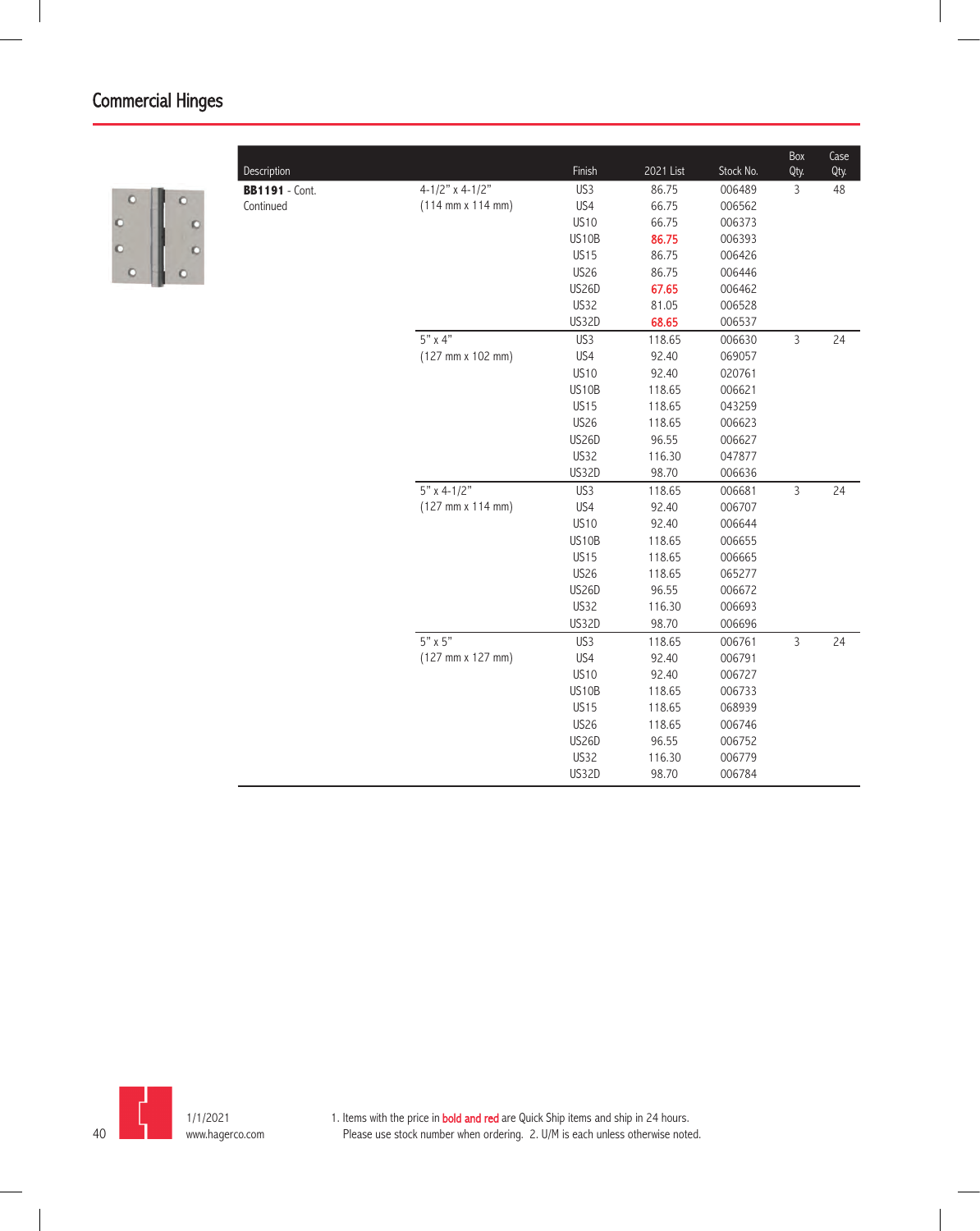

| Description             |                                              | Finish          | 2021 List | Stock No.                | Box<br>Qty. | Case<br>Qty. |
|-------------------------|----------------------------------------------|-----------------|-----------|--------------------------|-------------|--------------|
| <b>BB1191</b> - Cont. 2 | $6"$ x 4-1/2"                                | US <sub>3</sub> | 371.30    | 006813                   | 3           | 24           |
| Continued               | (152 mm x 114 mm)                            | US4             | 291.75    | 030956                   |             |              |
|                         |                                              | <b>US10</b>     | 291.75    | 010566                   |             |              |
|                         |                                              | US10B           | 371.30    | 007519                   |             |              |
|                         |                                              | <b>US15</b>     | 371.30    | $\overline{\phantom{a}}$ |             |              |
|                         |                                              | <b>US26</b>     | 371.30    | 099318                   |             |              |
|                         |                                              | <b>US26D</b>    | 333.90    | 006811                   |             |              |
|                         |                                              | <b>US32</b>     | 405.85    | 084160                   |             |              |
|                         |                                              | US32D           | 405.85    | 006817                   |             |              |
|                         | $6"$ x $5"$                                  | US <sub>3</sub> | 371.30    | 006830                   | 3           | 24           |
|                         | $(152 \, \text{mm} \times 127 \, \text{mm})$ | US4             | 291.75    | 081058                   |             |              |
|                         |                                              | <b>US10</b>     | 291.75    | 031360                   |             |              |
|                         |                                              | US10B           | 371.30    | 069067                   |             |              |
|                         |                                              | <b>US15</b>     | 371.30    | 117950                   |             |              |
|                         |                                              | <b>US26</b>     | 371.30    |                          |             |              |
|                         |                                              | <b>US26D</b>    | 333.90    | 019124                   |             |              |
|                         |                                              | <b>US32</b>     | 405.85    |                          |             |              |
|                         |                                              | US32D           | 405.85    | 006832                   |             |              |
|                         | $6" \times 6"$                               | US <sub>3</sub> | 371.30    | 006843                   | 3           | 24           |
|                         | (152 mm x 152 mm)                            | US4             | 291.75    | 046772                   |             |              |
|                         |                                              | <b>US10</b>     | 291.75    | 012558                   |             |              |
|                         |                                              | US10B           | 371.30    | 006838                   |             |              |
|                         |                                              | <b>US15</b>     | 371.30    | 070946                   |             |              |
|                         |                                              | <b>US26</b>     | 371.30    | 147729                   |             |              |
|                         |                                              | <b>US26D</b>    | 333.90    | 006842                   |             |              |
|                         |                                              | US32            | 405.85    | 106911                   |             |              |
|                         |                                              | <b>US32D</b>    | 405.85    | 006850                   |             |              |

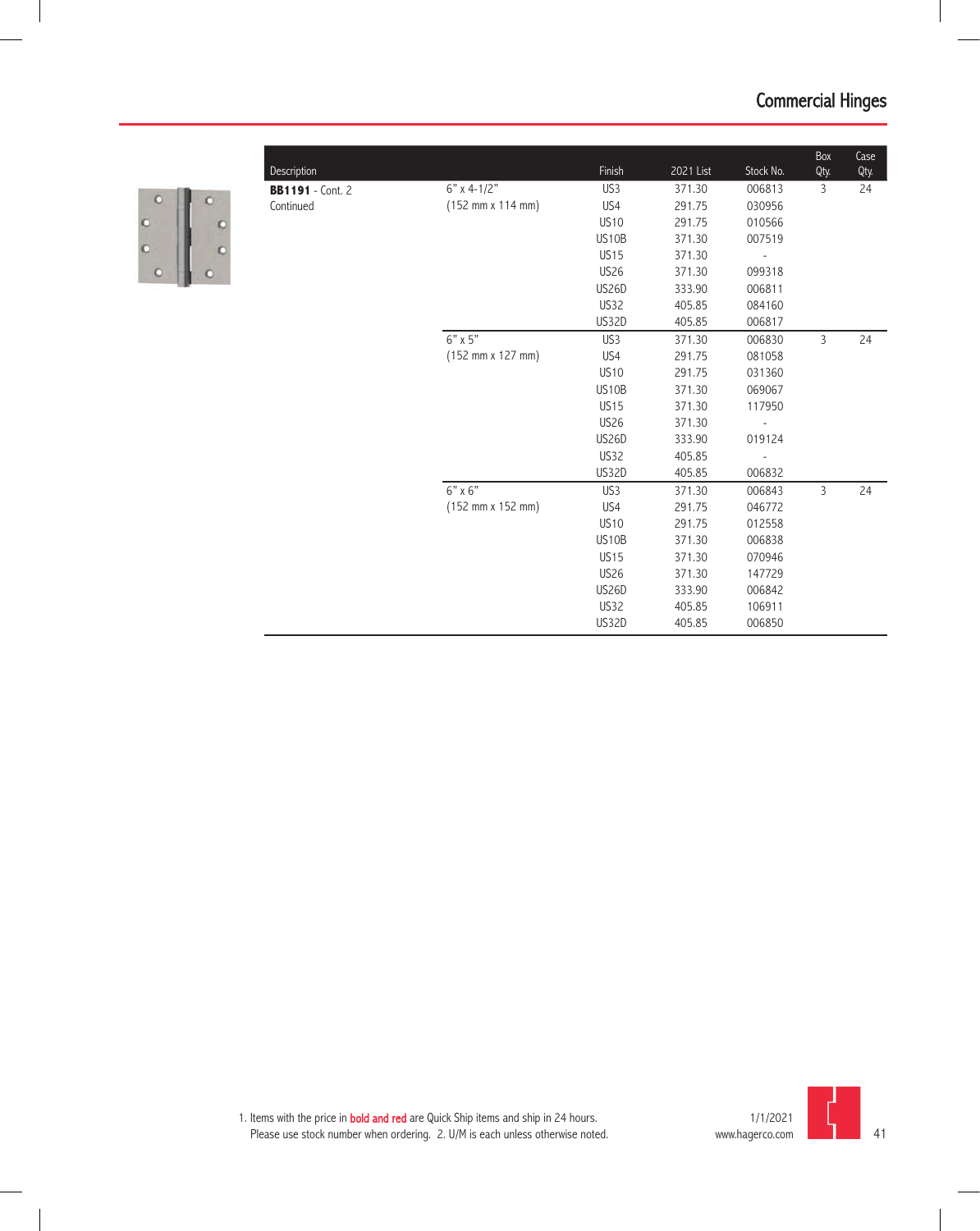

| $3 - 1/2" \times 5"$<br>US3<br>158.75<br>067005<br>3<br>24<br><b>WTBB1191</b><br>(89 mm x 127 mm)<br>US4<br>Wide Throw<br>123.40<br>026605<br><b>Brass or Stainless</b><br><b>US10</b><br>123.40<br>121849<br><b>Full Mortise</b><br>US10B<br>158.75<br>075305<br>Standard Weight<br><b>US26</b><br>158.75<br>129251<br><b>Ball Bearing</b><br><b>US26D</b><br>139.30<br>118052<br><b>US32</b><br>190.80<br>000080<br><b>US32D</b><br>190.80<br>032663<br>$3 - 1/2"$ x 6"<br>US3<br>040163<br>3<br>159.40<br>24<br>(89 mm x 152 mm)<br>US4<br>127.85<br><b>US10</b><br>127.85<br>US10B<br>159.40<br>113815<br><b>US26</b><br>159.40<br>$\overline{\phantom{a}}$<br><b>US26D</b><br>143.65<br>130243<br><b>US32</b><br>198.00<br>138152<br><b>US32D</b><br>198.00<br>076662<br>$4" \times 5"$<br>US <sub>3</sub><br>3<br>199.30<br>010124<br>24<br>$(102 \, \text{mm} \times 127 \, \text{mm})$<br>US4<br>156.90<br>037602<br><b>US10</b><br>156.90<br>086104<br>US10B<br>070966<br>199.30<br><b>US26</b><br>199.30<br>041818<br><b>US26D</b><br>175.35<br>038964<br>US32<br>214.10<br><b>US32D</b><br>214.10<br>075139<br>$4" \times 6"$<br>US3<br>207.15<br>3<br>24<br>006119<br>(102 mm x 152 mm)<br>US4<br>163.80<br>012392<br><b>US10</b><br>163.80<br>146501<br>US10B<br>207.15<br>006117<br><b>US26</b><br>207.15<br>096937<br><b>US26D</b><br>181.90<br>009831<br>US32<br>221.70<br>114550<br>US32D<br>006121<br>221.70 | <b>Description</b> | Finish | 2021 List | Stock No. | Box<br>Qty. | Case<br>Qty. |
|--------------------------------------------------------------------------------------------------------------------------------------------------------------------------------------------------------------------------------------------------------------------------------------------------------------------------------------------------------------------------------------------------------------------------------------------------------------------------------------------------------------------------------------------------------------------------------------------------------------------------------------------------------------------------------------------------------------------------------------------------------------------------------------------------------------------------------------------------------------------------------------------------------------------------------------------------------------------------------------------------------------------------------------------------------------------------------------------------------------------------------------------------------------------------------------------------------------------------------------------------------------------------------------------------------------------------------------------------------------------------------------------------------------------------------|--------------------|--------|-----------|-----------|-------------|--------------|
|                                                                                                                                                                                                                                                                                                                                                                                                                                                                                                                                                                                                                                                                                                                                                                                                                                                                                                                                                                                                                                                                                                                                                                                                                                                                                                                                                                                                                                |                    |        |           |           |             |              |
|                                                                                                                                                                                                                                                                                                                                                                                                                                                                                                                                                                                                                                                                                                                                                                                                                                                                                                                                                                                                                                                                                                                                                                                                                                                                                                                                                                                                                                |                    |        |           |           |             |              |
|                                                                                                                                                                                                                                                                                                                                                                                                                                                                                                                                                                                                                                                                                                                                                                                                                                                                                                                                                                                                                                                                                                                                                                                                                                                                                                                                                                                                                                |                    |        |           |           |             |              |
|                                                                                                                                                                                                                                                                                                                                                                                                                                                                                                                                                                                                                                                                                                                                                                                                                                                                                                                                                                                                                                                                                                                                                                                                                                                                                                                                                                                                                                |                    |        |           |           |             |              |
|                                                                                                                                                                                                                                                                                                                                                                                                                                                                                                                                                                                                                                                                                                                                                                                                                                                                                                                                                                                                                                                                                                                                                                                                                                                                                                                                                                                                                                |                    |        |           |           |             |              |
|                                                                                                                                                                                                                                                                                                                                                                                                                                                                                                                                                                                                                                                                                                                                                                                                                                                                                                                                                                                                                                                                                                                                                                                                                                                                                                                                                                                                                                |                    |        |           |           |             |              |
|                                                                                                                                                                                                                                                                                                                                                                                                                                                                                                                                                                                                                                                                                                                                                                                                                                                                                                                                                                                                                                                                                                                                                                                                                                                                                                                                                                                                                                |                    |        |           |           |             |              |
|                                                                                                                                                                                                                                                                                                                                                                                                                                                                                                                                                                                                                                                                                                                                                                                                                                                                                                                                                                                                                                                                                                                                                                                                                                                                                                                                                                                                                                |                    |        |           |           |             |              |
|                                                                                                                                                                                                                                                                                                                                                                                                                                                                                                                                                                                                                                                                                                                                                                                                                                                                                                                                                                                                                                                                                                                                                                                                                                                                                                                                                                                                                                |                    |        |           |           |             |              |
|                                                                                                                                                                                                                                                                                                                                                                                                                                                                                                                                                                                                                                                                                                                                                                                                                                                                                                                                                                                                                                                                                                                                                                                                                                                                                                                                                                                                                                |                    |        |           |           |             |              |
|                                                                                                                                                                                                                                                                                                                                                                                                                                                                                                                                                                                                                                                                                                                                                                                                                                                                                                                                                                                                                                                                                                                                                                                                                                                                                                                                                                                                                                |                    |        |           |           |             |              |
|                                                                                                                                                                                                                                                                                                                                                                                                                                                                                                                                                                                                                                                                                                                                                                                                                                                                                                                                                                                                                                                                                                                                                                                                                                                                                                                                                                                                                                |                    |        |           |           |             |              |
|                                                                                                                                                                                                                                                                                                                                                                                                                                                                                                                                                                                                                                                                                                                                                                                                                                                                                                                                                                                                                                                                                                                                                                                                                                                                                                                                                                                                                                |                    |        |           |           |             |              |
|                                                                                                                                                                                                                                                                                                                                                                                                                                                                                                                                                                                                                                                                                                                                                                                                                                                                                                                                                                                                                                                                                                                                                                                                                                                                                                                                                                                                                                |                    |        |           |           |             |              |
|                                                                                                                                                                                                                                                                                                                                                                                                                                                                                                                                                                                                                                                                                                                                                                                                                                                                                                                                                                                                                                                                                                                                                                                                                                                                                                                                                                                                                                |                    |        |           |           |             |              |
|                                                                                                                                                                                                                                                                                                                                                                                                                                                                                                                                                                                                                                                                                                                                                                                                                                                                                                                                                                                                                                                                                                                                                                                                                                                                                                                                                                                                                                |                    |        |           |           |             |              |
|                                                                                                                                                                                                                                                                                                                                                                                                                                                                                                                                                                                                                                                                                                                                                                                                                                                                                                                                                                                                                                                                                                                                                                                                                                                                                                                                                                                                                                |                    |        |           |           |             |              |
|                                                                                                                                                                                                                                                                                                                                                                                                                                                                                                                                                                                                                                                                                                                                                                                                                                                                                                                                                                                                                                                                                                                                                                                                                                                                                                                                                                                                                                |                    |        |           |           |             |              |
|                                                                                                                                                                                                                                                                                                                                                                                                                                                                                                                                                                                                                                                                                                                                                                                                                                                                                                                                                                                                                                                                                                                                                                                                                                                                                                                                                                                                                                |                    |        |           |           |             |              |
|                                                                                                                                                                                                                                                                                                                                                                                                                                                                                                                                                                                                                                                                                                                                                                                                                                                                                                                                                                                                                                                                                                                                                                                                                                                                                                                                                                                                                                |                    |        |           |           |             |              |
|                                                                                                                                                                                                                                                                                                                                                                                                                                                                                                                                                                                                                                                                                                                                                                                                                                                                                                                                                                                                                                                                                                                                                                                                                                                                                                                                                                                                                                |                    |        |           |           |             |              |
|                                                                                                                                                                                                                                                                                                                                                                                                                                                                                                                                                                                                                                                                                                                                                                                                                                                                                                                                                                                                                                                                                                                                                                                                                                                                                                                                                                                                                                |                    |        |           |           |             |              |
|                                                                                                                                                                                                                                                                                                                                                                                                                                                                                                                                                                                                                                                                                                                                                                                                                                                                                                                                                                                                                                                                                                                                                                                                                                                                                                                                                                                                                                |                    |        |           |           |             |              |
|                                                                                                                                                                                                                                                                                                                                                                                                                                                                                                                                                                                                                                                                                                                                                                                                                                                                                                                                                                                                                                                                                                                                                                                                                                                                                                                                                                                                                                |                    |        |           |           |             |              |
|                                                                                                                                                                                                                                                                                                                                                                                                                                                                                                                                                                                                                                                                                                                                                                                                                                                                                                                                                                                                                                                                                                                                                                                                                                                                                                                                                                                                                                |                    |        |           |           |             |              |
|                                                                                                                                                                                                                                                                                                                                                                                                                                                                                                                                                                                                                                                                                                                                                                                                                                                                                                                                                                                                                                                                                                                                                                                                                                                                                                                                                                                                                                |                    |        |           |           |             |              |
|                                                                                                                                                                                                                                                                                                                                                                                                                                                                                                                                                                                                                                                                                                                                                                                                                                                                                                                                                                                                                                                                                                                                                                                                                                                                                                                                                                                                                                |                    |        |           |           |             |              |
|                                                                                                                                                                                                                                                                                                                                                                                                                                                                                                                                                                                                                                                                                                                                                                                                                                                                                                                                                                                                                                                                                                                                                                                                                                                                                                                                                                                                                                |                    |        |           |           |             |              |
|                                                                                                                                                                                                                                                                                                                                                                                                                                                                                                                                                                                                                                                                                                                                                                                                                                                                                                                                                                                                                                                                                                                                                                                                                                                                                                                                                                                                                                |                    |        |           |           |             |              |
|                                                                                                                                                                                                                                                                                                                                                                                                                                                                                                                                                                                                                                                                                                                                                                                                                                                                                                                                                                                                                                                                                                                                                                                                                                                                                                                                                                                                                                |                    |        |           |           |             |              |
|                                                                                                                                                                                                                                                                                                                                                                                                                                                                                                                                                                                                                                                                                                                                                                                                                                                                                                                                                                                                                                                                                                                                                                                                                                                                                                                                                                                                                                |                    |        |           |           |             |              |
|                                                                                                                                                                                                                                                                                                                                                                                                                                                                                                                                                                                                                                                                                                                                                                                                                                                                                                                                                                                                                                                                                                                                                                                                                                                                                                                                                                                                                                |                    |        |           |           |             |              |

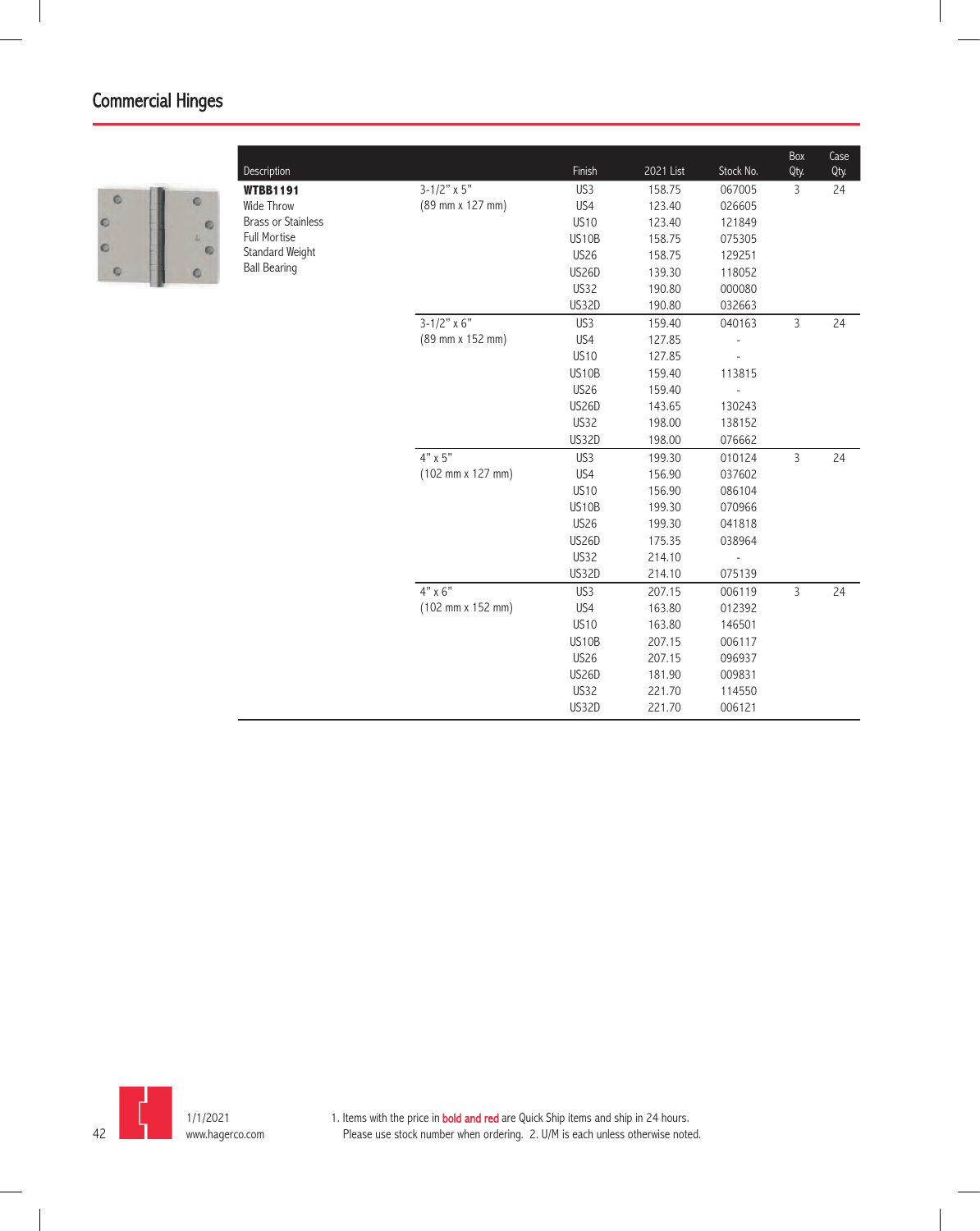

| Description             |                                              | Finish      | 2021 List | Stock No.                | Box<br>Qty.    | Case<br>Qty. |
|-------------------------|----------------------------------------------|-------------|-----------|--------------------------|----------------|--------------|
| <b>WTBB1191</b> - Cont. | 4" x 7"                                      | US3         | 216.20    | 092349                   | 3              | 24           |
| Continued               | (102 mm x 178 mm)                            | US4         | 172.35    | 089839                   |                |              |
|                         |                                              | <b>US10</b> | 172.35    |                          |                |              |
|                         |                                              | US10B       | 216.20    | 039719                   |                |              |
|                         |                                              | <b>US26</b> | 216.20    | 069207                   |                |              |
|                         |                                              | US26D       | 189.45    | 088865                   |                |              |
|                         |                                              | US32        | 230.85    | 099920                   |                |              |
|                         |                                              | US32D       | 230.85    | 048155                   |                |              |
|                         | $4 - 1/2" \times 5"$                         | US3         | 178.00    | 094007                   | 3              | 24           |
|                         | $(114 \, \text{mm} \times 127 \, \text{mm})$ | US4         | 134.75    | 101381                   |                |              |
|                         |                                              | <b>US10</b> | 134.75    | 046401                   |                |              |
|                         |                                              | US10B       | 178.00    | 025650                   |                |              |
|                         |                                              | <b>US26</b> | 178.00    | 001393                   |                |              |
|                         |                                              | US26D       | 152.85    | 092728                   |                |              |
|                         |                                              | US32        | 188.20    | 121467                   |                |              |
|                         |                                              | US32D       | 188.20    | 006144                   |                |              |
|                         | 4-1/2" $\times$ 6"                           | US3         | 196.10    | 095253                   | 3              | 24           |
|                         | $(114 \, \text{mm} \times 152 \, \text{mm})$ | US4         | 150.55    | 036949                   |                |              |
|                         |                                              | <b>US10</b> | 150.55    | 024066                   |                |              |
|                         |                                              | US10B       | 196.10    | 006152                   |                |              |
|                         |                                              | <b>US26</b> | 196.10    | 020291                   |                |              |
|                         |                                              | US26D       | 177.75    | 065373                   |                |              |
|                         |                                              | US32        | 206.40    | 052335                   |                |              |
|                         |                                              | US32D       | 206.40    | 092901                   |                |              |
|                         | $4 - 1/2" \times 7"$                         | US3         | 190.80    | 080909                   | 3              | 24           |
|                         | $(114 \text{ mm} \times 178 \text{ mm})$     | US4         | 154.35    | 041505                   |                |              |
|                         |                                              | <b>US10</b> | 154.35    | $\overline{\phantom{a}}$ |                |              |
|                         |                                              | US10B       | 190.80    | 024545                   |                |              |
|                         |                                              | <b>US26</b> | 190.80    | 049886                   |                |              |
|                         |                                              | US26D       | 178.85    | 069011                   |                |              |
|                         |                                              | <b>US32</b> | 212.10    | 076444                   |                |              |
|                         |                                              | US32D       | 212.10    | 099811                   |                |              |
|                         | 4-1/2" $x \overline{8"}$                     | US3         | 206.35    | 072567                   | $\mathsf 3$    | 24           |
|                         | $(114 \, \text{mm} \times 203 \, \text{mm})$ | US4         | 160.00    | 116184                   |                |              |
|                         |                                              | <b>US10</b> | 160.00    | 048605                   |                |              |
|                         |                                              | US10B       | 206.35    | 034770                   |                |              |
|                         |                                              | <b>US26</b> | 206.35    | 060370                   |                |              |
|                         |                                              | US26D       | 180.00    | 008143                   |                |              |
|                         |                                              | <b>US32</b> | 216.75    |                          |                |              |
|                         |                                              | US32D       | 216.75    | 098630                   |                |              |
|                         | $5" \times 6"$                               | US3         | 382.30    | 006199                   | $\overline{3}$ | 24           |
|                         | (127 mm x 152 mm)                            | US4         | 292.05    | 067616                   |                |              |
|                         |                                              | <b>US10</b> | 292.05    | 028304                   |                |              |
|                         |                                              | US10B       | 382.30    | 046882                   |                |              |
|                         |                                              | <b>US26</b> | 382.30    |                          |                |              |
|                         |                                              | US26D       | 338.10    | 033730                   |                |              |
|                         |                                              | US32        | 406.05    | 046097                   |                |              |
|                         |                                              | US32D       | 406.05    | 040909                   |                |              |

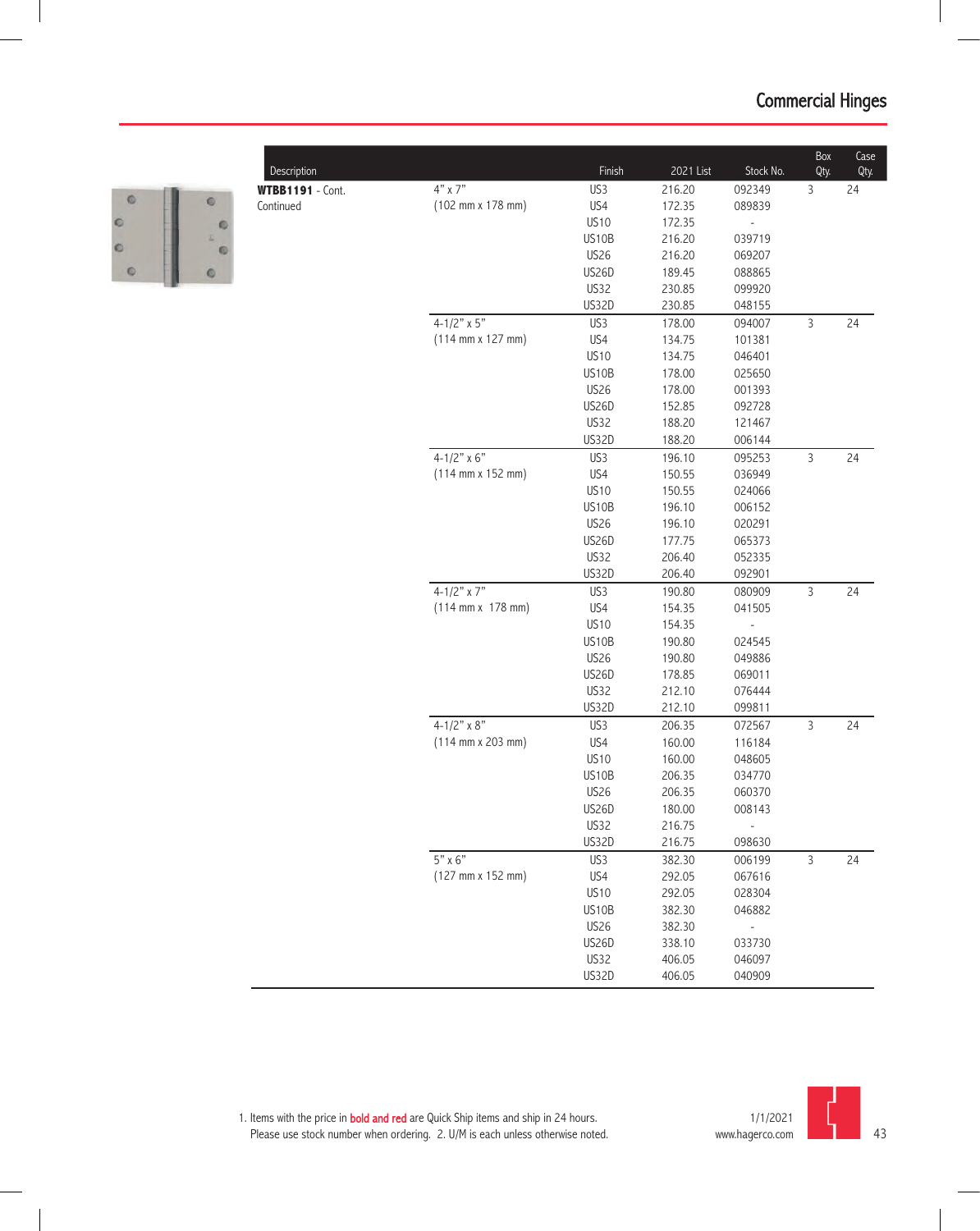| $5"$ x 7"<br>US3<br>401.80<br>067159<br>3<br><b>WTBB1191</b> - Cont. 2<br>$\circ$<br>$\circ$<br>(127 mm x 178 mm)<br>US4<br>306.75<br>Continued<br><b>US10</b><br>306.75<br>$\circ$<br>۰<br>US10B<br>401.80<br>035145<br>$\circ$<br>O<br><b>US26</b><br>401.80<br>$\circ$<br><b>US26D</b><br>348.40<br>065278<br>$\circ$ | 24 |
|--------------------------------------------------------------------------------------------------------------------------------------------------------------------------------------------------------------------------------------------------------------------------------------------------------------------------|----|
|                                                                                                                                                                                                                                                                                                                          |    |
|                                                                                                                                                                                                                                                                                                                          |    |
|                                                                                                                                                                                                                                                                                                                          |    |
|                                                                                                                                                                                                                                                                                                                          |    |
|                                                                                                                                                                                                                                                                                                                          |    |
|                                                                                                                                                                                                                                                                                                                          |    |
| <b>US32</b><br>425.70<br>$\overline{\phantom{a}}$                                                                                                                                                                                                                                                                        |    |
| <b>US32D</b><br>425.70<br>036859                                                                                                                                                                                                                                                                                         |    |
| $5" \times 8"$<br>US3<br>418.35<br>074194<br>3                                                                                                                                                                                                                                                                           | 24 |
| (127 mm x 203 mm)<br>US4<br>338.70                                                                                                                                                                                                                                                                                       |    |
| <b>US10</b><br>338.70<br>038873                                                                                                                                                                                                                                                                                          |    |
| US10B<br>418.35<br>020027                                                                                                                                                                                                                                                                                                |    |
| <b>US26</b><br>418.35                                                                                                                                                                                                                                                                                                    |    |
| <b>US26D</b><br>365.35<br>025454                                                                                                                                                                                                                                                                                         |    |
| <b>US32</b><br>436.45<br>L.                                                                                                                                                                                                                                                                                              |    |
| <b>US32D</b><br>436.45<br>072530                                                                                                                                                                                                                                                                                         |    |
| $5" \times 4-1/2"$<br>LH US10<br>380.40<br>037675<br>$\mathbf{1}$<br><b>BB1195</b>                                                                                                                                                                                                                                       | 10 |
| <b>Brass or Stainless</b><br>$(127 \, \text{mm} \times 114 \, \text{mm})$<br>RH US10<br>380.40<br>037676                                                                                                                                                                                                                 |    |
| <b>Full Mortise</b><br>454.75<br>LH US10B<br>079470                                                                                                                                                                                                                                                                      |    |
| Heavy Weight<br>454.75<br>079471<br>RH US10B                                                                                                                                                                                                                                                                             |    |
| <b>Ball Bearing</b><br>LH US26D<br>427.10<br>065411                                                                                                                                                                                                                                                                      |    |
| Anchor Hinge<br>RH US26D<br>427.10<br>065412                                                                                                                                                                                                                                                                             |    |
| Specify Handing<br>LH US32D<br>490.65<br>062056                                                                                                                                                                                                                                                                          |    |
| RH US32D<br>490.65<br>062057                                                                                                                                                                                                                                                                                             |    |
| $5"$ x 4-1/2"<br>LH US10<br>380.40<br>085583<br>$\mathbf{1}$<br><b>BB1196</b>                                                                                                                                                                                                                                            | 10 |
| $(127 \, \text{mm} \times 114 \, \text{mm})$<br><b>Brass or Stainless</b><br>RH US10<br>380.40<br>085582                                                                                                                                                                                                                 |    |
| <b>Full Mortise</b><br>LH US10B<br>454.75<br>065640                                                                                                                                                                                                                                                                      |    |
| Heavy Weight<br>RH US10B<br>454.75<br>065641                                                                                                                                                                                                                                                                             |    |
| <b>Ball Bearing</b><br>427.10<br>LH US26D<br>073416                                                                                                                                                                                                                                                                      |    |
| Anchor Hinge for Beveled Edge<br>427.10<br>RH US26D<br>073415                                                                                                                                                                                                                                                            |    |
| Doors<br>490.65<br>LH US32D<br>063230<br>Specify Handing                                                                                                                                                                                                                                                                 |    |
| RH US32D<br>490.65<br>063231                                                                                                                                                                                                                                                                                             |    |
| $5"$ x 4-1/2"<br>LH US10<br>380.40<br>003650<br>$\mathbf{1}$<br><b>BB1197</b>                                                                                                                                                                                                                                            | 10 |
| <b>Brass or Stainless</b><br>$(127 \, \text{mm} \times 114 \, \text{mm})$<br>RH US10<br>380.40<br>088543                                                                                                                                                                                                                 |    |
| <b>Full Mortise</b><br>LH US10B<br>454.75<br>067686                                                                                                                                                                                                                                                                      |    |
| Heavy Weight<br>454.75<br>RH US10B<br>067687                                                                                                                                                                                                                                                                             |    |
| <b>Ball Bearing</b><br>LH US26D<br>427.10<br>074907                                                                                                                                                                                                                                                                      |    |
| Anchor Hinge<br>RH US26D<br>427.10<br>074908                                                                                                                                                                                                                                                                             |    |
| <b>Beveled Edge Doors</b><br>LH US32D<br>490.65<br>079648<br>Specify Handing                                                                                                                                                                                                                                             |    |
| RH US32D<br>490.65<br>079649                                                                                                                                                                                                                                                                                             |    |

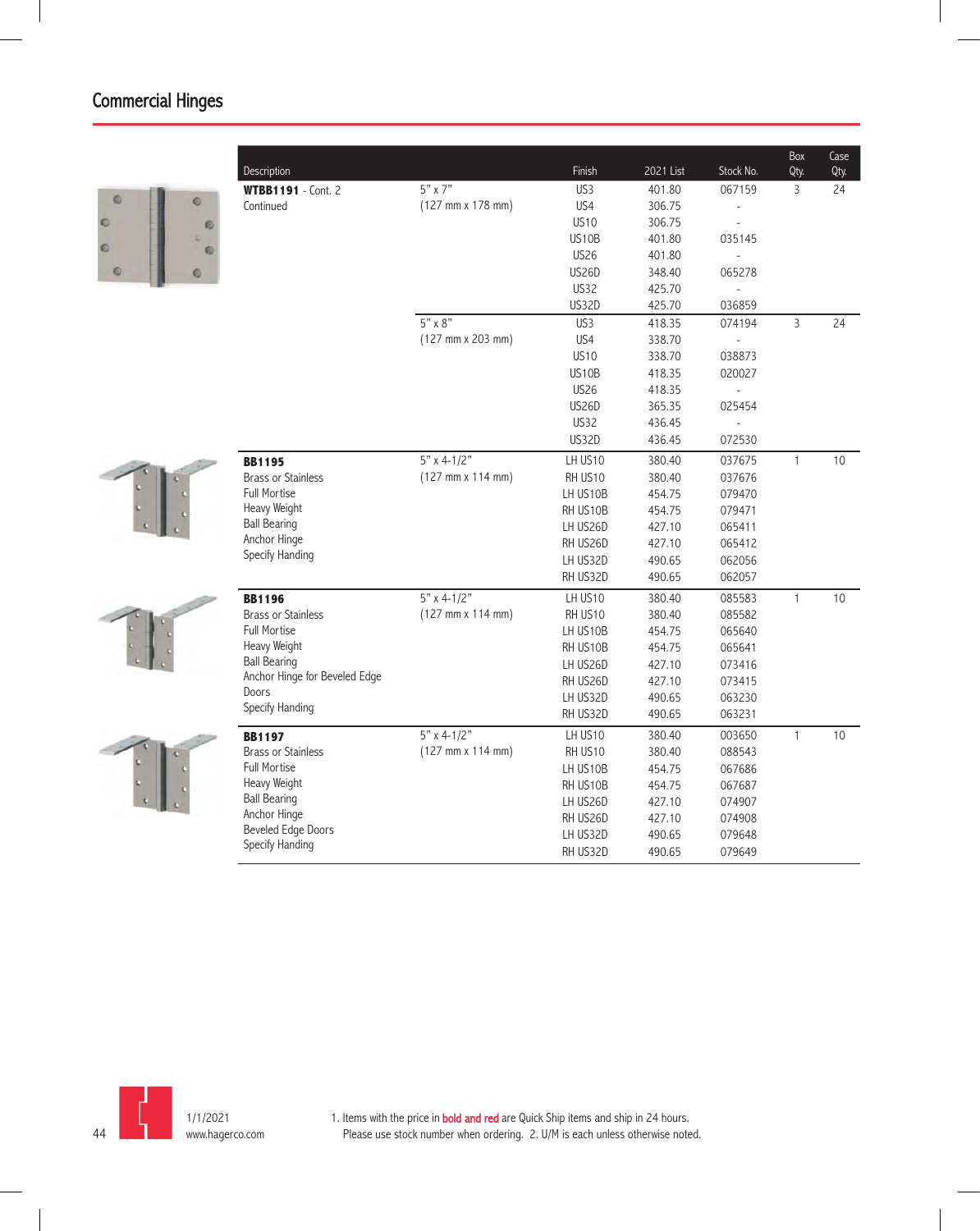

| Description               |                                              | Finish       | 2021 List | Stock No. | Box<br>Qty.  | Case<br>Qty. |
|---------------------------|----------------------------------------------|--------------|-----------|-----------|--------------|--------------|
| <b>BB1199</b>             | 4-1/2" $\times$ 4"                           | US3          | 129.80    | 007369    | 3            | 24           |
| <b>Brass or Stainless</b> | $(114 \, \text{mm} \times 102 \, \text{mm})$ | US4          | 119.75    | 007381    |              |              |
| <b>Full Mortise</b>       |                                              | <b>US10</b>  | 119.75    | 019651    |              |              |
| Heavy Weight              |                                              | US10B        | 129.80    | 007354    |              |              |
| <b>Ball Bearing</b>       |                                              | <b>US15</b>  | 129.80    | 035768    |              |              |
|                           |                                              | <b>US26</b>  | 129.80    | 007362    |              |              |
|                           |                                              | US26D        | 102.80    | 007364    |              |              |
|                           |                                              | US32         | 104.95    | 007376    |              |              |
|                           |                                              | US32D        | 104.05    | 007378    |              |              |
|                           | $4 - 1/2"$ x 4-1/2"                          | US3          | 129.80    | 007469    | $\mathsf{3}$ | 24           |
|                           | $(114 \, \text{mm} \times 114 \, \text{mm})$ | US4          | 119.75    | 007520    |              |              |
|                           |                                              | <b>US10</b>  | 119.75    | 007390    |              |              |
|                           |                                              | US10B        | 129.80    | 007406    |              |              |
|                           |                                              | <b>US15</b>  | 129.80    | 007424    |              |              |
|                           |                                              | <b>US26</b>  | 129.80    | 007437    |              |              |
|                           |                                              | US26D        | 102.80    | 007445    |              |              |
|                           |                                              | US32         | 104.95    | 007496    |              |              |
|                           |                                              | US32D        | 104.95    | 007502    |              |              |
|                           | $5"$ x 4"                                    | US3          | 165.70    | 007564    | 3            | 24           |
|                           | $(127 \, \text{mm} \times 102 \, \text{mm})$ | US4          | 139.45    | 069122    |              |              |
|                           |                                              | <b>US10</b>  | 139.45    | 064950    |              |              |
|                           |                                              | US10B        | 165.70    | 007557    |              |              |
|                           |                                              | <b>US15</b>  | 165.70    | 087838    |              |              |
|                           |                                              | <b>US26</b>  | 165.70    | 091928    |              |              |
|                           |                                              | <b>US26D</b> | 139.55    | 007561    |              |              |
|                           |                                              | US32         | 142.00    | 199969    |              |              |
|                           |                                              | US32D        | 142.00    | 007567    |              |              |
|                           | $5"$ x 4-1/2"                                | US3          | 165.70    | 007619    | $\mathsf{3}$ | 24           |
|                           | $(127 \, \text{mm} \times 114 \, \text{mm})$ | US4          | 139.45    | 007651    |              |              |
|                           |                                              | <b>US10</b>  | 139.45    | 007576    |              |              |
|                           |                                              | US10B        | 165.70    | 007585    |              |              |
|                           |                                              | <b>US15</b>  | 165.70    | 065583    |              |              |
|                           |                                              | <b>US26</b>  | 165.70    | 007601    |              |              |
|                           |                                              | US26D        | 139.55    | 007607    |              |              |
|                           |                                              | US32         | 142.00    | 007634    |              |              |
|                           |                                              | US32D        | 142.00    | 007639    |              |              |
|                           | $5" \times 5"$                               | US3          | 165.70    | 007717    | 3            | 24           |
|                           | $(127 \, \text{mm} \times 127 \, \text{mm})$ | US4          | 139.45    | 007752    |              |              |
|                           |                                              | <b>US10</b>  | 139.45    | 007678    |              |              |
|                           |                                              | US10B        | 165.70    | 007689    |              |              |
|                           |                                              | <b>US15</b>  | 165.70    | 040362    |              |              |
|                           |                                              | <b>US26</b>  | 165.70    | 007703    |              |              |
|                           |                                              | <b>US26D</b> | 139.55    | 007707    |              |              |
|                           |                                              | <b>US32</b>  | 142.00    | 007738    |              |              |
|                           |                                              | US32D        | 142.00    | 007742    |              |              |
|                           |                                              |              |           |           |              |              |



 $\overline{\phantom{0}}$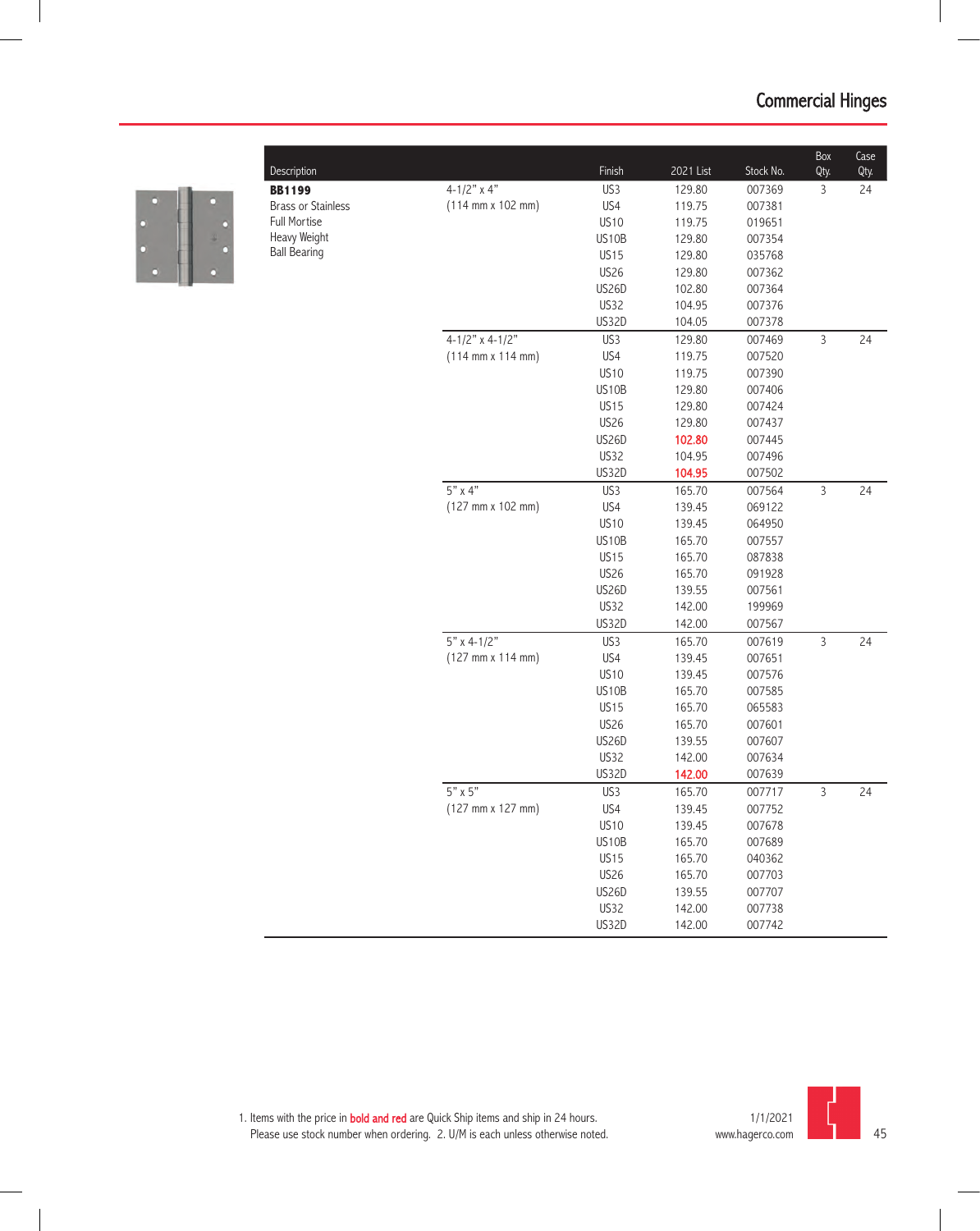

| Description           |                   | Finish       | 2021 List | Stock No.      | Box<br>Qty.    | Case<br>Qty. |
|-----------------------|-------------------|--------------|-----------|----------------|----------------|--------------|
| <b>BB1199</b> - Cont. | $6"$ x 4-1/2"     | US3          | 385.55    | 011566         | 3              | 12           |
| Continued             | (152 mm x 114 mm) | US4          | 250.44    | 018196         |                |              |
|                       |                   | <b>US10</b>  | 250.44    | 099882         |                |              |
|                       |                   | US10B        | 385.55    | 094854         |                |              |
|                       |                   | <b>US15</b>  | 385.55    | 031525         |                |              |
|                       |                   | <b>US26</b>  | 385.55    | $\frac{1}{2}$  |                |              |
|                       |                   | <b>US26D</b> | 271.85    | 007775         |                |              |
|                       |                   | <b>US32</b>  | 367.75    | 058406         |                |              |
|                       |                   | <b>US32D</b> | 367.75    | 007783         |                |              |
|                       | $6"$ x $5"$       | US3          | 385.55    | 007803         | $\overline{3}$ | 12           |
|                       | (152 mm x 127 mm) | US4          | 250.45    | 013028         |                |              |
|                       |                   | <b>US10</b>  | 250.45    | 019745         |                |              |
|                       |                   | US10B        | 385.55    | 007792         |                |              |
|                       |                   | <b>US15</b>  | 385.55    | 055244         |                |              |
|                       |                   | <b>US26</b>  | 385.55    | $\overline{a}$ |                |              |
|                       |                   | US26D        | 271.85    | 007800         |                |              |
|                       |                   | <b>US32</b>  | 367.75    | 048380         |                |              |
|                       |                   | US32D        | 367.75    | 007807         |                |              |
|                       | $6"$ x $6"$       | US3          | 385.55    | 007827         | $\overline{3}$ | 12           |
|                       | (152 mm x 152 mm) | US4          | 250.45    | 007838         |                |              |
|                       |                   | <b>US10</b>  | 250.45    | 007816         |                |              |
|                       |                   | US10B        | 385.55    | 007820         |                |              |
|                       |                   | <b>US15</b>  | 385.55    | 040565         |                |              |
|                       |                   | <b>US26</b>  | 385.55    | 116381         |                |              |
|                       |                   | <b>US26D</b> | 271.85    | 007825         |                |              |
|                       |                   | US32         | 367.75    | 073209         |                |              |
|                       |                   | US32D        | 367.75    | 007832         |                |              |
|                       | $8"$ x 6"         | <b>USP</b>   | 616.40    | 054124         | $\overline{3}$ | 12           |
|                       | (203 mm x 152 mm) | US3          | 874.75    | 017553         |                |              |
|                       |                   | <b>US10</b>  | 647.05    | 071278         |                |              |
|                       |                   | US10B        | 874.75    | 072364         |                |              |
|                       |                   | <b>US15</b>  | 874.75    | 095022         |                |              |
|                       |                   | <b>US26D</b> | 760.80    | 003819         |                |              |
|                       |                   | US32D        | 1,014.15  | 007853         |                |              |
|                       | $8" \times 8"$    | <b>USP</b>   | 616.40    | 046441         | $\overline{3}$ | 12           |
|                       | (203 mm x 203 mm) | US3          | 874.75    | 073590         |                |              |
|                       |                   | <b>US10</b>  | 647.05    | 025171         |                |              |
|                       |                   | US10B        | 874.75    | 007857         |                |              |
|                       |                   | <b>US15</b>  | 874.75    | 124169         |                |              |
|                       |                   | US26D        | 760.80    | 032486         |                |              |
|                       |                   | US32D        | 1,014.15  | 007863         |                |              |
|                       |                   |              |           |                |                |              |

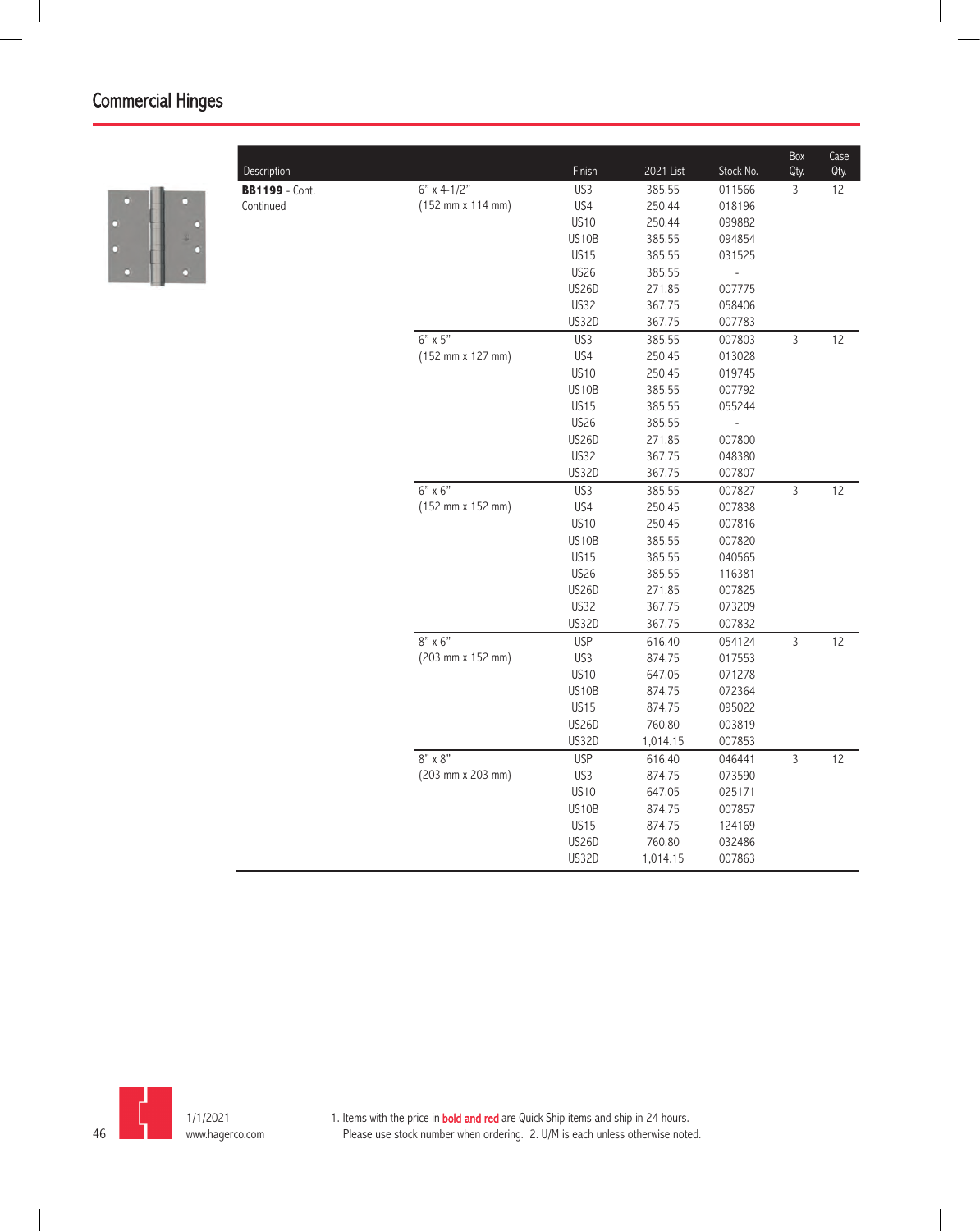

| Description               |                                              | Finish                      | 2021 List        | Stock No.           | Box<br>Qty.    | Case<br>Qty. |
|---------------------------|----------------------------------------------|-----------------------------|------------------|---------------------|----------------|--------------|
| <b>WTBB1199</b>           | $4 - 1/2" \times 5"$                         | US3                         | 304.45           | 007267              | 3              | 24           |
| <b>Wide Throw</b>         | $(114 \, \text{mm} \times 127 \, \text{mm})$ | US4                         | 240.40           | 065299              |                |              |
| <b>Brass or Stainless</b> |                                              | <b>US10</b>                 | 240.40           | 031727              |                |              |
| Full Mortise              |                                              | US10B                       | 304.45           | 021314              |                |              |
| Heavy Weight              |                                              | <b>US26</b>                 | 304.45           | 017632              |                |              |
| <b>Ball Bearing</b>       |                                              | US26D                       | 264.00           | 007274              |                |              |
|                           |                                              | <b>US32</b>                 | 326.60           | 089866              |                |              |
|                           |                                              | US32D                       | 326.60           | 098011              |                |              |
|                           | 4-1/2" $\times$ 6"                           | US3                         | 313.40           | 023840              | 3              | 24           |
|                           | $(114 \, \text{mm} \times 152 \, \text{mm})$ | US4                         | 248.60           | 068984              |                |              |
|                           |                                              | <b>US10</b>                 | 248.60           | 048525              |                |              |
|                           |                                              | US10B                       | 313.40           | 055190              |                |              |
|                           |                                              | <b>US26</b>                 | 313.40           | 033508              |                |              |
|                           |                                              | US26D                       | 281.80           | 076837              |                |              |
|                           |                                              | US32                        | 335.30           | 015353              |                |              |
|                           |                                              | US32D                       | 335.30           | 007302              |                |              |
|                           | 4-1/2" $\times$ 7"                           | US3                         |                  |                     | $\overline{3}$ | 24           |
|                           | $(114 \text{ mm} \times 178 \text{ mm})$     | US4                         | 330.95           | 103595<br>051679    |                |              |
|                           |                                              | <b>US10</b>                 | 275.40           |                     |                |              |
|                           |                                              | US10B                       | 275.40<br>330.95 | 013416<br>007306    |                |              |
|                           |                                              | <b>US26</b>                 | 330.95           |                     |                |              |
|                           |                                              | US26D                       | 317.75           | 018563              |                |              |
|                           |                                              | US32                        | 357.50           |                     |                |              |
|                           |                                              | US32D                       | 357.50           | 099677              |                |              |
|                           | $4 - 1/2" \times 8"$                         | US3                         |                  |                     | $\mathsf{3}$   | 24           |
|                           | $(114 \, \text{mm} \times 203 \, \text{mm})$ | US4                         | 357.50           | 028182              |                |              |
|                           |                                              | <b>US10</b>                 | 304.50<br>304.50 | 091502<br>087891    |                |              |
|                           |                                              | US10B                       | 357.50           | 039213              |                |              |
|                           |                                              | <b>US26</b>                 | 357.50           | 069204              |                |              |
|                           |                                              | <b>US26D</b>                | 330.95           | 105127              |                |              |
|                           |                                              | <b>US32</b>                 | 386.60           | 051771              |                |              |
|                           |                                              | US32D                       | 386.60           |                     |                |              |
|                           | $5" \times 6"$                               | US3                         | 370.70           | 020980<br>048922    | $\mathsf{3}$   | 24           |
|                           | (127 mm x 152 mm)                            | US4                         | 317.75           | 021718              |                |              |
|                           |                                              | <b>US10</b>                 | 317.75           |                     |                |              |
|                           |                                              | US10B                       | 370.70           | 125775<br>032471    |                |              |
|                           |                                              | <b>US26</b>                 | 370.70           |                     |                |              |
|                           |                                              | <b>US26D</b>                | 341.55           | 030677              |                |              |
|                           |                                              | <b>US32</b>                 | 413.05           | 095695              |                |              |
|                           |                                              | US32D                       | 413.05           | 007332              |                |              |
|                           | $5"$ x 7"                                    | US3                         |                  | 046417              | $\overline{3}$ | 24           |
|                           | (127 mm x 178 mm)                            |                             | 383.95           |                     |                |              |
|                           |                                              | US4<br><b>US10</b>          | 317.75           |                     |                |              |
|                           |                                              |                             | 317.75           | 102105              |                |              |
|                           |                                              | US10B                       | 383.95           | 065989              |                |              |
|                           |                                              | <b>US26</b><br><b>US26D</b> | 383.95           | $\bar{\phantom{a}}$ |                |              |
|                           |                                              |                             | 344.25           | 048069              |                |              |
|                           |                                              | <b>US32</b>                 | 418.35           | 074499              |                |              |
|                           |                                              | US32D                       | 418.35           | 030561              |                |              |

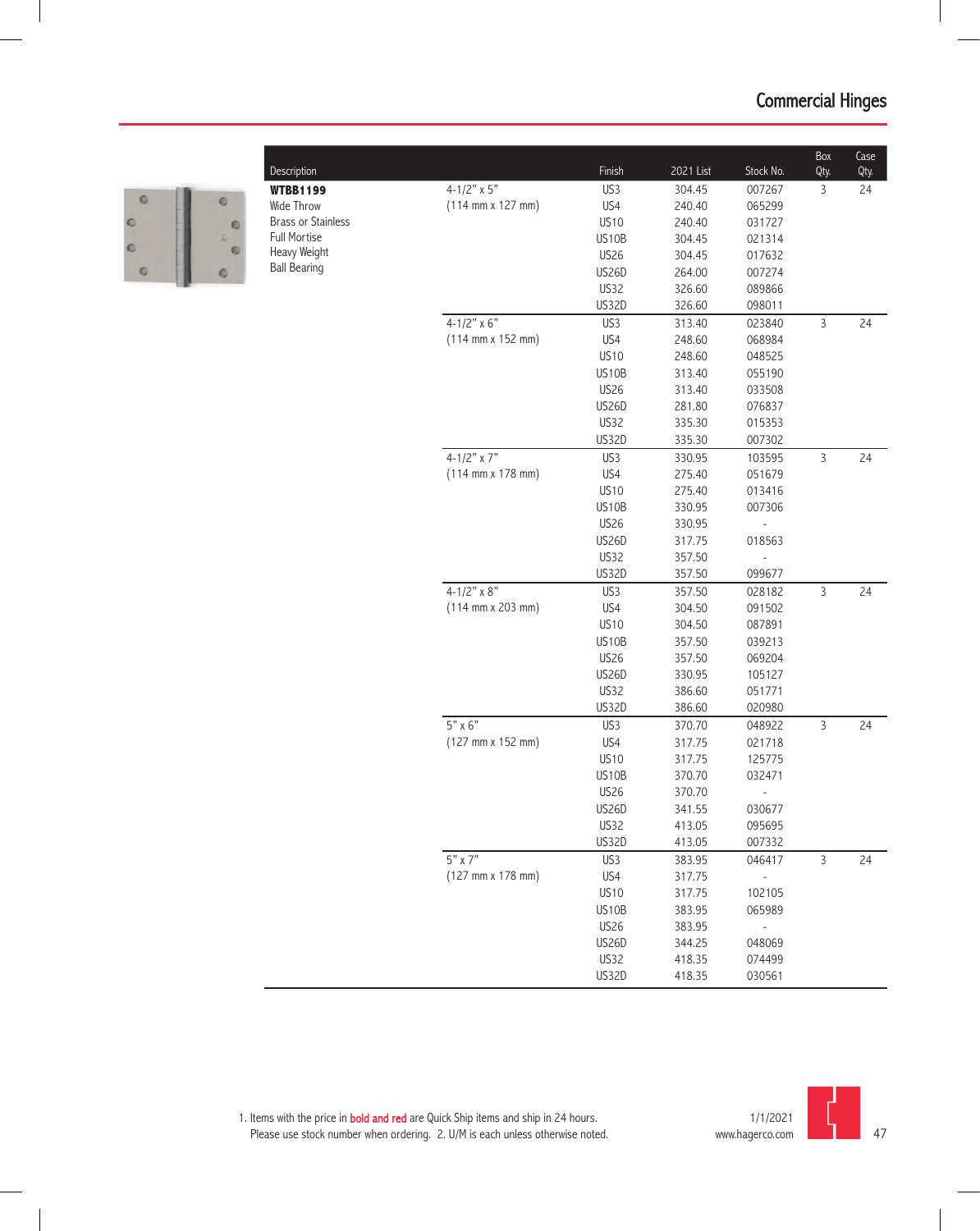



| Description                                |                                              | Finish                       | 2021 List      | Stock No.        | Box<br>Qty.    | Case<br>Qty. |
|--------------------------------------------|----------------------------------------------|------------------------------|----------------|------------------|----------------|--------------|
| <b>WTBB1199</b> - Cont.                    | 5" x 8"                                      | US3                          | 399.80         | 084305           | 3              | 24           |
| Continued                                  | (127 mm x 203 mm)                            | US4                          | 341.55         | 142606           |                |              |
|                                            |                                              | <b>US10</b>                  | 341.55         | L,               |                |              |
|                                            |                                              | US10B                        | 399.80         | 005340           |                |              |
|                                            |                                              | <b>US26</b>                  | 399.80         |                  |                |              |
|                                            |                                              | <b>US26D</b>                 | 357.50         | 034917           |                |              |
|                                            |                                              | <b>US32</b>                  | 436.90         |                  |                |              |
|                                            |                                              | US32D                        | 436.90         | 019520           |                |              |
| 1250                                       | $3-1/2"$ x 3-1/2"                            | <b>USP</b>                   | 31.20          | 007989           | $\overline{c}$ | 80           |
| Steel                                      | (89 mm x 89 mm)                              | US3                          | 41.30          | 007984           |                |              |
| <b>Full Mortise</b>                        |                                              | US4                          | 31.20          | 007986           |                |              |
| Standard Weight                            |                                              | <b>US10</b>                  | 31.20          | 007974           |                |              |
| Spring Hinge                               |                                              | US10A (US11)                 | 41.30          | 007975           |                |              |
| Available with Raised Barrel               |                                              | US10B                        | 41.30          | 007977           |                |              |
| Available with hospital tip (voids         |                                              | <b>US26D</b>                 | 42.15          | 007981           |                |              |
| UL)                                        | $4"$ x $4"$                                  | <b>USP</b>                   | 39.75          | 008006           | $\overline{3}$ | 48           |
| Note: Hager does not recommend             | (102 mm x 102 mm)                            | US3                          | 55.30          | 008001           |                |              |
| using spring hinges on doors over          |                                              | US4                          | 39.75          | 008003           |                |              |
| 7'0''                                      |                                              | <b>US10</b>                  | 39.75          | 007991           |                |              |
|                                            |                                              | US10A (US11)                 | 55.30          | 007992           |                |              |
|                                            |                                              | US10B                        | 55.30          | 007994           |                |              |
|                                            |                                              | <b>US26D</b>                 | 48.85          | 007999           |                |              |
|                                            | $4 - 1/2"$ x 4"                              | <b>USP</b>                   | 71.00          | 008020           | $\overline{3}$ | 48           |
|                                            | $(114 \, \text{mm} \times 102 \, \text{mm})$ | US3                          | 67.35          | 008014           |                |              |
|                                            |                                              | US4                          | 71.00          | 008015           |                |              |
|                                            |                                              | <b>US10</b>                  | 71.00          | 008008           |                |              |
|                                            |                                              | US10A (US11)                 | 67.35          | 008009           |                |              |
|                                            |                                              | US10B                        | 67.35          | 008010           |                |              |
|                                            |                                              | <b>US26D</b>                 | 64.15          | 008013           |                |              |
|                                            | $4-1/2"$ x 4-1/2"                            | <b>USP</b>                   | 71.00          | 008050           | $\overline{3}$ | 48           |
|                                            | $(114 \, \text{mm} \times 114 \, \text{mm})$ | US3                          | 67.35          | 008039           |                |              |
|                                            |                                              | US4                          | 71.00          | 008041           |                |              |
|                                            |                                              | <b>US10</b>                  | 71.00          | 008021           |                |              |
|                                            |                                              | US10A (US11)<br><b>US10B</b> | 67.35          | 008023           |                |              |
|                                            |                                              | <b>US26</b>                  | 67.35<br>67.35 | 008025<br>008034 |                |              |
|                                            |                                              | US26D                        | 64.15          | 008037           |                |              |
|                                            |                                              |                              |                |                  |                |              |
| 1251                                       | 4" x 4"                                      | <b>USP</b>                   | 39.75          | 008079           | $\mathfrak{Z}$ | 48           |
| Steel                                      | $(102 \, \text{mm} \times 102 \, \text{mm})$ | US3                          | 55.30          | 008073           |                |              |
| 1/4" Round Corner                          |                                              | US4                          | 39.75          | 008074           |                |              |
| Radius, Full Mortise<br>Standard Weight    |                                              | <b>US10</b>                  | 39.75          | 008067           |                |              |
| Spring Hinge                               |                                              | US10A (US11)                 | 55.30          | 008069           |                |              |
|                                            |                                              | US10B                        | 55.30          | 067122           |                |              |
| Note: Hager does not recommend             |                                              | US26D                        | 48.85          | 008072           |                |              |
| using spring hinges on doors over<br>7'0'' |                                              |                              |                |                  |                |              |



1/1/2021 www.hagerco.com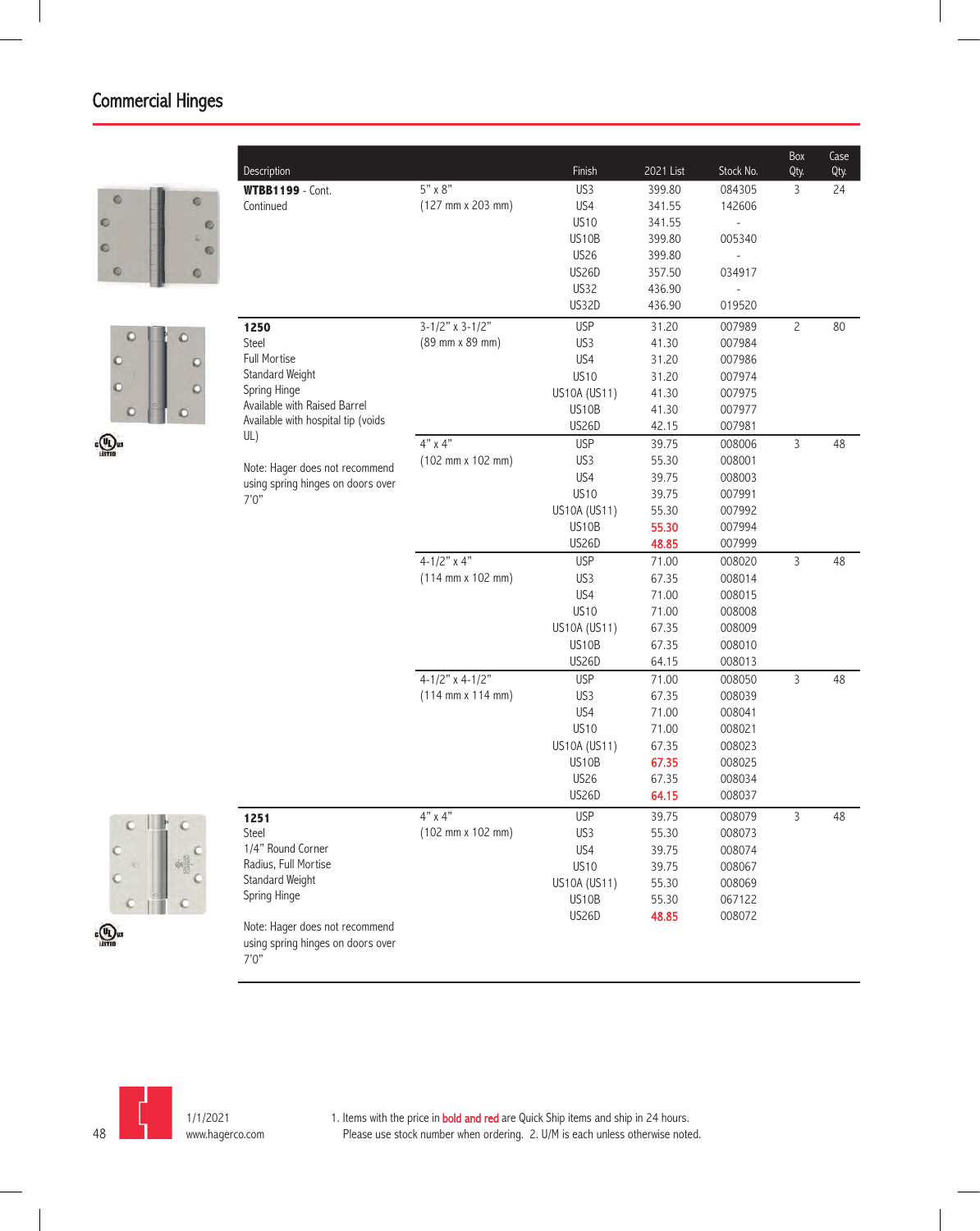| Description                       |                                              | Finish             | 2021 List | Stock No. | Box<br>Qty.    | Case<br>Qty. |
|-----------------------------------|----------------------------------------------|--------------------|-----------|-----------|----------------|--------------|
| 1251 - Cont.                      | $4 - 1/2"$ x 4"                              | <b>USP</b>         | 69.05     | 008086    | 3              | 48           |
| Continued                         | $(114 \, \text{mm} \times 102 \, \text{mm})$ | US3                | 95.70     | 003696    |                |              |
|                                   |                                              | US4                | 85.10     | 008084    |                |              |
|                                   |                                              | <b>US10</b>        | 85.10     | 012636    |                |              |
|                                   |                                              | US10A (US11)       | 95.70     | 072921    |                |              |
|                                   |                                              | US10B              | 95.70     | 038047    |                |              |
|                                   |                                              | <b>US26D</b>       | 92.25     | 008082    |                |              |
|                                   | $4-1/2$ " x $4-1/2$ "                        | <b>USP</b>         | 69.05     | 008093    |                |              |
|                                   | $(114 \, \text{mm} \times 114 \, \text{mm})$ | US3                | 95.70     | 008091    |                |              |
|                                   |                                              | US4                | 85.10     | 008092    |                |              |
|                                   |                                              | <b>US10</b>        | 85.10     | 008087    |                |              |
|                                   |                                              | US10A (US11)       | 95.70     | 008088    |                |              |
|                                   |                                              | US10B              | 95.70     | 020899    |                |              |
|                                   |                                              | <b>US26D</b>       | 92.25     | 008090    |                |              |
|                                   |                                              |                    |           |           |                |              |
|                                   | $4"$ x $4"$                                  | <b>USP</b>         | 39.75     | 008111    | $\overline{3}$ | 48           |
| 1252<br>Steel                     | $(102 \, \text{mm} \times 102 \, \text{mm})$ | US3                | 55.30     | 008106    |                |              |
| 5/8" Round Corner                 |                                              | US4                | 39.75     | 008107    |                |              |
| Radius                            |                                              | <b>US10</b>        | 39.75     | 008102    |                |              |
| Full Mortise                      |                                              | US10A (US11)       | 55.30     | 008103    |                |              |
| Standard Weight                   |                                              | US10B              | 55.30     | 079680    |                |              |
| Spring Hinge                      |                                              | <b>US26D</b>       | 48.85     | 008105    |                |              |
|                                   | $4-1/2"$ x 4"                                | <b>USP</b>         | 69.05     | 094477    | $\overline{3}$ | 48           |
| Note: Hager does not recommend    | $(114 \, \text{mm} \times 102 \, \text{mm})$ | US3                | 95.70     | 131917    |                |              |
| using spring hinges on doors over |                                              | US4                | 85.10     | 128797    |                |              |
| 7'0''                             |                                              | <b>US10</b>        | 85.10     |           |                |              |
|                                   |                                              | US10A (US11)       | 95.70     |           |                |              |
|                                   |                                              | US <sub>10</sub> B | 95.70     | 066475    |                |              |
|                                   |                                              | <b>US26D</b>       | 92.25     | 008112    |                |              |
| 1253                              | $4-1/2"$ (114 mm)                            | <b>USP</b>         | 105.30    | 008126    | $\overline{3}$ | 48           |
| Steel                             |                                              | US3                | 145.70    | 008122    |                |              |
| Half Surface                      |                                              | US4                | 126.65    | 008123    |                |              |
| Standard Weight                   |                                              | <b>US10</b>        | 126.65    | 068449    |                |              |
| Spring Hinge                      |                                              | US10A (US11)       | 145.70    | 040132    |                |              |
|                                   |                                              | US10B              | 145.70    | 029321    |                |              |
|                                   |                                              | <b>US26D</b>       | 149.60    | 008121    |                |              |

 $\epsilon$ <sup>(h</sup>)<sup>us</sup>

 $\epsilon$  (U) as

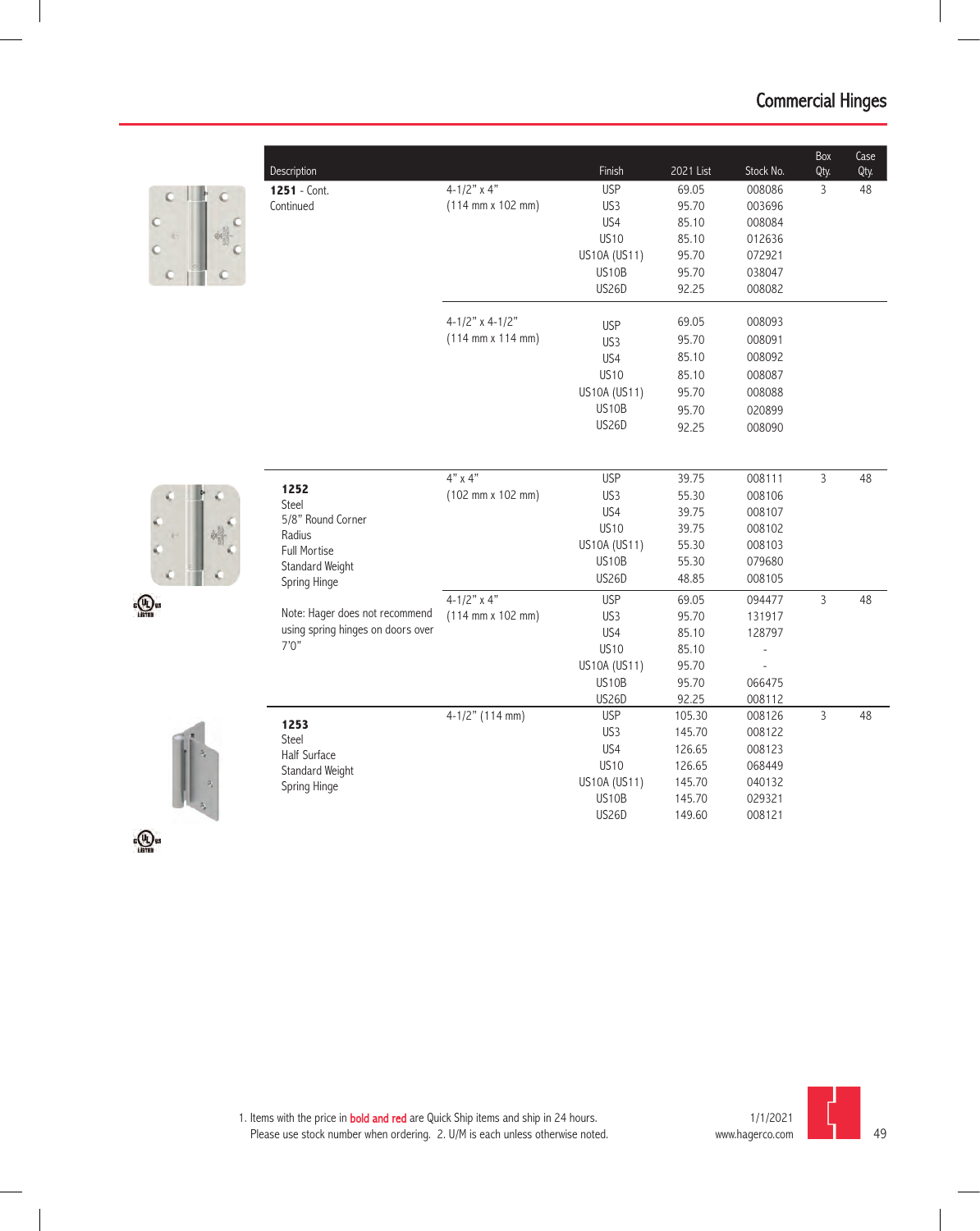

 $\epsilon$ (UL) us





| Description                                                                                                                                                                                         |                                                                     | Finish                                                                                                   | 2021 List                                                       | Stock No.                                                          | Box<br>Qty.    | Case<br>Qty. |
|-----------------------------------------------------------------------------------------------------------------------------------------------------------------------------------------------------|---------------------------------------------------------------------|----------------------------------------------------------------------------------------------------------|-----------------------------------------------------------------|--------------------------------------------------------------------|----------------|--------------|
| 1255<br>Steel, Full Mortise<br>Standard Weight<br>Spring Hinge Set<br>2 ea. 1250 and 1 ea. AB700<br>Note: Hager does not recommend<br>using spring hinges on doors over                             | $4 - 1/2"$ x 4-1/2"<br>$(114 \, \text{mm} \times 114 \, \text{mm})$ | <b>USP</b><br>US <sub>3</sub><br>US4<br><b>US10B</b><br><b>US26D</b>                                     | 179.95<br>188.60<br>189.75<br>188.60<br>165.15                  | 059982<br>069391<br>072216<br>015725<br>050862                     | 1              | 16           |
| 7'0''<br>1256<br>Steel<br><b>Full Mortise</b><br>Standard Weight<br>Spring Hinge Set<br>2 ea. 1250 and 1 ea. BB1279<br>Note: Hager does not recommend<br>using spring hinges on doors over<br>7'0'' | $4 - 1/2"$ x 4-1/2"<br>$(114 \, \text{mm} \times 114 \, \text{mm})$ | <b>USP</b><br>US <sub>3</sub><br>US <sub>4</sub><br><b>US10B</b><br><b>US26D</b>                         | 175.90<br>181.85<br>184.15<br>181.85<br>161.30                  | 066379<br>066381<br>066382<br>078188<br>066380                     | 1              | 16           |
| 1257<br><b>Steel</b><br>Reverse Action (opens door)<br>Spring Hinge<br><b>Full Mortise</b><br>Standard Weight<br>Note: Hager does not recommend<br>using spring hinges on doors over<br>7'0''       | $4-1/2"$ x 4-1/2"<br>$(114 \, \text{mm} \times 114 \, \text{mm})$   | <b>USP</b><br>US <sub>3</sub><br>US <sub>4</sub><br><b>US10</b><br>US10A (US11)<br>US10B<br><b>US26D</b> | 80.15<br>113.20<br>98.55<br>98.55<br>113.20<br>113.20<br>108.75 | 028435<br>043734<br>031889<br>025898<br>053642<br>028288<br>023280 | $\overline{3}$ | 48           |

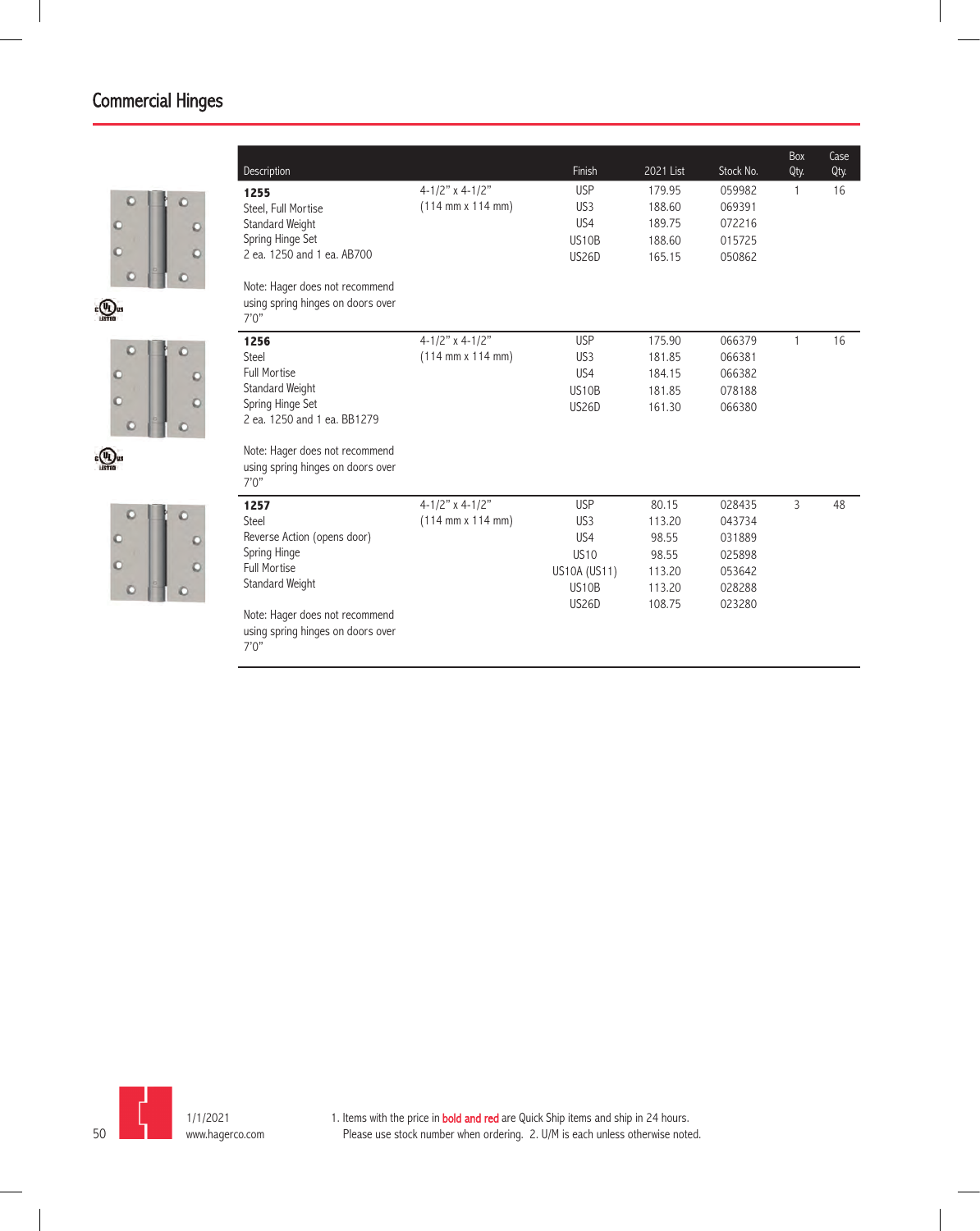

| Description                                   |                   | Finish       | 2021 List | Stock No. | Box<br>Qty.    | Case<br>Qty. |
|-----------------------------------------------|-------------------|--------------|-----------|-----------|----------------|--------------|
| 1260                                          | $3-1/2"$ (89 mm)  | <b>USP</b>   | 74.00     | 008132    | 3              | 48           |
| Steel                                         |                   | US3          | 110.70    | 008130    |                |              |
| <b>Full Mortise</b>                           |                   | US4          | 80.75     | 008131    |                |              |
| Standard Weight                               |                   | <b>US10</b>  | 91.65     | 008127    |                |              |
| Swing Clear                                   |                   | US10A (US11) | 110.70    | 057903    |                |              |
|                                               |                   | US10B        | 110.70    | 019620    |                |              |
|                                               |                   | <b>US26</b>  | 110.70    | 008128    |                |              |
|                                               |                   | <b>US26D</b> | 87.75     | 008129    |                |              |
|                                               | 4" (102 mm)       | <b>USP</b>   | 87.75     | 008134    | $\overline{3}$ | 36           |
|                                               |                   | US3          | 113.15    | 051811    |                |              |
|                                               |                   | US4          | 90.25     | 051756    |                |              |
|                                               |                   | <b>US10</b>  | 94.70     | 052043    |                |              |
|                                               |                   | US10A (US11) | 113.15    | 097783    |                |              |
|                                               |                   | US10B        | 113.15    | 018275    |                |              |
|                                               |                   | <b>US26</b>  | 113.15    | 008133    |                |              |
|                                               |                   | <b>US26D</b> | 90.25     | 053701    |                |              |
| <b>BB1260</b>                                 | $4-1/2"$ (114 mm) | <b>USP</b>   | 156.65    | 008150    | $\mathsf{3}$   | 36           |
| Steel                                         |                   | <b>US10</b>  | 163.05    | 008137    |                |              |
| <b>Full Mortise</b>                           |                   | US10A (US11) | 192.60    | 008140    |                |              |
| Standard Weight                               |                   | US10B        | 192.60    | 062238    |                |              |
| <b>Ball Bearing</b>                           |                   | <b>US26D</b> | 167.00    | 008142    |                |              |
| Swing Clear                                   | 5" (127 mm)       | <b>USP</b>   | 156.65    | 008157    | $\overline{3}$ | 36           |
| RH Standard (Reversible to LH)                |                   | <b>US10</b>  | 163.05    | 016025    |                |              |
|                                               |                   | US10A (US11) | 192.60    | 008154    |                |              |
|                                               |                   | US10B        | 192.60    | 061702    |                |              |
|                                               |                   | <b>US26D</b> | 167.00    | 008156    |                |              |
| <b>BB1261</b>                                 | $4-1/2"$ (114 mm) | <b>USP</b>   | 156.65    | 008174    | $\overline{3}$ | 36           |
| Steel                                         |                   | <b>US10</b>  | 163.05    | 008161    |                |              |
| <b>Full Mortise</b>                           |                   | US10A (US11) | 192.60    | 008163    |                |              |
| Standard Weight                               |                   | US10B        | 192.60    | 098270    |                |              |
| <b>Ball Bearing</b>                           |                   | US26D        | 167.00    | 008166    |                |              |
| Swing Clear<br><b>Beveled Edge Doors</b>      | 5" (127 mm)       | <b>USP</b>   | 156.65    | 032933    | $\mathsf{3}$   | 36           |
| RH Standard (Reversible to LH)                |                   | <b>US10</b>  | 163.05    | 083843    |                |              |
|                                               |                   | US10A (US11) | 192.60    | 008175    |                |              |
|                                               |                   | US10B        | 192.60    | 073019    |                |              |
|                                               |                   | <b>US26D</b> | 167.00    | 008177    |                |              |
| <b>BB1262</b>                                 | 4-1/2" (114 mm)   | <b>USP</b>   | 193.75    | 008193    | $\mathsf{3}$   | 24           |
| Steel                                         |                   | <b>US10</b>  | 196.55    | 008181    |                |              |
| Full Mortise                                  |                   | US10A (US11) | 236.05    | 008182    |                |              |
| Heavy Weight                                  |                   | US10B        | 236.05    | 080232    |                |              |
| <b>Ball Bearing</b>                           |                   | US26D        | 182.80    | 008186    |                |              |
| Swing Clear<br>RH Standard (Reversible to LH) | 5" (127 mm)       | <b>USP</b>   | 193.75    | 008205    | $\overline{3}$ | 24           |
|                                               |                   | <b>US10</b>  | 196.55    | 008195    |                |              |
|                                               |                   | US10A (US11) | 236.05    | 007128    |                |              |
|                                               |                   | US10B        | 236.05    | 022873    |                |              |
|                                               |                   | US26D        | 182.80    | 008199    |                |              |

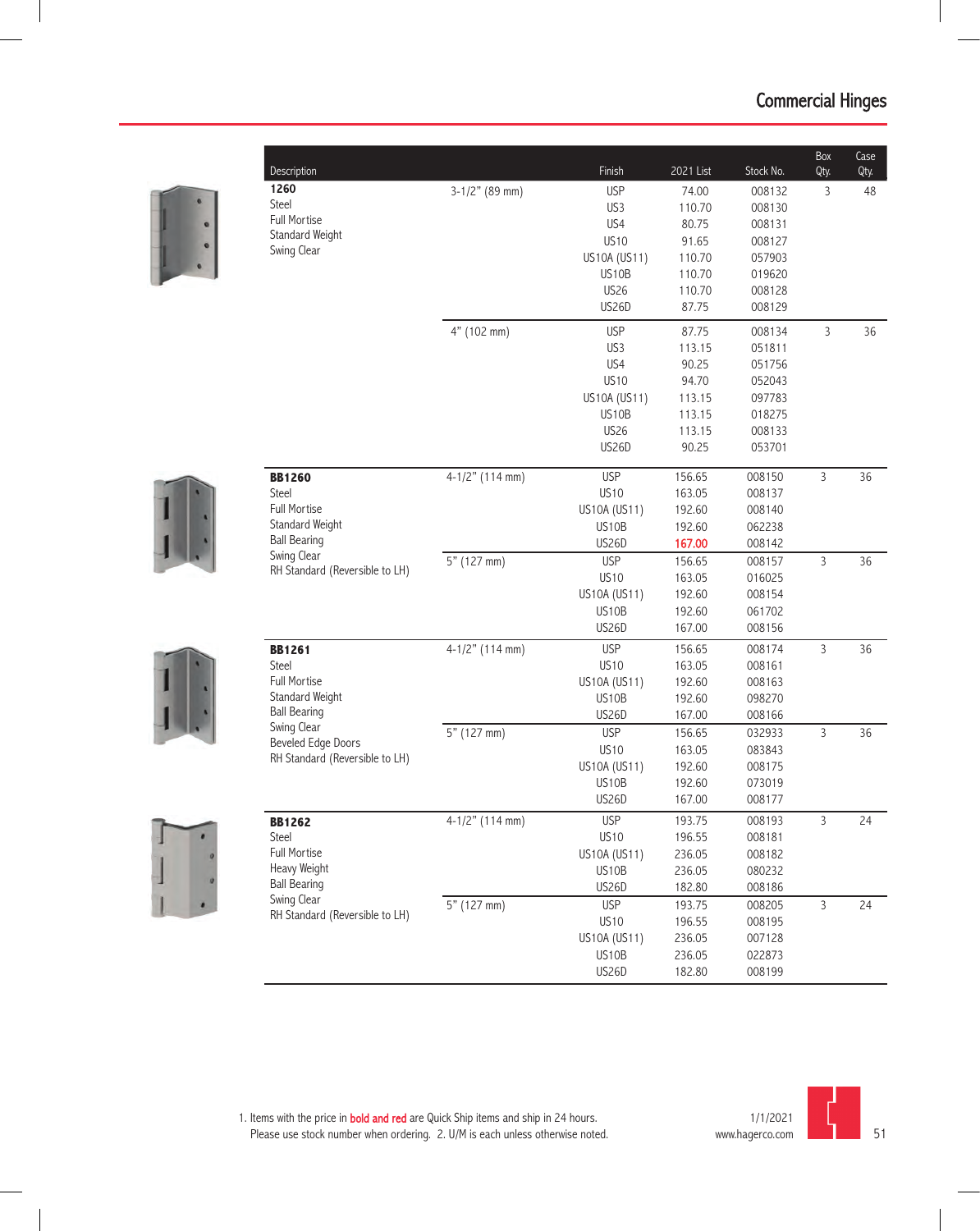













| Description                               |                 | Finish                | 2021 List        | Stock No.      | Box<br>Qty.    | Case<br>Qty. |
|-------------------------------------------|-----------------|-----------------------|------------------|----------------|----------------|--------------|
| <b>BB1263</b>                             | 4-1/2" (114 mm) | <b>USP</b>            | 193.75           | 008223         | 3              | 24           |
| Steel                                     |                 | <b>US10</b>           | 196.55           | 008212         |                |              |
| <b>Full Mortise</b>                       |                 | US10A (US11)          | 236.05           | 008214         |                |              |
| Heavy Weight                              |                 | US10B                 | 236.05           | 008216         |                |              |
| <b>Ball Bearing</b>                       |                 | <b>US26D</b>          | 182.80           | 008218         |                |              |
| Swing Clear                               | 5" (127 mm)     | <b>USP</b>            | 193.75           | 008236         | 3              | 24           |
| <b>Beveled Edge Doors</b>                 |                 | <b>US10</b>           | 196.55           | 008225         |                |              |
| RH Standard (Reversible to LH)            |                 | US10A (US11)          | 236.05           | 008227         |                |              |
|                                           |                 | US <sub>10</sub> B    | 236.05           | 018189         |                |              |
|                                           |                 | <b>US26D</b>          | 182.80           | 008229         |                |              |
| <b>BB1266</b>                             | 5" (127 mm)     | <b>USP</b>            | 379.45           | 008266         | 3              | 12           |
| <b>Steel</b>                              |                 | <b>US10</b>           | 398.20           | 071003         |                |              |
| <b>Full Surface</b>                       |                 | US10A (US11)          | 598.15           | 026077         |                |              |
| Heavy Weight                              |                 | US10B                 | 598.15           | 060302         |                |              |
| <b>Ball Bearing</b>                       |                 | <b>US26D</b>          | 474.15           | 008261         |                |              |
| Swing Clear                               |                 |                       |                  |                |                |              |
|                                           | 4-1/2" (114 mm) | <b>USP</b>            | 195.70           | 135773         | 3              | 36           |
| 1267<br>Steel                             |                 | US3                   | 227.95           | 121383         |                |              |
| <b>Full Mortise</b>                       |                 | <b>US10</b>           |                  |                |                |              |
| Swing Clear Spring Hinge                  |                 |                       | 205.90           |                |                |              |
| Square Edge Doors                         |                 | US10A (US11)<br>US10B | 227.95<br>227.95 |                |                |              |
| Use with BB1260/AB7001                    |                 | <b>US26</b>           | 227.95           |                |                |              |
|                                           |                 | <b>US26D</b>          | 216.55           | 113387         |                |              |
| Note: Hager does not recommend            |                 |                       |                  |                |                |              |
| using spring hinges on doors over         |                 |                       |                  |                |                |              |
| 7'0''                                     |                 |                       |                  |                |                |              |
| <b>BB1277</b>                             |                 |                       | 109.40*          | $\overline{a}$ | 3              | 48           |
| Made to Order                             |                 |                       | *Add to price of |                |                |              |
| <b>Steel</b>                              |                 |                       | <b>BB1279</b>    |                |                |              |
| <b>Full Mortise</b>                       |                 |                       |                  |                |                |              |
| Standard Weight                           |                 |                       |                  |                |                |              |
| <b>Ball Bearing</b><br>Both Leaves Tapped |                 |                       |                  |                |                |              |
|                                           |                 |                       | 109.40*          |                | 3              | 48           |
| <b>BB1278</b><br>Steel                    |                 |                       | *Add to price of |                |                |              |
| <b>Full Mortise</b>                       |                 |                       | <b>BB1279</b>    |                |                |              |
| Standard Weight                           |                 |                       |                  |                |                |              |
| <b>Ball Bearing</b>                       |                 |                       |                  |                |                |              |
| One Leaf Tapped                           |                 |                       |                  |                |                |              |
| Specify Handing                           |                 |                       |                  |                |                |              |
| 1279                                      | $3"$ x $3"$     | LS                    | 27.80            | 008460         | $\overline{c}$ | 100          |
| Steel                                     | (76 mm x 76 mm) | H <sub>2</sub> H      | 56.20            | 008448         |                |              |
| Full Mortise                              |                 | <b>USP</b>            | 23.70            | 008461         |                |              |
| Standard Weight                           |                 | US3                   | 51.90            | 008449         |                |              |
| Plain Bearing                             |                 | US4                   | 27.80            | 008454         |                |              |
|                                           |                 | <b>US10</b>           | 27.80            | 008427         |                |              |
|                                           |                 | US10A (US11)          | 51.90            | 008429         |                |              |
|                                           |                 | US10B                 | 51.90            | 064052         |                |              |
|                                           |                 | <b>US15</b>           | 51.90            | 008435         |                |              |
|                                           |                 | US26                  | 51.90            | 008439         |                |              |
|                                           |                 | US26D                 | 43.15            | 008442         |                |              |



1/1/2021 www.hagerco.com

1. Items with the price in **bold and red** are Quick Ship items and ship in 24 hours. Please use stock number when ordering. 2. U/M is each unless otherwise noted.

52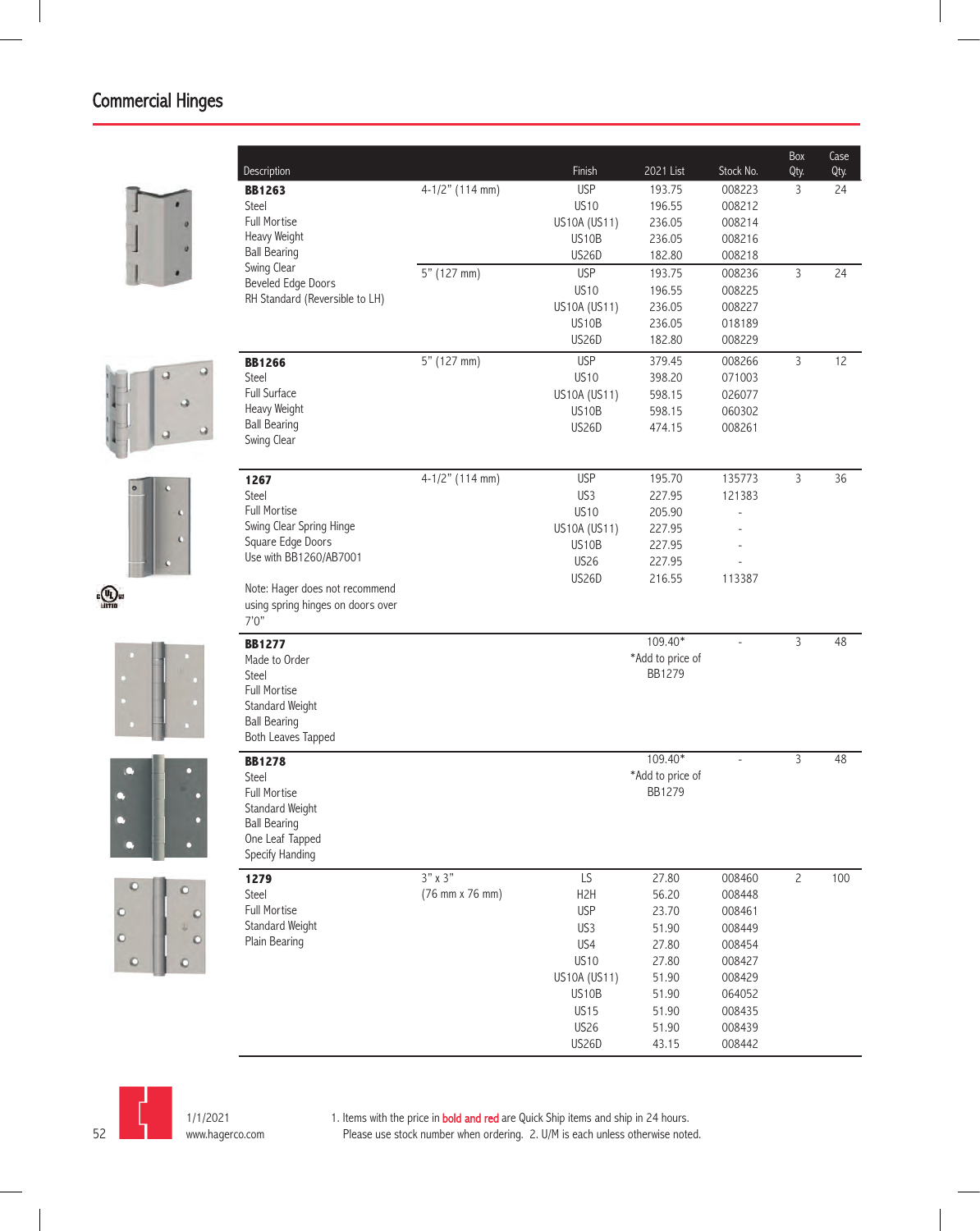| Description  |                                              | Finish           | 2021 List | Stock No.      | Box<br>Qty.    | Case<br>Qty. |
|--------------|----------------------------------------------|------------------|-----------|----------------|----------------|--------------|
| 1279 - Cont. | $3-1/2"$ x $3-1/2"$                          | LS               | 9.70      | 010919         | $\overline{c}$ | 100          |
| Continued    | (89 mm x 89 mm)                              | H <sub>2</sub> H | 19.65     | 010881         |                |              |
|              |                                              | <b>USP</b>       | 7.60      | 010923         |                |              |
|              |                                              | US3              | 15.25     | 010886         |                |              |
|              |                                              | US4              | 9.70      | 010897         |                |              |
|              |                                              | <b>US10</b>      | 9.70      | 010819         |                |              |
|              |                                              | US10A (US11)     | 15.25     | 010829         |                |              |
|              |                                              | US10B            | 15.25     | 010839         |                |              |
|              |                                              | <b>US15</b>      | 15.25     | 010850         |                |              |
|              |                                              | <b>US26</b>      | 15.25     | 010859         |                |              |
|              |                                              | US26D            | 12.75     | 010870         |                |              |
|              | $4"$ x 3-1/2"                                | LS               | 17.90     | $\overline{a}$ | $\overline{3}$ | 48           |
|              | $(102 \times 89 \text{ mm})$                 | H <sub>2</sub> H | 29.05     |                |                |              |
|              |                                              | <b>USP</b>       | 13.80     | 000695         |                |              |
|              |                                              | US3              | 25.25     | 008469         |                |              |
|              |                                              | US4              | 16.20     | 096337         |                |              |
|              |                                              | <b>US10</b>      | 16.20     | 015158         |                |              |
|              |                                              | US10A (US11)     | 25.25     | 063165         |                |              |
|              |                                              | US10B            | 25.25     | 025812         |                |              |
|              |                                              | <b>US15</b>      | 25.25     | 041310         |                |              |
|              |                                              | <b>US26</b>      | 25.25     | 056835         |                |              |
|              |                                              | US26D            | 21.95     | 088103         |                |              |
|              | $4"$ x $4"$                                  | LS               | 11.95     | 008583         | $\overline{3}$ | 48           |
|              | (102 mm x 102 mm)                            | H <sub>2</sub> H | 21.45     | 008532         |                |              |
|              |                                              | <b>USP</b>       | 9.40      | 008585         |                |              |
|              |                                              | US3              | 17.15     | 008540         |                |              |
|              |                                              | US4              | 11.95     | 008555         |                |              |
|              |                                              | <b>US10</b>      | 11.95     | 008470         |                |              |
|              |                                              | US10A (US11)     | 17.15     | 008477         |                |              |
|              |                                              | US10B            | 17.15     | 008488         |                |              |
|              |                                              | <b>US15</b>      | 17.15     | 008496         |                |              |
|              |                                              | <b>US26</b>      | 17.15     | 008507         |                |              |
|              |                                              | <b>US26D</b>     | 15.65     | 008517         |                |              |
|              | $4-1/2"$ x 4"                                | LS               | 11.50     | 008648         | $\overline{3}$ | 48           |
|              | $(114 \, \text{mm} \times 102 \, \text{mm})$ | H <sub>2</sub> H | 24.70     | 067471         |                |              |
|              |                                              | <b>USP</b>       | 9.90      | 008650         |                |              |
|              |                                              | US3              | 19.80     | 008629         |                |              |
|              |                                              | US4              | 11.50     | 00863/         |                |              |
|              |                                              | <b>US10</b>      | 11.50     | 008599         |                |              |
|              |                                              | US10A (US11)     | 19.80     | 008602         |                |              |
|              |                                              | US10B            | 19.80     | 008608         |                |              |
|              |                                              | <b>US15</b>      | 19.80     | 008612         |                |              |
|              |                                              | <b>US26</b>      | 19.80     | 008617         |                |              |
|              |                                              |                  |           |                |                |              |
|              |                                              | <b>US26D</b>     | 12.40     | 008622         |                |              |



 $\circ$ 

 $\circ$ 

 $\circ$ 

 $\circ$  0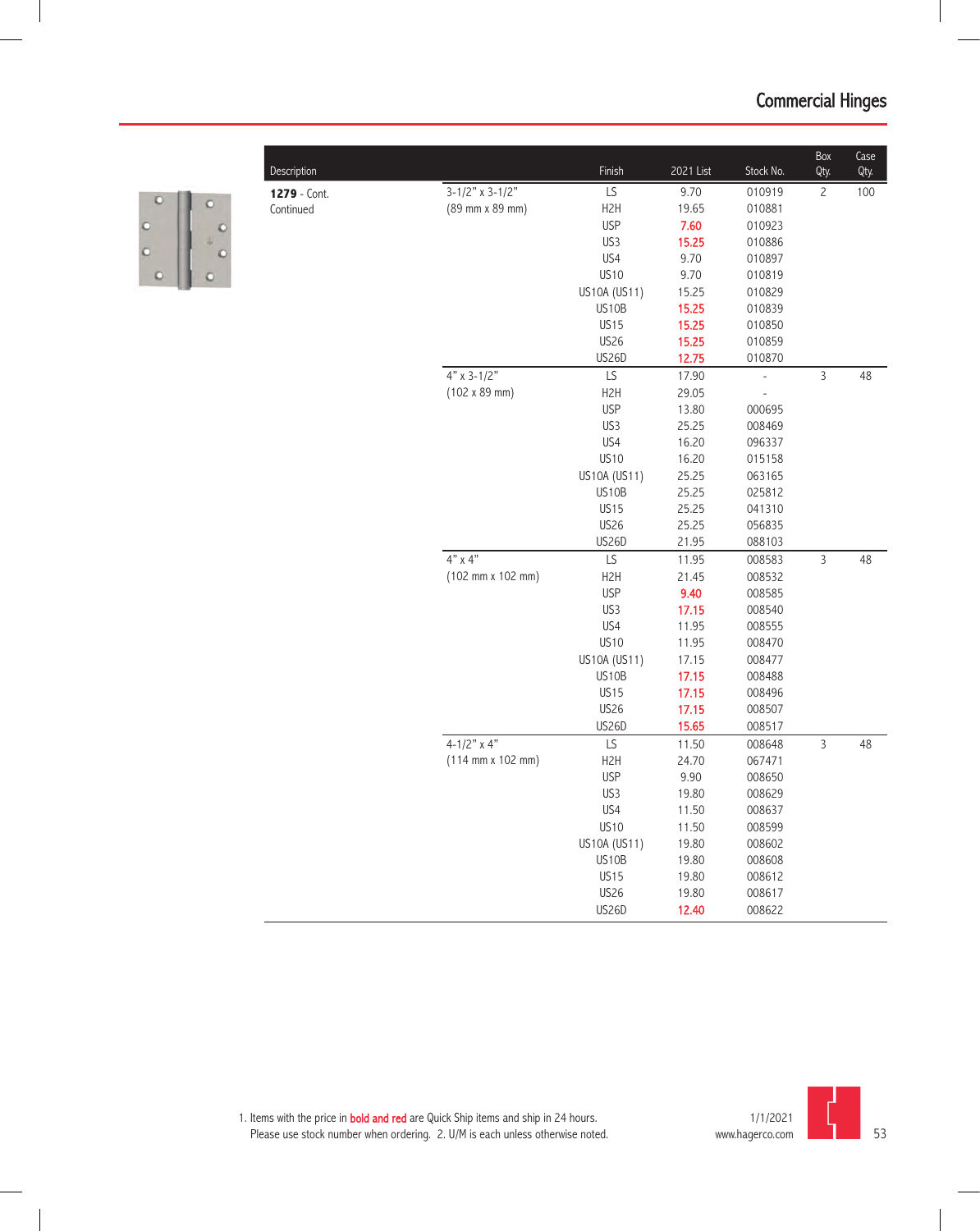

| Description    |                                              | Finish               | 2021 List      | Stock No.                | Box<br>Qty.    | Case<br>Qty. |
|----------------|----------------------------------------------|----------------------|----------------|--------------------------|----------------|--------------|
| 1279 - Cont. 2 | 4-1/2" x 4-1/2"                              | LS                   | 11.50          | 008826                   | $\mathsf{3}$   | 48           |
| Continued      | $(114 \, \text{mm} \times 114 \, \text{mm})$ | H <sub>2</sub> H     | 24.70          | 008748                   |                |              |
|                |                                              | <b>USP</b>           | 9.90           | 008833                   |                |              |
|                |                                              | US3                  | 19.80          | 008762                   |                |              |
|                |                                              | US4                  | 11.50          | 008785                   |                |              |
|                |                                              | <b>US10</b>          | 11.50          | 008657                   |                |              |
|                |                                              | US10A (US11)         | 19.80          | 008671                   |                |              |
|                |                                              | US10B                | 19.80          | 008687                   |                |              |
|                |                                              | <b>US15</b>          | 19.80          | 008698                   |                |              |
|                |                                              | <b>US26</b>          | 19.80          | 008709                   |                |              |
|                |                                              | US26D                | 12.40          | 008720                   |                |              |
|                | $5"$ x 4"                                    | LS                   | 39.75          | $\overline{\phantom{a}}$ | $\mathsf{3}$   | 24           |
|                | $(127 \, \text{mm} \times 102 \, \text{mm})$ | H <sub>2</sub> H     | 67.15          | 038234                   |                |              |
|                |                                              | <b>USP</b>           | 32.70          | 008871                   |                |              |
|                |                                              | US3                  | 53.75          | 008863                   |                |              |
|                |                                              | US4                  | 39.75          | 008865                   |                |              |
|                |                                              | <b>US10</b>          | 39.75          | 088473                   |                |              |
|                |                                              | US10A (US11)         | 53.75          | 009784                   |                |              |
|                |                                              | US10B                | 53.75          | 008536                   |                |              |
|                |                                              | <b>US15</b>          | 53.75          | 068578                   |                |              |
|                |                                              | <b>US26</b>          | 53.75          | 064843                   |                |              |
|                |                                              | US26D                | 36.80          | 008862                   |                |              |
|                | $5"$ x 4-1/2"                                | LS                   | 39.75          | $\frac{1}{2}$            | $\mathfrak{Z}$ | 24           |
|                | (127 mm x 114 mm)                            | H <sub>2</sub> H     | 67.15          | 031063                   |                |              |
|                |                                              | <b>USP</b>           | 32.70          | 008911                   |                |              |
|                |                                              | US3                  | 53.75          | 008895                   |                |              |
|                |                                              | US4                  | 39.75          | 008900                   |                |              |
|                |                                              | <b>US10</b>          | 39.75          | 008875                   |                |              |
|                |                                              | US10A (US11)         | 53.75          | 008879                   |                |              |
|                |                                              | US10B                | 53.75          | 008882                   |                |              |
|                |                                              | <b>US15</b>          | 53.75          | 083724                   |                |              |
|                |                                              | <b>US26</b><br>US26D | 53.75<br>36.80 | 008884<br>008887         |                |              |
|                | $5" \times 5"$                               | LS                   | 39.75          | 081132                   | $\mathsf 3$    | 24           |
|                | (127 mm x 127 mm)                            | H <sub>2</sub> H     | 67.15          | 019652                   |                |              |
|                |                                              | <b>USP</b>           | 32.70          | 008963                   |                |              |
|                |                                              | US3                  | 53.75          | 008944                   |                |              |
|                |                                              | US4                  | 39.75          | 008956                   |                |              |
|                |                                              | <b>US10</b>          | 39.75          | 008923                   |                |              |
|                |                                              | US10A (US11)         | 53.75          | 008925                   |                |              |
|                |                                              | US10B                | 53.75          | 008929                   |                |              |
|                |                                              | <b>US15</b>          | 53.75          | 067162                   |                |              |
|                |                                              | <b>US26</b>          | 53.75          | 008934                   |                |              |
|                |                                              | US26D                | 36.80          | 008938                   |                |              |
|                |                                              |                      |                |                          |                |              |

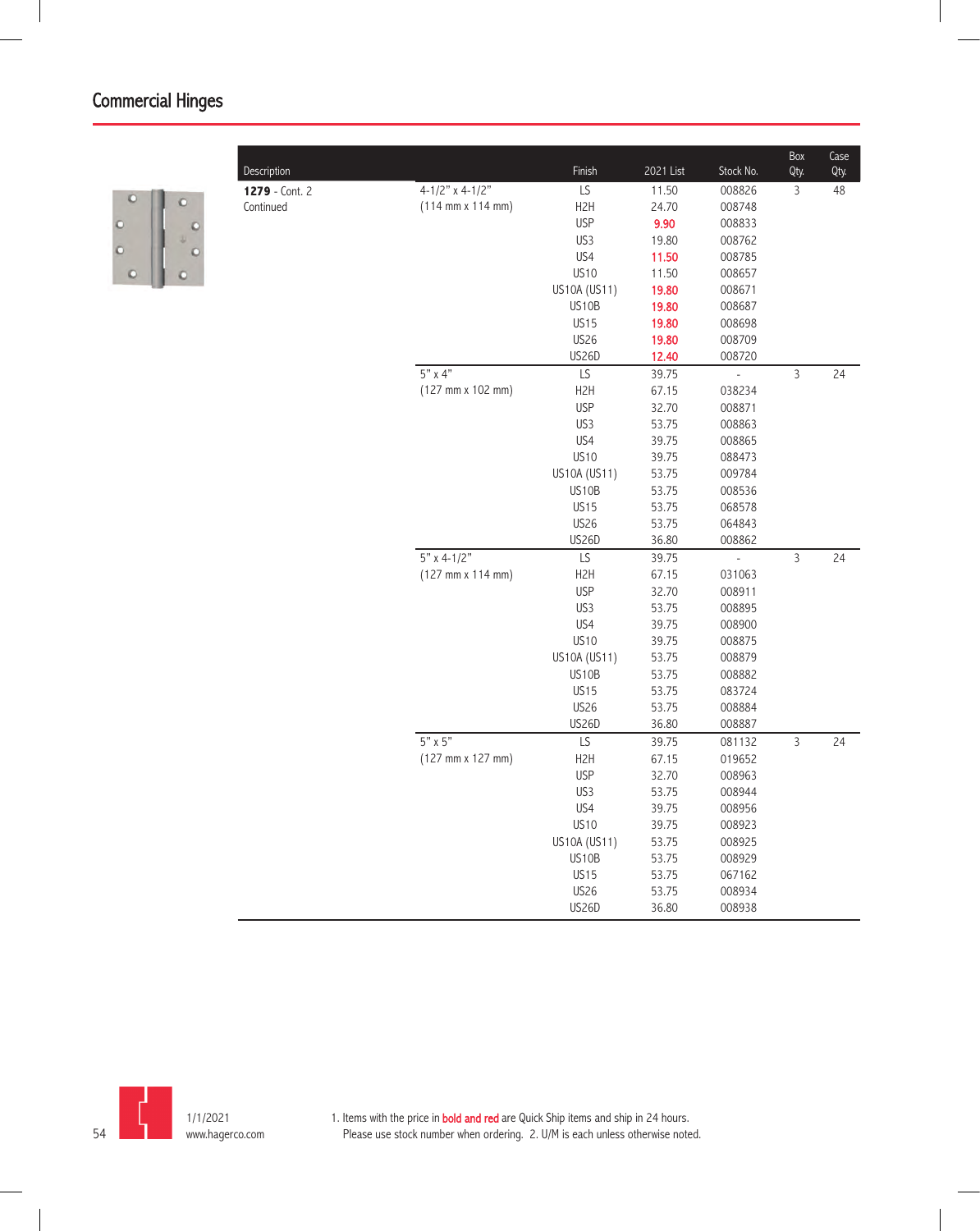

| Description         |                                              | Finish           | 2021 List | Stock No.                    | Box<br>Qty.    | Case<br>Qty. |
|---------------------|----------------------------------------------|------------------|-----------|------------------------------|----------------|--------------|
| <b>BB1279</b>       | $3-1/2"$ x 3-1/2"                            | LS               | 36.65     | 019111                       | $\overline{c}$ | 100          |
| Steel               | (89 mm x 89 mm)                              | H <sub>2</sub> H | 59.35     | $\overline{a}$               |                |              |
| Full Mortise        |                                              | <b>USP</b>       | 36.65     | 011038                       |                |              |
| Standard Weight     |                                              | US3              | 47.50     | 011013                       |                |              |
| <b>Ball Bearing</b> |                                              | US4              | 36.65     | 011021                       |                |              |
|                     |                                              | <b>US10</b>      | 36.65     | 010983                       |                |              |
|                     |                                              | US10A (US11)     | 47.50     | 010988                       |                |              |
|                     |                                              | US10B            | 47.50     | 010995                       |                |              |
|                     |                                              | <b>US15</b>      | 47.50     | 060839                       |                |              |
|                     |                                              | <b>US26</b>      | 47.50     | 010998                       |                |              |
|                     |                                              | <b>US26D</b>     | 37.00     | 011003                       |                |              |
|                     | $4"$ x 3-1/2"                                | LS               | 43.20     | $\overline{a}$               | $\overline{3}$ | 48           |
|                     | (102 mm x 89 mm)                             | H <sub>2</sub> H | 64.25     | $\qquad \qquad \blacksquare$ |                |              |
|                     |                                              | <b>USP</b>       | 39.45     | 072989                       |                |              |
|                     |                                              | US3              | 57.05     | 009726                       |                |              |
|                     |                                              | US4              | 39.45     | 028772                       |                |              |
|                     |                                              | <b>US10</b>      | 43.20     | 006898                       |                |              |
|                     |                                              | US10A (US11)     | 57.05     | 070929                       |                |              |
|                     |                                              | US10B            | 57.05     | 014742                       |                |              |
|                     |                                              | <b>US15</b>      | 57.05     | 029388                       |                |              |
|                     |                                              | <b>US26</b>      | 57.05     | 000728                       |                |              |
|                     |                                              | US26D            | 49.10     | 009725                       |                |              |
|                     | $4"$ x $4"$                                  | LS               | 30.55     | 009805                       | $\mathsf{3}$   | 48           |
|                     | $(102 \, \text{mm} \times 102 \, \text{mm})$ | H <sub>2</sub> H | 46.15     | 020230                       |                |              |
|                     |                                              | <b>USP</b>       | 26.75     | 009808                       |                |              |
|                     |                                              | US3              | 36.95     | 009778                       |                |              |
|                     |                                              | US4              | 26.75     | 009792                       |                |              |
|                     |                                              | <b>US10</b>      | 30.55     | 009727                       |                |              |
|                     |                                              | US10A (US11)     | 36.95     | 009731                       |                |              |
|                     |                                              | US10B            | 36.95     | 009738                       |                |              |
|                     |                                              | <b>US15</b>      | 36.95     | 009747                       |                |              |
|                     |                                              | <b>US26</b>      | 36.95     | 009755                       |                |              |
|                     |                                              | <b>US26D</b>     | 31.70     | 009763                       |                |              |
|                     | 4-1/2" $\times$ 4"                           | LS               | 25.45     | 009933                       | $\mathsf{3}$   | 48           |
|                     | $(114 \, \text{mm} \times 102 \, \text{mm})$ | H <sub>2</sub> H | 38.45     | 045582                       |                |              |
|                     |                                              | <b>USP</b>       | 17.95     | 009937                       |                |              |
|                     |                                              | US3              | 30.75     | 009888                       |                |              |
|                     |                                              | US4              | 25.45     | 009900                       |                |              |
|                     |                                              | <b>US10</b>      | 25.45     | 009817                       |                |              |
|                     |                                              | US10A (US11)     | 30.75     | 009825                       |                |              |
|                     |                                              | US10B            | 30.75     | 009841                       |                |              |
|                     |                                              | <b>US15</b>      | 30.75     | 009849                       |                |              |
|                     |                                              | <b>US26</b>      | 30.75     | 009857                       |                |              |
|                     |                                              | US26D            | 17.30     | 009868                       |                |              |

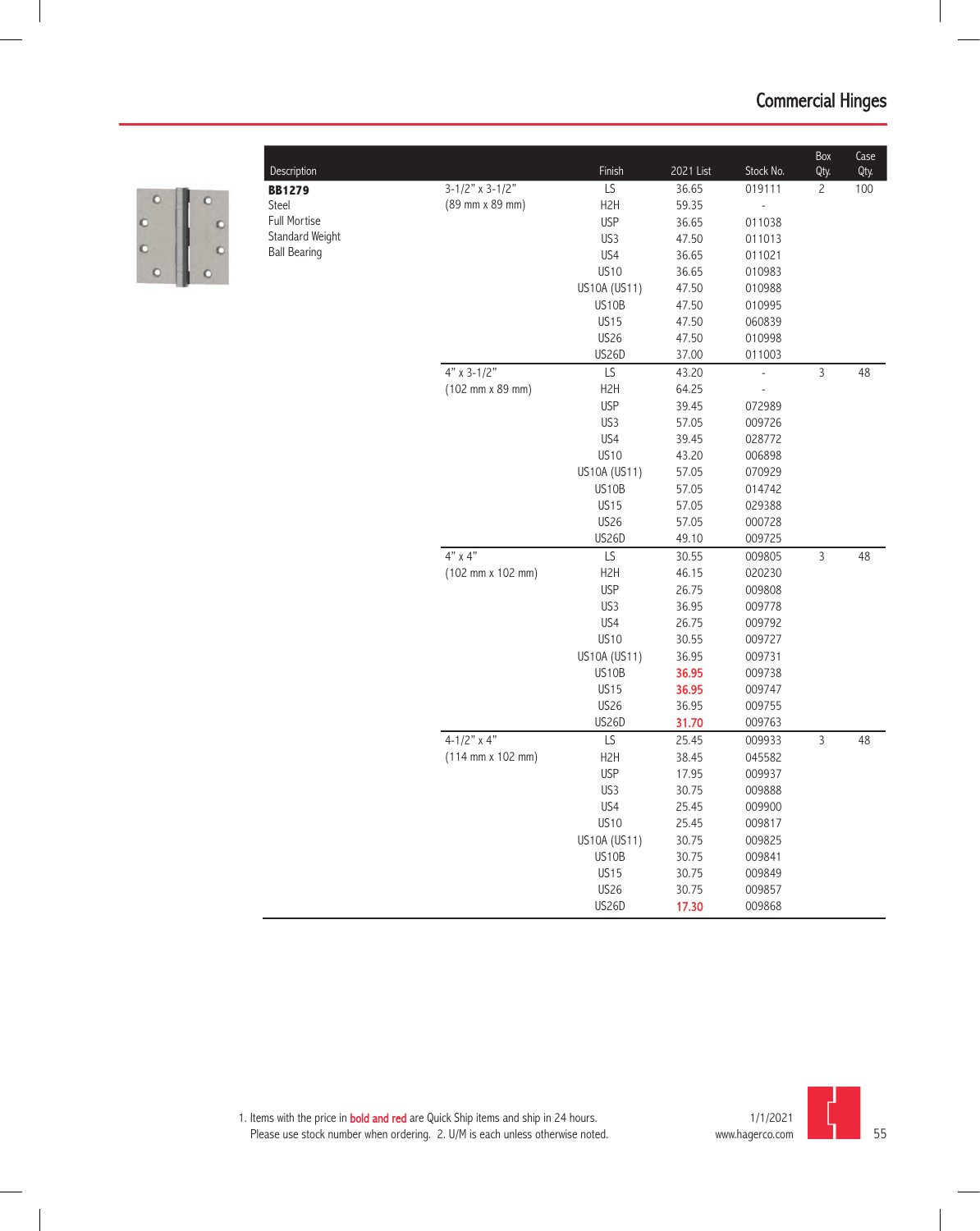

| $4 - 1/2"$ x 4-1/2"<br>LS<br>$\mathsf{3}$<br>25.45<br>010310<br>48<br><b>BB1279</b> - Cont.<br>$(114 \text{ mm} \times 114 \text{ mm})$<br>H <sub>2</sub> H<br>38.45<br>010172<br>Continued<br><b>USP</b><br>17.95<br>010322<br>US3<br>30.75<br>010189<br>US4<br>25.45<br>010230<br><b>US10</b><br>25.45<br>009957<br>US10A (US11)<br>30.75<br>009990<br>US10B<br>30.75<br>010029<br><b>US15</b><br>30.75<br>010048<br><b>US26</b><br>30.75<br>010073<br>US26D<br>16.75<br>010108<br>$5" \times 4"$<br>$\mathsf{3}$<br>LS<br>49.70<br>24<br>$\overline{\phantom{a}}$<br>$(127 \, \text{mm} \times 102 \, \text{mm})$<br>H <sub>2</sub> H<br>78.70<br><b>USP</b><br>49.70<br>010411<br>US3<br>62.95<br>010397<br>US4<br>49.70<br>010403<br><b>US10</b><br>49.70<br>010377<br>US10A (US11)<br>62.95<br>010380<br>US10B<br>62.95<br>071584<br><b>US15</b><br>62.95<br>035721<br><b>US26</b><br>62.95<br>010385<br><b>US26D</b><br>48.70<br>010390<br>$5" x 4-1/2"$<br>$\overline{LS}$<br>$\overline{3}$<br>24<br>49.70<br>055246<br>(127 mm x 114 mm)<br>H <sub>2</sub> H<br>78.70<br><b>USP</b><br>49.70<br>010515<br>US3<br>62.95<br>010479<br>US4<br>49.70<br>010493<br><b>US10</b><br>49.70<br>010416<br>US10A (US11)<br>62.95<br>010429<br>US10B<br>62.95<br>010438<br><b>US15</b><br>62.95<br>010444<br><b>US26</b><br>62.95<br>010447<br><b>US26D</b><br>48.70<br>010457<br>$5" \times 5"$<br>$\overline{3}$<br>LS<br>24<br>49.70<br>$\Box$<br>$(127 \, \text{mm} \times 127 \, \text{mm})$<br>H <sub>2</sub> H<br>78.70<br>105812<br><b>USP</b><br>49.70<br>010620<br>US3<br>62.93<br>010586<br>US4<br>49.70<br>010602<br><b>US10</b><br>49.70<br>010537<br>US10A (US11)<br>62.95<br>010546<br>US10B<br>62.95<br>010556<br><b>US15</b><br>62.95<br>010559<br><b>US26</b><br>62.95<br>010564 | Description | Finish       | 2021 List | Stock No. | Box<br>Qty. | Case<br>Qty. |
|--------------------------------------------------------------------------------------------------------------------------------------------------------------------------------------------------------------------------------------------------------------------------------------------------------------------------------------------------------------------------------------------------------------------------------------------------------------------------------------------------------------------------------------------------------------------------------------------------------------------------------------------------------------------------------------------------------------------------------------------------------------------------------------------------------------------------------------------------------------------------------------------------------------------------------------------------------------------------------------------------------------------------------------------------------------------------------------------------------------------------------------------------------------------------------------------------------------------------------------------------------------------------------------------------------------------------------------------------------------------------------------------------------------------------------------------------------------------------------------------------------------------------------------------------------------------------------------------------------------------------------------------------------------------------------------------------------------------------------------------------------------------------------------------------|-------------|--------------|-----------|-----------|-------------|--------------|
|                                                                                                                                                                                                                                                                                                                                                                                                                                                                                                                                                                                                                                                                                                                                                                                                                                                                                                                                                                                                                                                                                                                                                                                                                                                                                                                                                                                                                                                                                                                                                                                                                                                                                                                                                                                                  |             |              |           |           |             |              |
|                                                                                                                                                                                                                                                                                                                                                                                                                                                                                                                                                                                                                                                                                                                                                                                                                                                                                                                                                                                                                                                                                                                                                                                                                                                                                                                                                                                                                                                                                                                                                                                                                                                                                                                                                                                                  |             |              |           |           |             |              |
|                                                                                                                                                                                                                                                                                                                                                                                                                                                                                                                                                                                                                                                                                                                                                                                                                                                                                                                                                                                                                                                                                                                                                                                                                                                                                                                                                                                                                                                                                                                                                                                                                                                                                                                                                                                                  |             |              |           |           |             |              |
|                                                                                                                                                                                                                                                                                                                                                                                                                                                                                                                                                                                                                                                                                                                                                                                                                                                                                                                                                                                                                                                                                                                                                                                                                                                                                                                                                                                                                                                                                                                                                                                                                                                                                                                                                                                                  |             |              |           |           |             |              |
|                                                                                                                                                                                                                                                                                                                                                                                                                                                                                                                                                                                                                                                                                                                                                                                                                                                                                                                                                                                                                                                                                                                                                                                                                                                                                                                                                                                                                                                                                                                                                                                                                                                                                                                                                                                                  |             |              |           |           |             |              |
|                                                                                                                                                                                                                                                                                                                                                                                                                                                                                                                                                                                                                                                                                                                                                                                                                                                                                                                                                                                                                                                                                                                                                                                                                                                                                                                                                                                                                                                                                                                                                                                                                                                                                                                                                                                                  |             |              |           |           |             |              |
|                                                                                                                                                                                                                                                                                                                                                                                                                                                                                                                                                                                                                                                                                                                                                                                                                                                                                                                                                                                                                                                                                                                                                                                                                                                                                                                                                                                                                                                                                                                                                                                                                                                                                                                                                                                                  |             |              |           |           |             |              |
|                                                                                                                                                                                                                                                                                                                                                                                                                                                                                                                                                                                                                                                                                                                                                                                                                                                                                                                                                                                                                                                                                                                                                                                                                                                                                                                                                                                                                                                                                                                                                                                                                                                                                                                                                                                                  |             |              |           |           |             |              |
|                                                                                                                                                                                                                                                                                                                                                                                                                                                                                                                                                                                                                                                                                                                                                                                                                                                                                                                                                                                                                                                                                                                                                                                                                                                                                                                                                                                                                                                                                                                                                                                                                                                                                                                                                                                                  |             |              |           |           |             |              |
|                                                                                                                                                                                                                                                                                                                                                                                                                                                                                                                                                                                                                                                                                                                                                                                                                                                                                                                                                                                                                                                                                                                                                                                                                                                                                                                                                                                                                                                                                                                                                                                                                                                                                                                                                                                                  |             |              |           |           |             |              |
|                                                                                                                                                                                                                                                                                                                                                                                                                                                                                                                                                                                                                                                                                                                                                                                                                                                                                                                                                                                                                                                                                                                                                                                                                                                                                                                                                                                                                                                                                                                                                                                                                                                                                                                                                                                                  |             |              |           |           |             |              |
|                                                                                                                                                                                                                                                                                                                                                                                                                                                                                                                                                                                                                                                                                                                                                                                                                                                                                                                                                                                                                                                                                                                                                                                                                                                                                                                                                                                                                                                                                                                                                                                                                                                                                                                                                                                                  |             |              |           |           |             |              |
|                                                                                                                                                                                                                                                                                                                                                                                                                                                                                                                                                                                                                                                                                                                                                                                                                                                                                                                                                                                                                                                                                                                                                                                                                                                                                                                                                                                                                                                                                                                                                                                                                                                                                                                                                                                                  |             |              |           |           |             |              |
|                                                                                                                                                                                                                                                                                                                                                                                                                                                                                                                                                                                                                                                                                                                                                                                                                                                                                                                                                                                                                                                                                                                                                                                                                                                                                                                                                                                                                                                                                                                                                                                                                                                                                                                                                                                                  |             |              |           |           |             |              |
|                                                                                                                                                                                                                                                                                                                                                                                                                                                                                                                                                                                                                                                                                                                                                                                                                                                                                                                                                                                                                                                                                                                                                                                                                                                                                                                                                                                                                                                                                                                                                                                                                                                                                                                                                                                                  |             |              |           |           |             |              |
|                                                                                                                                                                                                                                                                                                                                                                                                                                                                                                                                                                                                                                                                                                                                                                                                                                                                                                                                                                                                                                                                                                                                                                                                                                                                                                                                                                                                                                                                                                                                                                                                                                                                                                                                                                                                  |             |              |           |           |             |              |
|                                                                                                                                                                                                                                                                                                                                                                                                                                                                                                                                                                                                                                                                                                                                                                                                                                                                                                                                                                                                                                                                                                                                                                                                                                                                                                                                                                                                                                                                                                                                                                                                                                                                                                                                                                                                  |             |              |           |           |             |              |
|                                                                                                                                                                                                                                                                                                                                                                                                                                                                                                                                                                                                                                                                                                                                                                                                                                                                                                                                                                                                                                                                                                                                                                                                                                                                                                                                                                                                                                                                                                                                                                                                                                                                                                                                                                                                  |             |              |           |           |             |              |
|                                                                                                                                                                                                                                                                                                                                                                                                                                                                                                                                                                                                                                                                                                                                                                                                                                                                                                                                                                                                                                                                                                                                                                                                                                                                                                                                                                                                                                                                                                                                                                                                                                                                                                                                                                                                  |             |              |           |           |             |              |
|                                                                                                                                                                                                                                                                                                                                                                                                                                                                                                                                                                                                                                                                                                                                                                                                                                                                                                                                                                                                                                                                                                                                                                                                                                                                                                                                                                                                                                                                                                                                                                                                                                                                                                                                                                                                  |             |              |           |           |             |              |
|                                                                                                                                                                                                                                                                                                                                                                                                                                                                                                                                                                                                                                                                                                                                                                                                                                                                                                                                                                                                                                                                                                                                                                                                                                                                                                                                                                                                                                                                                                                                                                                                                                                                                                                                                                                                  |             |              |           |           |             |              |
|                                                                                                                                                                                                                                                                                                                                                                                                                                                                                                                                                                                                                                                                                                                                                                                                                                                                                                                                                                                                                                                                                                                                                                                                                                                                                                                                                                                                                                                                                                                                                                                                                                                                                                                                                                                                  |             |              |           |           |             |              |
|                                                                                                                                                                                                                                                                                                                                                                                                                                                                                                                                                                                                                                                                                                                                                                                                                                                                                                                                                                                                                                                                                                                                                                                                                                                                                                                                                                                                                                                                                                                                                                                                                                                                                                                                                                                                  |             |              |           |           |             |              |
|                                                                                                                                                                                                                                                                                                                                                                                                                                                                                                                                                                                                                                                                                                                                                                                                                                                                                                                                                                                                                                                                                                                                                                                                                                                                                                                                                                                                                                                                                                                                                                                                                                                                                                                                                                                                  |             |              |           |           |             |              |
|                                                                                                                                                                                                                                                                                                                                                                                                                                                                                                                                                                                                                                                                                                                                                                                                                                                                                                                                                                                                                                                                                                                                                                                                                                                                                                                                                                                                                                                                                                                                                                                                                                                                                                                                                                                                  |             |              |           |           |             |              |
|                                                                                                                                                                                                                                                                                                                                                                                                                                                                                                                                                                                                                                                                                                                                                                                                                                                                                                                                                                                                                                                                                                                                                                                                                                                                                                                                                                                                                                                                                                                                                                                                                                                                                                                                                                                                  |             |              |           |           |             |              |
|                                                                                                                                                                                                                                                                                                                                                                                                                                                                                                                                                                                                                                                                                                                                                                                                                                                                                                                                                                                                                                                                                                                                                                                                                                                                                                                                                                                                                                                                                                                                                                                                                                                                                                                                                                                                  |             |              |           |           |             |              |
|                                                                                                                                                                                                                                                                                                                                                                                                                                                                                                                                                                                                                                                                                                                                                                                                                                                                                                                                                                                                                                                                                                                                                                                                                                                                                                                                                                                                                                                                                                                                                                                                                                                                                                                                                                                                  |             |              |           |           |             |              |
|                                                                                                                                                                                                                                                                                                                                                                                                                                                                                                                                                                                                                                                                                                                                                                                                                                                                                                                                                                                                                                                                                                                                                                                                                                                                                                                                                                                                                                                                                                                                                                                                                                                                                                                                                                                                  |             |              |           |           |             |              |
|                                                                                                                                                                                                                                                                                                                                                                                                                                                                                                                                                                                                                                                                                                                                                                                                                                                                                                                                                                                                                                                                                                                                                                                                                                                                                                                                                                                                                                                                                                                                                                                                                                                                                                                                                                                                  |             |              |           |           |             |              |
|                                                                                                                                                                                                                                                                                                                                                                                                                                                                                                                                                                                                                                                                                                                                                                                                                                                                                                                                                                                                                                                                                                                                                                                                                                                                                                                                                                                                                                                                                                                                                                                                                                                                                                                                                                                                  |             |              |           |           |             |              |
|                                                                                                                                                                                                                                                                                                                                                                                                                                                                                                                                                                                                                                                                                                                                                                                                                                                                                                                                                                                                                                                                                                                                                                                                                                                                                                                                                                                                                                                                                                                                                                                                                                                                                                                                                                                                  |             |              |           |           |             |              |
|                                                                                                                                                                                                                                                                                                                                                                                                                                                                                                                                                                                                                                                                                                                                                                                                                                                                                                                                                                                                                                                                                                                                                                                                                                                                                                                                                                                                                                                                                                                                                                                                                                                                                                                                                                                                  |             |              |           |           |             |              |
|                                                                                                                                                                                                                                                                                                                                                                                                                                                                                                                                                                                                                                                                                                                                                                                                                                                                                                                                                                                                                                                                                                                                                                                                                                                                                                                                                                                                                                                                                                                                                                                                                                                                                                                                                                                                  |             |              |           |           |             |              |
|                                                                                                                                                                                                                                                                                                                                                                                                                                                                                                                                                                                                                                                                                                                                                                                                                                                                                                                                                                                                                                                                                                                                                                                                                                                                                                                                                                                                                                                                                                                                                                                                                                                                                                                                                                                                  |             |              |           |           |             |              |
|                                                                                                                                                                                                                                                                                                                                                                                                                                                                                                                                                                                                                                                                                                                                                                                                                                                                                                                                                                                                                                                                                                                                                                                                                                                                                                                                                                                                                                                                                                                                                                                                                                                                                                                                                                                                  |             |              |           |           |             |              |
|                                                                                                                                                                                                                                                                                                                                                                                                                                                                                                                                                                                                                                                                                                                                                                                                                                                                                                                                                                                                                                                                                                                                                                                                                                                                                                                                                                                                                                                                                                                                                                                                                                                                                                                                                                                                  |             |              |           |           |             |              |
|                                                                                                                                                                                                                                                                                                                                                                                                                                                                                                                                                                                                                                                                                                                                                                                                                                                                                                                                                                                                                                                                                                                                                                                                                                                                                                                                                                                                                                                                                                                                                                                                                                                                                                                                                                                                  |             |              |           |           |             |              |
|                                                                                                                                                                                                                                                                                                                                                                                                                                                                                                                                                                                                                                                                                                                                                                                                                                                                                                                                                                                                                                                                                                                                                                                                                                                                                                                                                                                                                                                                                                                                                                                                                                                                                                                                                                                                  |             |              |           |           |             |              |
|                                                                                                                                                                                                                                                                                                                                                                                                                                                                                                                                                                                                                                                                                                                                                                                                                                                                                                                                                                                                                                                                                                                                                                                                                                                                                                                                                                                                                                                                                                                                                                                                                                                                                                                                                                                                  |             |              |           |           |             |              |
|                                                                                                                                                                                                                                                                                                                                                                                                                                                                                                                                                                                                                                                                                                                                                                                                                                                                                                                                                                                                                                                                                                                                                                                                                                                                                                                                                                                                                                                                                                                                                                                                                                                                                                                                                                                                  |             |              |           |           |             |              |
|                                                                                                                                                                                                                                                                                                                                                                                                                                                                                                                                                                                                                                                                                                                                                                                                                                                                                                                                                                                                                                                                                                                                                                                                                                                                                                                                                                                                                                                                                                                                                                                                                                                                                                                                                                                                  |             |              |           |           |             |              |
|                                                                                                                                                                                                                                                                                                                                                                                                                                                                                                                                                                                                                                                                                                                                                                                                                                                                                                                                                                                                                                                                                                                                                                                                                                                                                                                                                                                                                                                                                                                                                                                                                                                                                                                                                                                                  |             | <b>US26D</b> | 48.70     | 010570    |             |              |

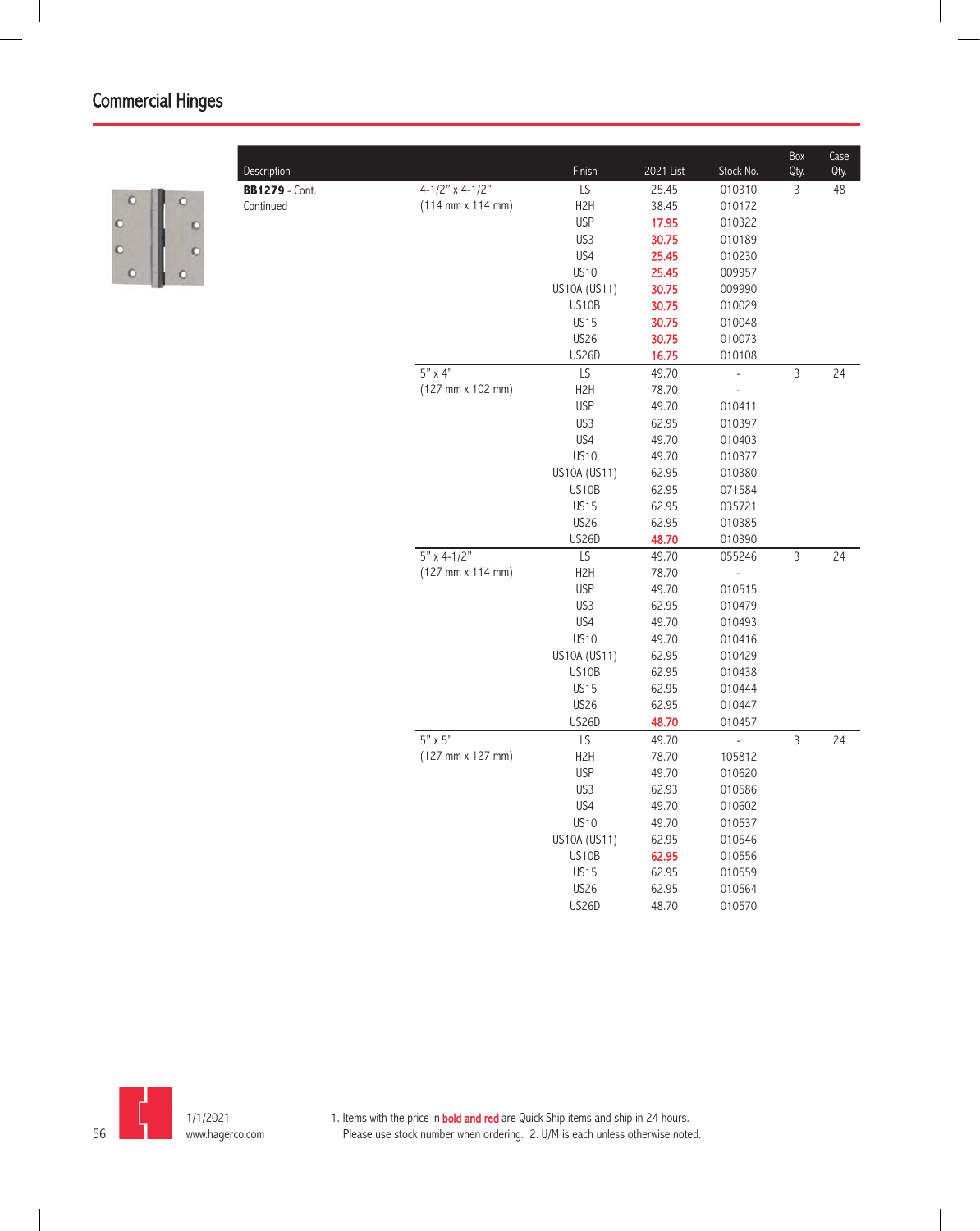| F |  |
|---|--|
| ð |  |
| 9 |  |
|   |  |

| <b>BB1279</b> - Cont. 2 |                                              | Finish           | 2021 List | Stock No.                | Qty. | Qty. |
|-------------------------|----------------------------------------------|------------------|-----------|--------------------------|------|------|
|                         | $6"$ x 4-1/2"                                | LS               | 118.15    | $\overline{\phantom{a}}$ | 3    | 24   |
| Continued               | (152 mm x 114 mm)                            | H <sub>2</sub> H | 180.05    |                          |      |      |
|                         |                                              | <b>USP</b>       | 118.15    | 010651                   |      |      |
|                         |                                              | US3              | 158.90    | 010644                   |      |      |
|                         |                                              | US4              | 118.15    | 010649                   |      |      |
|                         |                                              | <b>US10</b>      | 118.15    | 010632                   |      |      |
|                         |                                              | US10A (US11)     | 158.90    | 009996                   |      |      |
|                         |                                              | US10B            | 158.90    | 010638                   |      |      |
|                         |                                              | <b>US15</b>      | 158.90    | 093744                   |      |      |
|                         |                                              | <b>US26</b>      | 158.90    | 113396                   |      |      |
|                         |                                              | US26D            | 136.45    | 010641                   |      |      |
|                         | 6" x 5"                                      | LS               | 118.15    | $\Box$                   | 3    | 24   |
|                         | $(152 \, \text{mm} \times 127 \, \text{mm})$ | H <sub>2</sub> H | 180.05    |                          |      |      |
|                         |                                              | <b>USP</b>       | 118.15    | 065930                   |      |      |
|                         |                                              | US3              | 158.90    | 017680                   |      |      |
|                         |                                              | US4              | 118.15    | 014005                   |      |      |
|                         |                                              | <b>US10</b>      | 118.15    | 010656                   |      |      |
|                         |                                              | US10A (US11)     | 158.90    | 010658                   |      |      |
|                         |                                              | US10B            | 158.90    | 020934                   |      |      |
|                         |                                              | <b>US15</b>      | 158.90    | 108871                   |      |      |
|                         |                                              | <b>US26</b>      | 158.90    | $\overline{a}$           |      |      |
|                         |                                              | <b>US26D</b>     | 136.45    | 010660                   |      |      |
|                         | $6" \times 6"$                               | LS               | 118.15    | $\overline{\phantom{a}}$ | 3    | 24   |
|                         | (152 mm x 152 mm)                            | H <sub>2</sub> H | 180.05    | $\frac{1}{2}$            |      |      |
|                         |                                              | <b>USP</b>       | 118.15    | 010696                   |      |      |
|                         |                                              | US3              | 158.90    | 010685                   |      |      |
|                         |                                              | US4              | 118.15    | 010689                   |      |      |
|                         |                                              | <b>US10</b>      | 118.15    | 010674                   |      |      |
|                         |                                              | US10A (US11)     | 158.90    | 010677                   |      |      |
|                         |                                              | US10B            | 158.90    | 068156                   |      |      |
|                         |                                              | <b>US15</b>      | 158.90    | 043949                   |      |      |
|                         |                                              | <b>US26</b>      | 158.90    | 010679                   |      |      |
|                         |                                              | <b>US26D</b>     | 136.45    | 010681                   |      |      |

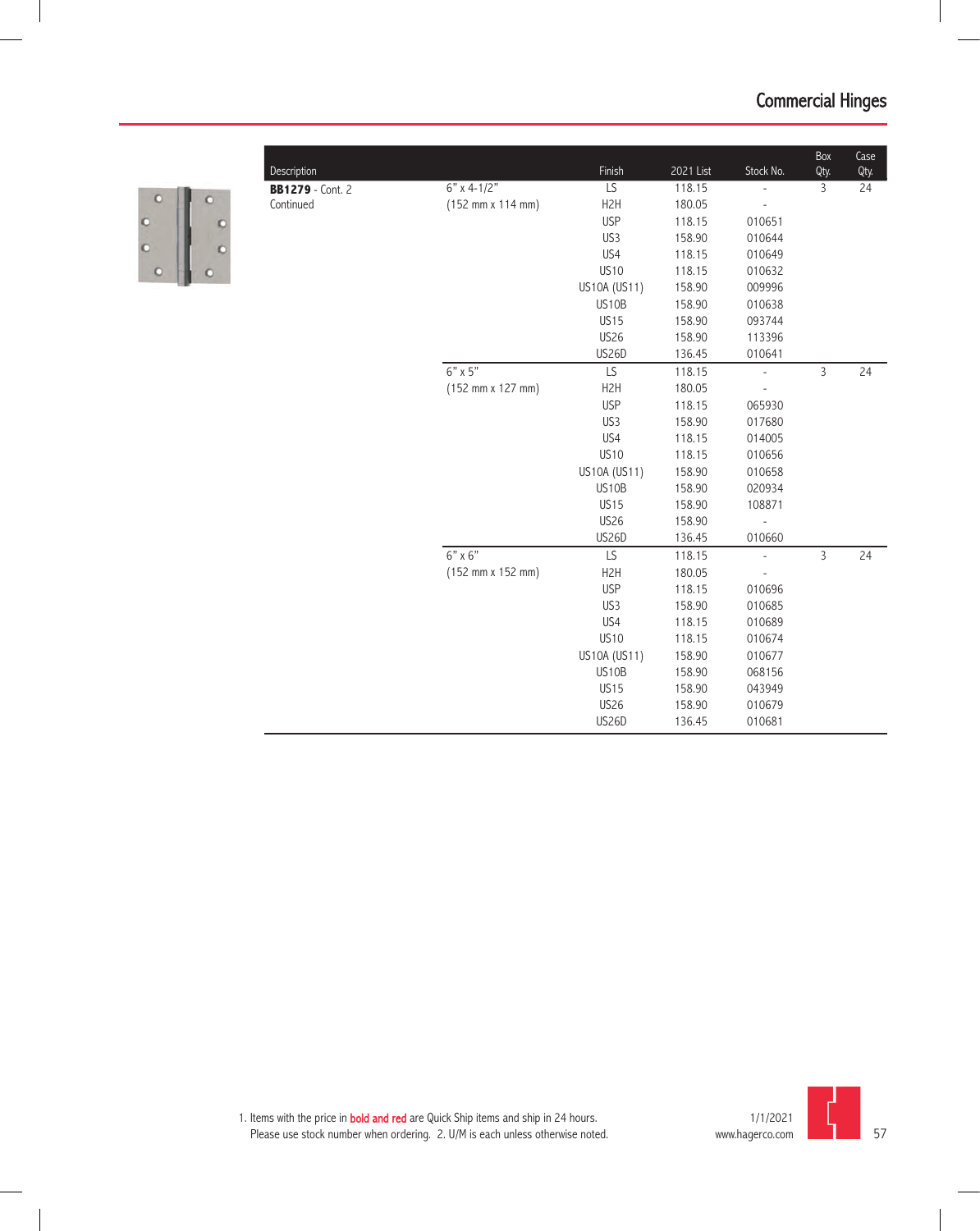

| Description         |                      | Finish       | 2021 List | Stock No.      | Box<br>Qty.    | Case<br>Qty. |
|---------------------|----------------------|--------------|-----------|----------------|----------------|--------------|
| <b>WTBB1279</b>     | $3 - 1/2" \times 5"$ | LS           | 70.20     | $\overline{a}$ | 3              | 24           |
| Wide Throw          | (89 mm x 127 mm)     | <b>USP</b>   | 67.40     | 010918         |                |              |
| Steel               |                      | US3          | 85.95     | 009518         |                |              |
| Full Mortise        |                      | <b>US10</b>  | 70.20     | 101108         |                |              |
| Standard Weight     |                      | US10A (US11) | 85.95     | 009516         |                |              |
| <b>Ball Bearing</b> |                      | US10B        | 85.95     | 023424         |                |              |
|                     |                      | <b>US26</b>  | 85.95     | 065499         |                |              |
|                     |                      | US26D        | 76.50     | 011178         |                |              |
|                     | $3 - 1/2"$ x 6"      | LS           | 70.20     |                | $\overline{3}$ | 24           |
|                     | (89 mm x 152 mm)     | <b>USP</b>   | 67.40     | 066581         |                |              |
|                     |                      | US3          | 85.95     | 047525         |                |              |
|                     |                      | <b>US10</b>  | 70.20     | 121608         |                |              |
|                     |                      | US10A (US11) | 85.95     | 132395         |                |              |
|                     |                      | US10B        | 85.95     | 098415         |                |              |
|                     |                      | <b>US26</b>  | 85.95     | 117331         |                |              |
|                     |                      | US26D        | 76.50     | 009523         |                |              |
|                     | $4" \times 5"$       | LS           | 98.00     |                | $\overline{3}$ | 24           |
|                     | (102 mm x 127 mm)    | <b>USP</b>   | 94.65     | 009537         |                |              |
|                     |                      | US3          | 114.20    | 009531         |                |              |
|                     |                      | <b>US10</b>  | 98.00     | 011977         |                |              |
|                     |                      | US10A (US11) | 114.20    | 009527         |                |              |
|                     |                      | US10B        | 114.20    | 031902         |                |              |
|                     |                      | <b>US26</b>  | 114.20    | 009684         |                |              |
|                     |                      | US26D        | 104.85    | 092731         |                |              |
|                     | $4" \times 6"$       | LS           | 98.00     |                | $\overline{3}$ | 24           |
|                     | (102 mm x 152 mm)    | <b>USP</b>   | 94.65     | 009547         |                |              |
|                     |                      | US3          | 114.20    | 009545         |                |              |
|                     |                      | <b>US10</b>  | 98.00     | 014811         |                |              |
|                     |                      | US10A (US11) | 114.20    | 009540         |                |              |
|                     |                      | US10B        | 114.20    | 006722         |                |              |
|                     |                      | <b>US26</b>  | 114.20    | 022988         |                |              |
|                     |                      | US26D        | 104.85    | 009543         |                |              |
|                     | $4"$ x $7"$          | LS           | 98.00     | 130408         | 3              | 24           |
|                     | (102 mm x 178 mm)    | <b>USP</b>   | 94.65     | 093245         |                |              |
|                     |                      | US3          | 114.20    | 009552         |                |              |
|                     |                      | <b>US10</b>  | 98.00     | 146515         |                |              |
|                     |                      | US10A (US11) | 114.20    | 049316         |                |              |
|                     |                      | US10B        | 114.20    | 015456         |                |              |
|                     |                      | <b>US26</b>  | 114.20    | 002586         |                |              |
|                     |                      | <b>US26D</b> | 104.85    | 009551         |                |              |
|                     |                      |              |           |                |                |              |



-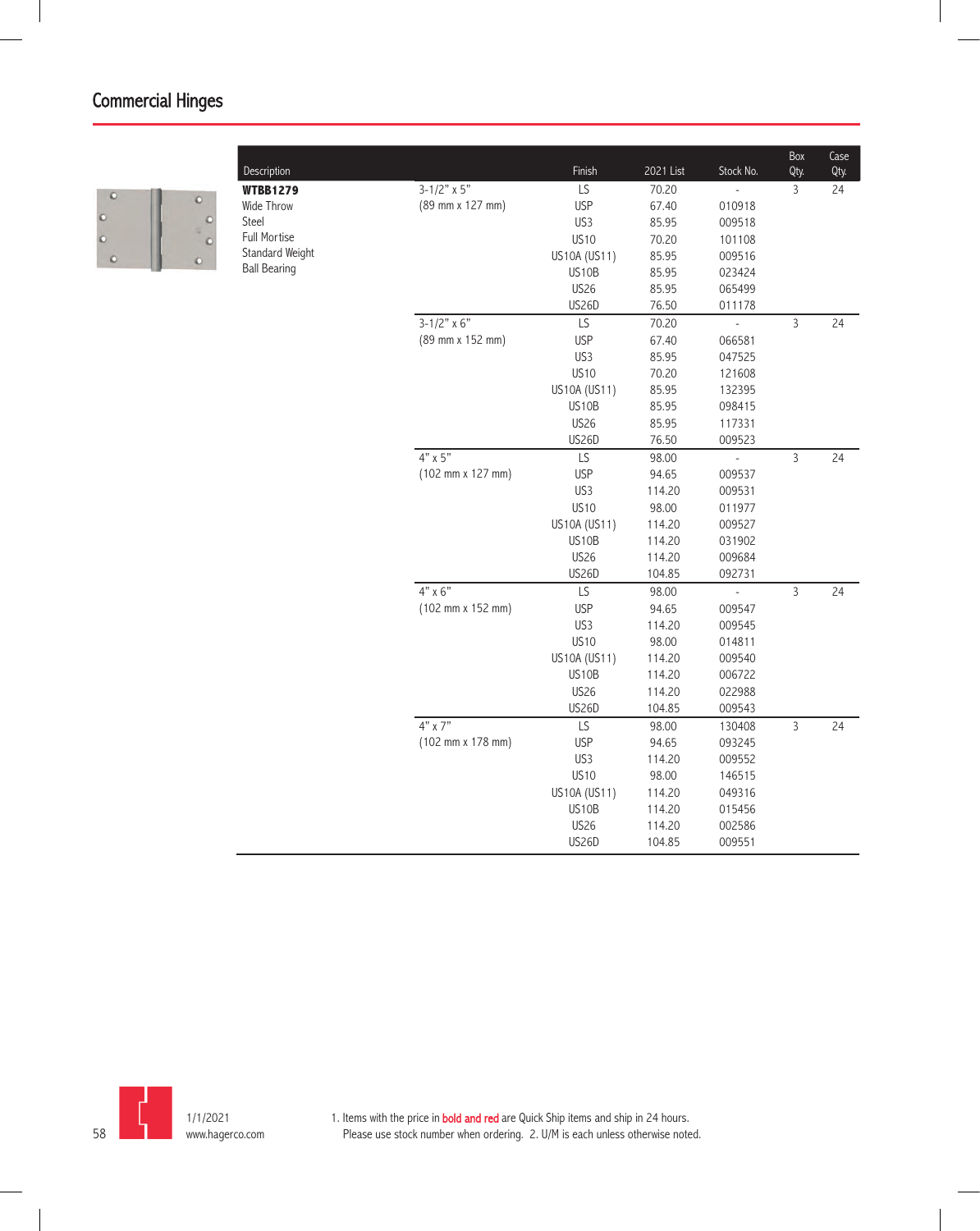| Description             |                                              | Finish       | 2021 List        | Stock No.                | Box<br>Qty.  | Case<br>Qty. |
|-------------------------|----------------------------------------------|--------------|------------------|--------------------------|--------------|--------------|
| <b>WTBB1279</b> - Cont. | 4-1/2" $\times$ 5"                           | LS           | 93.80            |                          | 3            | 24           |
| Continued               | $(114 \, \text{mm} \times 127 \, \text{mm})$ | <b>USP</b>   | 91.80            | 009587                   |              |              |
|                         |                                              | US3          | 105.00           | 009573                   |              |              |
|                         |                                              | <b>US10</b>  | 93.80            | 009557                   |              |              |
|                         |                                              | US10A (US11) | 105.00           | 009559                   |              |              |
|                         |                                              | US10B        | 105.00           | 009564                   |              |              |
|                         |                                              | <b>US26</b>  | 105.00           | 009566                   |              |              |
|                         |                                              | US26D        | 98.20            | 009567                   |              |              |
|                         | $4 - 1/2" \times 6"$                         | LS           | 93.80            | $\overline{\phantom{a}}$ | 3            | 24           |
|                         | $(114 \, \text{mm} \times 152 \, \text{mm})$ | <b>USP</b>   | 91.80            | 009629                   |              |              |
|                         |                                              | US3          | 105.00           | 009613                   |              |              |
|                         |                                              | <b>US10</b>  | 93.80            | 009591                   |              |              |
|                         |                                              | US10A (US11) | 105.00           | 009596                   |              |              |
|                         |                                              | US10B        | 105.00           | 009600                   |              |              |
|                         |                                              | <b>US26</b>  | 105.00           | 009601                   |              |              |
|                         |                                              | US26D        | 98.20            | 009607                   |              |              |
|                         | $4 - 1/2"$ x 7"                              | <b>USP</b>   | 98.80            | 009654                   | $\mathsf{3}$ | 24           |
|                         | $(114 \text{ mm} \times 178 \text{ mm})$     | US3          | 112.85           | 009644                   |              |              |
|                         |                                              | <b>US10</b>  | 100.95           | 009636                   |              |              |
|                         |                                              | US10A (US11) | 112.85           | 097139                   |              |              |
|                         |                                              | US10B        | 112.85           | 034974                   |              |              |
|                         |                                              | <b>US26D</b> | 105.70           | 009642                   |              |              |
|                         | $4 - 1/2" \times 8"$                         | <b>USP</b>   | 98.80            | 009671                   | $\mathbf{3}$ | 24           |
|                         | $(114 \, \text{mm} \times 203 \, \text{mm})$ | US3          | 112.85           | 093992                   |              |              |
|                         |                                              | <b>US10</b>  | 100.95           | 066950                   |              |              |
|                         |                                              | US10A (US11) | 112.85           | 028232                   |              |              |
|                         |                                              | US10B        | 112.85           | 019076                   |              |              |
|                         |                                              | US26D        | 105.70           | 009663                   |              |              |
|                         | $5" \times 6"$                               | <b>USP</b>   | 125.45           | 049054                   | $\mathsf{3}$ | 24           |
|                         | (127 mm x 152 mm)                            | US3          | 156.70           | 097745                   |              |              |
|                         |                                              | <b>US10</b>  | 131.65           | 009676                   |              |              |
|                         |                                              | US10A (US11) | 156.70           | 019102                   |              |              |
|                         |                                              | US10B        | 156.70           | 028233                   |              |              |
|                         |                                              | US26D        | 144.20           | 009683                   |              |              |
|                         | $5" \times 7"$                               | <b>USP</b>   | 125.45           | 033635                   | $\mathsf{3}$ | 24           |
|                         | (127 mm x 178 mm)                            | US3          | 156.70           | 021386                   |              |              |
|                         |                                              | <b>US10</b>  | 131.65           | 009694                   |              |              |
|                         |                                              | US10A (US11) | 156.70           | 050575                   |              |              |
|                         |                                              | US10B        | 156.70           | 030684                   |              |              |
|                         |                                              | <b>US26D</b> | 144.20           | 036924                   |              |              |
|                         | $5" \times 8"$                               | <b>USP</b>   | 125.45           | 027044                   | $\mathsf{3}$ | 24           |
|                         | $(127 \, \text{mm} \times 203 \, \text{mm})$ | US3          | 156.70           | 047665                   |              |              |
|                         |                                              | <b>US10</b>  | 131.65           | 042602                   |              |              |
|                         |                                              |              |                  |                          |              |              |
|                         |                                              | US10A (US11) | 156.70<br>156.70 | 034328                   |              |              |
|                         |                                              | US10B        |                  | 011281                   |              |              |
|                         |                                              | <b>US26D</b> | 144.20           | 094856                   |              |              |



c

 $\begin{matrix} 0 \\ 0 \end{matrix}$ 

 $\circ$  $\ddot{\circ}$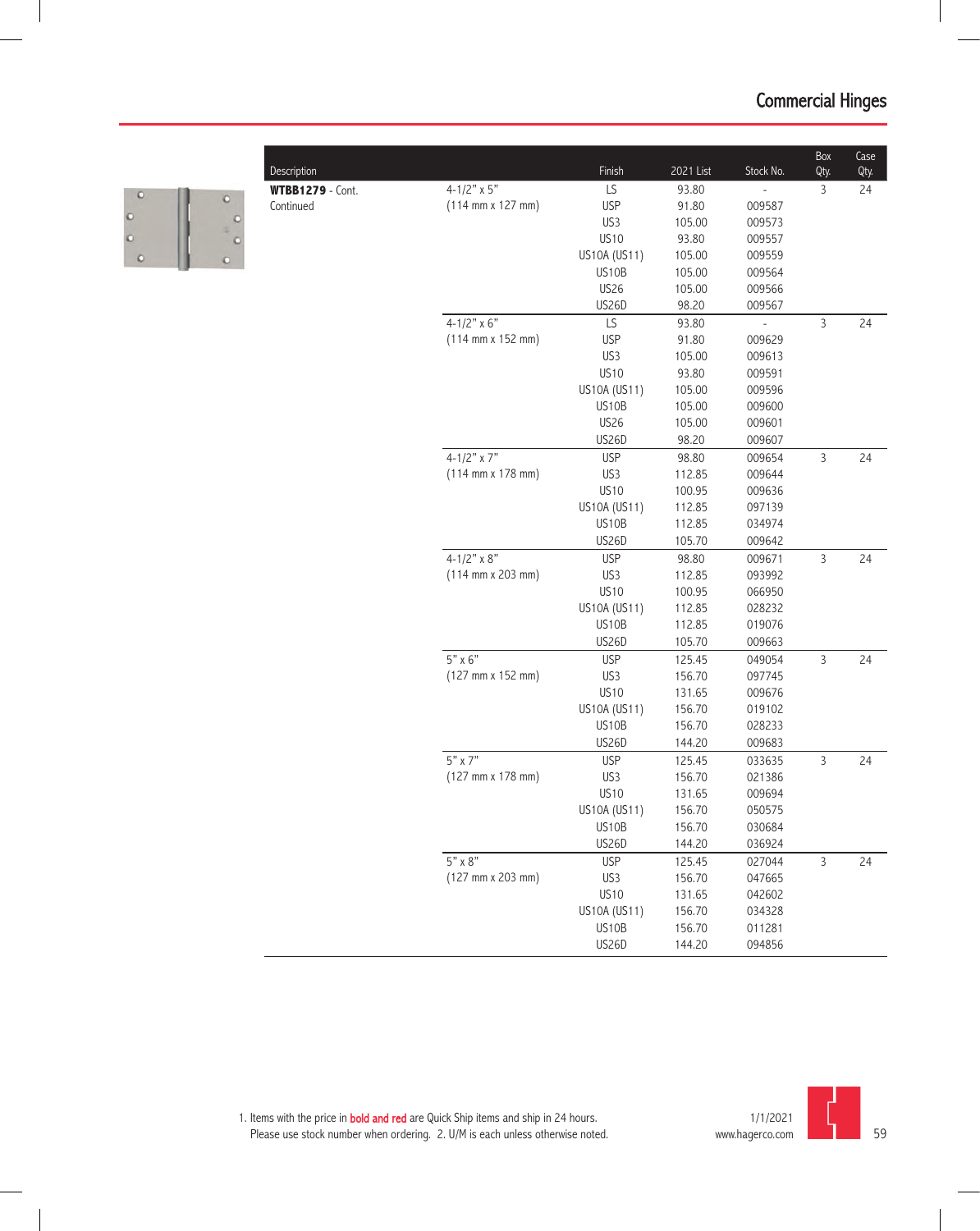| Description                                                                                                                                                           |                   | Finish          | 2021 List | Stock No. | Box<br>Qty.    | Case<br>Qty. |
|-----------------------------------------------------------------------------------------------------------------------------------------------------------------------|-------------------|-----------------|-----------|-----------|----------------|--------------|
| 1303                                                                                                                                                                  | 3" (76 mm)        | <b>USP</b>      | 45.30     | 126803    | $\mathbf{1}$   | 10           |
| Double Acting                                                                                                                                                         |                   | US3             | 59.75     | 126804    |                |              |
| Spring Hinge                                                                                                                                                          |                   | US4             | 54.80     | 126805    |                |              |
|                                                                                                                                                                       |                   | <b>US26D</b>    | 74.00     | 126807    |                |              |
|                                                                                                                                                                       | 4" (102 mm)       | <b>USP</b>      | 51.35     | 126808    | $\mathbf{1}$   | 10           |
|                                                                                                                                                                       |                   | US <sub>3</sub> | 67.55     | 126809    |                |              |
|                                                                                                                                                                       |                   | US4             | 66.50     | 126810    |                |              |
|                                                                                                                                                                       |                   | <b>US26D</b>    | 83.10     | 126811    |                |              |
|                                                                                                                                                                       | 5" (127 mm)       | <b>USP</b>      | 73.50     | 126812    | $\mathbf{1}$   | $10$         |
|                                                                                                                                                                       |                   | US <sub>3</sub> | 99.15     | 126813    |                |              |
|                                                                                                                                                                       |                   | US4             | 109.05    | 126814    |                |              |
|                                                                                                                                                                       |                   | <b>US26D</b>    | 121.50    | 126815    |                |              |
|                                                                                                                                                                       | 6" (152 mm)       | <b>USP</b>      | 73.50     | 126816    | $\mathbf{1}$   | 10           |
|                                                                                                                                                                       |                   | US3             | 99.15     | 126817    |                |              |
|                                                                                                                                                                       |                   | US4             | 109.05    | 126818    |                |              |
|                                                                                                                                                                       |                   | <b>US26D</b>    | 121.50    | 126819    |                |              |
| <b>BB1360</b>                                                                                                                                                         | $4-1/2"$ (114 mm) | <b>US32D</b>    | 228.50    | 060909    | $\mathsf{3}$   | 36           |
| <b>Stainless Steel</b><br><b>Full Mortise</b><br>Standard Weight<br><b>Ball Bearing</b><br>Swing Clear<br>RH Standard (reversible to LH)                              | $5"$ (127 mm)     | <b>US32D</b>    | 228.50    | 097565    | $\overline{3}$ | 36           |
| <b>BB1361</b>                                                                                                                                                         | 4-1/2" (114 mm)   | <b>US32D</b>    | 228.50    | 044728    | $\mathsf{3}$   | 36           |
| <b>Stainless Steel</b><br><b>Full Mortise</b><br>Standard Weight<br><b>Ball Bearing</b><br>Swing Clear<br><b>Beveled Edge Doors</b><br>RH Standard (reversible to LH) | 5" (127 mm)       | <b>US32D</b>    | 228.50    | 094295    | $\overline{3}$ | 36           |
| <b>BB1362</b>                                                                                                                                                         | 4-1/2" (114 mm)   | <b>US32D</b>    | 256.10    | 045163    | 3              | 24           |
| <b>Stainless Steel</b><br><b>Full Mortise</b><br>Heavy Weight<br><b>Ball Bearing</b><br>Swing Clear<br>RH Standard (reversible to LH)                                 | 5" (127 mm)       | <b>US32D</b>    | 256.10    | 041420    | $\overline{3}$ | 24           |

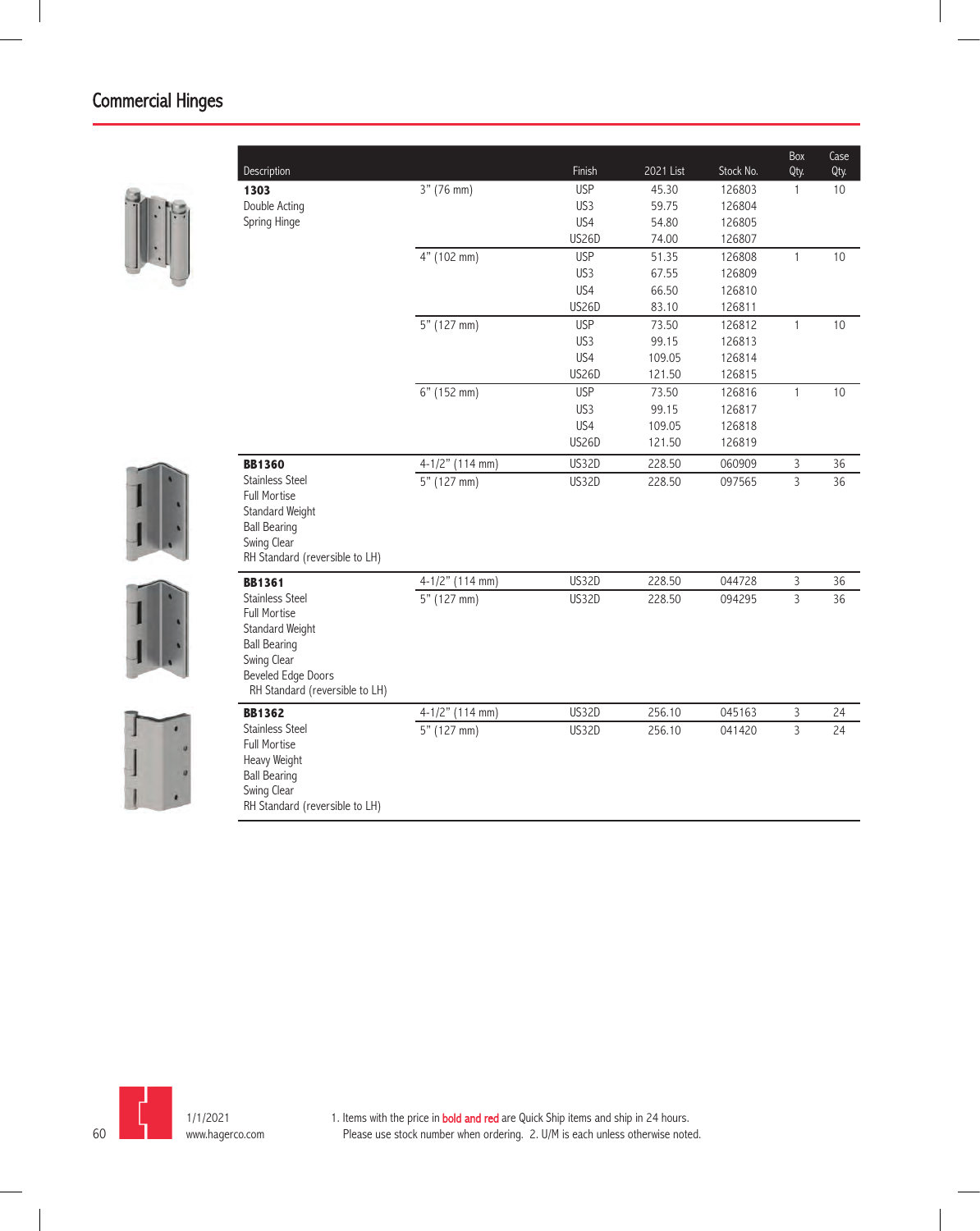|  | Description                                                                                                                                                        |                   | Finish       | 2021 List                                      | Stock No.                | Box<br>Qty.    | Case<br>Qty.    |
|--|--------------------------------------------------------------------------------------------------------------------------------------------------------------------|-------------------|--------------|------------------------------------------------|--------------------------|----------------|-----------------|
|  | <b>BB1363</b>                                                                                                                                                      | 4-1/2" (114 mm)   | <b>US32D</b> | 256.10                                         | 042414                   | 3              | 24              |
|  | <b>Stainless Steel</b><br><b>Full Mortise</b><br>Heavy Weight<br><b>Ball Bearing</b><br>Swing Clear<br><b>Beveled Edge Doors</b><br>RH Standard (reversible to LH) | 5" (127 mm)       | <b>US32D</b> | 256.10                                         | 042845                   | $\overline{3}$ | $\overline{24}$ |
|  | <b>BB1577</b><br>Brass or stainless<br><b>Full Mortise</b><br>Standard Weight<br><b>Ball Bearing</b><br><b>Both Leaves Tapped</b>                                  |                   |              | $108.55*$<br>*Add to price of<br><b>BB1191</b> | $\overline{a}$           | 3              | 48              |
|  | <b>BB1578</b><br>Brass or stainless<br><b>Full Mortise</b><br><b>Standard Weight</b><br><b>Ball Bearing</b><br>One Leaf Tapped<br>Specify Handing                  |                   |              | $108.55*$<br>*Add to price of<br>BB1191        | $\overline{a}$           | 3              | 48              |
|  | 1712                                                                                                                                                               | $3-1/2"$ (89 mm)  | <b>ALL</b>   | 59.70                                          | $\overline{\phantom{a}}$ | 10             | 100             |
|  | <b>Ball Tip Hinge Kit</b>                                                                                                                                          | 4" (102 mm)       | <b>ALL</b>   | 59.70                                          | $\overline{\phantom{a}}$ | 10             | 100             |
|  | Standard Weight                                                                                                                                                    | $4-1/2"$ (114 mm) | ALL          | 60.15                                          | $\omega$                 | 10             | 100             |
|  |                                                                                                                                                                    | 5" (127 mm)       | ALL          | 60.15                                          | $\bar{\phantom{a}}$      | 10             | 100             |
|  |                                                                                                                                                                    | 6" (152 mm)       | <b>ALL</b>   | 60.15                                          | $\blacksquare$           | 10             | 100             |
|  | 1713                                                                                                                                                               | $4-1/2"$ (114 mm) | ALL          | 65.70                                          | $\overline{\phantom{a}}$ | 10             | 100             |
|  | <b>Ball Tip Hinge Kit</b>                                                                                                                                          | $5"$ (127 mm)     | ALL          | 65.70                                          | $\overline{\phantom{a}}$ | 10             | 100             |
|  | Heavy Weight                                                                                                                                                       | 6" (152 mm)       | <b>ALL</b>   | 65.70                                          | $\overline{\phantom{a}}$ | 10             | 100             |
|  | 1716                                                                                                                                                               | $3-1/2"$ (89 mm)  | ALL          | 60.15                                          | $\overline{\phantom{a}}$ | 10             | 100             |
|  | Acorn Tip Hinge Kit                                                                                                                                                | 4" (102 mm)       | <b>ALL</b>   | 60.15                                          | $\overline{\phantom{a}}$ | 10             | 100             |
|  | Standard Weight                                                                                                                                                    | 4-1/2" (114 mm)   | ALL          | 60.15                                          | $\overline{\phantom{a}}$ | 10             | 100             |
|  |                                                                                                                                                                    | 5" (127 mm)       | ALL          | 60.15                                          | $\overline{\phantom{a}}$ | 10             | 100             |
|  |                                                                                                                                                                    | 6" (152 mm)       | <b>ALL</b>   | 60.15                                          | $\overline{\phantom{a}}$ | 10             | 100             |
|  | 1717                                                                                                                                                               | 4-1/2" (114 mm)   | <b>ALL</b>   | 65.70                                          | $\overline{\phantom{a}}$ | 10             | 100             |
|  | Acorn Tip Hinge Kit                                                                                                                                                | 5" (127 mm)       | ALL          | 65.70                                          | $\overline{a}$           | 10             | 100             |
|  | Heavy Weight                                                                                                                                                       | 6" (152 mm)       | ALL          | 65.70                                          | $\overline{a}$           | 10             | 100             |

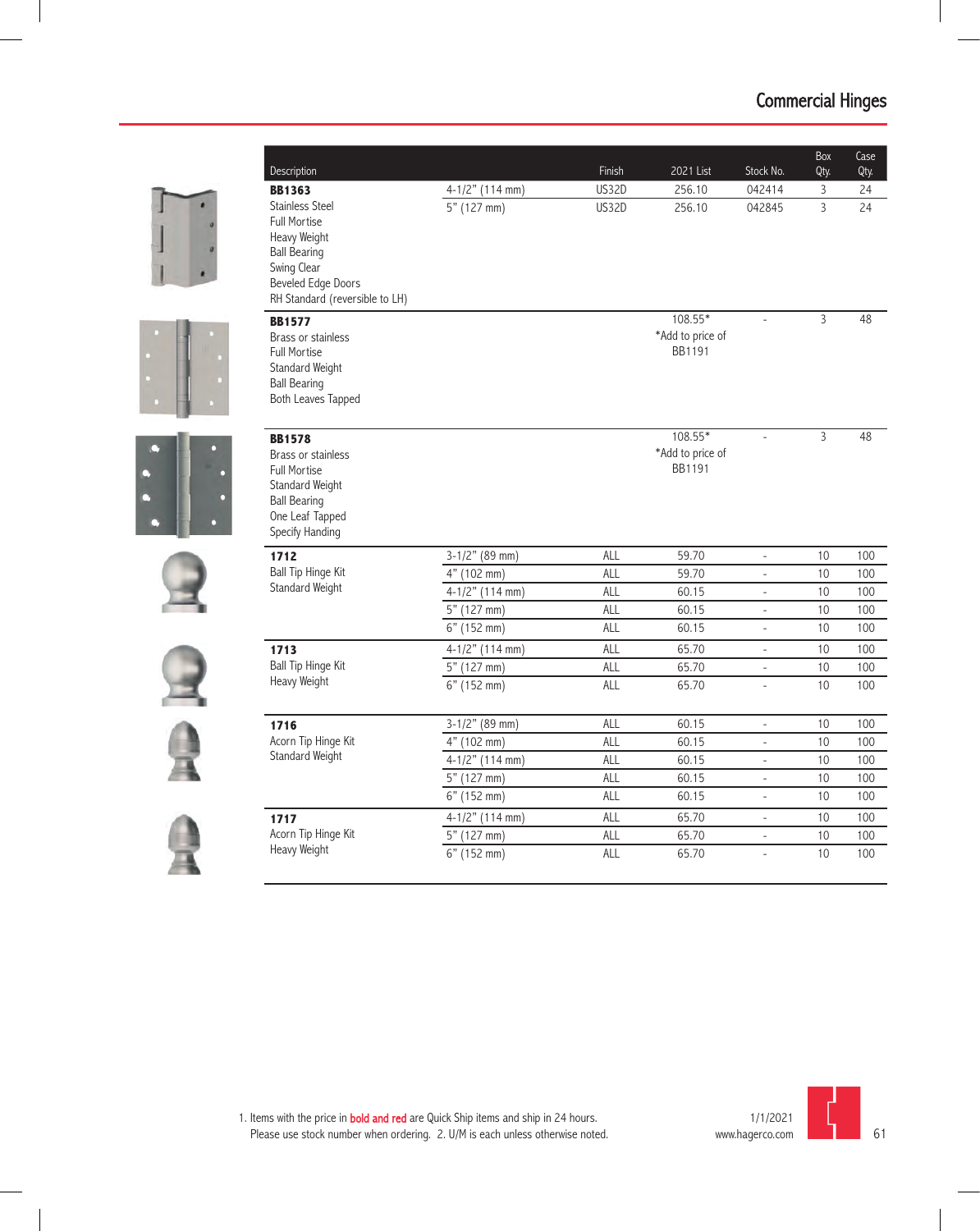











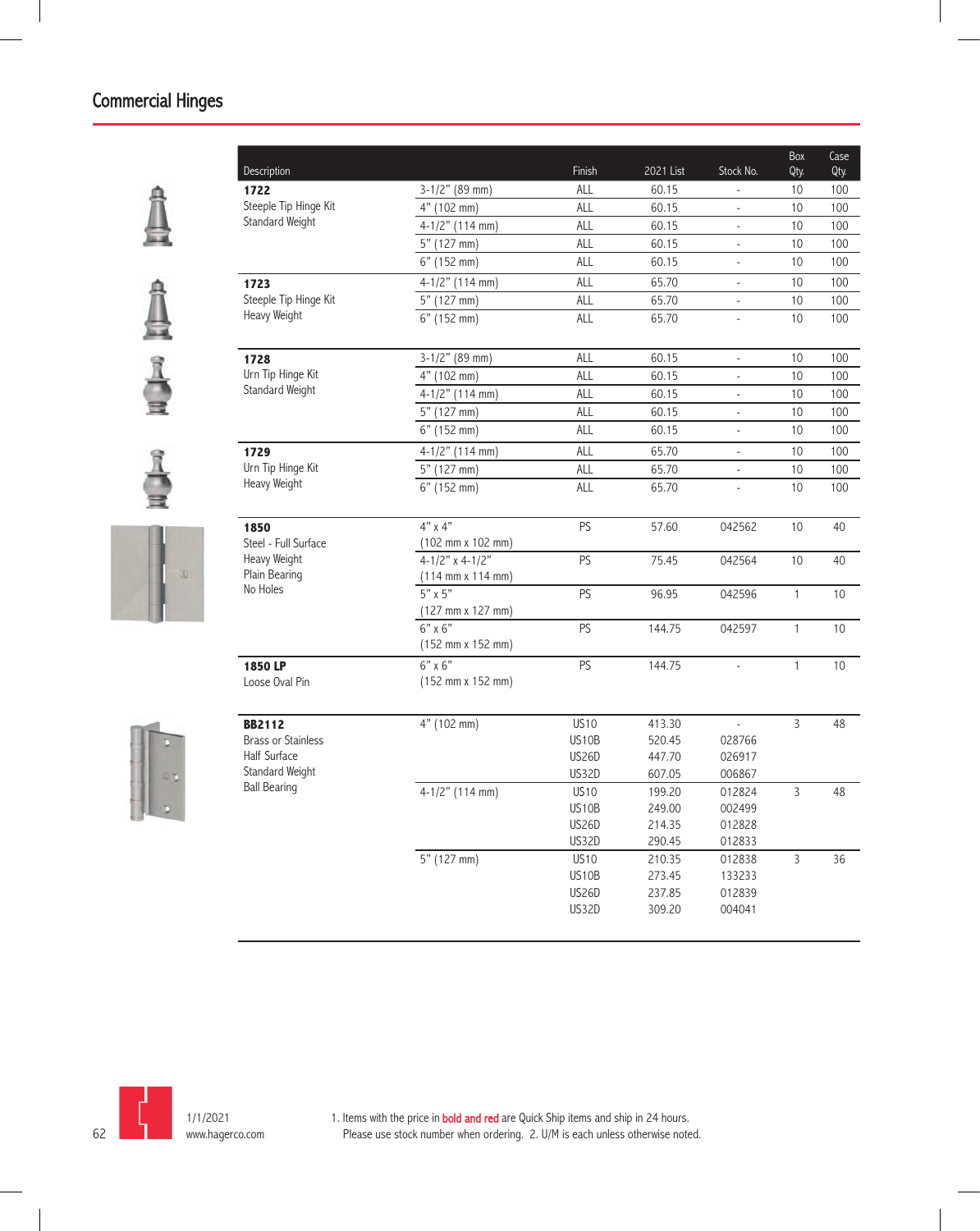|                | Description                     |                   | Finish                    | 2021 List        | Stock No.                    | Box<br>Qty.    | Case<br>Qty. |
|----------------|---------------------------------|-------------------|---------------------------|------------------|------------------------------|----------------|--------------|
|                | <b>BB2168</b>                   | $4-1/2"$ (114 mm) | <b>USP</b>                | 314.40           | 012899                       | $\mathsf{3}$   | 36           |
| O<br>o         | Steel                           |                   | <b>US10</b>               | 327.55           |                              |                |              |
| O<br>$\circ$   | Full Surface                    |                   | US10A (US11)              | 383.50           | $\frac{1}{2}$                |                |              |
| O<br>$\circ$   | Heavy Weight                    |                   | US10B                     | 383.50           | 089570                       |                |              |
|                | <b>Ball Bearing</b>             |                   | US26D                     | 343.70           | 012898                       |                |              |
| O<br>Ю         |                                 | 5" (127 mm)       | <b>USP</b>                | 379.55           | 012902                       | $\overline{3}$ | 24           |
|                |                                 |                   | <b>US10</b>               | 398.55           |                              |                |              |
|                |                                 |                   | US10A (US11)              | 519.35           |                              |                |              |
|                |                                 |                   | US10B                     | 519.35           |                              |                |              |
|                |                                 |                   | US26D                     | 451.65           | 011313                       |                |              |
|                |                                 |                   |                           |                  |                              |                |              |
| o              | <b>BB2169</b>                   | 4-1/2" (114 mm)   | <b>USP</b><br><b>US10</b> | 219.90           | 012914                       | 3              | 36           |
|                | Steel                           |                   |                           | 327.60           | 042983                       |                |              |
| D<br><b>SO</b> | Full Surface<br>Heavy Weight    |                   | US10A (US11)<br>US10B     | 383.50<br>343.70 | 061635<br>115013             |                |              |
|                | <b>Ball Bearing</b>             |                   | US26D                     | 338.90           | 012911                       |                |              |
|                |                                 | 5" (127 mm)       | <b>USP</b>                | 338.90           | 012923                       | $\overline{3}$ | 24           |
| o              |                                 |                   | <b>US10</b>               | 355.80           |                              |                |              |
|                |                                 |                   | US10A (US11)              | 474.75           |                              |                |              |
|                |                                 |                   | US10B                     | 474.75           | 080993                       |                |              |
|                |                                 |                   | US26D                     | 412.80           | 012920                       |                |              |
|                | <b>BB2171</b>                   | $4-1/2"$ (114 mm) | <b>USP</b>                | 85.95            | 012946                       | $\mathsf{3}$   | 48           |
| D              | Steel                           |                   | <b>US10</b>               | 101.50           | 012934                       |                |              |
|                | Full Surface                    |                   | US10A (US11)              | 129.40           |                              |                |              |
| D<br><b>SO</b> | Standard Weight                 |                   | US10B                     | 129.40           | 143435                       |                |              |
|                | <b>Ball Bearing</b>             |                   | US26D                     | 113.85           | 012940                       |                |              |
| o              |                                 | 5" (127 mm)       | <b>USP</b>                | 102.95           | 012956                       | $\mathsf{3}$   | 36           |
|                |                                 |                   | <b>US10</b>               | 135.45           | 026071                       |                |              |
|                |                                 |                   | US10A (US11)              | 168.10           | $\frac{1}{2}$                |                |              |
|                |                                 |                   | US10B                     | 168.10           | $\overline{a}$               |                |              |
|                |                                 |                   | US26D                     | 146.15           | 012952                       |                |              |
|                | <b>AB7001</b>                   | $4-1/2"$ (114 mm) | LS                        | 192.00           | $\overline{\phantom{a}}$     | $\mathsf{3}$   | 36           |
|                | Steel                           |                   | <b>USP</b>                | 192.00           | 122842                       |                |              |
|                | Full Mortise                    |                   | US3                       | 236.00           | 028735                       |                |              |
|                | Standard Weight                 |                   | <b>US10</b>               | 199.80           | $\overline{\phantom{a}}$     |                |              |
|                | Concealed Anti-Friction Bearing |                   | US10A (US11)              | 236.00           | 077050                       |                |              |
|                | Swing Clear                     |                   | US10B                     | 236.00           | 008284                       |                |              |
|                |                                 |                   | <b>US26</b>               | 236.00           |                              |                |              |
|                |                                 |                   | US26D                     | 187.10           | 024377                       |                |              |
|                |                                 | 5" (127 mm)       | LS                        | 192.00           | $\qquad \qquad \blacksquare$ | $\mathsf{3}$   | 36           |
|                |                                 |                   | <b>USP</b>                | 192.00           |                              |                |              |
|                |                                 |                   | US3                       | 236.00           | 102769                       |                |              |
|                |                                 |                   | <b>US10</b>               | 199.80           |                              |                |              |
|                |                                 |                   | US10A (US11)              | 236.00           |                              |                |              |
|                |                                 |                   | US10B                     | 236.00           |                              |                |              |
|                |                                 |                   | US26                      | 236.00           | 079631                       |                |              |
|                |                                 |                   | US26D                     | 187.10           | 087869                       |                |              |

 $\circ$ 

 $\circ$ 

 $\circ$ 

 $\circ$ 

 $\circ$ 

 $\circ$ 

 $\ddot{\cdot}$ 

1. Items with the price in **bold and red** are Quick Ship items and ship in 24 hours. Please use stock number when ordering. 2. U/M is each unless otherwise noted.



63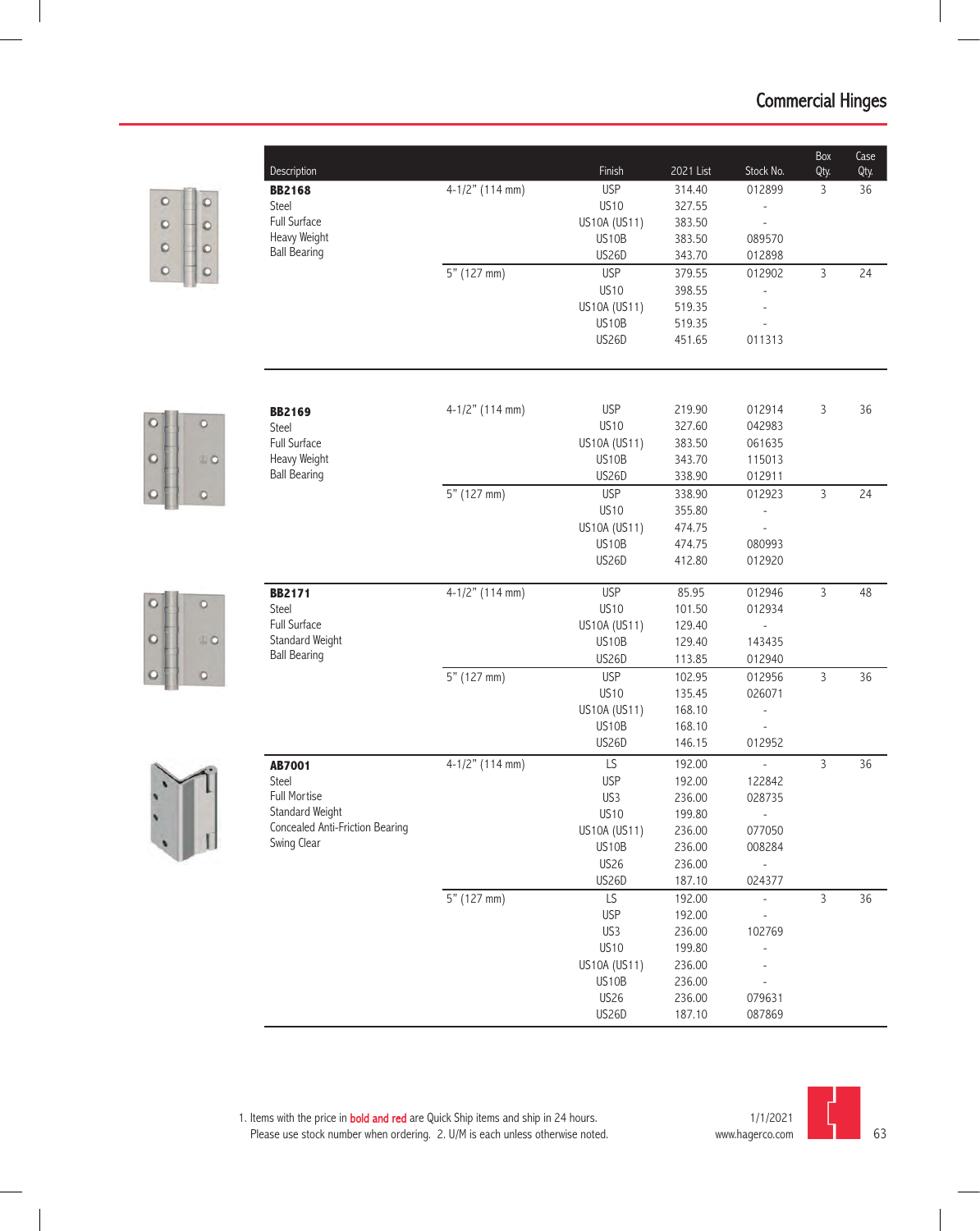| Description                                    |                   | Finish          | 2021 List | Stock No.      | Box<br>Qty.    | Case<br>Qty. |
|------------------------------------------------|-------------------|-----------------|-----------|----------------|----------------|--------------|
| <b>AB7002</b>                                  | $4-1/2"$ (114 mm) | LS              | 192.00    |                | 3              | 36           |
| Steel                                          |                   | <b>USP</b>      | 192.00    | 065541         |                |              |
| Full Mortise                                   |                   | US3             | 236.00    | 024690         |                |              |
| Standard Weight                                |                   | <b>US10</b>     | 199.80    | L,             |                |              |
| Concealed Anti-Friction Bearing                |                   | US10A (US11)    | 236.00    | 103793         |                |              |
| Swing Clear<br>Beveled Edge Doors              |                   | US10B           | 236.00    | 008287         |                |              |
|                                                |                   | <b>US26</b>     | 236.00    | 068502         |                |              |
|                                                |                   | US26D           | 187.10    | 094245         |                |              |
|                                                | 5" (127 mm)       | LS              | 192.00    | $\overline{a}$ | 3              | 36           |
|                                                |                   | <b>USP</b>      | 192.00    | 161148         |                |              |
|                                                |                   | US3             | 236.00    | 068098         |                |              |
|                                                |                   | <b>US10</b>     | 199.80    |                |                |              |
|                                                |                   | US10A (US11)    | 236.00    |                |                |              |
|                                                |                   | US10B           | 236.00    |                |                |              |
|                                                |                   | <b>US26</b>     | 236.00    |                |                |              |
|                                                |                   | <b>US26D</b>    | 187.10    | 013655         |                |              |
| <b>AB7501</b>                                  | $4-1/2"$ (114 mm) | <b>USP</b>      | 237.60    | 073850         | $\overline{3}$ | 24           |
| Steel                                          |                   | <b>US10</b>     | 240.90    | 017299         |                |              |
| <b>Full Mortise</b>                            |                   | US10A (US11)    | 289.20    | 019030         |                |              |
| Heavy Weight                                   |                   | US10B           | 289.20    | 122627         |                |              |
| Concealed Anti-Friction Bearing<br>Swing Clear |                   | <b>US26D</b>    | 219.25    | 013622         |                |              |
|                                                | 5" (127 mm)       | <b>USP</b>      | 237.60    |                | 3              | 24           |
|                                                |                   | <b>US10</b>     | 240.90    | 027631         |                |              |
|                                                |                   | US10A (US11)    | 289.20    | 116946         |                |              |
|                                                |                   | US10B           | 289.20    | 159182         |                |              |
|                                                |                   | US26D           | 219.25    | 013628         |                |              |
| AB7502                                         | $4-1/2"$ (114 mm) | <b>USP</b>      | 237.60    | 041605         | $\mathsf{3}$   | 24           |
| <b>Steel</b>                                   |                   | <b>US10</b>     | 240.90    | 025196         |                |              |
| Full Mortise                                   |                   | US10A (US11)    | 289.20    | 081770         |                |              |
| Heavy Weight                                   |                   | US10B           | 289.20    | 085448         |                |              |
| Concealed Anti-Friction Bearing                |                   | <b>US26D</b>    | 219.25    | 094244         |                |              |
| Swing Clear                                    | 5" (127 mm)       | <b>USP</b>      | 237.60    | 116906         | 3              | 24           |
| <b>Beveled Edge Doors</b>                      |                   | <b>US10</b>     | 240.90    | 025197         |                |              |
|                                                |                   | US10A (US11)    | 289.20    | 094319         |                |              |
|                                                |                   | US10B           | 289.20    | 109409         |                |              |
|                                                |                   | <b>US26D</b>    | 219.25    | 013645         |                |              |
| <b>AB7505</b>                                  | $5"$ x 4-1/2"     | LH USP          | 337.95    | 013659         | $\mathbf{1}$   | 10           |
| Steel                                          | (127 mm x 114 mm) | RH USP          | 337.95    | 092796         |                |              |
| Full Mortise                                   |                   | LH US10         | 344.40    | 043893         |                |              |
| Heavy Weight                                   |                   | RH US10         | 344.40    | 054740         |                |              |
| Concealed Anti-Friction Bearing                |                   | LH US10A (US11) | 416.90    | 013652         |                |              |
| Anchor Hinge                                   |                   | RH US10A (US11) | 416.90    |                |                |              |
| Specify Handing                                |                   | LH US10B        | 416.90    | 105739         |                |              |
|                                                |                   | RH US10B        | 416.90    | 105740         |                |              |
|                                                |                   | LH US26D        | 331.80    | 094710         |                |              |
|                                                |                   | RH US26D        | 331.80    | 094711         |                |              |
|                                                |                   |                 |           |                |                |              |







64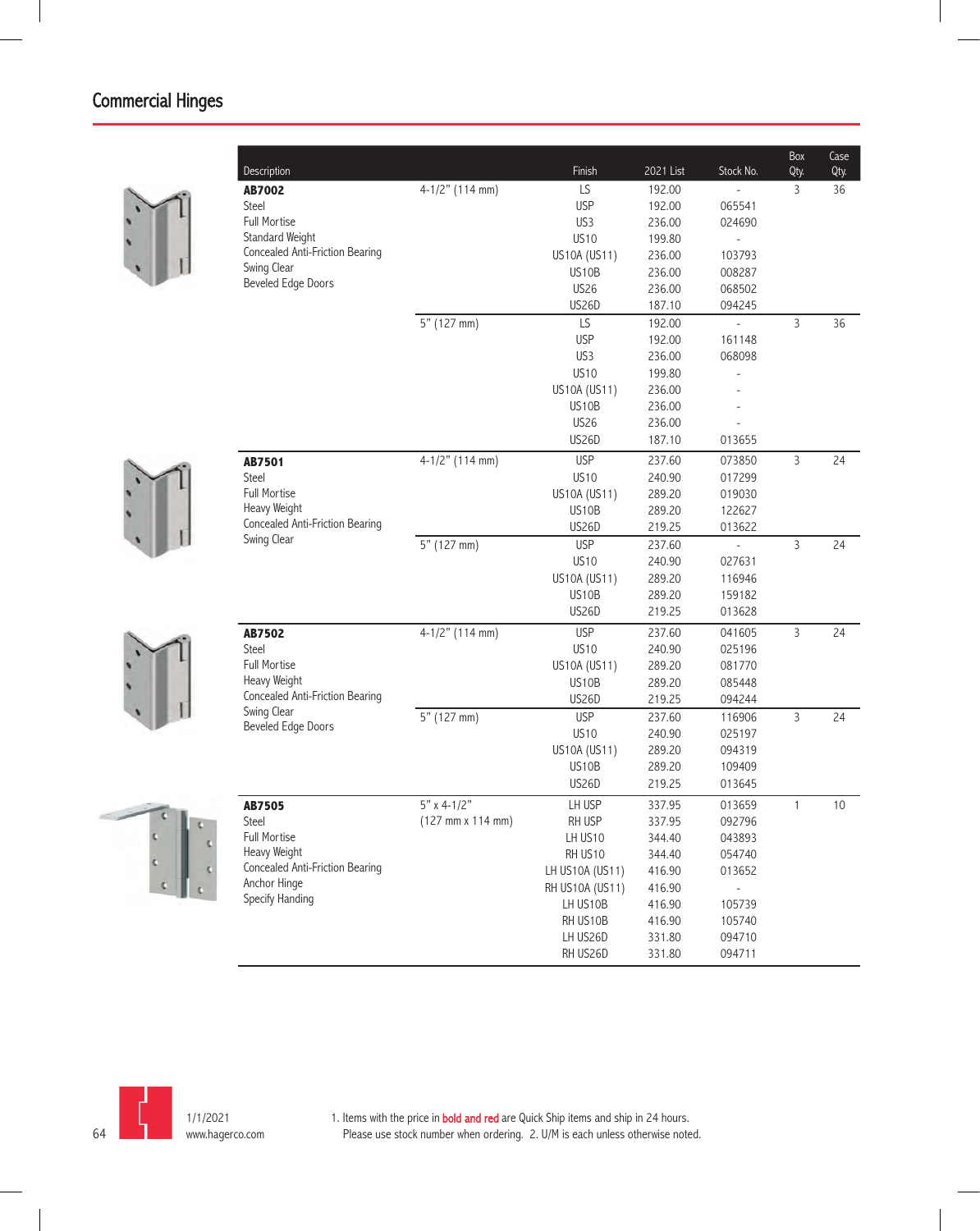









| Description                                     |                                              | Finish                      | 2021 List        | Stock No.        | Box<br>Qty.  | Case<br>Qty. |
|-------------------------------------------------|----------------------------------------------|-----------------------------|------------------|------------------|--------------|--------------|
| <b>AB7506</b>                                   | $5"$ x 4-1/2"                                | LH USP                      | 337.95           | 013684           | 1            | 10           |
| Steel                                           | (127 mm x 114 mm)                            | RH USP                      | 337.95           | 013687           |              |              |
| Full Mortise                                    |                                              | LH US <sub>10</sub>         | 344.40           | 094813           |              |              |
| Heavy Weight                                    |                                              | RH US10                     | 344.40           | 093244           |              |              |
| Concealed Anti-Friction Bearing                 |                                              | LH US10A (US11)             | 416.90           | 013664           |              |              |
| Anchor Hinge                                    |                                              | RH US10A (US11)             | 416.90           | 112521           |              |              |
| Specify Handing                                 |                                              | LH US10B                    | 416.90           | 124567           |              |              |
|                                                 |                                              | RH US10B                    | 416.90           | 124568           |              |              |
|                                                 |                                              | LH US26D                    | 331.80           | 013674           |              |              |
|                                                 |                                              | RH US26D                    | 331.80           | 013676           |              |              |
| AB7507                                          | $5"$ x 4-1/2"                                | LH USP                      | 337.95           | 018824           | $\mathbf{1}$ | 10           |
| Steel                                           | (127 mm x 114 mm)                            | RH USP                      | 337.95           | 071660           |              |              |
| Full Mortise                                    |                                              | LH US10                     | 344.40           | 076424           |              |              |
| Heavy Weight                                    |                                              | RH US10                     | 344.40           |                  |              |              |
| Concealed Anti-Friction Bearing                 |                                              | LH US10A (US11)             | 416.90           |                  |              |              |
| Anchor Hinge<br>Specify Handing                 |                                              | RH US10A (US11)             | 416.90           |                  |              |              |
|                                                 |                                              | LH US10B                    | 416.90           | 100912           |              |              |
|                                                 |                                              | RH US10B                    | 416.90           | 100911           |              |              |
|                                                 |                                              | LH US26D                    | 331.80           | 013696           |              |              |
|                                                 |                                              | RH US26D                    | 331.80           | 096847           |              |              |
| <b>AB7508</b>                                   | $5"$ x 4-1/2"                                | LH USP                      | 337.95           | 013735           | 1            | 10           |
| <b>Steel</b>                                    | $(127 \, \text{mm} \times 114 \, \text{mm})$ | RH USP                      | 337.95           | 013736           |              |              |
| Full Mortise                                    |                                              | LH US10                     | 344.40           | 016914           |              |              |
| Heavy Weight                                    |                                              | RH US10                     | 344.40           | 016885           |              |              |
| Concealed Anti-Friction Bearing<br>Anchor Hinge |                                              | LH US10A (US11)             | 416.90           | 013713           |              |              |
| <b>Beveled Edge Doors</b>                       |                                              | RH US10A (US11)             | 416.90           | 039369           |              |              |
| Specify Handing                                 |                                              | LH US10B                    | 416.90           | 096476           |              |              |
|                                                 |                                              | RH US10B                    | 416.90           | 096475           |              |              |
|                                                 |                                              | LH US26D                    | 324.25           | 013721           |              |              |
|                                                 |                                              | RH US26D                    | 324.25           | 013722           |              |              |
| <b>AB7509</b>                                   | $5"$ x 4-1/2"                                | LH USP                      | 337.95           | $\overline{a}$   | 1            | 10           |
| Steel                                           | $(127$ mm x 114 mm)                          | RH USP                      | 337.95           |                  |              |              |
| Full Mortise<br>Heavy Weight                    |                                              | LH US10                     | 344.40           | 036585           |              |              |
| Concealed Anti-Friction Bearing                 |                                              | RH US10                     | 344.40           | 036561           |              |              |
| Anchor Hinge                                    |                                              | LH US10A (US11)             | 416.90<br>416.90 |                  |              |              |
| <b>Beveled Edge Doors</b>                       |                                              | RH US10A (US11)<br>LH US10B | 416.90           | 059951           |              |              |
| Specify Handing                                 |                                              | RH US10B                    | 416.90           |                  |              |              |
|                                                 |                                              | LH US26D                    | 331.80           | 059965<br>013748 |              |              |
|                                                 |                                              | RH US26D                    | 331.80           | 013749           |              |              |
| <b>AB8505</b>                                   | $5" \times 4-1/2"$                           | LH US10                     | 353.30           | 120612           | $\mathbf{1}$ | 10           |
| <b>Brass or Stainless</b>                       | (127 mm x 114 mm)                            | RH US10                     | 353.30           | 120613           |              |              |
| <b>Full Mortise</b>                             |                                              | LH US10B                    | 423.05           | 005892           |              |              |
| Heavy Weight                                    |                                              | RH US10B                    | 423.05           | 005891           |              |              |
| Concealed Anti-Friction Bearing                 |                                              | LH US26D                    | 335.35           | 088541           |              |              |
| Anchor Hinge                                    |                                              | RH US26D                    | 335.35           | 088542           |              |              |
| Specify Handing                                 |                                              | LH US32D                    | 552.30           | 013976           |              |              |
|                                                 |                                              | RH US32D                    | 552.30           | 013977           |              |              |

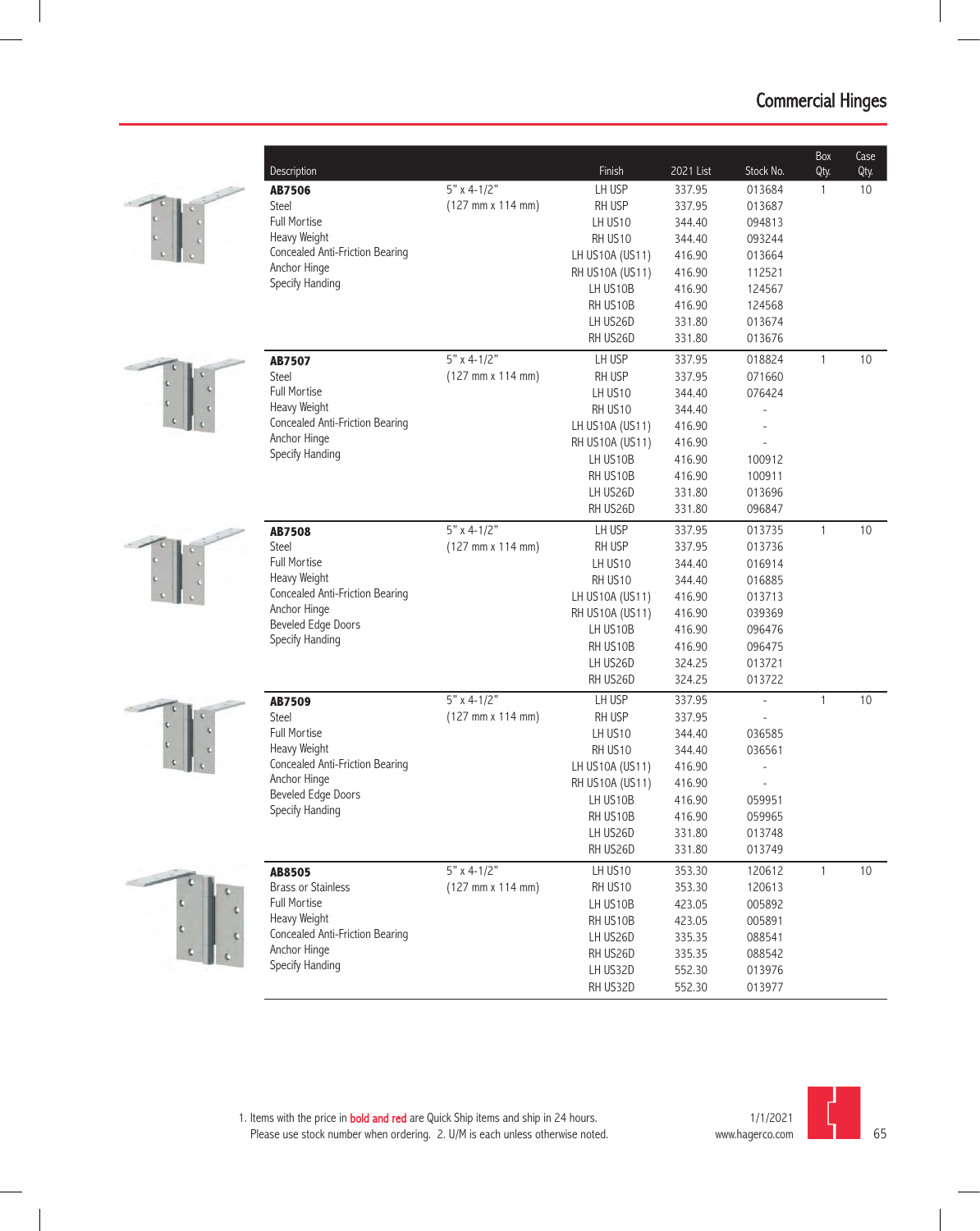











| $5"$ x 4-1/2"<br>LH US10<br>437.45<br>038811<br>10<br><b>AB8506</b><br>1<br>$(127 \, \text{mm} \times 114 \, \text{mm})$<br><b>Brass or Stainless</b><br>RH US10<br>038812<br>437.45<br><b>Full Mortise</b><br>LH US10B<br>522.95<br>090057<br>Heavy Weight<br>RH US10B<br>522.95<br>090058<br>Concealed Anti-Friction Bearing<br>LH US26D<br>491.80<br>013988<br>Anchor Hinge<br>RH US26D<br>491.80<br>013990<br>Specify Handing<br>LH US32D<br>564.25<br>013996<br>RH US32D<br>564.25<br>013998<br>$5"$ x 4-1/2"<br>LH US <sub>10</sub><br>437.45<br>1<br>10<br><b>AB8507</b><br>$(127 \, \text{mm} \times 114 \, \text{mm})$<br><b>Brass or Stainless</b><br>RH US10<br>437.45<br><b>Full Mortise</b><br>LH US10B<br>522.95<br>046057<br>Heavy Weight<br>RH US10B<br>522.95<br>046058<br>Concealed Anti-Friction Bearing<br>LH US26D<br>491.20<br>092729<br>Anchor Hinge<br>RH US26D<br>092730<br>491.20<br><b>Beveled Edge Doors</b><br>LH US32D<br>564.25<br>093601<br>Specify Handing`<br>RH US32D<br>564.25<br>094538<br>$5"$ x 4-1/2"<br>LH US10<br>437.45<br>057002<br>1<br>10<br><b>AB8508</b><br><b>Brass or Stainless</b><br>$(127 \, \text{mm} \times 114 \, \text{mm})$<br>437.45<br>057004<br>RH US10<br><b>Full Mortise</b><br>LH US10B<br>522.95<br>097781<br>Heavy Weight<br>RH US10B<br>522.95<br>014016<br>Concealed Anti-Friction Bearing<br>LH US26D<br>491.20<br>014019<br>Anchor Hinge<br>RH US26D<br>491.20<br>014021<br><b>Beveled Edge Doors</b><br>LH US32D<br>564.25<br>014028<br>Specify Handing<br>RH US32D<br>564.25<br>014030<br>$5"$ x 4-1/2"<br>$\mathbf{1}$<br>LH US10<br>012173<br>10<br>437.45<br><b>AB8509</b><br><b>Brass or Stainless</b><br>$(127 \, \text{mm} \times 114 \, \text{mm})$<br>RH US10<br>437.45<br>012174<br><b>Full Mortise</b><br>LH US10B<br>522.95<br>046059<br>Heavy Weight<br>RH US10B<br>522.95<br>046060<br><b>Concealed Anti-Friction Bearing</b><br>LH US26D<br>491.20<br>068077<br>Anchor Hinge<br>RH US26D<br>491.20<br>022626<br><b>Beveled Edge Doors</b><br>LH US32D<br>014048<br>564.25<br>Specify Handing<br>RH US32D<br>564.25<br>094613<br>$4 - 1/2"$ x 4"<br><b>US26D</b><br>3<br>121894<br>48<br>11.45<br>EC1100*<br>Steel<br>$(114 \, \text{mm} \times 102 \, \text{mm})$<br>Full Mortise<br>7.85<br>$4 - 1/2"$ x 4-1/2"<br><b>USP</b><br>079434<br>3<br>48<br><b>Standard Weight</b><br>$(114 \, \text{mm} \times 114 \, \text{mm})$<br>14.35<br>US <sub>3</sub><br>079435<br>Plain Bearing<br>US4<br>079441<br>10.40<br>US10B<br>14.35<br>075953<br><b>US15</b><br>14.35<br>108111<br><b>US26</b><br>14.35<br>108113<br><b>US26D</b><br>11.45<br>075047<br>$4-1/2"$ x 4"<br>3<br><b>US26D</b><br>123072<br>48<br><b>EC1100 NRP*</b><br>13.85<br>$(114 \, \text{mm} \times 102 \, \text{mm})$<br>Steel<br>Full Mortise<br>$4 - 1/2"$ x 4-1/2"<br><b>USP</b><br>10.25<br>3<br>084179<br>48<br>Standard Weight<br>$(114 \, \text{mm} \times 114 \, \text{mm})$<br>US10B<br>16.70<br>075986<br>Plain Bearing<br><b>US15</b><br>16.70<br>109256<br><b>US26</b><br>16.70<br>135223 | Description | Finish       | 2021 List | Stock No. | Box<br>Qty. | Case<br>Qty. |
|--------------------------------------------------------------------------------------------------------------------------------------------------------------------------------------------------------------------------------------------------------------------------------------------------------------------------------------------------------------------------------------------------------------------------------------------------------------------------------------------------------------------------------------------------------------------------------------------------------------------------------------------------------------------------------------------------------------------------------------------------------------------------------------------------------------------------------------------------------------------------------------------------------------------------------------------------------------------------------------------------------------------------------------------------------------------------------------------------------------------------------------------------------------------------------------------------------------------------------------------------------------------------------------------------------------------------------------------------------------------------------------------------------------------------------------------------------------------------------------------------------------------------------------------------------------------------------------------------------------------------------------------------------------------------------------------------------------------------------------------------------------------------------------------------------------------------------------------------------------------------------------------------------------------------------------------------------------------------------------------------------------------------------------------------------------------------------------------------------------------------------------------------------------------------------------------------------------------------------------------------------------------------------------------------------------------------------------------------------------------------------------------------------------------------------------------------------------------------------------------------------------------------------------------------------------------------------------------------------------------------------------------------------------------------------------------------------------------------------------------------------------------------------------------------------------------------------------------------------------------------------------------------------------------------------------------------------------------------------------------------------------------------------------------------------------|-------------|--------------|-----------|-----------|-------------|--------------|
|                                                                                                                                                                                                                                                                                                                                                                                                                                                                                                                                                                                                                                                                                                                                                                                                                                                                                                                                                                                                                                                                                                                                                                                                                                                                                                                                                                                                                                                                                                                                                                                                                                                                                                                                                                                                                                                                                                                                                                                                                                                                                                                                                                                                                                                                                                                                                                                                                                                                                                                                                                                                                                                                                                                                                                                                                                                                                                                                                                                                                                                              |             |              |           |           |             |              |
|                                                                                                                                                                                                                                                                                                                                                                                                                                                                                                                                                                                                                                                                                                                                                                                                                                                                                                                                                                                                                                                                                                                                                                                                                                                                                                                                                                                                                                                                                                                                                                                                                                                                                                                                                                                                                                                                                                                                                                                                                                                                                                                                                                                                                                                                                                                                                                                                                                                                                                                                                                                                                                                                                                                                                                                                                                                                                                                                                                                                                                                              |             |              |           |           |             |              |
|                                                                                                                                                                                                                                                                                                                                                                                                                                                                                                                                                                                                                                                                                                                                                                                                                                                                                                                                                                                                                                                                                                                                                                                                                                                                                                                                                                                                                                                                                                                                                                                                                                                                                                                                                                                                                                                                                                                                                                                                                                                                                                                                                                                                                                                                                                                                                                                                                                                                                                                                                                                                                                                                                                                                                                                                                                                                                                                                                                                                                                                              |             |              |           |           |             |              |
|                                                                                                                                                                                                                                                                                                                                                                                                                                                                                                                                                                                                                                                                                                                                                                                                                                                                                                                                                                                                                                                                                                                                                                                                                                                                                                                                                                                                                                                                                                                                                                                                                                                                                                                                                                                                                                                                                                                                                                                                                                                                                                                                                                                                                                                                                                                                                                                                                                                                                                                                                                                                                                                                                                                                                                                                                                                                                                                                                                                                                                                              |             |              |           |           |             |              |
|                                                                                                                                                                                                                                                                                                                                                                                                                                                                                                                                                                                                                                                                                                                                                                                                                                                                                                                                                                                                                                                                                                                                                                                                                                                                                                                                                                                                                                                                                                                                                                                                                                                                                                                                                                                                                                                                                                                                                                                                                                                                                                                                                                                                                                                                                                                                                                                                                                                                                                                                                                                                                                                                                                                                                                                                                                                                                                                                                                                                                                                              |             |              |           |           |             |              |
|                                                                                                                                                                                                                                                                                                                                                                                                                                                                                                                                                                                                                                                                                                                                                                                                                                                                                                                                                                                                                                                                                                                                                                                                                                                                                                                                                                                                                                                                                                                                                                                                                                                                                                                                                                                                                                                                                                                                                                                                                                                                                                                                                                                                                                                                                                                                                                                                                                                                                                                                                                                                                                                                                                                                                                                                                                                                                                                                                                                                                                                              |             |              |           |           |             |              |
|                                                                                                                                                                                                                                                                                                                                                                                                                                                                                                                                                                                                                                                                                                                                                                                                                                                                                                                                                                                                                                                                                                                                                                                                                                                                                                                                                                                                                                                                                                                                                                                                                                                                                                                                                                                                                                                                                                                                                                                                                                                                                                                                                                                                                                                                                                                                                                                                                                                                                                                                                                                                                                                                                                                                                                                                                                                                                                                                                                                                                                                              |             |              |           |           |             |              |
|                                                                                                                                                                                                                                                                                                                                                                                                                                                                                                                                                                                                                                                                                                                                                                                                                                                                                                                                                                                                                                                                                                                                                                                                                                                                                                                                                                                                                                                                                                                                                                                                                                                                                                                                                                                                                                                                                                                                                                                                                                                                                                                                                                                                                                                                                                                                                                                                                                                                                                                                                                                                                                                                                                                                                                                                                                                                                                                                                                                                                                                              |             |              |           |           |             |              |
|                                                                                                                                                                                                                                                                                                                                                                                                                                                                                                                                                                                                                                                                                                                                                                                                                                                                                                                                                                                                                                                                                                                                                                                                                                                                                                                                                                                                                                                                                                                                                                                                                                                                                                                                                                                                                                                                                                                                                                                                                                                                                                                                                                                                                                                                                                                                                                                                                                                                                                                                                                                                                                                                                                                                                                                                                                                                                                                                                                                                                                                              |             |              |           |           |             |              |
|                                                                                                                                                                                                                                                                                                                                                                                                                                                                                                                                                                                                                                                                                                                                                                                                                                                                                                                                                                                                                                                                                                                                                                                                                                                                                                                                                                                                                                                                                                                                                                                                                                                                                                                                                                                                                                                                                                                                                                                                                                                                                                                                                                                                                                                                                                                                                                                                                                                                                                                                                                                                                                                                                                                                                                                                                                                                                                                                                                                                                                                              |             |              |           |           |             |              |
|                                                                                                                                                                                                                                                                                                                                                                                                                                                                                                                                                                                                                                                                                                                                                                                                                                                                                                                                                                                                                                                                                                                                                                                                                                                                                                                                                                                                                                                                                                                                                                                                                                                                                                                                                                                                                                                                                                                                                                                                                                                                                                                                                                                                                                                                                                                                                                                                                                                                                                                                                                                                                                                                                                                                                                                                                                                                                                                                                                                                                                                              |             |              |           |           |             |              |
|                                                                                                                                                                                                                                                                                                                                                                                                                                                                                                                                                                                                                                                                                                                                                                                                                                                                                                                                                                                                                                                                                                                                                                                                                                                                                                                                                                                                                                                                                                                                                                                                                                                                                                                                                                                                                                                                                                                                                                                                                                                                                                                                                                                                                                                                                                                                                                                                                                                                                                                                                                                                                                                                                                                                                                                                                                                                                                                                                                                                                                                              |             |              |           |           |             |              |
|                                                                                                                                                                                                                                                                                                                                                                                                                                                                                                                                                                                                                                                                                                                                                                                                                                                                                                                                                                                                                                                                                                                                                                                                                                                                                                                                                                                                                                                                                                                                                                                                                                                                                                                                                                                                                                                                                                                                                                                                                                                                                                                                                                                                                                                                                                                                                                                                                                                                                                                                                                                                                                                                                                                                                                                                                                                                                                                                                                                                                                                              |             |              |           |           |             |              |
|                                                                                                                                                                                                                                                                                                                                                                                                                                                                                                                                                                                                                                                                                                                                                                                                                                                                                                                                                                                                                                                                                                                                                                                                                                                                                                                                                                                                                                                                                                                                                                                                                                                                                                                                                                                                                                                                                                                                                                                                                                                                                                                                                                                                                                                                                                                                                                                                                                                                                                                                                                                                                                                                                                                                                                                                                                                                                                                                                                                                                                                              |             |              |           |           |             |              |
|                                                                                                                                                                                                                                                                                                                                                                                                                                                                                                                                                                                                                                                                                                                                                                                                                                                                                                                                                                                                                                                                                                                                                                                                                                                                                                                                                                                                                                                                                                                                                                                                                                                                                                                                                                                                                                                                                                                                                                                                                                                                                                                                                                                                                                                                                                                                                                                                                                                                                                                                                                                                                                                                                                                                                                                                                                                                                                                                                                                                                                                              |             |              |           |           |             |              |
|                                                                                                                                                                                                                                                                                                                                                                                                                                                                                                                                                                                                                                                                                                                                                                                                                                                                                                                                                                                                                                                                                                                                                                                                                                                                                                                                                                                                                                                                                                                                                                                                                                                                                                                                                                                                                                                                                                                                                                                                                                                                                                                                                                                                                                                                                                                                                                                                                                                                                                                                                                                                                                                                                                                                                                                                                                                                                                                                                                                                                                                              |             |              |           |           |             |              |
|                                                                                                                                                                                                                                                                                                                                                                                                                                                                                                                                                                                                                                                                                                                                                                                                                                                                                                                                                                                                                                                                                                                                                                                                                                                                                                                                                                                                                                                                                                                                                                                                                                                                                                                                                                                                                                                                                                                                                                                                                                                                                                                                                                                                                                                                                                                                                                                                                                                                                                                                                                                                                                                                                                                                                                                                                                                                                                                                                                                                                                                              |             |              |           |           |             |              |
|                                                                                                                                                                                                                                                                                                                                                                                                                                                                                                                                                                                                                                                                                                                                                                                                                                                                                                                                                                                                                                                                                                                                                                                                                                                                                                                                                                                                                                                                                                                                                                                                                                                                                                                                                                                                                                                                                                                                                                                                                                                                                                                                                                                                                                                                                                                                                                                                                                                                                                                                                                                                                                                                                                                                                                                                                                                                                                                                                                                                                                                              |             |              |           |           |             |              |
|                                                                                                                                                                                                                                                                                                                                                                                                                                                                                                                                                                                                                                                                                                                                                                                                                                                                                                                                                                                                                                                                                                                                                                                                                                                                                                                                                                                                                                                                                                                                                                                                                                                                                                                                                                                                                                                                                                                                                                                                                                                                                                                                                                                                                                                                                                                                                                                                                                                                                                                                                                                                                                                                                                                                                                                                                                                                                                                                                                                                                                                              |             |              |           |           |             |              |
|                                                                                                                                                                                                                                                                                                                                                                                                                                                                                                                                                                                                                                                                                                                                                                                                                                                                                                                                                                                                                                                                                                                                                                                                                                                                                                                                                                                                                                                                                                                                                                                                                                                                                                                                                                                                                                                                                                                                                                                                                                                                                                                                                                                                                                                                                                                                                                                                                                                                                                                                                                                                                                                                                                                                                                                                                                                                                                                                                                                                                                                              |             |              |           |           |             |              |
|                                                                                                                                                                                                                                                                                                                                                                                                                                                                                                                                                                                                                                                                                                                                                                                                                                                                                                                                                                                                                                                                                                                                                                                                                                                                                                                                                                                                                                                                                                                                                                                                                                                                                                                                                                                                                                                                                                                                                                                                                                                                                                                                                                                                                                                                                                                                                                                                                                                                                                                                                                                                                                                                                                                                                                                                                                                                                                                                                                                                                                                              |             |              |           |           |             |              |
|                                                                                                                                                                                                                                                                                                                                                                                                                                                                                                                                                                                                                                                                                                                                                                                                                                                                                                                                                                                                                                                                                                                                                                                                                                                                                                                                                                                                                                                                                                                                                                                                                                                                                                                                                                                                                                                                                                                                                                                                                                                                                                                                                                                                                                                                                                                                                                                                                                                                                                                                                                                                                                                                                                                                                                                                                                                                                                                                                                                                                                                              |             |              |           |           |             |              |
|                                                                                                                                                                                                                                                                                                                                                                                                                                                                                                                                                                                                                                                                                                                                                                                                                                                                                                                                                                                                                                                                                                                                                                                                                                                                                                                                                                                                                                                                                                                                                                                                                                                                                                                                                                                                                                                                                                                                                                                                                                                                                                                                                                                                                                                                                                                                                                                                                                                                                                                                                                                                                                                                                                                                                                                                                                                                                                                                                                                                                                                              |             |              |           |           |             |              |
|                                                                                                                                                                                                                                                                                                                                                                                                                                                                                                                                                                                                                                                                                                                                                                                                                                                                                                                                                                                                                                                                                                                                                                                                                                                                                                                                                                                                                                                                                                                                                                                                                                                                                                                                                                                                                                                                                                                                                                                                                                                                                                                                                                                                                                                                                                                                                                                                                                                                                                                                                                                                                                                                                                                                                                                                                                                                                                                                                                                                                                                              |             |              |           |           |             |              |
|                                                                                                                                                                                                                                                                                                                                                                                                                                                                                                                                                                                                                                                                                                                                                                                                                                                                                                                                                                                                                                                                                                                                                                                                                                                                                                                                                                                                                                                                                                                                                                                                                                                                                                                                                                                                                                                                                                                                                                                                                                                                                                                                                                                                                                                                                                                                                                                                                                                                                                                                                                                                                                                                                                                                                                                                                                                                                                                                                                                                                                                              |             |              |           |           |             |              |
|                                                                                                                                                                                                                                                                                                                                                                                                                                                                                                                                                                                                                                                                                                                                                                                                                                                                                                                                                                                                                                                                                                                                                                                                                                                                                                                                                                                                                                                                                                                                                                                                                                                                                                                                                                                                                                                                                                                                                                                                                                                                                                                                                                                                                                                                                                                                                                                                                                                                                                                                                                                                                                                                                                                                                                                                                                                                                                                                                                                                                                                              |             |              |           |           |             |              |
|                                                                                                                                                                                                                                                                                                                                                                                                                                                                                                                                                                                                                                                                                                                                                                                                                                                                                                                                                                                                                                                                                                                                                                                                                                                                                                                                                                                                                                                                                                                                                                                                                                                                                                                                                                                                                                                                                                                                                                                                                                                                                                                                                                                                                                                                                                                                                                                                                                                                                                                                                                                                                                                                                                                                                                                                                                                                                                                                                                                                                                                              |             |              |           |           |             |              |
|                                                                                                                                                                                                                                                                                                                                                                                                                                                                                                                                                                                                                                                                                                                                                                                                                                                                                                                                                                                                                                                                                                                                                                                                                                                                                                                                                                                                                                                                                                                                                                                                                                                                                                                                                                                                                                                                                                                                                                                                                                                                                                                                                                                                                                                                                                                                                                                                                                                                                                                                                                                                                                                                                                                                                                                                                                                                                                                                                                                                                                                              |             |              |           |           |             |              |
|                                                                                                                                                                                                                                                                                                                                                                                                                                                                                                                                                                                                                                                                                                                                                                                                                                                                                                                                                                                                                                                                                                                                                                                                                                                                                                                                                                                                                                                                                                                                                                                                                                                                                                                                                                                                                                                                                                                                                                                                                                                                                                                                                                                                                                                                                                                                                                                                                                                                                                                                                                                                                                                                                                                                                                                                                                                                                                                                                                                                                                                              |             |              |           |           |             |              |
|                                                                                                                                                                                                                                                                                                                                                                                                                                                                                                                                                                                                                                                                                                                                                                                                                                                                                                                                                                                                                                                                                                                                                                                                                                                                                                                                                                                                                                                                                                                                                                                                                                                                                                                                                                                                                                                                                                                                                                                                                                                                                                                                                                                                                                                                                                                                                                                                                                                                                                                                                                                                                                                                                                                                                                                                                                                                                                                                                                                                                                                              |             |              |           |           |             |              |
|                                                                                                                                                                                                                                                                                                                                                                                                                                                                                                                                                                                                                                                                                                                                                                                                                                                                                                                                                                                                                                                                                                                                                                                                                                                                                                                                                                                                                                                                                                                                                                                                                                                                                                                                                                                                                                                                                                                                                                                                                                                                                                                                                                                                                                                                                                                                                                                                                                                                                                                                                                                                                                                                                                                                                                                                                                                                                                                                                                                                                                                              |             |              |           |           |             |              |
|                                                                                                                                                                                                                                                                                                                                                                                                                                                                                                                                                                                                                                                                                                                                                                                                                                                                                                                                                                                                                                                                                                                                                                                                                                                                                                                                                                                                                                                                                                                                                                                                                                                                                                                                                                                                                                                                                                                                                                                                                                                                                                                                                                                                                                                                                                                                                                                                                                                                                                                                                                                                                                                                                                                                                                                                                                                                                                                                                                                                                                                              |             |              |           |           |             |              |
|                                                                                                                                                                                                                                                                                                                                                                                                                                                                                                                                                                                                                                                                                                                                                                                                                                                                                                                                                                                                                                                                                                                                                                                                                                                                                                                                                                                                                                                                                                                                                                                                                                                                                                                                                                                                                                                                                                                                                                                                                                                                                                                                                                                                                                                                                                                                                                                                                                                                                                                                                                                                                                                                                                                                                                                                                                                                                                                                                                                                                                                              |             |              |           |           |             |              |
|                                                                                                                                                                                                                                                                                                                                                                                                                                                                                                                                                                                                                                                                                                                                                                                                                                                                                                                                                                                                                                                                                                                                                                                                                                                                                                                                                                                                                                                                                                                                                                                                                                                                                                                                                                                                                                                                                                                                                                                                                                                                                                                                                                                                                                                                                                                                                                                                                                                                                                                                                                                                                                                                                                                                                                                                                                                                                                                                                                                                                                                              |             |              |           |           |             |              |
|                                                                                                                                                                                                                                                                                                                                                                                                                                                                                                                                                                                                                                                                                                                                                                                                                                                                                                                                                                                                                                                                                                                                                                                                                                                                                                                                                                                                                                                                                                                                                                                                                                                                                                                                                                                                                                                                                                                                                                                                                                                                                                                                                                                                                                                                                                                                                                                                                                                                                                                                                                                                                                                                                                                                                                                                                                                                                                                                                                                                                                                              |             |              |           |           |             |              |
|                                                                                                                                                                                                                                                                                                                                                                                                                                                                                                                                                                                                                                                                                                                                                                                                                                                                                                                                                                                                                                                                                                                                                                                                                                                                                                                                                                                                                                                                                                                                                                                                                                                                                                                                                                                                                                                                                                                                                                                                                                                                                                                                                                                                                                                                                                                                                                                                                                                                                                                                                                                                                                                                                                                                                                                                                                                                                                                                                                                                                                                              |             |              |           |           |             |              |
|                                                                                                                                                                                                                                                                                                                                                                                                                                                                                                                                                                                                                                                                                                                                                                                                                                                                                                                                                                                                                                                                                                                                                                                                                                                                                                                                                                                                                                                                                                                                                                                                                                                                                                                                                                                                                                                                                                                                                                                                                                                                                                                                                                                                                                                                                                                                                                                                                                                                                                                                                                                                                                                                                                                                                                                                                                                                                                                                                                                                                                                              |             |              |           |           |             |              |
|                                                                                                                                                                                                                                                                                                                                                                                                                                                                                                                                                                                                                                                                                                                                                                                                                                                                                                                                                                                                                                                                                                                                                                                                                                                                                                                                                                                                                                                                                                                                                                                                                                                                                                                                                                                                                                                                                                                                                                                                                                                                                                                                                                                                                                                                                                                                                                                                                                                                                                                                                                                                                                                                                                                                                                                                                                                                                                                                                                                                                                                              |             |              |           |           |             |              |
|                                                                                                                                                                                                                                                                                                                                                                                                                                                                                                                                                                                                                                                                                                                                                                                                                                                                                                                                                                                                                                                                                                                                                                                                                                                                                                                                                                                                                                                                                                                                                                                                                                                                                                                                                                                                                                                                                                                                                                                                                                                                                                                                                                                                                                                                                                                                                                                                                                                                                                                                                                                                                                                                                                                                                                                                                                                                                                                                                                                                                                                              |             |              |           |           |             |              |
|                                                                                                                                                                                                                                                                                                                                                                                                                                                                                                                                                                                                                                                                                                                                                                                                                                                                                                                                                                                                                                                                                                                                                                                                                                                                                                                                                                                                                                                                                                                                                                                                                                                                                                                                                                                                                                                                                                                                                                                                                                                                                                                                                                                                                                                                                                                                                                                                                                                                                                                                                                                                                                                                                                                                                                                                                                                                                                                                                                                                                                                              |             |              |           |           |             |              |
|                                                                                                                                                                                                                                                                                                                                                                                                                                                                                                                                                                                                                                                                                                                                                                                                                                                                                                                                                                                                                                                                                                                                                                                                                                                                                                                                                                                                                                                                                                                                                                                                                                                                                                                                                                                                                                                                                                                                                                                                                                                                                                                                                                                                                                                                                                                                                                                                                                                                                                                                                                                                                                                                                                                                                                                                                                                                                                                                                                                                                                                              |             |              |           |           |             |              |
|                                                                                                                                                                                                                                                                                                                                                                                                                                                                                                                                                                                                                                                                                                                                                                                                                                                                                                                                                                                                                                                                                                                                                                                                                                                                                                                                                                                                                                                                                                                                                                                                                                                                                                                                                                                                                                                                                                                                                                                                                                                                                                                                                                                                                                                                                                                                                                                                                                                                                                                                                                                                                                                                                                                                                                                                                                                                                                                                                                                                                                                              |             |              |           |           |             |              |
|                                                                                                                                                                                                                                                                                                                                                                                                                                                                                                                                                                                                                                                                                                                                                                                                                                                                                                                                                                                                                                                                                                                                                                                                                                                                                                                                                                                                                                                                                                                                                                                                                                                                                                                                                                                                                                                                                                                                                                                                                                                                                                                                                                                                                                                                                                                                                                                                                                                                                                                                                                                                                                                                                                                                                                                                                                                                                                                                                                                                                                                              |             |              |           |           |             |              |
|                                                                                                                                                                                                                                                                                                                                                                                                                                                                                                                                                                                                                                                                                                                                                                                                                                                                                                                                                                                                                                                                                                                                                                                                                                                                                                                                                                                                                                                                                                                                                                                                                                                                                                                                                                                                                                                                                                                                                                                                                                                                                                                                                                                                                                                                                                                                                                                                                                                                                                                                                                                                                                                                                                                                                                                                                                                                                                                                                                                                                                                              |             |              |           |           |             |              |
|                                                                                                                                                                                                                                                                                                                                                                                                                                                                                                                                                                                                                                                                                                                                                                                                                                                                                                                                                                                                                                                                                                                                                                                                                                                                                                                                                                                                                                                                                                                                                                                                                                                                                                                                                                                                                                                                                                                                                                                                                                                                                                                                                                                                                                                                                                                                                                                                                                                                                                                                                                                                                                                                                                                                                                                                                                                                                                                                                                                                                                                              |             |              |           |           |             |              |
|                                                                                                                                                                                                                                                                                                                                                                                                                                                                                                                                                                                                                                                                                                                                                                                                                                                                                                                                                                                                                                                                                                                                                                                                                                                                                                                                                                                                                                                                                                                                                                                                                                                                                                                                                                                                                                                                                                                                                                                                                                                                                                                                                                                                                                                                                                                                                                                                                                                                                                                                                                                                                                                                                                                                                                                                                                                                                                                                                                                                                                                              |             |              |           |           |             |              |
|                                                                                                                                                                                                                                                                                                                                                                                                                                                                                                                                                                                                                                                                                                                                                                                                                                                                                                                                                                                                                                                                                                                                                                                                                                                                                                                                                                                                                                                                                                                                                                                                                                                                                                                                                                                                                                                                                                                                                                                                                                                                                                                                                                                                                                                                                                                                                                                                                                                                                                                                                                                                                                                                                                                                                                                                                                                                                                                                                                                                                                                              |             |              |           |           |             |              |
|                                                                                                                                                                                                                                                                                                                                                                                                                                                                                                                                                                                                                                                                                                                                                                                                                                                                                                                                                                                                                                                                                                                                                                                                                                                                                                                                                                                                                                                                                                                                                                                                                                                                                                                                                                                                                                                                                                                                                                                                                                                                                                                                                                                                                                                                                                                                                                                                                                                                                                                                                                                                                                                                                                                                                                                                                                                                                                                                                                                                                                                              |             | <b>US26D</b> | 13.85     | 082934    |             |              |

\* ECCO hinges are sold in box quantities only

\* Some ECCO hinges available in 316 Stainless Steel. Contact Hager Companies Sales and Service for information.

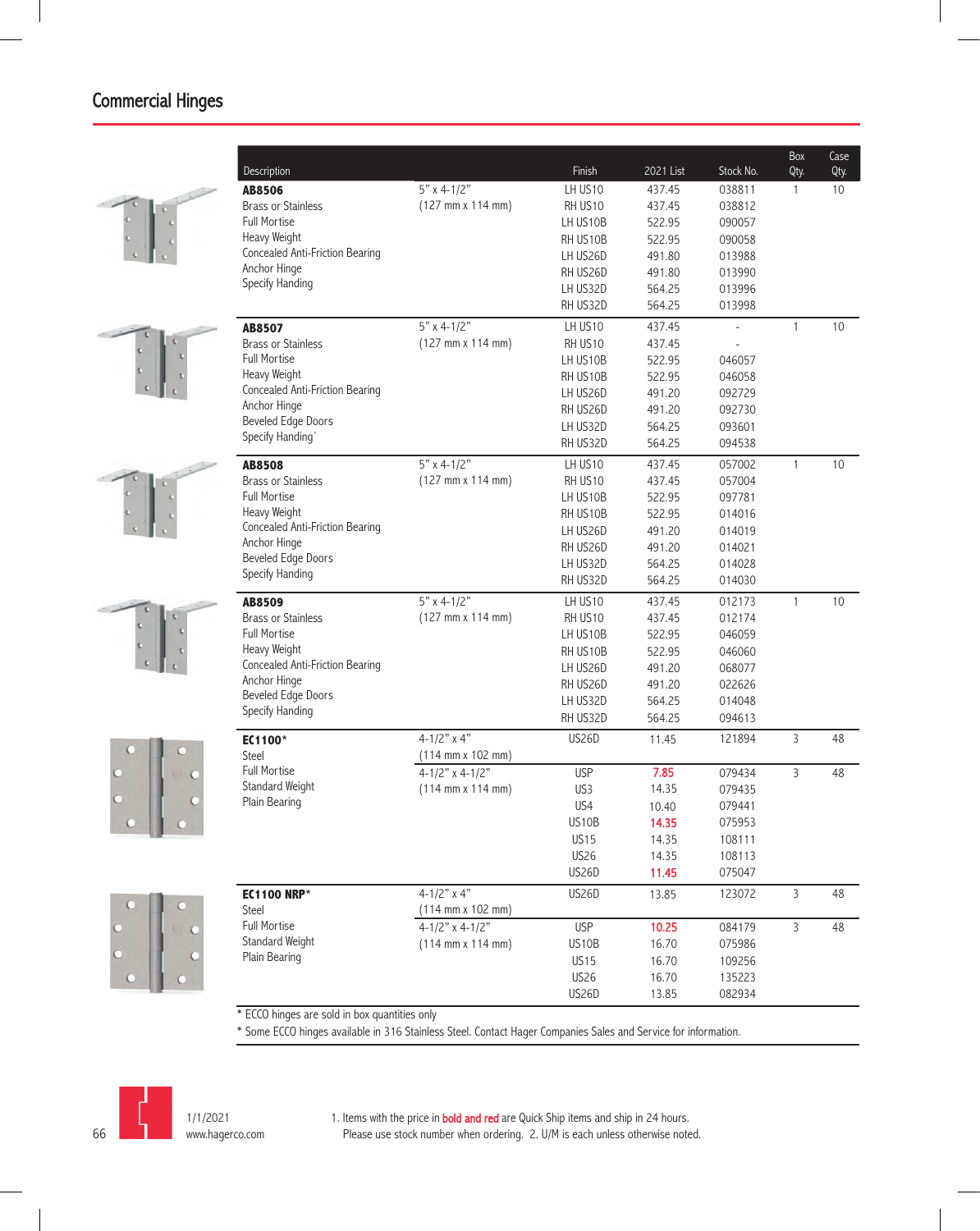

\* ECCO hinges are sold in box quantities only

\* Other ECCO hinges available in 316 Stainless Steel. Contact Hager Companies Sales and Service for information.

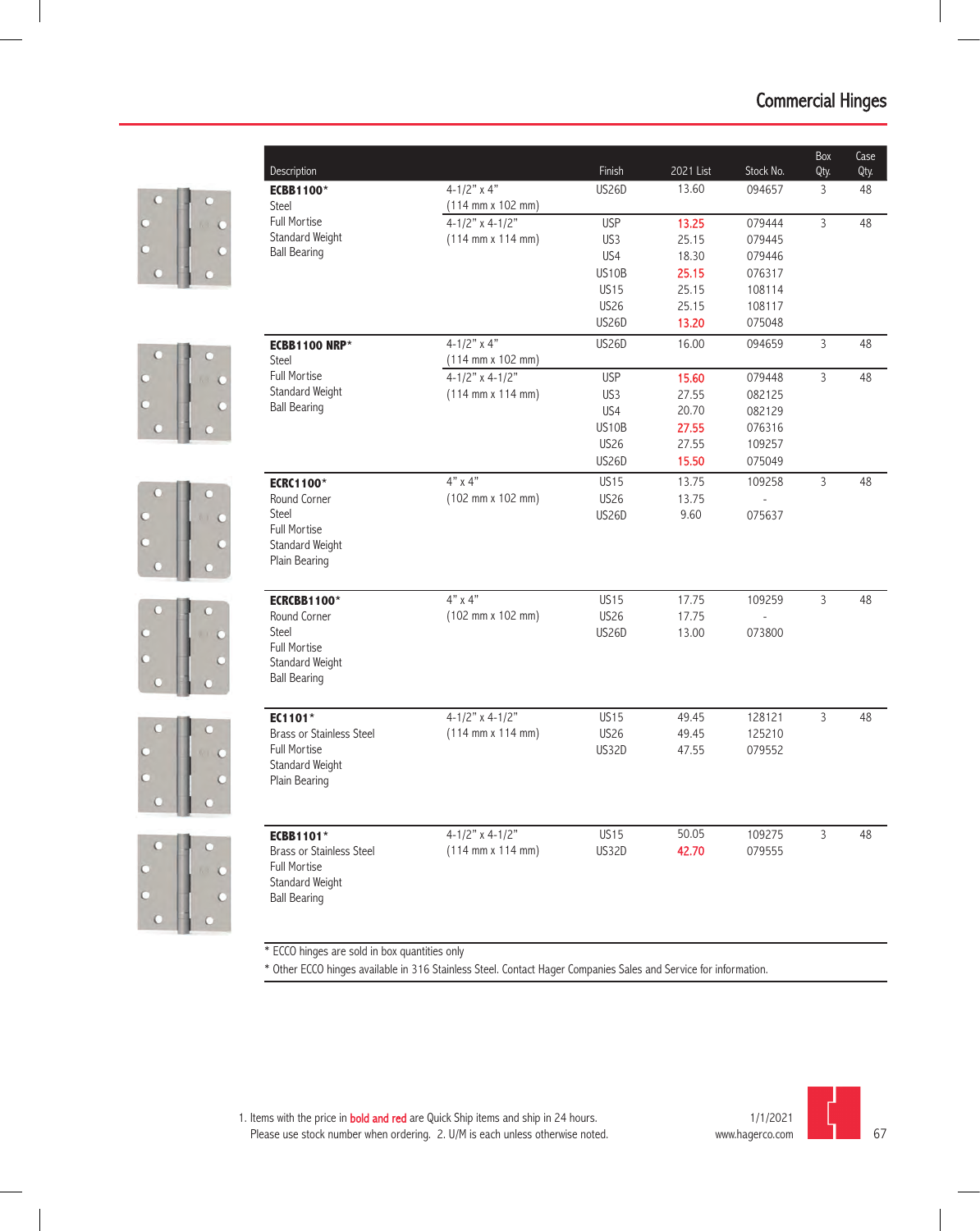











| <b>ECBB1101 NRP*</b><br><b>Brass or Stainless Steel</b><br><b>Full Mortise</b> | $4-1/2"$ x 4-1/2"<br>$(114 \, \text{mm} \times 114 \, \text{mm})$ | <b>US15</b><br>US32D<br>US32D/316SS | 52.35<br>45.15 | 109276<br>079557         | 3              | 48 |
|--------------------------------------------------------------------------------|-------------------------------------------------------------------|-------------------------------------|----------------|--------------------------|----------------|----|
|                                                                                |                                                                   |                                     |                |                          |                |    |
|                                                                                |                                                                   |                                     |                |                          |                |    |
| Standard Weight<br><b>Ball Bearing</b>                                         |                                                                   |                                     | 71.85          |                          |                |    |
| <b>ECBB1102*</b>                                                               | $4 - 1/2"$ x 4-1/2"                                               | <b>USP</b>                          | 28.60          | 091900                   | 3              | 24 |
| Steel                                                                          | $(114 \, \text{mm} \times 114 \, \text{mm})$                      | <b>US15</b>                         | 59.50          | 109284                   |                |    |
| <b>Full Mortise</b>                                                            |                                                                   | <b>US26</b>                         | 59.50          | 119967                   |                |    |
| Heavy Weight                                                                   |                                                                   | <b>US26D</b>                        | 35.45          | 091783                   |                |    |
| <b>Ball Bearing</b>                                                            | $5"$ x 4-1/2"                                                     | <b>US15</b>                         | 61.70          | 130049                   | 3              | 24 |
|                                                                                | $(127 \, \text{mm} \times 114 \, \text{mm})$                      | <b>US26</b>                         | 61.70          | 140126                   |                |    |
|                                                                                |                                                                   | <b>US26D</b>                        | 41.65          | 091638                   |                |    |
| <b>ECBB1102 NRP*</b>                                                           | $4 - 1/2"$ x 4-1/2"                                               | <b>USP</b>                          | 30.70          | 091866                   | $\overline{3}$ | 24 |
| Steel                                                                          | $(114 \, \text{mm} \times 114 \, \text{mm})$                      | <b>US15</b>                         | 61.95          | 109608                   |                |    |
| <b>Full Mortise</b>                                                            |                                                                   | <b>US26</b>                         | 61.95          | 127835                   |                |    |
| Heavy Weight                                                                   |                                                                   | <b>US26D</b>                        | 37.85          | 091778                   |                |    |
| <b>Ball Bearing</b>                                                            | $5"$ x 4-1/2"                                                     | <b>US15</b>                         | 64.10          | 132673                   | 3              | 24 |
|                                                                                | $(127 \, \text{mm} \times 114 \, \text{mm})$                      | <b>US26</b>                         | 64.10          | 125212                   |                |    |
|                                                                                |                                                                   | <b>US26D</b>                        | 44.05          | 091618                   |                |    |
| <b>ECBB1103*</b>                                                               | $4 - 1/2"$ x 4-1/2"                                               | US <sub>10</sub> B                  | 110.95         | 091741                   | 3              | 24 |
| <b>Brass or Stainless Steel</b>                                                | $(114 \, \text{mm} \times 114 \, \text{mm})$                      | <b>US15</b>                         | 110.95         | 129146                   |                |    |
| <b>Full Mortise</b>                                                            |                                                                   | <b>US26</b>                         | 110.95         | 138809                   |                |    |
| Heavy Weight                                                                   |                                                                   | US32D                               | 102.15         | 091731                   |                |    |
| <b>Ball Bearing</b>                                                            | $5" \times 4-1/2"$                                                | <b>US15</b>                         | 135.15         | $\overline{a}$           | 3              | 24 |
|                                                                                | (127 mm x 114 mm)                                                 | <b>US26</b>                         | 135.15         |                          |                |    |
|                                                                                |                                                                   | <b>US32D</b>                        | 130.75         | 091592                   |                |    |
| <b>ECBB1103 NRP*</b>                                                           | $4-1/2"$ x 4-1/2"                                                 | US10B                               | 113.35         | 091732                   | $\overline{3}$ | 24 |
| <b>Brass or Stainless Steel</b>                                                | $(114 \, \text{mm} \times 114 \, \text{mm})$                      | <b>US26</b>                         | 113.35         |                          |                |    |
| <b>Full Mortise</b>                                                            |                                                                   | <b>US32D</b>                        | 104.55         | 091693                   |                |    |
| Heavy Weight                                                                   |                                                                   | US32D/316SS                         | 149.85         | 169967                   |                |    |
| <b>Ball Bearing</b>                                                            | $5"$ x 4-1/2"                                                     | <b>US15</b>                         | 137.50         | $\overline{\phantom{a}}$ | 3              | 24 |
|                                                                                | (127 mm x 114 mm)                                                 | <b>US26</b>                         | 137.50         |                          |                |    |
|                                                                                |                                                                   | US32D                               | 133.15         | 091593                   |                |    |
| EC1105*                                                                        | 4-1/2" x 4-1/2"                                                   | <b>USP</b>                          | 22.75          | 079571                   | 3              | 48 |
| Steel                                                                          | $(114 \, \text{mm} \times 114 \, \text{mm})$                      | US <sub>3</sub>                     | 46.35          | 079569                   |                |    |
| <b>Full Mortise</b>                                                            |                                                                   | US4                                 | 40.45          | 079570                   |                |    |
| Standard Weight<br>Spring Hinge                                                |                                                                   | US10B                               | 46.35          | 076318                   |                |    |
|                                                                                |                                                                   | <b>US15</b>                         | 46.35          | 109281                   |                |    |
|                                                                                |                                                                   | <b>US26</b>                         | 46.35          | 109282                   |                |    |
|                                                                                |                                                                   | US26D                               | 34.10          | 079567                   |                |    |

\* ECCO hinges are sold in box quantities only

\* Other ECCO hinges available in 316 Stainless Steel. Contact Hager Companies Sales and Service for information.

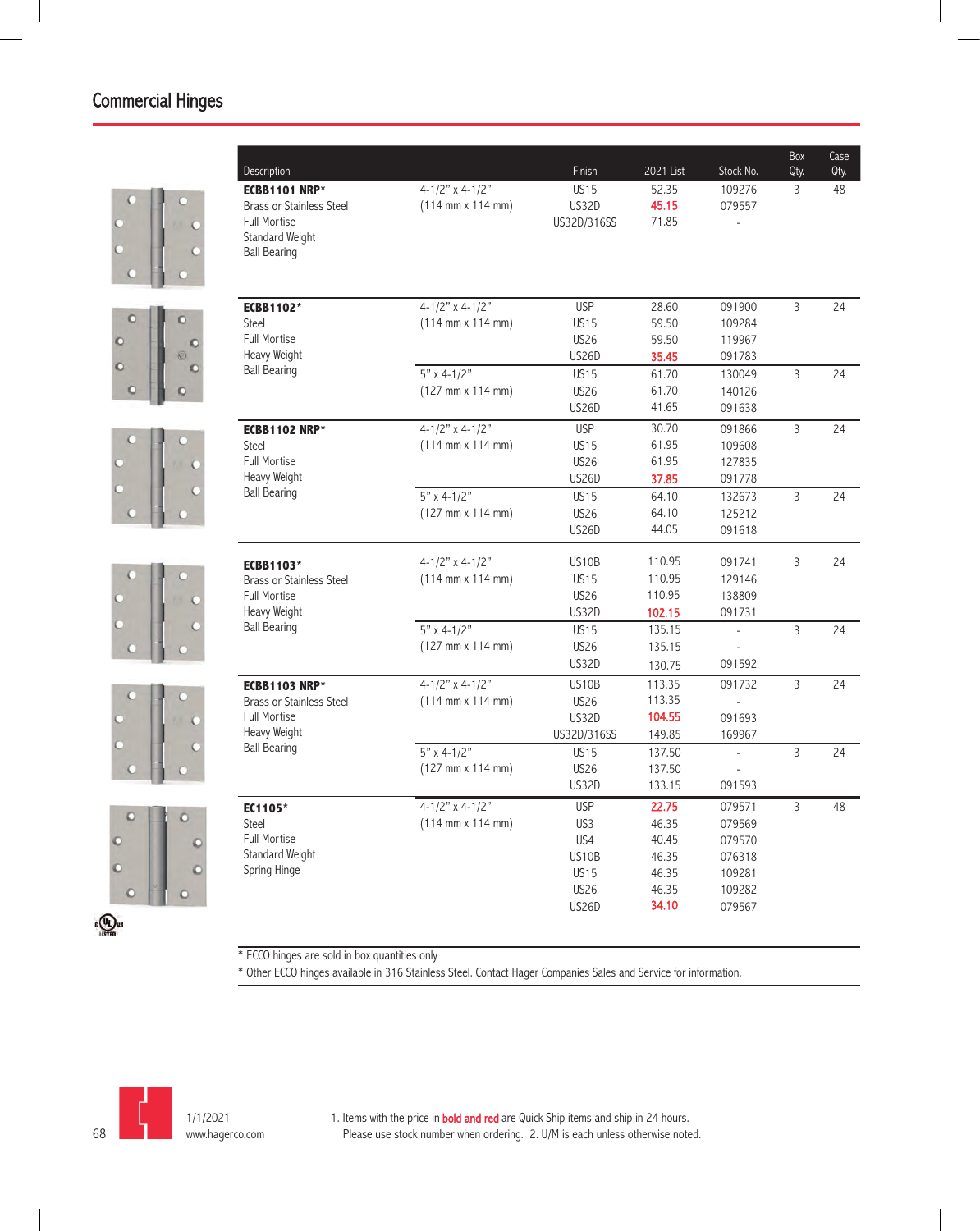

| Description                                                                                                                                                    |                         | Finish | 2021 List    | Stock No. | Box<br>Qty. | Case<br>Qty. |
|----------------------------------------------------------------------------------------------------------------------------------------------------------------|-------------------------|--------|--------------|-----------|-------------|--------------|
| <b>BB1279 Drop Leaf</b><br>Steel<br><b>Full Mortise</b><br>Standard Weight<br><b>Ball Bearing</b><br>NRP Standard<br>Specify handing                           | 4-1/2" x 4-1/2"         |        | <b>US26D</b> |           | 81.05       |              |
| <b>BB1168 Drop Leaf</b><br>Steel<br><b>Full Mortise</b><br>Heavy Weight<br><b>Ball Bearing</b><br>NRP Standard<br>Specify handing                              | $4-1/2$ " x $4-1/2$ "   |        | <b>US26D</b> |           | 129.85      |              |
| <b>BB1191 Drop Leaf</b><br>Stainless Steel<br><b>Full Mortise</b><br>Heavy Weight<br><b>Ball Bearing</b><br>NRP Standard<br>Specify handing                    | $4-1/2$ " x $4-1/2$ "   |        | US32D        |           | 172.55      |              |
| <b>BB1199 Drop Leaf</b><br>Stainless Steel<br><b>Full Mortise</b><br>Heavy Weight<br><b>Ball Bearing</b><br>NRP Standard<br>Specify handing                    | $4-1/2$ " x $4-1/2$ "   |        | US32D        |           | 258.10      |              |
| <b>BB1279 Short Leaf</b><br>Steel<br><b>Full Mortise</b><br>Standard Weight<br><b>Ball Bearing</b><br>Right Hand Standard<br>Reversible to Left Hand           | $4-1/2"$ x $4-3/8"$     |        | <b>US26D</b> |           | 81.05       |              |
| <b>BB1168 Short Leaf</b><br>Steel<br>Full Mortise<br>Heavy Weight<br><b>Ball Bearing</b><br>Right Hand Standard<br>Reversible to Left Hand                     | 4-1/2" x 4-3/8"         |        | <b>US26D</b> |           | 129.85      |              |
| <b>BB1191 Short Leaf</b><br><b>Stainless Steel</b><br>Full Mortise<br>Standard Weight<br><b>Ball Bearing</b><br>Right Hand Standard<br>Reversible to Left Hand | $4 - 1/2"$ x $4 - 3/8"$ |        | <b>US32D</b> |           | 172.55      |              |